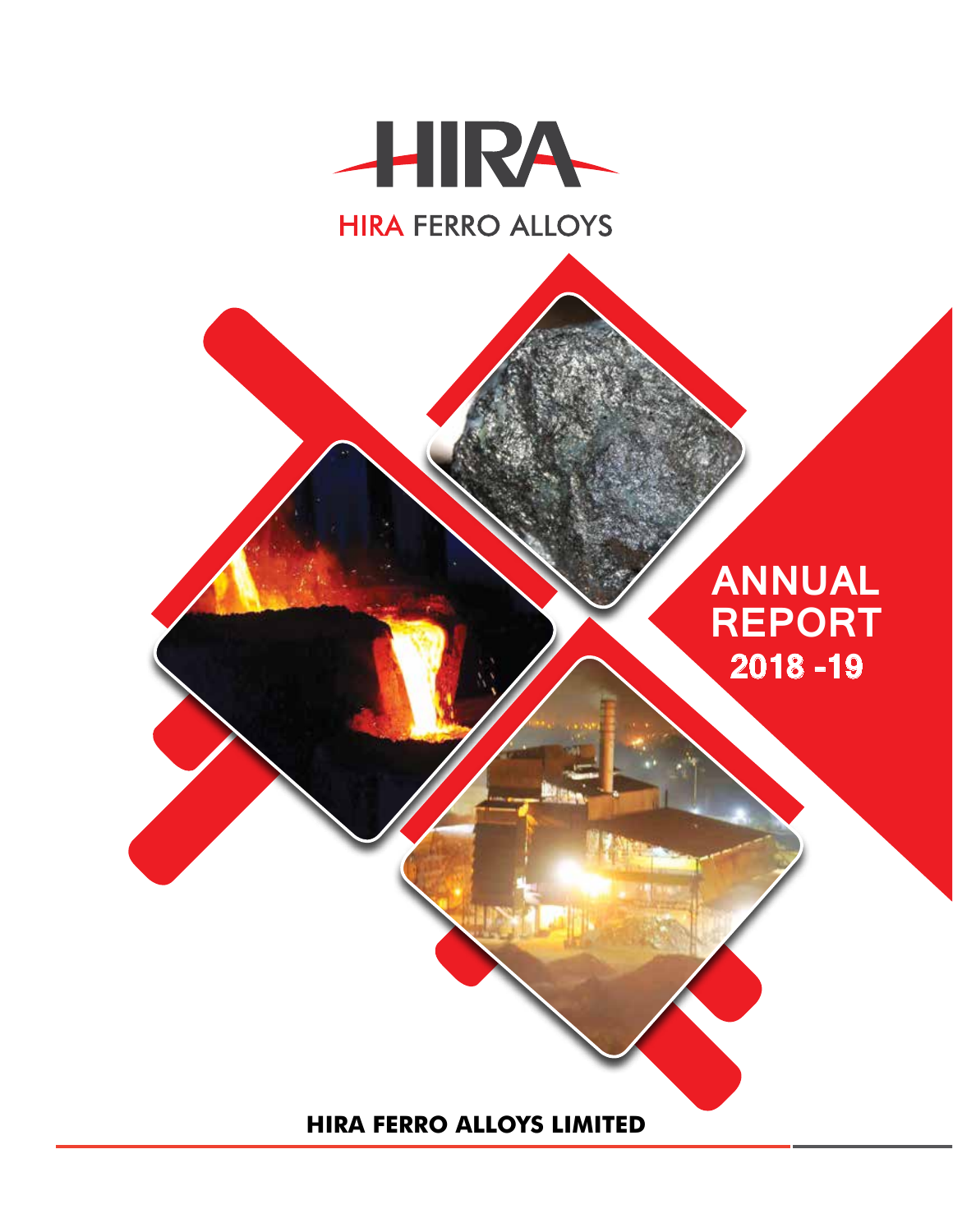# **COMPANY INFORMATION**

## **BOARD OF DIRECTORS**

Mr. Biswajit Choudhuri Mr. Narayan Prasad Agrawal Mr. Bhrigu Nath Ojha Mr. Arvind Kumar Dubey Mr. Yarra Chandra Rao Mr. Manohar Khatri

## **CHIEF FINANCIAL OFFICER**

Mr. Dilip Chauhan

#### **AUDITORS**

JDS & Co. Chartered Accountants, Raipur

## **REGISTRAR AND TRANSFER AGENT**

M/s. Link Intime India Private Limited, C-101, 247 Park, L.B.S. Marg, Vikhroli (West),Mumbai - 400 083 E-mail : rnt.helpdesk@linkintime.co.in

#### **REGISTERED OFFICE**

567B, Urla Industrial Area, Raipur -493221 Chhattisgarh Tel: +91 – 771 - 4082350/ 4082360 Fax: +91 – 771 – 4082440 www.hiraferroalloys.com CIN : U27101CT1984PLC005837

#### **CONTENTS**

| $\bullet$ | <b>Company Information</b>                             |           |
|-----------|--------------------------------------------------------|-----------|
| $\bullet$ | Directors' Report                                      | $2 - 17$  |
| $\bullet$ | <b>Auditors Report to Shareholders</b>                 | $18 - 23$ |
| $\bullet$ | <b>Balance Sheet</b>                                   | 24        |
| $\bullet$ | <b>Profit and Loss Account</b>                         | 25        |
| $\bullet$ | Cash Flow Statement and Statement of Changes in Equity | $26 - 29$ |
| $\bullet$ | Notes to Financial Statement                           | $30 - 54$ |
| $\bullet$ | Notice of Annual General Meeting                       | 55        |

Chairman, Independent Director Managing Director Independent Director Executive Director Non- Executive Director Executive Director

## **COMPANY SECRETARY**

Mr. Mohit Chande

## **INTERNAL AUDITORS**

OPS & Co. Chartered Accountants, Raipur

#### **BANKERS**

State Bank of India Axis Bank Limited IDBI Bank Limited

## **CORPORATE OFFICE**

Hira Arcade, Near New Bus Stand, Pandri, Raipur 492 004, Chhattisgarh, Tel.: +91 – 771 – 4082000/ 4082001 Fax: +91 – 771 – 4057601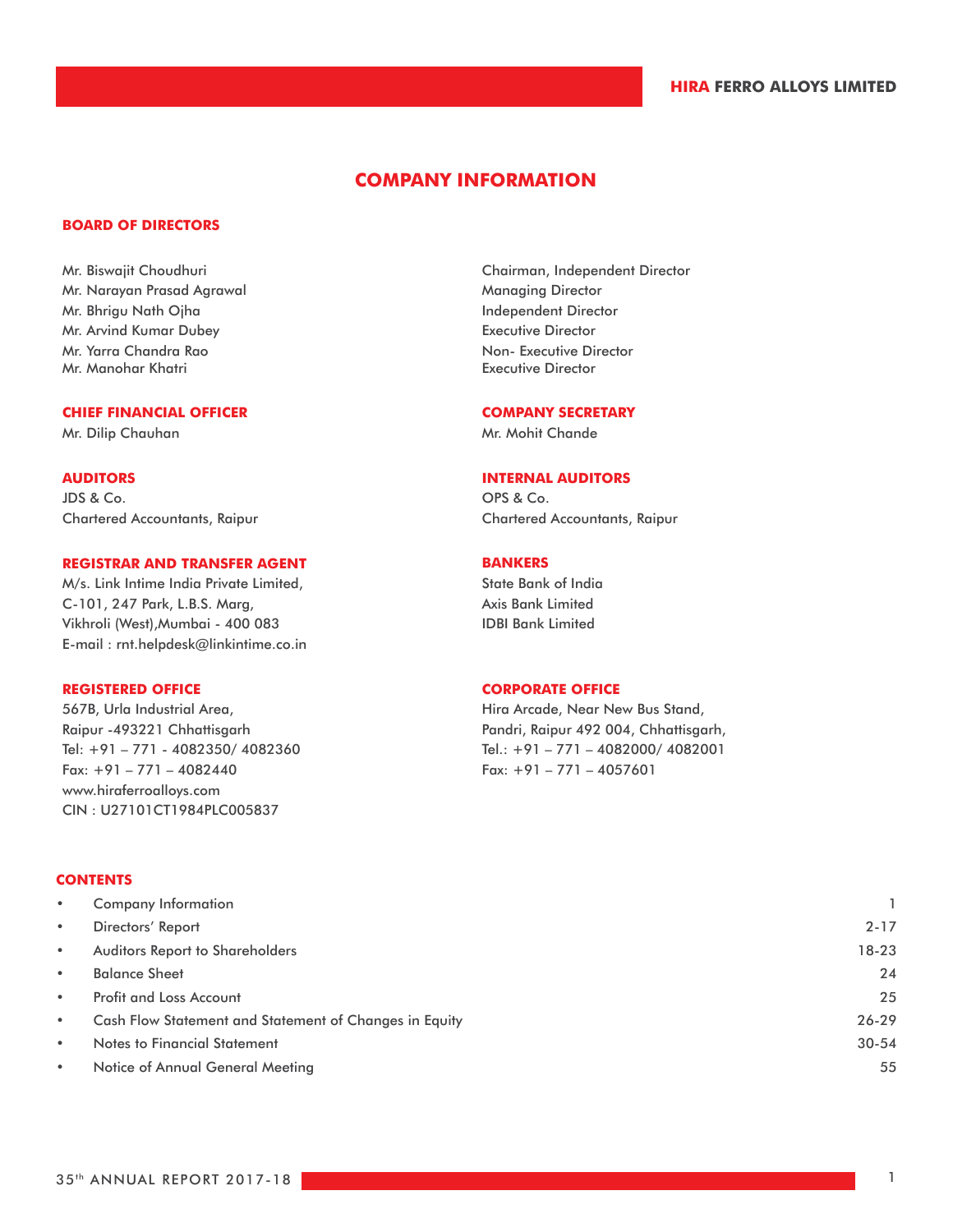

# **DIRECTOR'S REPORT**

To the Members,

Your Directors have pleasure in presenting the 35th Annual Report on the business & operations of the Company together with the Audited Statement of Financial Accounts and the Auditor's Report of the Company for the year ended 31st March 2019.

## **FINANCIAL RESULTS**

 $($ ₹ in lacs)

| <b>Particulars</b>                                          | <b>Year ended</b><br>31.03.2019 | Year ended<br>31.03.2018 |
|-------------------------------------------------------------|---------------------------------|--------------------------|
| <b>Revenue from Operations</b>                              | 26665.88                        | 25234.92                 |
| Other Income                                                | 142.20                          | 369.08                   |
| <b>Total Revenue</b>                                        | 26808.08                        | 25604.00                 |
| Profit before Interest, Depreciation and Tax                | 1427.35                         | 1935.39                  |
| <b>Finance Charges</b>                                      | 640.21                          | 601.60                   |
| <b>Depreciation &amp; Amortization Expenses</b>             | 574.35                          | 548.98                   |
| Profit before Tax                                           | 212.79                          | 784.81                   |
| Tax Expenses: Current Tax and Deferred tax                  | (163.94)                        | 208.75                   |
| Net Profit after Tax                                        | 376.73                          | 576.06                   |
| Other comprehensive income for the year, net of tax         | (2.25)                          | (4.71)                   |
| Item that will be re-classified to Profit/ (Loss)           |                                 |                          |
| Profit /(Loss) on fair value of financial Assets net of tax | (2324.54)                       | 3760.53                  |
| Total Comprehensive Income For The Year, Net Of Tax         | (1950.06)                       | 4331.88                  |

## **REVIEW OF PERFORMANCE:**

The performance of your Company during the year under review was satisfactory due to demand in steel sector and better price realization. The highlights of the financial performance for the year are as under:

- a) Sales Revenue Increased to  $\bar{\tau}$  26665.88 Lakhs as against previous year ₹ 25234.92 Lakhs, registering a growth of 5.67%.
- b) The sale of Ferro Alloys increased to  $\bar{\tau}$  20290.36 Lakhs as against sale of previous year of  $\bar{z}$  19391.86 Lakhs, registering a growth of 4.63% in view of favorable demand in Steel Sector.
- c) The sale of electricity division increased to  $\bar{\tau}$  6017.47 Lakhs as against sale of previous year of  $\bar{\tau}$  5808.11 Lakhs, registering a growth of 3.61% in view of operations of Bio-mass Power Plant.
- d) The Company registered Net Profit after tax of  $\bar{z}$  376.72 Lakhs as against net profit after tax of  $\bar{z}$  576.06 Lakhs during the previous year.

## **DIVIDEND**

Your Directors did not recommend any dividend for the Financial Year 2018-19.

## **TRANSFER OF AMOUNTS & SHARES TO INVESTOR EDUCATION AND PROTECTION FUND:**

Pursuant to the provisions of Section 125 of the Companies Act, 2013, our company has transferred an amount of  $\bar{\tau}$  83457/- to Investor Education And Protection Fund (IEPF) which remained unpaid or unclaimed for a period of seven years relating to FY 2010-11 and 9,000 equity shares, whose dividend was unpaid/ unclaimed for seven consecutive years have been transferred by the Company to IEPF.

Pursuant to the provisions of Investor Education and Protection Fund (Uploading of information regarding unpaid and unclaimed amounts lying with Companies) Rules, 2012, the Company has uploaded the details of shares transferred to IEPF and unpaid and unclaimed amounts lying with the Company as on July 28, 2018 (date of last Annual General Meeting) on the Company's website (www.hiraferroalloys.com) and also on the Ministry of Corporate Affairs' website.

## **SHARE CAPITAL**

There is no change in the capital structure of the company during the year under review.

As on 31st March, 2019, the paid up Equity Share Capital of the company was  $\bar{\tau}$  1958.85 Lakhs divided into 1,95,88,500 Equity Shares of  $\overline{z}$  10 each/-.

During the year under review, the Company has not issued any shares with differential voting rights nor granted stock options nor sweat equity. As on 31st March, 2019, the company has not issued any convertible instruments and none of the Directors of the Company hold convertible instruments of the Company.

The equity shares of the company representing 99.21% of the share capital are dematerialized as on 31st March, 2019.The dematerialization facility is available to the shareholders of the company from both the depositories namely National Securities Depository Limited (NSDL) and Central Depository Services (India) Limited (CDSL). The Depositories has allotted the ISIN: INE573I01011 to the Company for dematerialization of shares of the company.

#### **DEPOSITS**

The Company has not accepted any deposit from the public falling within the ambit of Section 73 of the Companies Act, 2013 and The Companies (Acceptance of Deposits) Rules, 2014.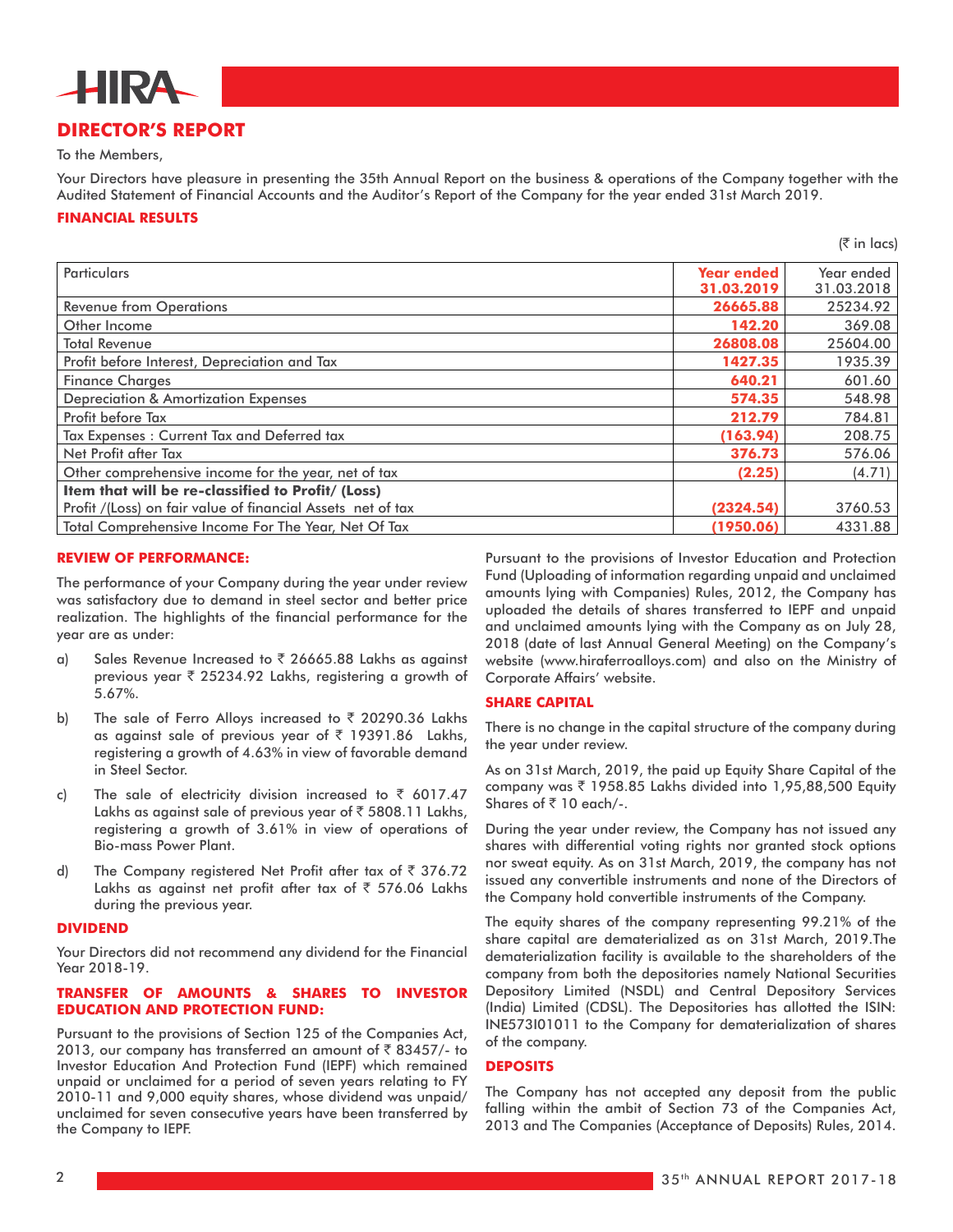## **TRANSFER TO RESERVES**

During the Financial year 2018-19, your Company has not transferred any amount to General Reserve.

#### **CHANGES IN NATURE OF BUSINESS:**

The Company has been engaged in the business of manufacturing Ferro Alloys, Products and Generation of Electricity. There is no change in the nature of business of the Company during the Financial Year 2018-19.

## **MATERIAL CHANGES AFFECTING THE FINANCIAL POSITION:**

There are no material changes and commitments affecting the financial position of the Company occurred between 01.04.2019 to the date of this report.

## **CHANGES IN STATUS OF SUBSIDIARY, JOINT VENTURES AND ASSOCIATE COMPANIES:**

None of the companies has become subsidiary or associate of the Company during the Financial Year 2018-19.

#### **PARTICULARS OF EMPLOYEES**

The Statement showing the names and other particulars of the employees of the company as required under Rule 5 (2&3) of Companies (Appointment and Remuneration of Managerial Personnel) Rules, 2014 is not required to be furnished since none of the employees of the company has received remuneration in excess of the remuneration mentioned in the above mentioned Rule 5 (2) during the financial year 2018-19.

## **CHANGES IN DIRECTORS AND KEY MANAGERIAL PERSONS:**

Pursuant to the provisions of Section 161(1) of the Companies Act, 2013 and the Articles of Association of the Company, none of the Directors were appointed or ceased during the financial year 2018-19.

The 1st term of office of Mr. Biswajit Choudhuri, Independent Director and Mr. Bhrighu Nath Ojha, Independent Director will expire in the ensuing Annual General Meeting of the company. The Board of Directors, on recommendation of Nomination and Remuneration Committee has recommended re-appointment of Mr. Biswajit Choudhuri, Independent Director and Mr. Bhrighu Nath Ojha, Independent Director, as an Independent Directors of the Company for a second term of 5 (five) consecutive years on the expiry of their current term of office.

In accordance with the provisions of Section 152(6) (c) of the Companies Act, 2013 and the Company's Articles of Association, Mr. Yarra Chandra Rao, Director of the Company retires by rotation at the ensuing Annual General Meeting and being eligible offers himself for re-appointment.

There is no change in directors and key managerial person of the Company during the financial year 2018-19.

The Board designated the following officials as the Key Managerial Personnel, pursuant to Section 2(51) of the Companies Act, 2013 read with Section 203 of the Act:

- 1. Mr. Narayan Prasad Agrawal, Managing Director;
- 2. Mr. Arvind Kumar Dubey, Whole-time Director;
- 3. Mr. Manohar Khatri, Whole-time Director;
- 4. Mr. Dilip Chouhan, Chief Financial Officer
- 5. Mr. Mohit Chande, Company Secretary

#### **CONSTITUTION OF CSR COMMITTEE, CSR POLICY AND INITIATIVES**

The Board of Directors in its meeting held on 27th July, 2018 has constituted the CSR Committee, since the Company's Net Worth, Turnover and profit for the last three Financial Years do exceed the limits prescribed in Section 135(1) of the Companies Act, 2013.

The composition of Corporate Social Responsibility Committee (CSR Committee) w.e.f 27th July, 2018 is as under:

| SI.<br>No. | <b>Name of the Director</b> | <b>Designation</b>                      |
|------------|-----------------------------|-----------------------------------------|
|            | Mr. Biswajit Choudhuri      | Chairman-Independent<br>Director        |
| 2          | Mr. Arbind Kumar Dubey      | <b>Member-Executive Director</b>        |
| 3          | Mr. Y. C. Rao               | <b>Member-Non Executive</b><br>Director |

#### **CSR Committee's Responsibility Statement:**

CSR Committee hereby states that the implementation and monitoring of CSR activities, is in compliance with CSR objectives and Policy of the Company.

Corporate Social Responsibility committee of the Board has recommended and the Board has approved a Corporate Social Responsibility Policy in line with the requirements of Section 135 of the Act. The Corporate Social Responsibility Policy is available on the website of the Company at www.hiraferroalloys.com. Our company was not required to spend any amount on CSR activities as net profit of the Company as per calculation under section 198 of Companies Act, 2013 was less than 5.00 crores and turnover and net-worth was also below the thresholds limit, hence the CSR Report is not applicable.

#### **DIRECTORS' RESPONSIBILITY STATEMENT**

Your Directors make the following statements in terms of Section 134 (3) (c) of the Companies Act, 2013 based on the representations received from the operating management and Chief Financial Officer of the company:

- a) That in the preparation of the annual accounts, the applicable accounting standards have been followed along with proper explanation relating to material departures;
- b) That your Directors have selected such accounting policies and applied them consistently, and made judgment and estimates that are reasonable and prudent so as to give a true and fair view of the state of affairs of the company at the end of the financial year and of the profit of the company for that period;
- c) That your Directors have taken proper and sufficient care for the maintenance of adequate accounting records in accordance with the provisions of this Act for safeguarding the assets of your company and for preventing and detecting fraud and other irregularities;
- d) That your Directors have prepared the annual accounts on a going concern basis;
- e) That your Directors had laid down proper internal financial controls to be followed by the company and that such financial controls are adequate and were operating effectively;
- f) That your Directors had devised proper systems to ensure compliance with the provisions of all applicable laws and that such systems were adequate and operating effectively.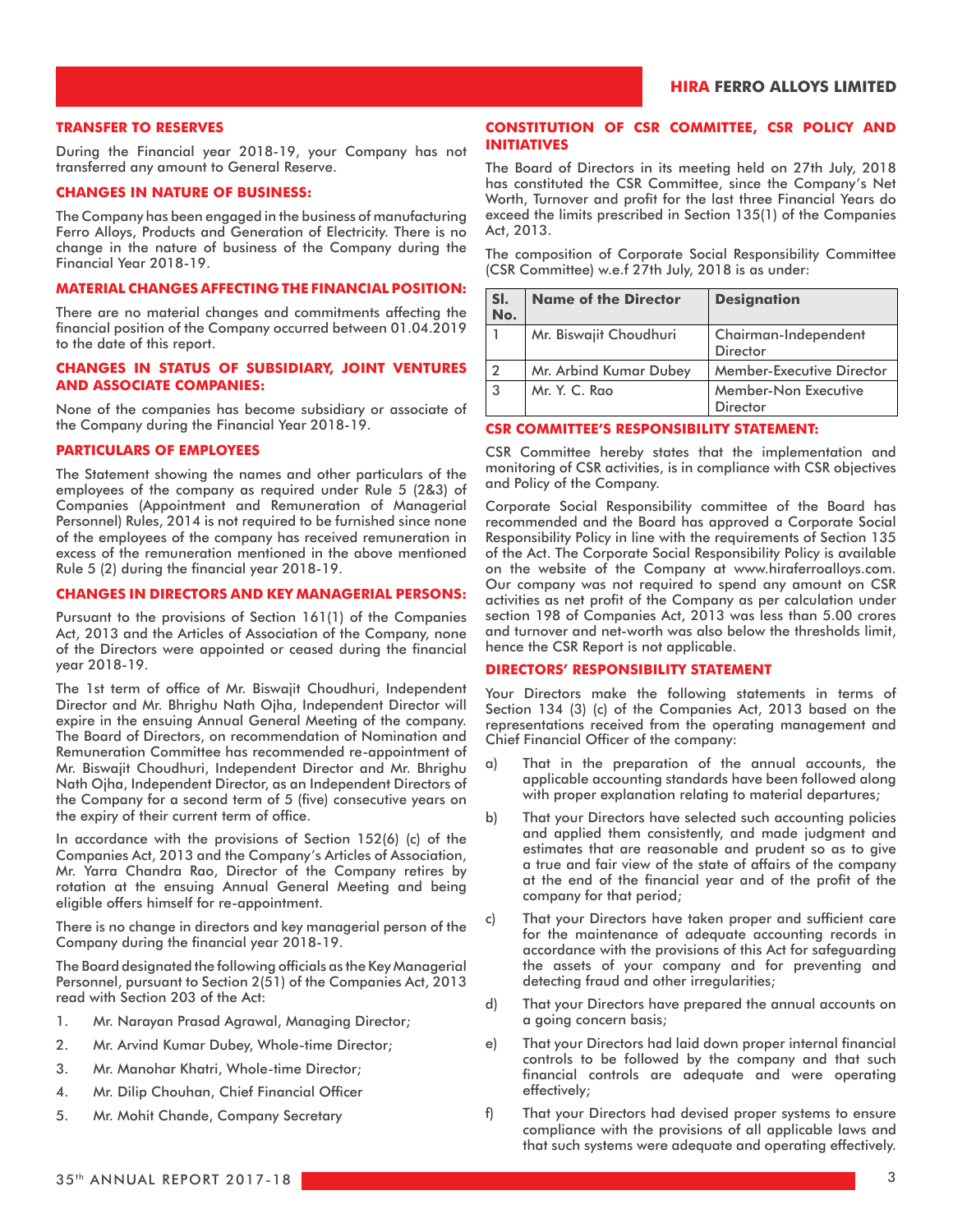

## **STATEMENT ON DECLARATION BY INDEPENDENT DIRECTORS:**

All independent directors of the Company have given declarations as required under the provisions of section 149 (7) of the Companies Act, 2013 stating that they meet the criteria of Independence as laid down under section 149 (6) of the Companies Act, 2013.

## **ANNUAL EVALUATION OF BOARD, ETC.**

The Nomination and Remuneration Committee has formulated criteria for evaluation of the performance of the each of the directors of the company. On the basis of said criteria, the Board and all its committees and directors have been evaluated by the Board of directors in its meeting held on 02.02.2019.

Independent Directors' Meeting:

During the year under review, the Independent Directors met on 02.02.2019 inter alia, to discuss:

- Review the performance of Independent Directors.
- Review the performance of the Non-Independent Directors.
- Review the performance of the committees and Board as a whole.
- Review the performance of the Chairman of the company, taking into account the views of Executive Directors and Non Executive Directors.

Assess the quality, quantity and timeliness of flow of information between the company management and the Board that is necessary for the Board to effectively and reasonably perform their duties.

## **AUDIT COMMITTEE COMPOSITION:**

The Board of Directors has constituted an Audit Committee comprising of three directors including two Independent Directors and one Non-Executive Director all having financial literacy.

The audit committee met four times during the year 2018-19. The composition of the committee and the details of meeting attended by its members during the year are given below:

| SI.<br>No. | <b>Name of the Director</b> | <b>Designation</b>                   | <b>Attendance at the Audit Committee Meetings held</b><br>on |            |            |            |
|------------|-----------------------------|--------------------------------------|--------------------------------------------------------------|------------|------------|------------|
|            |                             |                                      | 01.05.2018                                                   | 27.07.2018 | 25.10.2018 | 02.02.2019 |
|            | Mr. Biswajit Choudhuri      | <b>Chairman-Independent Director</b> | Present                                                      | Present    | Present    | Present    |
|            | Mr. Bhrigu Nath Ojha        | Member Independent Director          | Present                                                      | Present    | Absent     | Present    |
|            | Mr. Y. C. Rao               | Member Non Executive Director        | Present                                                      | Present    | Present    | Present    |

The functioning and terms of reference of the audit committee the role, powers and duties, quorum for meeting and frequency of meetings, have been devised keeping in view the requirements of Section 177 of the Companies Act, 2013.

## **NUMBER OF MEETINGS OF BOARD:**

During the year, Four Board Meetings were duly convened and the necessary quorum was maintained in all the said meetings.

The Composition of the Board and the attendance of the directors are as under;

| SI. | <b>Name of the Director</b> | <b>Designation</b>                      |            | <b>Attendance at the Board Meeting held on</b> |            |            |
|-----|-----------------------------|-----------------------------------------|------------|------------------------------------------------|------------|------------|
| No. |                             |                                         | 01.05.2018 | 27.07.2018                                     | 25.10.2018 | 02.02.2019 |
|     | Mr. Biswajit Choudhuri      | Chairman-Independent<br><b>Director</b> | Present    | Present                                        | Present    | Present    |
|     | Mr. Narayan Prasad Agrawal  | <b>Managing Director</b>                | Present    | Present                                        | Absent     | Present    |
| 3   | Mr. Bhrigu Nath Ojha        | <b>Independent Director</b>             | Present    | Present                                        | Absent     | Present    |
| 4   | Mr. Arbind Kumar Dubey      | Executive-Director                      | Absent     | Present                                        | Present    | Present    |
| 5   | Mr. Y. C. Rao               | Non-Executive Director                  | Present    | Present                                        | Present    | Present    |
| 6   | Mr. Manohar Khatri          | Executive-Director                      | Present    | Absent                                         | Present    | Absent     |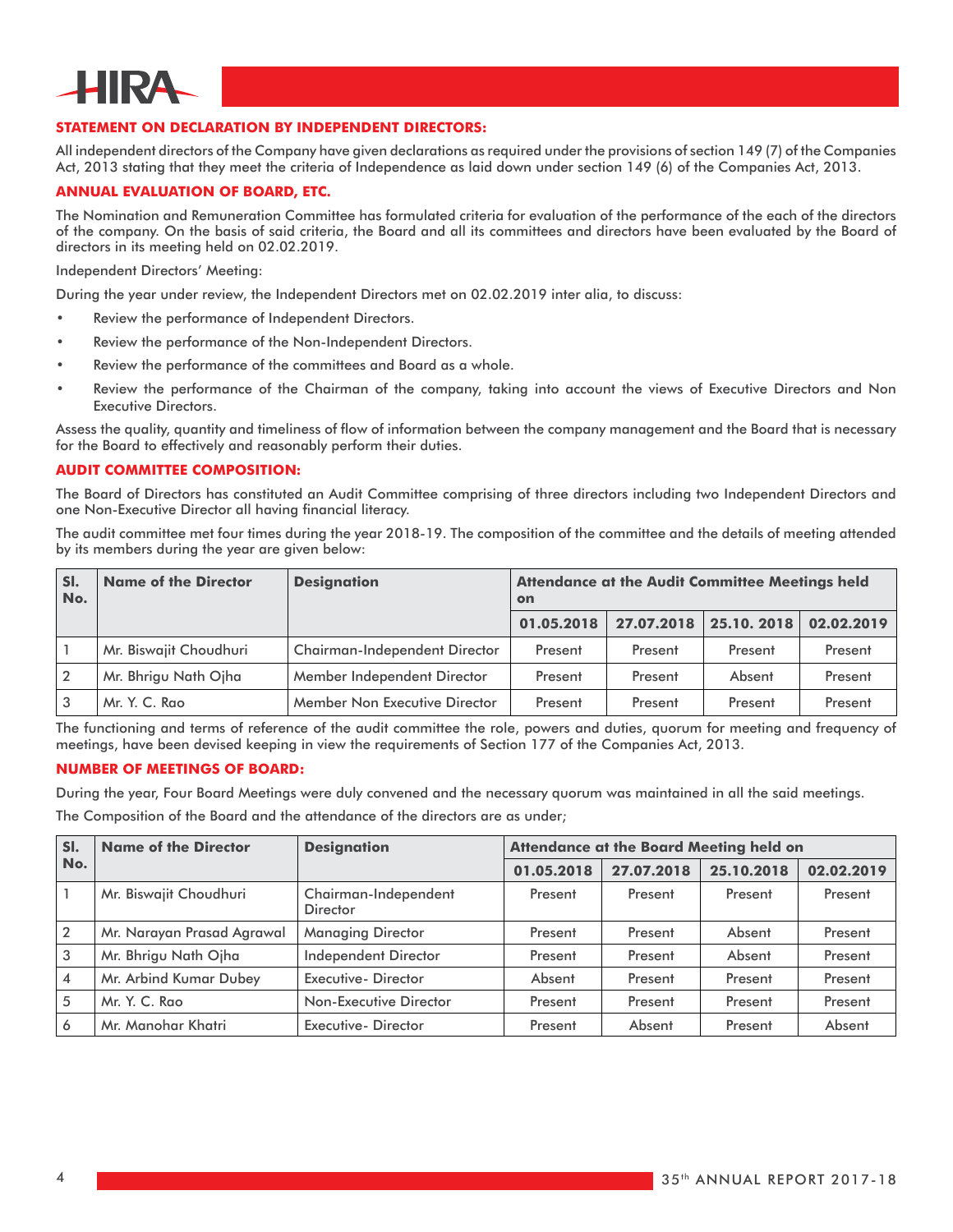## **NOMINATION AND REMUNERATION POLICY:**

During the year one meeting was duly convened and all the members attended the meeting. The composition of the committee and the details of meeting attended by the members during the year are given below:

| SI.<br>No. | <b>Name of the Director</b> | <b>Designation</b>                    | Attendance at the Nomination and<br><b>Remuneration Committee meeting</b><br>held on 01.05.2018 |
|------------|-----------------------------|---------------------------------------|-------------------------------------------------------------------------------------------------|
|            | Mr. Bhrigu Nath Ojha        | <b>Chairman-Independent Director</b>  | Present                                                                                         |
|            | Mr. Biswajit Choudhuri      | Member- Independent Director          | Present                                                                                         |
|            | Mr. Y. C. Rao               | <b>Member- Non Executive Director</b> | Present                                                                                         |

The Nomination and Remuneration Policy of the company as adopted by the Board is attached as Annexure-1 and also available on http://www.hiraferroalloys.com/financials/downloads/policies/Nomination-Remuneration-Policy.pdf

The Non-Executive Directors are paid sitting fees within the limit prescribed under Companies Act, 2013. ₹10,000/- per meeting for attending the Board and Audit Committee meetings and  $\bar{z}$  5,000/- per meeting for attending other committee meetings.

## **STAKEHOLDERS RELATIONSHIP COMMITTEE**

The Committee comprises of two Independent Directors and one Non-Executive Director and Company Secretary has been designated as secretary to the committee. During the year there is no change in the Composition of the Committee.

The Stakeholders Relationship Committee met four times during the year 2018-19. The composition of the committee and the details of meeting attended by its members during the year are given below:

| SI.<br>No. | <b>Name of the Director</b> | <b>Designation</b>              | <b>Attendance at the Stakeholders Relationship</b><br><b>Committee Meetings held on</b> |            |            |            |
|------------|-----------------------------|---------------------------------|-----------------------------------------------------------------------------------------|------------|------------|------------|
|            |                             |                                 | 01.05.2018                                                                              | 27.07.2018 | 25.10.2018 | 02.02.2019 |
|            | Mr. Biswajit Choudhuri      | Independent Director            | Present                                                                                 | Present    | Present    | Present    |
|            | Mr. Bhrigu Nath Ojha        | Member -Independent Director    | Present                                                                                 | Present    | Absent     | Present    |
|            | Mr. Y. C. Rao               | Member - Non Executive Director | Present                                                                                 | Present    | Present    | Present    |

The Committee oversees the performance of the Registrar and Share Transfer Agents', recommends measures to improve the level of investor services and matters pertaining to shareholders' complaints and grievances e.g. non-receipt of annual report, non-receipt of dividend warrant, change of address etc. The functioning and terms of reference of the committee the role, powers and duties, quorum for meeting and frequency of meetings, have been devised keeping in view the requirements of the Companies Act, 2013.

## **AUDITORS:**

#### **Statutory Auditors**

The statutory auditor of your Company, M/s JDS & Co., Chartered Accountants, having Registration No.018400C, were appointed for a period of 5 (five) years at the 34th Annual General Meeting held on 28th July 2018. The Companies (Amendment) Act, 2017 has waived the requirement for ratification of the appointment of statutory auditor by the shareholders at every Annual General Meeting. Hence, the approval of the members is not being sought for the re-appointment of the statutory auditor and in line with their resolution of appointment passed at the Annual General Meeting held on 28th July, 2018, the statutory auditor will continue to hold office till the conclusion of the 39th Annual General Meeting of the Company held in the year 2022. The statutory auditor have confirmed their eligibility and submitted the certificate in writing that they are not disqualified to hold the office of the statutory auditor. The report given by the statutory auditor on the financial statements of the Company is part of the Annual Report. There is no qualification, reservation, adverse remark or disclaimer given by the statutory auditor in their report.

#### **Cost Auditors**

Pursuant to the provisions of Section 148 of the Companies Act, 2013 read with the Companies (Cost Record and Audit) Amendment Rules, 2014, M/s Sanat Joshi & Associates has been appointed as cost auditors for conducting Cost Audit for the financial year 2019-20. The cost records are maintained with the Company.

#### **Internal Auditors**

M/s. OPS & Co, Chartered Accountants were appointed as Internal Auditors for the FY 2019-20.

#### **Secretarial Audit**

Pursuant to the provisions of Section 204 of the Companies Act, 2013 and the Companies (Appointment and Remuneration of Managerial Personnel) Rules, 2014, the Company has appointed M/s. Jain Tuteja & Associates, a firm of Company Secretaries in Practice to undertake the Secretarial Audit of the Company. The Report on Secretarial Audit of the Company is annexed herewith as **Annexure-2**. There are no qualified opinion or Adverse remarks in the Secretarial Audit Report of the Company.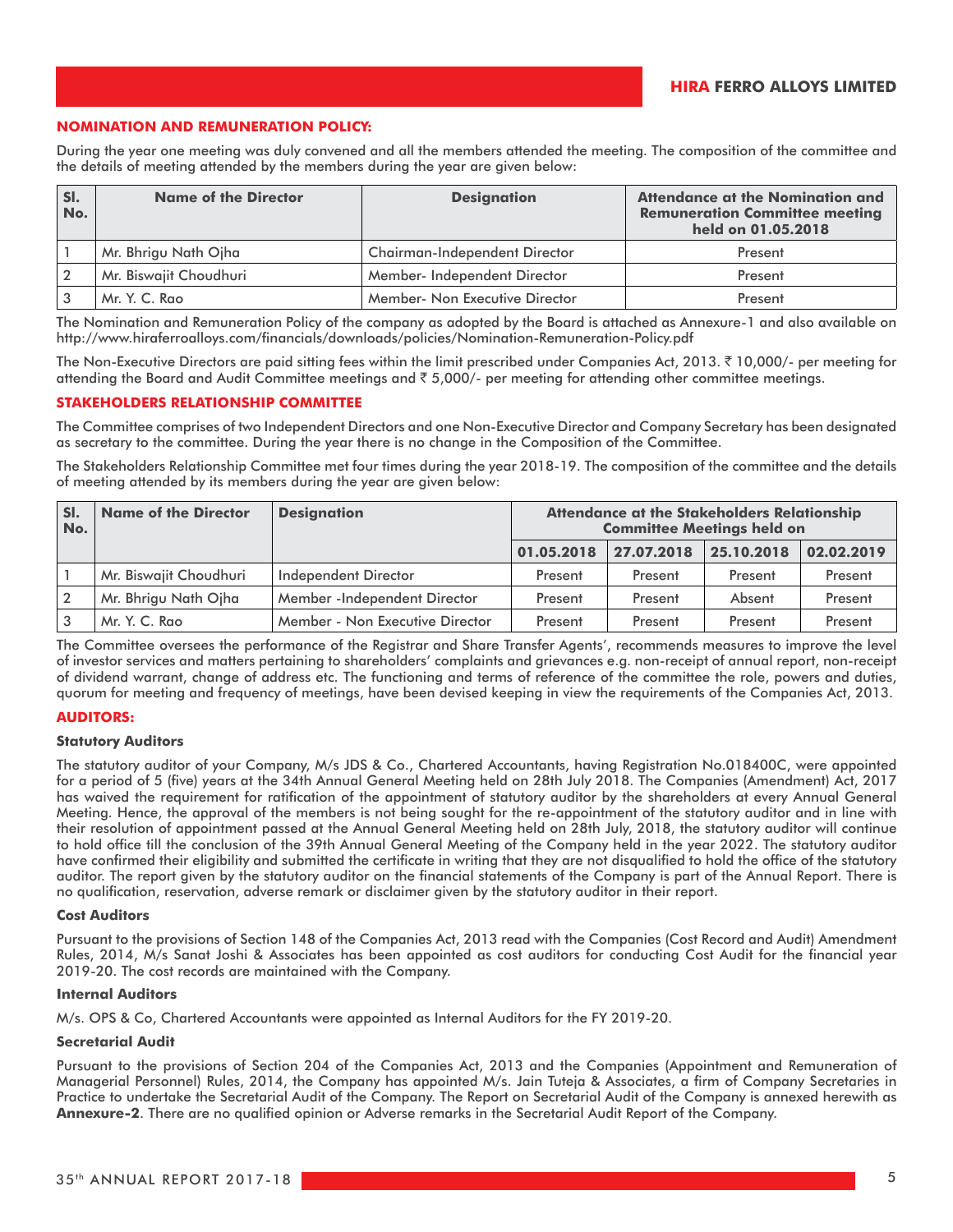

## **AUDITOR'S REPORTS**

There are no qualifications, reservations, adverse remarks or disclaimers in the Statutory Auditor's Report on the Financial Statements of the company for the financial year 2018-19 and hence does not require any explanations or comments.

#### **VIGIL MECHANISM / WHISTLE BLOWER POLICY**

The Board of Directors in its meeting held on 9th February, 2015 approved and established 'Whistle Blower Policy' and 'Code of Conduct' for the directors & employees of the Company as required under the provisions of Sec. 177 of the Companies Act, 2013 read with Rule 7 of the Companies (Meeting of Board and its powers) Rules, 2014.

The said Policy has been properly communicated to all the directors and employees of the Company through the respective departmental heads and the new employees shall be informed about the Vigil Policy by the Personnel Department at the time of their joining. The Details of Establishment of Mechanism is available on http://www.hiraferroalloys.com/financials/downloads/policies/ Notification-Whistle-Blower-Policy.pdf

#### **RELATED PARTY TRANSACTIONS**

Conservation of Energy:

The Audit Committee in its meeting held on 01st May, 2018 has given their approval to the Board of the Company for entering into transactions with related party in accordance with the provisions of Section 188 of the Companies Act, 2013.

All related party transactions that were entered into by the Company during the financial year 2018-19 were on arms length basis and were in the ordinary course of business. There are no materially significant related party transactions made by the company with promoters, directors, key managerial personnel or related parties which may have a potential conflict with the interest of the company at large.

## **PARTICULARS OF LOANS, GUARANTEES OR INVESTMENTS**

The particulars of loans given and Investments made by the company as covered under the provisions of Section 186 of the Companies Act, 2013 are given in Financial Statements (Ref. Note 5, 11 & 31). The company has not given any corporate guarantees to any other party.

#### **SIGNIFICANT AND MATERIAL ORDERS PASSED BY THE REGULATORS OR COURTS**

There are no significant and material orders passed by the Regulators/Courts which would impact the going concern status of the company and its future operations.

## **ENERGY CONSERVATION, TECHNOLOGY ABSORPTION AND FOREIGN EXCHANGE EARNINGS AND OUTGO**

The information on conservation of energy, technology absorption and foreign exchange earnings and outgo stipulated under Section 134 (3) (m) of the Companies Act, 2013 read with Rule 8 of The Companies (Accounts) Rules, 2014, are as under :-

| Steps taken for conservation:                                           | No additional measures have been taken during the<br>financial year for conservation of energy |
|-------------------------------------------------------------------------|------------------------------------------------------------------------------------------------|
| Steps taken for utilization of alternate sources of energy:-            | None                                                                                           |
| Capital Investment of energy conservation equipments:-                  | <b>NIL</b>                                                                                     |
| <b>Technology Absorption</b>                                            |                                                                                                |
| Efforts made for technology absorption                                  | None                                                                                           |
| <b>Benefit Derived</b>                                                  | <b>NA</b>                                                                                      |
| Expenditure on Research and Development, if any                         | None                                                                                           |
| Details of technology Import, if any                                    | None                                                                                           |
| Year of Import                                                          | <b>NA</b>                                                                                      |
| Whether imported technology fully absorbed                              | <b>NA</b>                                                                                      |
| Area where absorption of imported technology has not taken place if any | <b>NA</b>                                                                                      |
| Foreign Exchange Earning/Outgo                                          |                                                                                                |
| Earning (FOB)                                                           | ₹ 207.75 Lakhs                                                                                 |
| Outgo                                                                   | ₹ 2371.77 Lakhs                                                                                |
| $\blacksquare$                                                          | $\epsilon = -1$                                                                                |

During the year under review your company has used foreign exchange of  $\bar{z}$  1.70 Lakhs (previous year  $\bar{z}$  76.87 Lakhs).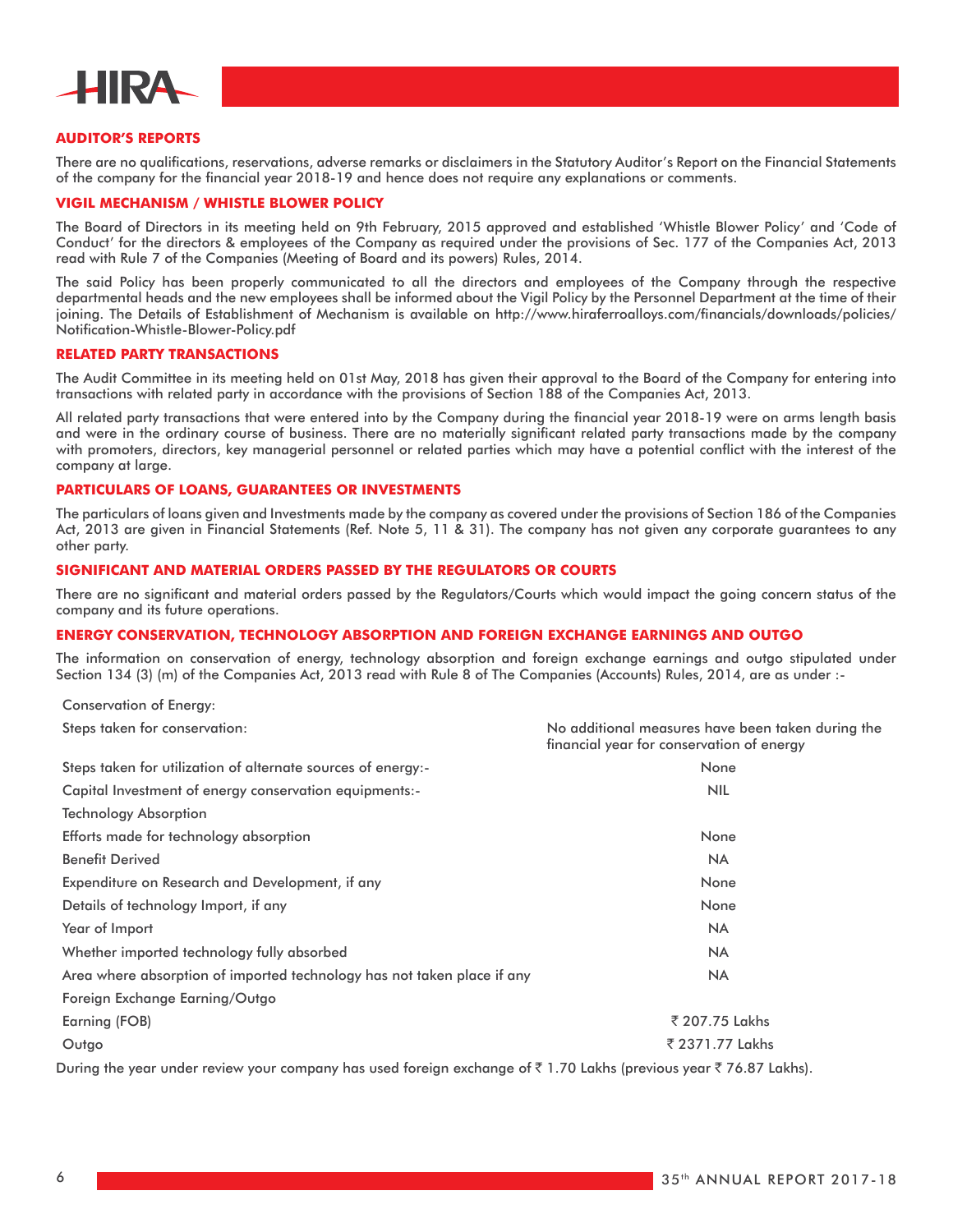#### **ANNUAL RETURN**

The annual return of the Company as required under the Companies Act, 2013 will be available on the website of the Company at investors relation at http://www.hiraferroalloys. com. The details forming part of the extract of the Annual Return in Form MGT 9 is annexed herewith as **Annexure-3**.

#### **INTERNAL CONTROL SYSTEMS AND THEIR ADEQUACY**

The Company has an internal control system commensurate with the size and scale and complexity of its operations. The scope and authority of Internal Audit functions have been defined in the Internal Audit Charter to maintain its objectivity and independence. The Internal Auditor reports to the Chairman of the Audit Committee of the Board.

The Internal Audit department monitors and evaluates the efficacy and adequacy of internal control system in the company, its compliance with operating system, accounting procedures and policies of the company. Based on the report of the Internal Auditors, process owners undertake corrective actions in their respective areas and thereby strengthen the control. Significant Audit observations and corrective actions, thereon are presented to the Audit Committee of the Board.

## **DEVELOPMENT AND IMPLEMENTATION OF RISK MANAGEMENT POLICY:**

The Company has adopted a Risk Management Policy to identify and evaluate business risks associated with the operations and other activities of the Company and formulated risk mitigations strategies.

#### **DISCLOSURE UNDER THE SEXUAL HARASSMENT OF WOMEN AT WORKPLACE (PREVENTION, PROHIBITION AND REDRESSAL) ACT, 2013**

The Company has in place an Anti-Sexual Harassment Policy in line with the requirements of the Sexual Harassment of Women at the Work Place (Prevention, Prohibition and Redressal) Act, 2013. Internal Complaints Committee (ICC) has been set up to redress complaints received regarding sexual harassment. All employees (Permanent, Contractual, Temporary Training) are covered under this Policy. However no complaint has been received during the year 2018-19.

#### **ACKNOWLEDGEMENTS**

The Board expresses its sincere gratitude to the shareholders, bankers, State and Central Government authorities and the valued customers for their continued support. The Board also wholeheartedly acknowledges and appreciates the dedicated efforts and commitment of all employees of the Company.

For and on behalf of Board of Directors

 Biswajit Choudhuri Raipur, 29.04.2019 Chairman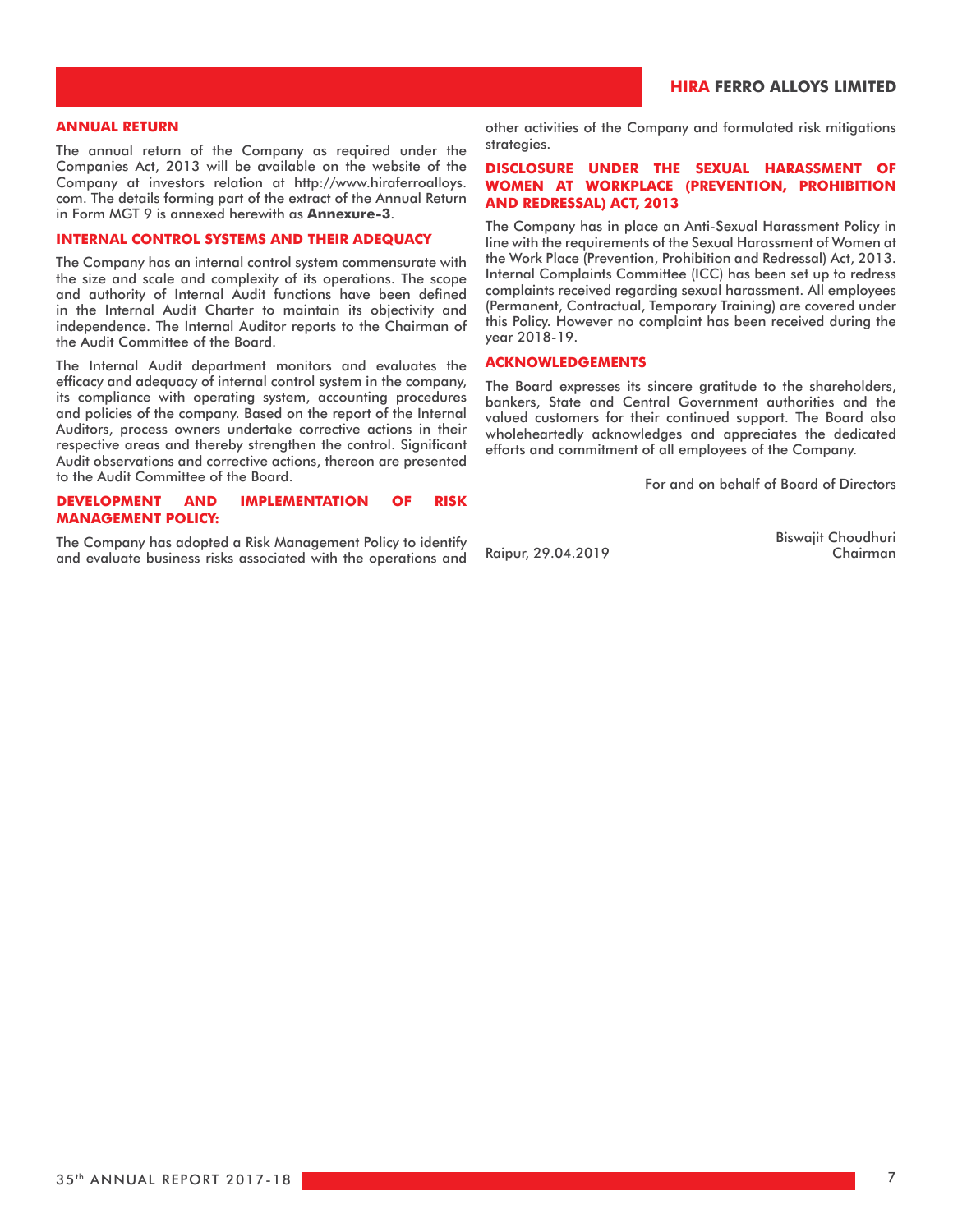

# **Nomination and Remuneration Policy**

## **1. OBJECTIVE**

This Nomination and Remuneration Policy has been framed in compliance with Section 178 of the Companies Act, 2013 read along with the applicable rules thereto.

## **2. DEFINITIONS**

- 2.1. "Committee" means Nomination and Remuneration Committee.
- 2.2. "Senior Management Personnel" means Senior Management Personnel of the company who are members of its core management team including Functional Heads.

## **3. NOMINATION POLICY**

- i. The Committee shall identify persons who possess adequate qualification, expertise and experience for the position he/ she is considered for appointment as Director, Key Managerial Personnel (KMP) or at Senior Management level Personnel (SMP) and recommend to the Board his/her appointment.
- ii. The Company shall not appoint or continue the employment of any person as Whole-time Director who has attained the age of seventy years. Provided that the term of the person holding this position may be extended beyond the age of seventy years with the approval of shareholders.

## **4. TERM / TENURE**

The Company shall appoint or re-appoint any person as its Managing Director, Executive Director, Independent Director or Non-executive Director for a term not exceeding period as mentioned in the Companies Act, 2013 or any amendment made from time to time.

## **5. EVALUATION**

The Committee shall review the performance of every Director at regular interval or at least once in a year.

#### **6. REMOVAL**

 Due to reasons for any disqualification mentioned in the Act or under any other applicable Act, rules and regulations thereunder, the Committee may recommend, to the Board with reasons recorded in writing, removal of a Director, KMP or SMP subject to the provisions and compliance of the said Act, rules and regulations.

#### **7. RETIREMENT**

The Director, KMP and Senior Management Personnel shall retire as per the applicable provisions of the Act and the prevailing policy of the Company.

## **8. REMUNERATION POLICY**

The remuneration, compensation, commission, sitting fee, etc. to the Directors, KMP and SMP will be determined by the Committee and recommended to the Board for approval subject to limitations mentioned in the Companies Act, 2013 and the amendments made therein from time to time. The remuneration / compensation / commission etc. shall be subject to the prior/ post approval of the shareholders of the Company and Central Government, wherever required.

#### **9. AMENDMENTS**

The Board may, subject to applicable laws amend any provision(s) or substitute any of the provision(s) with the new provision(s) or replace the Policy entirely with a new Policy, based on the recommendations of the Committee.

## **10. SCOPE AND LIMITATION**

 In the event of any conflict between the provisions of this Policy and the Listing Agreement / Companies Act, 2013 or any other statutory enactments, rules, the provisions of such Listing Agreement / Companies Act, 2013 or statutory enactments, rules shall prevail over this Policy.

## **11. DISSEMINATION OF POLICY**

This policy shall be disclosed in the annual report of the Company.

## **12. EFFECTIVE DATE**

This Policy shall come into force on 15.05.2015.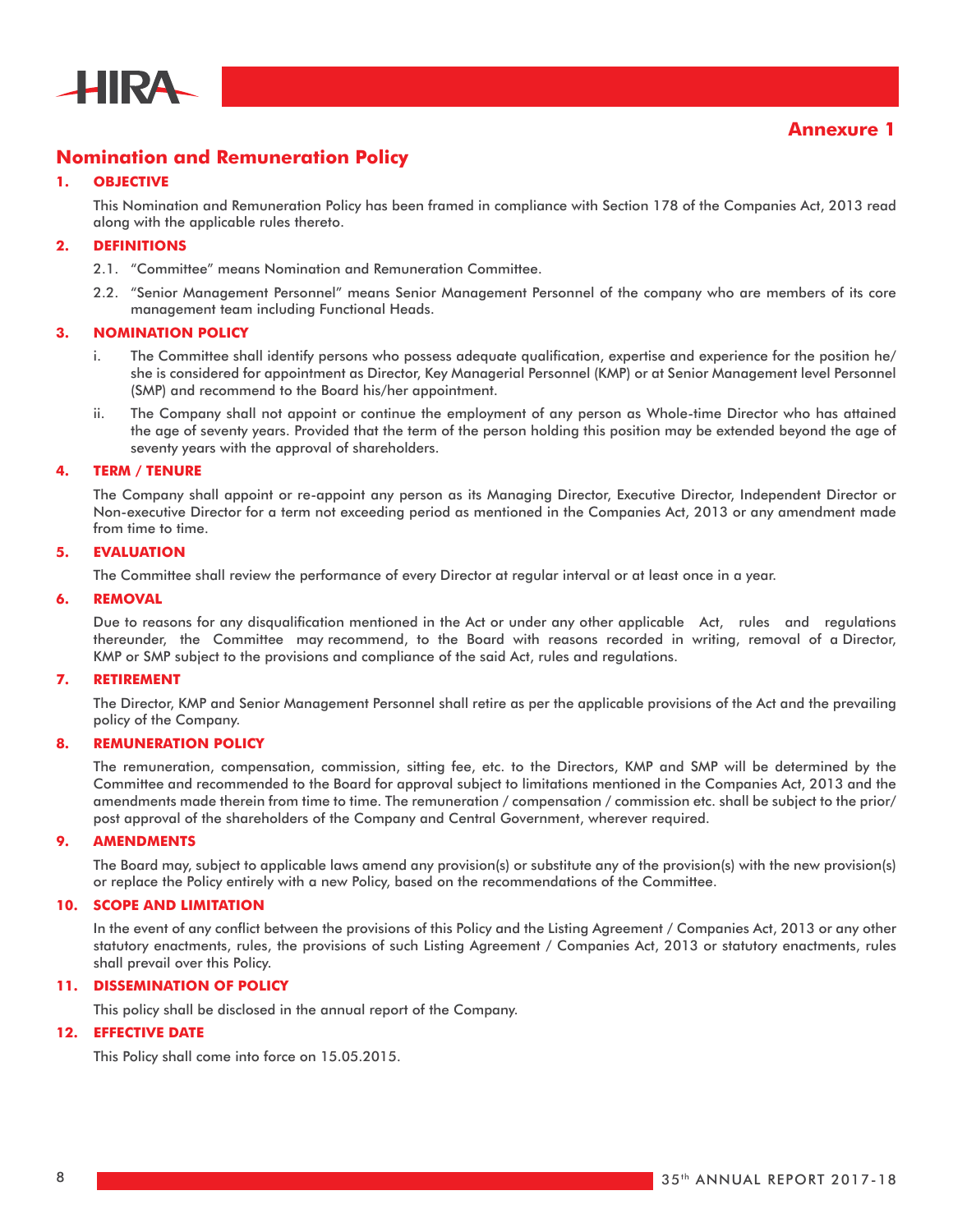# **Annexure 2**

# **FORM NO. MR-3 SECRETARIAL AUDIT REPORT FOR THE FINANCIAL YEAR ENDED 31ST MARCH, 2019**

(Pursuant to Section 204 (1) of the Companies Act, 2013 and Rule No. 9 of the Companies (Appointment and Remuneration of Managerial Personal) Rules, 2014)

To,

The Members,

Hira Ferro Alloys Limited

We have conducted the secretarial audit of the compliance of applicable statutory provision and the adherence to good corporate practices by **Hira Ferro Alloys Limited (CIN:U27101CT1984PLC005837)** (hereinafter called the company). Secretarial Audit was conducted in a manner that provides us a reasonable basis for evaluating the corporate conducts / statutory compliances and expressing our opinion thereon.

Based on our verification of the Hira Ferro Alloys Limited's books, paper, minute books, forms, and return filed and other records maintained by the company and also the information provided by the company, its officers, agents and authorized representative during the conduct of secretarial audit and as per the explanations given to us and the representation made by the management, we hereby report that in our opinion, the company has, during the audit period covering the financial year ended on 31st March , 2019 generally complied with the statutory provisions listed hereunder and also that company has proper Board process and compliance mechanism in place to the extent, in the manner and subject to the reporting made hereinafter :

We have examined books, papers, minute books, forms and returns filed and other records made available to us and maintained by the Hira Ferro Alloys Limited for the financial year ended on 31st March, 2019 according to the applicable provision of:

- 1. The Companies Act, 2013 (the Act) and the rules made thereunder;
- 2. The Depositories Act, 1996 and the Regulations and byelaws framed thereunder;
- 3. Foreign Exchange Management Act, 1999 and the rules and regulations made thereunder; to the extent of External Commercial Borrowings;
- 4. Other laws applicable to the company as per the representations made by the Management.
- 5. The following Enactments, Agreements and Regulations and Guidelines prescribed under the Securities and Exchange Board of India Act, 1992 ('SEBI Act') were not applicable:
	- a. The Securities and Exchange Board of India (Substantial Acquisition of Shares and Takeovers) Regulations, 2011;
	- b. The Securities and Exchange Board of India (Prohibition of Insider Trading) Regulations, 2015;
	- c. The Securities and Exchange Board of India (Issue of Capital and Disclosure Requirements) Regulations, 2018,
	- d. The Securities and Exchange Board of India (Registrars to an Issue and Share Transfer Agents) Regulations, 1993,
- e. The Securities and Exchange Board of India (Listing Obligations and Disclosure Requirements) Regulations, 2018.
- f. The Securities and Exchange Board of India (Issue and Listing of Debt Securities) Regulations, 2008
- g. The Securities and Exchange Board of India (Delisting of Equity Shares) Regulations, 2009;
- h. The Securities and Exchange Board of India (Buy Back of Securities) Regulations, 2018;
- i. The Securities and Exchange Board of India (Employees Stock Option Scheme & Employees Stock Purchase Scheme) Guidelines, 1999
- j. The Securities Contracts (Regulation) Act, 1956 ('SCRA') and the rules made thereunder;
- k. The Listing Agreements;

We have also examined compliance with the applicable clauses of the Secretarial Standards issued by The Institute of Company Secretaries of India.

During the period under review the Company has complied with the all applicable provisions of the Act, Rules, Regulations, Guidelines, Standards, etc. mentioned above.

During the period under review and as per the explanations and clarifications given to us and the representation made by management, the company has generally complied with the provision of the Act, Rules, Regulations, Guidelines, etc. mentioned above.

We further report that the Board of Directors, the Audit Committee and Remuneration Committee of the company were duly constituted. There are no changes in the composition of the Board of Directors during the period under review.

Adequate notice was given to all Directors at least seven days in advance to schedule the Board Meetings. Agenda and detailed notes on agenda were sent in advance, and a system exists for seeking and obtaining further information and clarifications on the agenda items before the meeting and for meaningful participation at the meeting.

Majority decision is carried through while the dissenting members' views are captured and recorded as part of the minutes.

We further report as per the explanation given to us and the representation made by the management and relied upon by me there are adequate systems and processes in the company commensurate with the size and operations of the company to the monitor and ensure compliance with applicable laws, rules, regulations and guidelines.

We further report that during the audit period, no such specific events / actions having a major bearing on the company's affairs in pursuance of the above referred laws, rules, regulations, guidelines, standards, etc. referred to above, have taken place.

Place: Raipur Date: 27.04.2019

## FOR **JAIN AND TUTEJA ASSOCIATES**

Tanveer Kaur Tuteja (Partner) Practicing Company Secretary M. No.:7704 C. P. No.:8512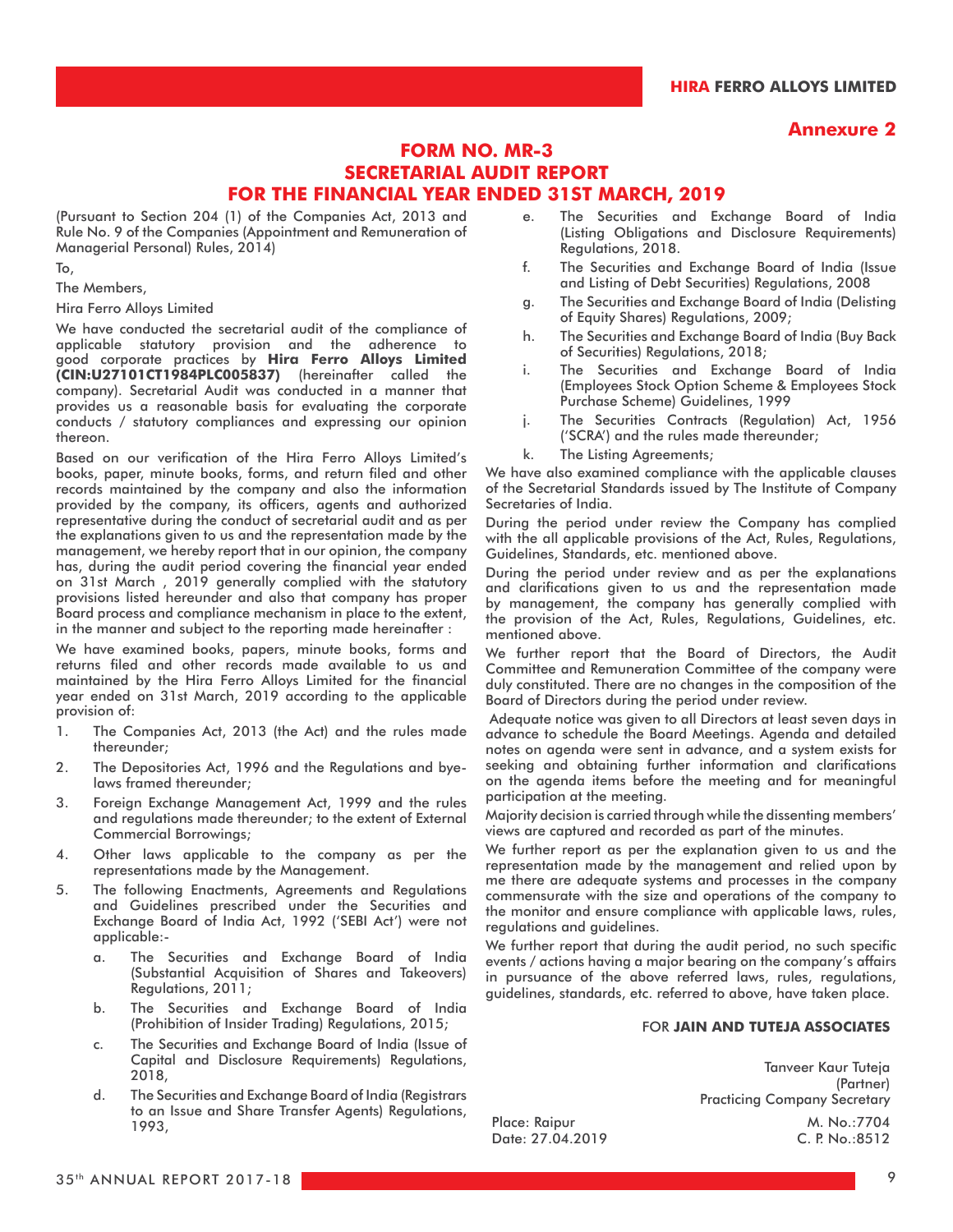

This report is to be read with our letter of even date which is annexed as **Annexure A** and forms an integral part of this report.

# **Annexure A**

## To,

The Members Hira Ferro Alloys Limited

Our report of even date is to be read along with this note.

- 1. Maintenance of secretarial records is the responsibility is to express an opinion on these secretarial records based on my audit.
- 2. We have followed the audit practices and process as were appropriate to obtain reasonable assurance about the correctness of the contents of the Secretarial records. The verification was done on test basis to ensure that correct facts are reflected in secretarial records. We believe that the process and practices, we followed provide a reasonable basis for our opinion.
- 3. We have not verified the correctness and appropriateness of financial records and Books of Accounts of the company.
- 4. Wherever required, We have obtained the management representative about the compliance of laws, rules, and regulations and happening of events etc.
- 5. The Compliance of the provision of corporate and other applicable laws, rules, regulation, standards is the responsibility of management. Our examination was limited to the verification of procedure on test basis.
- 6. The secretarial audit report is neither an assurance as to the future viability of the company nor of the efficacy or effectiveness with which the management has conducted the affairs of the company.

## FOR **JAIN AND TUTEJA ASSOCIATES**

Tanveer Kaur Tuteja (Partner) Practicing Company Secretary Place: Raipur M. No.:7704 Date: 27.04.2019 C. P. No.:8512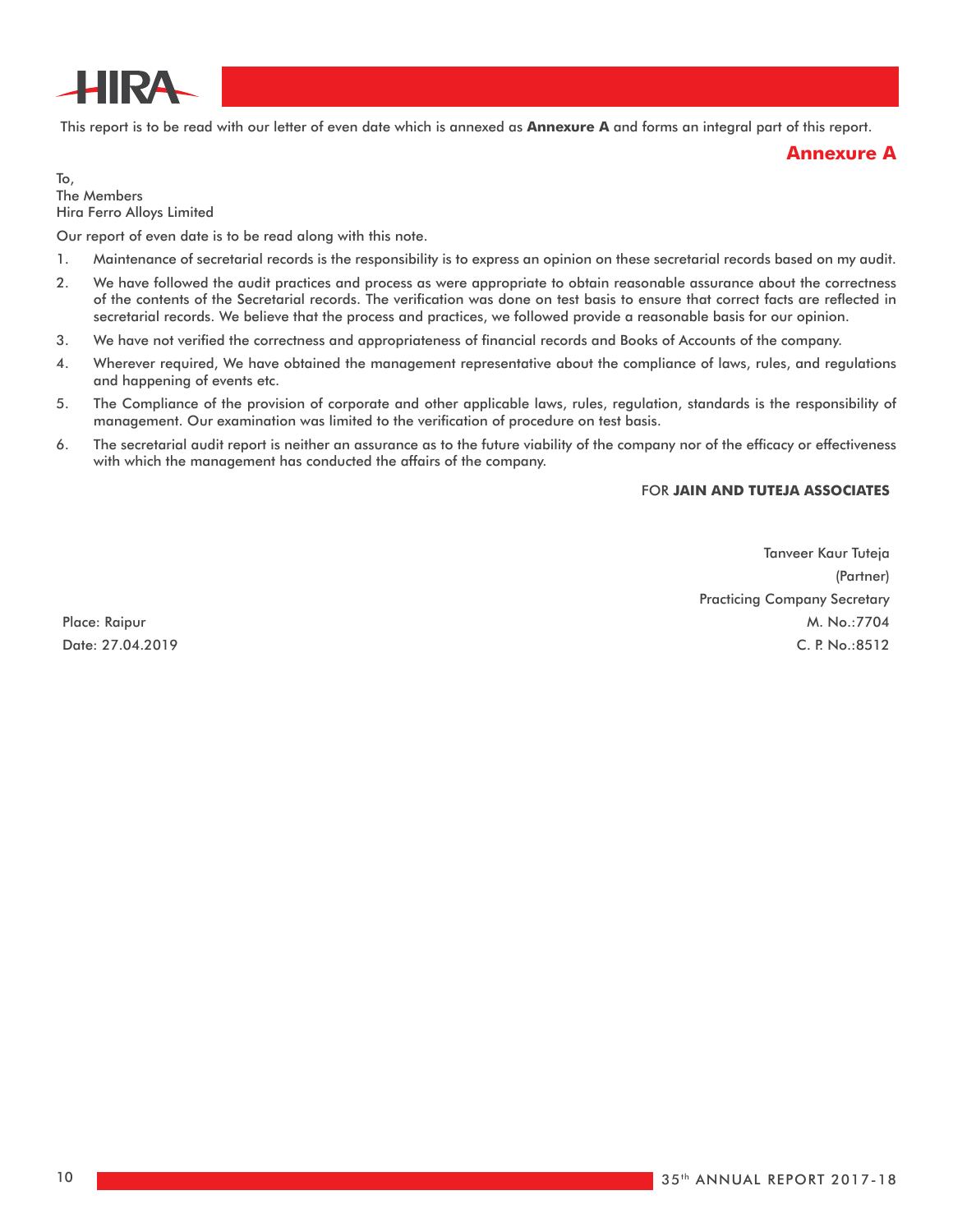# **Annexure - 3**

# **Form No. MGT-9 EXTRACT OF ANNUAL RETURN**

As on the financial year ended on 31.03.2019

[Pursuant to section 92(3) of the Companies Act, 2013 and rule 12(1) of the Companies

(Management and Administration) Rules, 2014]

## **I. REGISTRATION AND OTHER DETAILS**

| <b>CIN</b>                                                                    | U27101CT1984PLC005837                                                                                                                                                                                    |
|-------------------------------------------------------------------------------|----------------------------------------------------------------------------------------------------------------------------------------------------------------------------------------------------------|
| <b>Registration Date:</b>                                                     | 31.12.1984                                                                                                                                                                                               |
| Name of the Company:                                                          | Hira Ferro Alloys Limited                                                                                                                                                                                |
| Category / Sub-Category of the Company:                                       | <b>Company Limited By Shares Non Govt. Company</b>                                                                                                                                                       |
| Address of the Registered office and contact details:                         | Plot No. 567/B, Urla Industrial Area, Raipur Chhattisgarh,<br>Phone +91-771-4082450-51<br>$Fax: +91-771-4082452$                                                                                         |
| Whether listed company:                                                       | No                                                                                                                                                                                                       |
| Name, Address and Contact details of Registrar and Transfer<br>Agent, if any: | Link Intime India Private Limited<br>C-101,247 Park, L B S Marg,<br>Vikhroli West, Mumbai-400083.<br>Telephone Number: 022-49186000<br>Fax Number: 022- 49186060<br>Email: rnt.helpdesk@linkintime.co.in |

## **II. PRINCIPAL BUSINESS ACTIVITIES OF THE COMPANY**

All the business activities contributing 10% or more of the total turnover of the company shall be stated:-

| SI. | <b>Name and Description of main products /</b><br>No. services | NIC Code of the Product/<br>service | $%$ to total turnover of the<br>company |
|-----|----------------------------------------------------------------|-------------------------------------|-----------------------------------------|
|     | <b>Manufacturing of Ferro Alloys</b>                           | 27110                               | 76.09                                   |
|     | <b>Generation of Electricity</b>                               | 40102                               | 22.56                                   |

## **III. PARTICULARS OF HOLDING, SUBSIDIARY AND ASSOCIATE COMPANIES**

| S. | Name and address of the<br>No. company | <b>CIN/GLN</b> | Holding/subsidiary<br>' associate | held | % of shares   Applicable  <br>Section |
|----|----------------------------------------|----------------|-----------------------------------|------|---------------------------------------|
|    |                                        |                |                                   |      |                                       |

## **IV. SHARE HOLDING PATTERN (EQUITY SHARE CAPITAL BREAKUP AS PERCENTAGE OF TOTAL EQUITY)**

## **(A) Category wise Shareholding**

| <b>Category of Shareholders</b> |              |                 | No. of Shares held at the beginning |               | No. of Shares held at the end   % Change |                 |              |               |             |
|---------------------------------|--------------|-----------------|-------------------------------------|---------------|------------------------------------------|-----------------|--------------|---------------|-------------|
|                                 |              | of the year     |                                     |               | of the year during the                   |                 |              |               |             |
|                                 | <b>Demat</b> | <b>Physical</b> | <b>Total</b>                        | % of Total    | <b>Demat</b>                             | <b>Physical</b> | <b>Total</b> | % of Total    | year        |
|                                 |              |                 |                                     | <b>Shares</b> |                                          |                 |              | <b>Shares</b> |             |
| A. Promoters                    |              |                 |                                     |               |                                          |                 |              |               |             |
| $(1)$ Indian                    |              |                 |                                     |               |                                          |                 |              |               |             |
| a) Individual/HUF               | 478782       |                 | 478782                              | 2.44          | 478782                                   | 0               | 478782       | 2.44          | 0           |
| b) Central Govt                 | 0            |                 |                                     |               | 0                                        |                 |              |               | 0           |
| c) State Govt (s)               | 0            |                 |                                     |               |                                          |                 |              |               |             |
| d) Bodies Corp.                 | 16202121     | 0               | 16202121                            | 82.71         | 16202121                                 | 0               | 16202121     | 82.71         |             |
| e) Banks / FI                   | 0            |                 |                                     |               | 0                                        |                 |              |               | 0           |
| f) Any Other/PAC                | 1987835      |                 | 1987835                             | 10.15         | 1987835                                  | 0               | 1987835      | 10.15         | 0           |
| Sub-total (A) (1):-             | 18668738     | 0               | 18668738                            |               | 95.30 18668738                           | 0               | 18668738     | 95.30         | $\mathbf 0$ |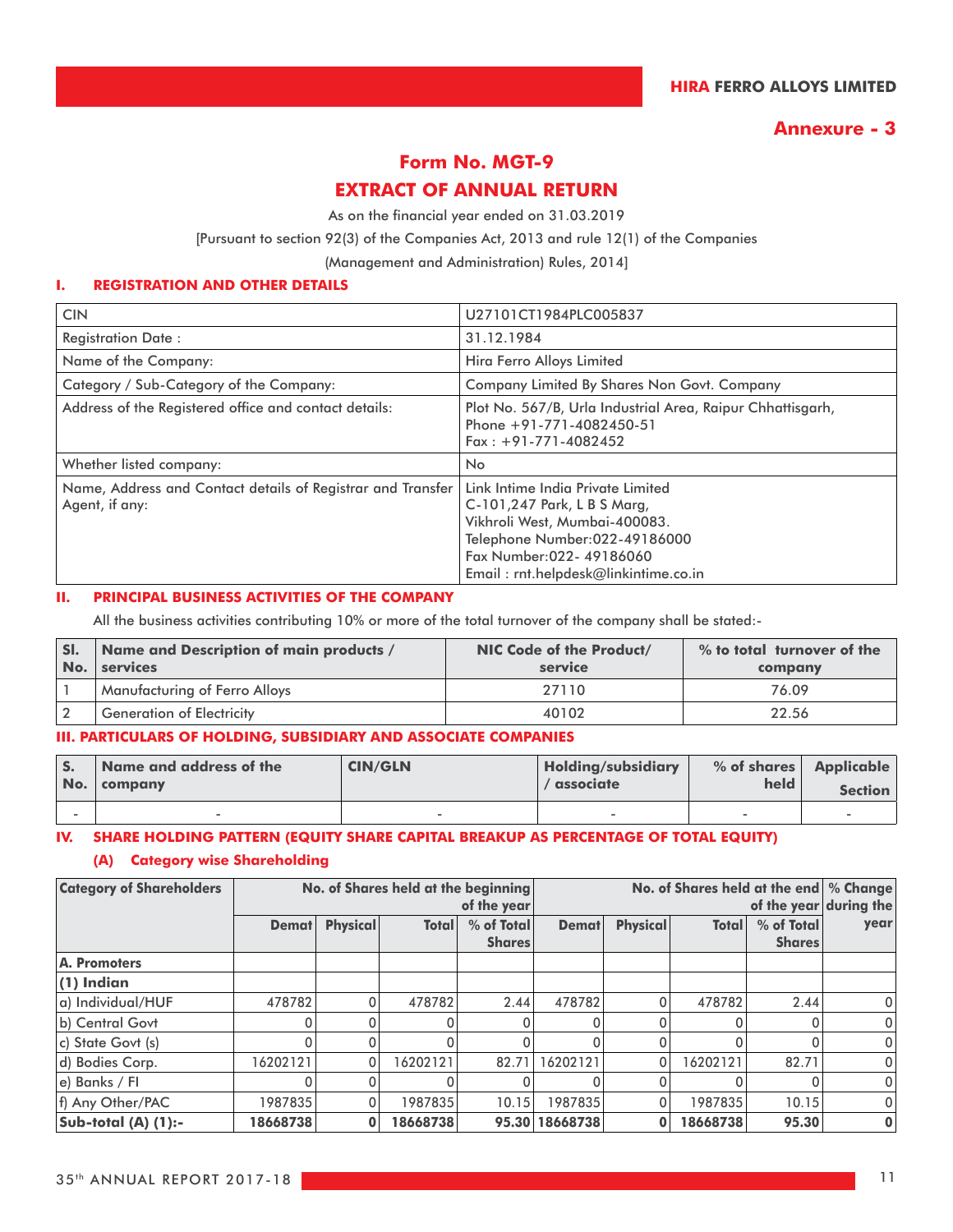

| <b>Category of Shareholders</b> |              |                 | No. of Shares held at the beginning | of the year                 | No. of Shares held at the end<br>of the year |                 |              |                             | % Change<br>during the |
|---------------------------------|--------------|-----------------|-------------------------------------|-----------------------------|----------------------------------------------|-----------------|--------------|-----------------------------|------------------------|
|                                 | <b>Demat</b> | <b>Physical</b> | <b>Total</b>                        | % of Total<br><b>Shares</b> | <b>Demat</b>                                 | <b>Physical</b> | <b>Total</b> | % of Total<br><b>Shares</b> | year                   |
| (2) Foreign                     |              |                 |                                     |                             |                                              |                 |              |                             |                        |
| a) NRIs - Individuals           | 0            | $\mathbf 0$     | 0                                   | $\mathbf 0$                 | 0                                            | 0               | 0            | $\mathbf{0}$                | 0                      |
| b) Other - Individuals          | 0            | $\mathbf 0$     | $\mathbf 0$                         | 0                           | 0                                            | $\mathbf 0$     | 0            | $\Omega$                    | 0                      |
| c) Bodies Corp.                 | 0            | $\mathbf 0$     | 0                                   | $\mathbf 0$                 | 0                                            | $\mathbf 0$     | 0            | $\mathbf{0}$                | 0                      |
| d) Banks / FI                   | 0            | $\mathbf 0$     | 0                                   | $\mathbf 0$                 | 0                                            | $\mathbf 0$     | 0            | $\mathbf{0}$                | 0                      |
| e) Any Other                    | 0            | $\mathbf 0$     | 0                                   | $\mathbf{0}$                | $\mathbf{0}$                                 | $\mathbf 0$     | 0            | $\Omega$                    | 0                      |
| <b>Sub-total (A) (2):-</b>      | $\bf{0}$     | $\bf{0}$        | 0                                   | U                           | $\bf{0}$                                     | $\bf{0}$        | $\bf{0}$     | $\Omega$                    | $\bf{0}$               |
| <b>Total shareholding</b>       | 18668738     | $\bf{0}$        | 18668738                            |                             | 95.30 18668738                               | $\bf{0}$        | 18668738     | 95.30                       | $\bf{0}$               |
| of Promoter                     |              |                 |                                     |                             |                                              |                 |              |                             |                        |
| $(A) = (A)(1)+(A)(2)$           |              |                 |                                     |                             |                                              |                 |              |                             |                        |
| <b>B. Public Shareholding</b>   |              |                 |                                     |                             |                                              |                 |              |                             |                        |
| 1. Institutions                 |              |                 |                                     |                             |                                              |                 |              |                             |                        |
| a) Mutual Funds                 | 0            | 0               | 0                                   | $\mathbf 0$                 | 0                                            | 0               | 0            | $\mathbf 0$                 | 0                      |
| b) Banks / FI                   | 0            | $\mathbf 0$     | 0                                   | 0                           | 0                                            | 0               | 0            | $\mathbf{0}$                | 0                      |
| c) Central Govt                 | 0            | $\mathbf 0$     | 0                                   | $\mathbf 0$                 | 0                                            | 0               | 0            | $\mathbf{0}$                | $\mathbf 0$            |
| d) State Govt(s)                | 0            | $\mathbf 0$     | $\mathbf 0$                         | $\mathbf 0$                 | 0                                            | 0               | 0            | $\mathbf{0}$                | $\mathbf 0$            |
| e) Venture Capital Funds        | 0            | $\mathbf 0$     | $\mathbf 0$                         | $\mathbf 0$                 | 0                                            | 0               | 0            | $\mathbf 0$                 | $\pmb{0}$              |
| f) Insurance Companies          | 0            | $\mathbf 0$     | $\mathbf 0$                         | $\mathbf 0$                 | 0                                            | 0               | 0            | $\mathbf 0$                 | $\pmb{0}$              |
| g) Fils                         | 0            | $\pmb{0}$       | $\overline{0}$                      | 0                           | 0                                            | 0               | 0            | 0                           | $\mathbf 0$            |
| h) Foreign Venture Capital      | 0            | $\Omega$        | 0                                   | $\Omega$                    | $\Omega$                                     | $\mathbf 0$     | $\Omega$     | $\Omega$                    | $\Omega$               |
| Funds                           |              |                 |                                     |                             |                                              |                 |              |                             |                        |
| i) Others (specify)             | 0            | $\mathbf 0$     | 0                                   | 0                           | 0                                            | 0               | 0            | 0                           | 0                      |
| Sub-total (B)(1):-              | $\bf{0}$     | $\Omega$        | $\mathbf{0}$                        | $\bf{0}$                    | $\mathbf{0}$                                 | $\bf{0}$        | $\bf{0}$     | $\bf{0}$                    | $\bf{0}$               |
| 2. Non-Institutions             |              |                 |                                     |                             |                                              |                 |              |                             |                        |
| a) Bodies Corp.                 |              |                 |                                     |                             |                                              |                 |              |                             |                        |
| i) Indian                       | 38045        | 66000           | 104045                              | 0.53                        | 47520                                        | 64500           | 112020       | 0.57                        | 0.04                   |
| ii) Overseas                    | 0            | $\Omega$        | 0                                   | 0                           | 0                                            | $\Omega$        | 0            | 0.00                        | 0.00                   |
| b) Individuals                  |              |                 |                                     |                             |                                              |                 |              |                             |                        |
| ii) Individual shareholders     | 450766       | 89431           | 540197                              | 2.76                        | 468346                                       | 81431           | 549777       | 2.81                        | 0.05                   |
| holding nominal share           |              |                 |                                     |                             |                                              |                 |              |                             |                        |
| capital in upto of ₹ 1 lakh     |              |                 |                                     |                             |                                              |                 |              |                             |                        |
| ii) Individual shareholders     | 200644       | $\mathbf{0}$    | 200644                              | 1.02                        | 176714                                       | $\mathbf 0$     | 176714       | 0.90                        | $-0.12$                |
| holding nominal share           |              |                 |                                     |                             |                                              |                 |              |                             |                        |
| capital in excess of ₹ 1        |              |                 |                                     |                             |                                              |                 |              |                             |                        |
| lakh                            |              |                 |                                     |                             |                                              |                 |              |                             |                        |
| c) Others                       |              |                 |                                     |                             |                                              |                 |              |                             |                        |
| i) Clearing Member              | 8469         | $\mathbf 0$     | 8469                                | 0.04                        | 1319                                         | 0               | 1319         | 0.01                        | $-0.04$                |
| ii) Trust                       | 10           | $\mathbf 0$     | 10                                  | 0.00                        | $10\,$                                       | 0               | 10           | 0.00                        | 0.00                   |
| iii) NRI (Repate)               | 9158         | $\pmb{0}$       | 9158                                | 0.05                        | 9158                                         | 0               | 9158         | 0.05                        | 0.00                   |
| iv) NRI (Non Repate)            | 7426         | $\pmb{0}$       | 7426                                | 0.04                        | 12426                                        | 0               | 12426        | 0.06                        | 0.03                   |
| v) Other Director               | 15           | $\mathbf 0$     | 15                                  | 0.00                        | 15                                           | $\mathsf 0$     | 15           | 0.00                        | 0.00                   |
| vi) HUF                         | 41298        | $\mathbf 0$     | 41298                               | 0.21                        | 40823                                        | 0               | 40823        | 0.21                        | 0.00                   |
| v) IEPF                         | 8500         | $\bf{0}$        | 8500                                | 0.04                        | 17500                                        | $\mathbf 0$     | 17500        | 0.09                        | 0.05                   |
| Sub-total $(B)(2)$ :-           | 764331       | 155431          | 919762                              | 4.70                        | 773831                                       | 145931          | 919762       | 4.70                        | 0.00                   |
| <b>Total Public</b>             | 764331       | 155431          | 919762                              | 4.70                        | 773831                                       | 145931          | 919762       | 4.70                        | 0.00                   |
| <b>Shareholding</b>             |              |                 |                                     |                             |                                              |                 |              |                             |                        |
| $(B)=(B)(1)+(B)(2)$             |              |                 |                                     |                             |                                              |                 |              |                             |                        |
| C. Shares held by               | $\mathbf{0}$ | $\mathbf 0$     | 0                                   | $\mathbf 0$                 | 0                                            | $\mathbf{0}$    | $\Omega$     | $\mathbf{0}$                | 0                      |
| <b>Custodian for GDRs &amp;</b> |              |                 |                                     |                             |                                              |                 |              |                             |                        |
| <b>ADRs</b>                     |              |                 |                                     |                             |                                              |                 |              |                             |                        |
| <b>Grand Total (A+B+C)</b>      | 19433069     | 155431          | 19588500                            |                             | 100.00 19442569                              | 145931          | 19588500     | 100.00                      | 0.00                   |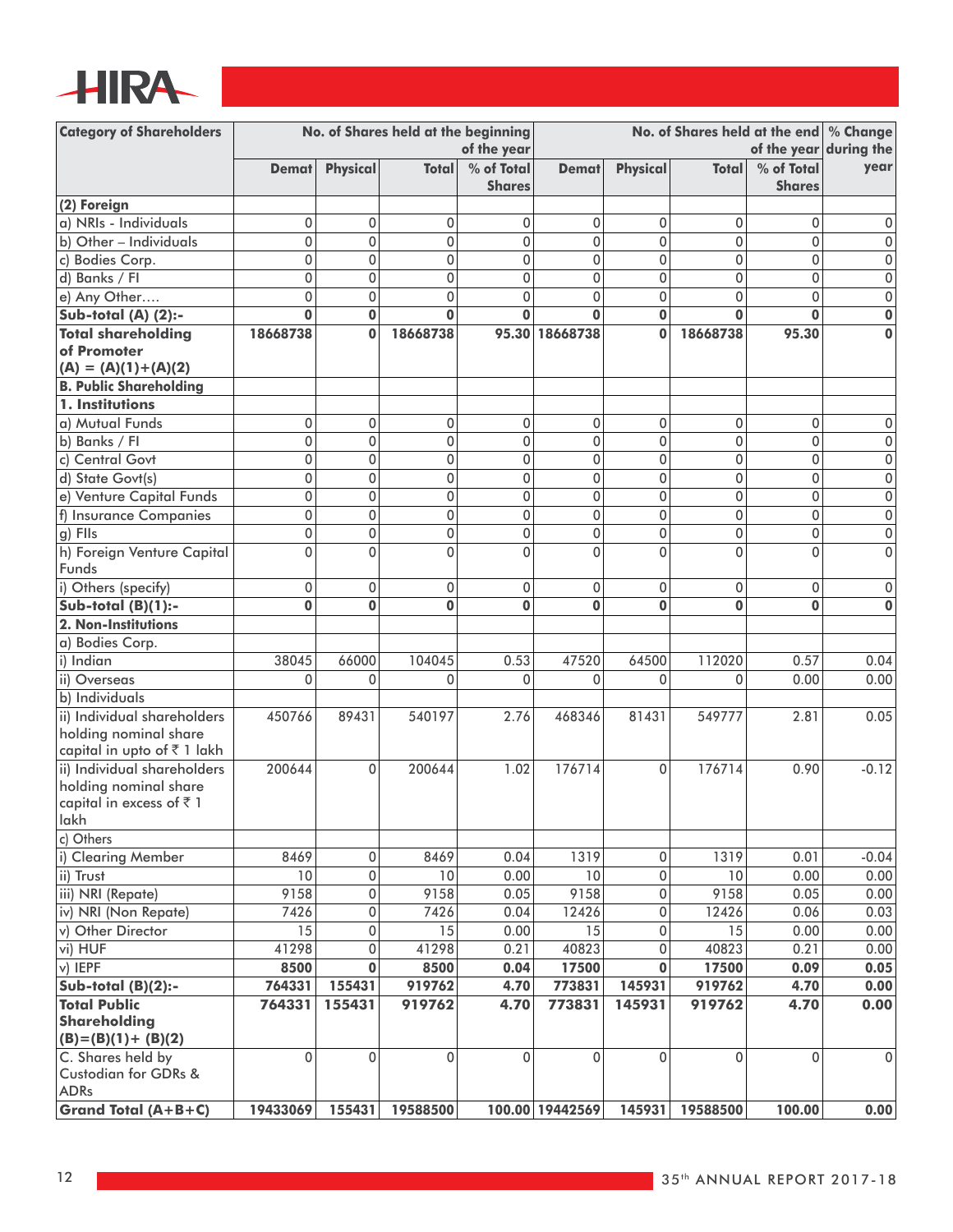## **(B) Shareholding of Promoters**

| S.<br>NO.      | <b>Shareholder's Name</b>                                     |                         | the year 01.04.2018                    | Shareholding at the beginning of                                   | Share holding at the end of the<br>year 31.03.2019 |                                                  |                                                                    |                                           |  |  | $\frac{0}{0}$<br>change |
|----------------|---------------------------------------------------------------|-------------------------|----------------------------------------|--------------------------------------------------------------------|----------------------------------------------------|--------------------------------------------------|--------------------------------------------------------------------|-------------------------------------------|--|--|-------------------------|
|                |                                                               | No. of<br><b>Shares</b> | % of total<br><b>Shares</b><br>company | %of Shares<br>Pledged /<br>of the encumbered<br>to total<br>shares | No. of<br><b>Shares</b>                            | % of total<br><b>Shares</b><br>of the<br>company | <b>%of Shares</b><br>Pledged /<br>encumbered<br>to total<br>shares | in share<br>holding<br>during<br>the year |  |  |                         |
| 1              | Godawari Power And Ispat Ltd                                  | 9491000                 | 48.45                                  | 0                                                                  | 9491000                                            | 48.45                                            | $\Omega$                                                           | 0                                         |  |  |                         |
| $\overline{2}$ | Hira Infra-Tek Limited                                        | 4454621                 | 22.74                                  | $\overline{0}$                                                     | 4454621                                            | 22.74                                            | $\Omega$                                                           | $\Omega$                                  |  |  |                         |
| 3              | Alok Ferro Alloys Limited                                     | 975000                  | 4.98                                   | 0                                                                  | 975000                                             | 4.98                                             | $\mathbf 0$                                                        | $\mathbf 0$                               |  |  |                         |
| 4              | <b>Hira Cement Limited</b>                                    | 650000                  | 3.32                                   | 0                                                                  | 650000                                             | 3.32                                             | $\mathbf 0$                                                        | 0                                         |  |  |                         |
| 5              | <b>Hirg Power And Steels Limited</b>                          | 31500                   | 0.16                                   | $\overline{0}$                                                     | 31500                                              | 0.16                                             | $\Omega$                                                           | $\Omega$                                  |  |  |                         |
| 6              | Hira Steels Limited                                           | 50000                   | 0.26                                   | $\overline{0}$                                                     | 50000                                              | 0.26                                             | $\Omega$                                                           | $\mathbf 0$                               |  |  |                         |
| 7              | N P Agrawal                                                   | 265782                  | 1.36                                   | 0                                                                  | 265782                                             | 1.36                                             | $\mathbf 0$                                                        | $\overline{0}$                            |  |  |                         |
| 8              | Hanuman Prasad Agrawal                                        | 105000                  | 0.54                                   | 0                                                                  | 105000                                             | 0.54                                             | $\mathbf 0$                                                        | 0                                         |  |  |                         |
| 9              | <b>Bajrang Lal Agrawal</b>                                    | 104000                  | 0.53                                   | 0                                                                  | 104000                                             | 0.53                                             | $\mathbf 0$                                                        | $\mathbf 0$                               |  |  |                         |
| 10             | Dinesh Agrawal                                                | 1078000                 | 5.50                                   | 0                                                                  | 1078000                                            | 5.50                                             | $\mathbf 0$                                                        | $\mathbf 0$                               |  |  |                         |
| 11             | Madhu Agrawal                                                 | 199500                  | 1.02                                   | 0                                                                  | 199500                                             | 1.02                                             | $\mathbf 0$                                                        | $\mathbf 0$                               |  |  |                         |
| 12             | Reena Agrawal                                                 | 374000                  | 1.90                                   | 0                                                                  | 374000                                             | 1.90                                             | 0                                                                  | 0                                         |  |  |                         |
| 13             | Sita Devi Agrawal                                             | 64000                   | 0.33                                   | $\overline{0}$                                                     | 64000                                              | 0.33                                             | 0                                                                  | $\mathbf 0$                               |  |  |                         |
| 14             | Jagdish Prasad Agrawal (HUF)                                  | 4500                    | 0.02                                   | $\overline{0}$                                                     | 4500                                               | 0.02                                             | $\mathbf 0$                                                        | $\mathbf 0$                               |  |  |                         |
| 15             | Jagdish Prasad Agrawal (Karta<br>of Ram Richhpal Agrawal HUF) | 10000                   | 0.05                                   | $\overline{0}$                                                     | 10000                                              | 0.05                                             | $\mathbf 0$                                                        | $\overline{0}$                            |  |  |                         |
| 16             | Kanika Agrawal                                                | 4500                    | 0.02                                   | 0                                                                  | 4500                                               | 0.02                                             | $\Omega$                                                           | 0                                         |  |  |                         |
| 17             | Hanuman Prasad Agrawal<br>(HUF)                               | 4000                    | 0.02                                   | $\overline{0}$                                                     | 4000                                               | 0.02                                             | $\Omega$                                                           | $\overline{0}$                            |  |  |                         |
| 18             | Bajrang Lal Agrawal (HUF)                                     | 3000                    | 0.02                                   | 0                                                                  | 3000                                               | 0.02                                             | $\mathbf 0$                                                        | 0                                         |  |  |                         |
| 19             | Jagdish Prasad Agrawal                                        | 3000                    | 0.02                                   | 0                                                                  | 3000                                               | 0.02                                             | $\Omega$                                                           | $\Omega$                                  |  |  |                         |
| 20             | Abhishek Agrawal                                              | 1000                    | 0.01                                   | $\overline{0}$                                                     | 1000                                               | 0.01                                             | $\overline{0}$                                                     | 0                                         |  |  |                         |
| 21             | Siddharth Agrawal                                             | 835                     | 0.00                                   | $\mathbf 0$                                                        | 835                                                | 0.00                                             | $\overline{0}$                                                     | 0                                         |  |  |                         |
| 22             | <b>Gopal Prasad Agrawal</b>                                   | 211000                  | 1.08                                   | $\mathbf 0$                                                        | 211000                                             | 1.08                                             | $\overline{0}$                                                     | $\mathbf 0$                               |  |  |                         |
| 23             | Sarita Devi Agrawal                                           | 22000                   | 0.11                                   | $\mathbf 0$                                                        | 22000                                              | 0.11                                             | 0                                                                  | $\mathbf 0$                               |  |  |                         |
| 24             | Amit Kumar Agrawal                                            | 12500                   | 0.06                                   | $\mathbf 0$                                                        | 12500                                              | 0.06                                             | $\overline{0}$                                                     | $\mathbf 0$                               |  |  |                         |
| 25             | Vinay Buildcon Private Limited                                | 550000                  | 2.81                                   | $\overline{0}$                                                     | 550000                                             | 2.81                                             | $\pmb{0}$                                                          | $\Omega$                                  |  |  |                         |
| Total          |                                                               | 18668738                | 95.30                                  | $\mathbf 0$                                                        | 18668738                                           | 95.30                                            | $\mathbf 0$                                                        | 0.00                                      |  |  |                         |

**C Change in Promoters' Shareholding (please specify, if there is no change)**

There is no change in shareholding of promoter and promoter group during the year FY 2018-19.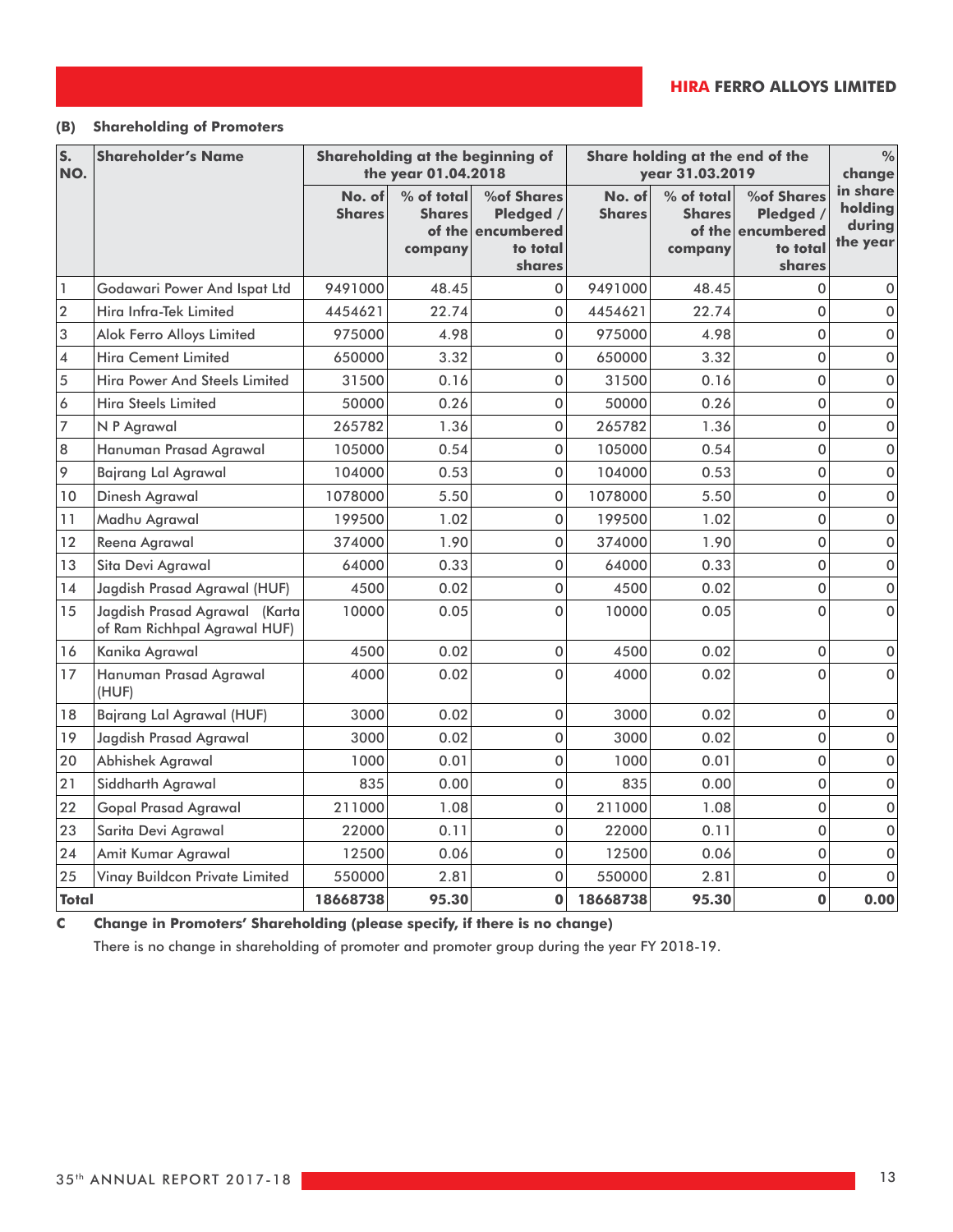

# **D Change in Top Ten Shareholding (please specify, if there is no change)**

| S.<br>No. | <b>Name &amp; Type of Transaction</b>                                                           | <b>Shareholding at the</b><br>beginning of the year -<br>01.04.2018 |                                           | <b>Transactions during the</b><br>year |                  | Shareholding at the end<br>of the year - 31.03.2019 | <b>Cumulative</b>                                       |
|-----------|-------------------------------------------------------------------------------------------------|---------------------------------------------------------------------|-------------------------------------------|----------------------------------------|------------------|-----------------------------------------------------|---------------------------------------------------------|
|           |                                                                                                 | No. of<br><b>Shares</b><br><b>Held</b>                              | % of total<br>shares<br>of the<br>company | Date of<br><b>Transaction</b>          | No. of<br>shares | No of<br><b>Shares</b><br><b>Held</b>               | % of Total<br><b>Shares</b><br>of The<br><b>Company</b> |
| 1         | Sanjiv Agarwal                                                                                  | 75000                                                               | 0.3829                                    |                                        |                  | 75000                                               | 0.3829                                                  |
|           | At the end of the year                                                                          |                                                                     |                                           |                                        |                  | 75000                                               | 0.3829                                                  |
| 2         | Vinod K. Nayar                                                                                  | 73509                                                               | 0.3753                                    |                                        |                  | 73509                                               | 0.3753                                                  |
|           | At the end of the year                                                                          |                                                                     |                                           |                                        |                  | 73509                                               | 0.3753                                                  |
| 3         | Dalal Street Finance Co. Ltd                                                                    | 60000                                                               | 0.3063                                    |                                        |                  | 60000                                               | 0.3063                                                  |
|           | At the end of the year                                                                          |                                                                     |                                           |                                        |                  | 60000                                               | 0.3063                                                  |
| 4         | Sanjiv Kumar Rathi                                                                              | 0                                                                   | 0.0000                                    |                                        |                  | $\mathbf 0$                                         | 0.0000                                                  |
|           | <b>Transfer</b>                                                                                 |                                                                     |                                           | 05.10.2018                             | 28205            | 28205                                               | 0.1440                                                  |
|           | At the end of the year                                                                          |                                                                     |                                           |                                        |                  | 28205                                               | 0.1440                                                  |
| 5         | Ginni Finance Pvt. Ltd.                                                                         | 25526                                                               | 0.1303                                    |                                        |                  | 25526                                               | 0.1303                                                  |
|           | At the end of the year                                                                          |                                                                     |                                           |                                        |                  | 25526                                               | 0.1303                                                  |
| 6         | Maniben Ugrabhai Patel                                                                          | 19880                                                               | 0.1015                                    |                                        |                  | 19880                                               | 0.1015                                                  |
|           | At the end of the year                                                                          |                                                                     |                                           |                                        |                  | 19880                                               | 0.1015                                                  |
| 7         | <b>Investor Education And Protection Fund</b><br><b>Authority Ministry Of Corporate Affairs</b> | 8500                                                                | 0.0434                                    |                                        |                  | 8500                                                | 0.0434                                                  |
|           | <b>Transfer</b>                                                                                 |                                                                     |                                           | 02.11.2018                             | 9000             | 17500                                               | 0.0893                                                  |
|           | At the end of the year                                                                          |                                                                     |                                           |                                        |                  | 17500                                               | 0.0893                                                  |
| 8         | Smita Jagannath Chakravarti                                                                     | 12500                                                               | 0.0638                                    |                                        |                  | 12500                                               | 0.0638                                                  |
|           | At the end of the year                                                                          |                                                                     |                                           |                                        |                  | 12500                                               | 0.0638                                                  |
| 9         | Jatin Virendra Doshi                                                                            | 10000                                                               | 0.0511                                    |                                        |                  | 10000                                               | 0.0511                                                  |
|           | At the end of the year                                                                          |                                                                     |                                           |                                        |                  | 10000                                               | 0.0511                                                  |
| 10        | Sigma Vanijya Pvt Ltd                                                                           | 10000                                                               | 0.0511                                    |                                        |                  | 10000                                               | 0.0511                                                  |
|           | At the end of the year                                                                          |                                                                     |                                           |                                        |                  | 10000                                               | 0.0511                                                  |
| 11        | Bimla Devi Rathi                                                                                | 19755                                                               | 0.1008                                    |                                        |                  | 19755                                               | 0.1008                                                  |
|           | <b>Transfer</b>                                                                                 |                                                                     |                                           | 05.10.2018                             | (19755)          | 0                                                   | 0.0000                                                  |
|           | At the end of the year                                                                          |                                                                     |                                           |                                        |                  | 0                                                   | 0.0000                                                  |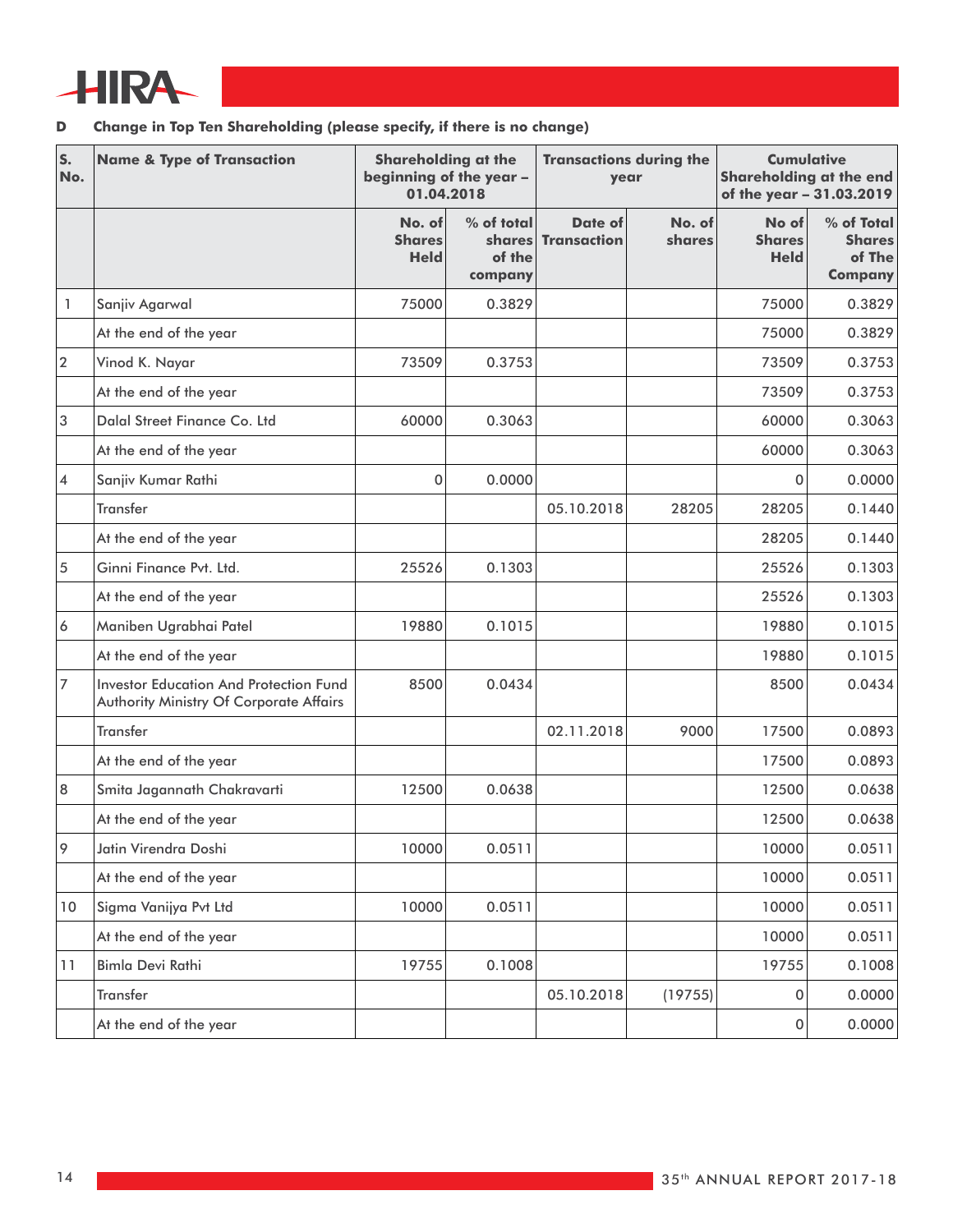## **E. Shareholding of Directors and Key Managerial Personnel:**

| SI.<br>No.              | <b>Name of Director/KMP</b>                                                                                                                                                | <b>Shareholding at</b><br>the beginning of<br>the year |                 |                  | <b>Cumulative</b><br><b>Shareholding</b><br>during the year |
|-------------------------|----------------------------------------------------------------------------------------------------------------------------------------------------------------------------|--------------------------------------------------------|-----------------|------------------|-------------------------------------------------------------|
|                         |                                                                                                                                                                            | No. of<br>shares                                       | $%$ of<br>total | No. of<br>shares | $%$ of<br>total                                             |
|                         |                                                                                                                                                                            |                                                        | shares          |                  | shares                                                      |
| $\blacktriangle$        | <b>SHRI NARAYAN PRASAD AGRAWAL - MANAGING DIRECTOR - KMP</b>                                                                                                               |                                                        |                 |                  |                                                             |
| $\mathbf{1}$            | At the beginning of the year                                                                                                                                               | 265782                                                 | 1.36            | 265782           | 1.36                                                        |
| $\overline{2}$          | Date wise Increase / Decrease in Share holding during the year specifying the                                                                                              | $\Omega$                                               | 0.00            | $\Omega$         | 0.00                                                        |
|                         | reasons for increase / decrease (e.g. allotment / transfer / bonus/ sweat equity<br>etc):                                                                                  |                                                        |                 |                  |                                                             |
| 3                       | At the End of the year                                                                                                                                                     | 265782                                                 | 1.36            | 265782           | 1.36                                                        |
| <b>B.</b>               | <b>SHRI YARRA CHANDRA RAO - DIRECTOR</b>                                                                                                                                   |                                                        |                 |                  |                                                             |
| $\mathbf{1}$            | At the beginning of the year                                                                                                                                               | 15                                                     | 0.00            | 15               | 0.00                                                        |
| $\overline{2}$          | Date wise Increase / Decrease in Share holding during the year specifying the<br>reasons for increase / decrease (e.g. allotment / transfer / bonus/ sweat equity<br>etc): | $\Omega$                                               | 0.00            | $\Omega$         | 0.00                                                        |
| 3                       | At the End of the year                                                                                                                                                     | 15                                                     | 0.00            | 15               | 0.00                                                        |
| $\overline{\mathbf{c}}$ | SHRI ARBIND KUMAR DUBEY - WHOLE TIME DIRECTOR- KMP                                                                                                                         |                                                        |                 |                  |                                                             |
| $\mathbf{1}$            | At the beginning of the year                                                                                                                                               | 0.00                                                   | 0.00            | 0.00             | 0.00                                                        |
| $\overline{2}$          | Date wise Increase / Decrease in Share holding during the year specifying the                                                                                              | 0.00                                                   | 0.00            | 0.00             | 0.00                                                        |
|                         | reasons for increase / decrease (e.g. allotment / transfer / bonus/ sweat equity<br>etc):                                                                                  |                                                        |                 |                  |                                                             |
| 3                       | At the End of the year                                                                                                                                                     | 0.00                                                   | 0.00            | 0.00             | 0.00                                                        |
| D                       | <b>SHRI BISWAJIT CHOUDHURI - INDEPENDENT DIRECTOR</b>                                                                                                                      |                                                        |                 |                  |                                                             |
| $\mathbf{1}$            | At the beginning of the year                                                                                                                                               | 0.00                                                   | 0.00            | 0.00             | 0.00                                                        |
| $\overline{2}$          | Date wise Increase / Decrease in Share holding during the year specifying the<br>reasons for increase / decrease (e.g. allotment / transfer / bonus/ sweat equity<br>etc): | 0.00                                                   | 0.00            | 0.00             | 0.00                                                        |
| 3                       | At the End of the year                                                                                                                                                     | 0.00                                                   | 0.00            | 0.00             | 0.00                                                        |
| E                       | SHRI BHRIGU NATH OJHA - INDEPENDENT DIRECTOR                                                                                                                               |                                                        |                 |                  |                                                             |
| $\mathbf{1}$            | At the beginning of the year                                                                                                                                               | 0.00                                                   | 0.00            | 0.00             | 0.00                                                        |
| $\overline{2}$          | Date wise Increase / Decrease in Share holding during the year specifying the<br>reasons for increase / decrease (e.g. allotment / transfer / bonus/ sweat equity<br>etc): | 0.00                                                   | 0.00            | 0.00             | 0.00                                                        |
| 3                       | At the End of the year                                                                                                                                                     | 0.00                                                   | 0.00            | 0.00             | 0.00                                                        |
| F                       | <b>SHRI MANOHAR KHATRI - WHOLE TIME DIRECTOR- KMP</b>                                                                                                                      |                                                        |                 |                  |                                                             |
|                         | At the beginning of the year                                                                                                                                               | 0.00                                                   | 0.00            | 0.00             | 0.00                                                        |
| $\overline{2}$          | Date wise Increase / Decrease in Share holding during the year specifying the<br>reasons for increase / decrease (e.g. allotment / transfer / bonus/ sweat equity<br>etc): | 0.00                                                   | 0.00            | 0.00             | 0.00                                                        |
| $\overline{3}$          | At the End of the year                                                                                                                                                     | 0.00                                                   | 0.00            | 0.00             | 0.00                                                        |
| $\mathbf G$             | <b>SHRI DILIP CHAUHAN - CFO - KMP</b>                                                                                                                                      |                                                        |                 |                  |                                                             |
| 1                       | At the beginning of the year                                                                                                                                               | 15                                                     | 0.00            | 15               | 0.00                                                        |
| $\mathbf 2$             | Date wise Increase / Decrease in Share holding during the year specifying the                                                                                              | 0                                                      | 0.00            | $\Omega$         | 0.00                                                        |
|                         | reasons for increase / decrease (e.g. allotment / transfer / bonus/ sweat equity<br>etc):                                                                                  |                                                        |                 |                  |                                                             |
| 3                       | At the End of the year                                                                                                                                                     | 15                                                     | 0.00            | 15               | 0.00                                                        |
| Н                       | <b>SHRI MOHIT CHANDE - CS - KMP</b>                                                                                                                                        |                                                        |                 |                  |                                                             |
| 1                       | At the beginning of the year                                                                                                                                               | 15                                                     | 0.00            | 15               | 0.00                                                        |
| $\overline{2}$          | Date wise Increase / Decrease in Share holding during the year specifying the<br>reasons for increase / decrease (e.g. allotment / transfer / bonus/ sweat equity<br>etc): | 0                                                      | 0.00            | $\Omega$         | 0.00                                                        |
| 3                       | At the End of the year                                                                                                                                                     | 15                                                     | 0.00            | 15               | 0.00                                                        |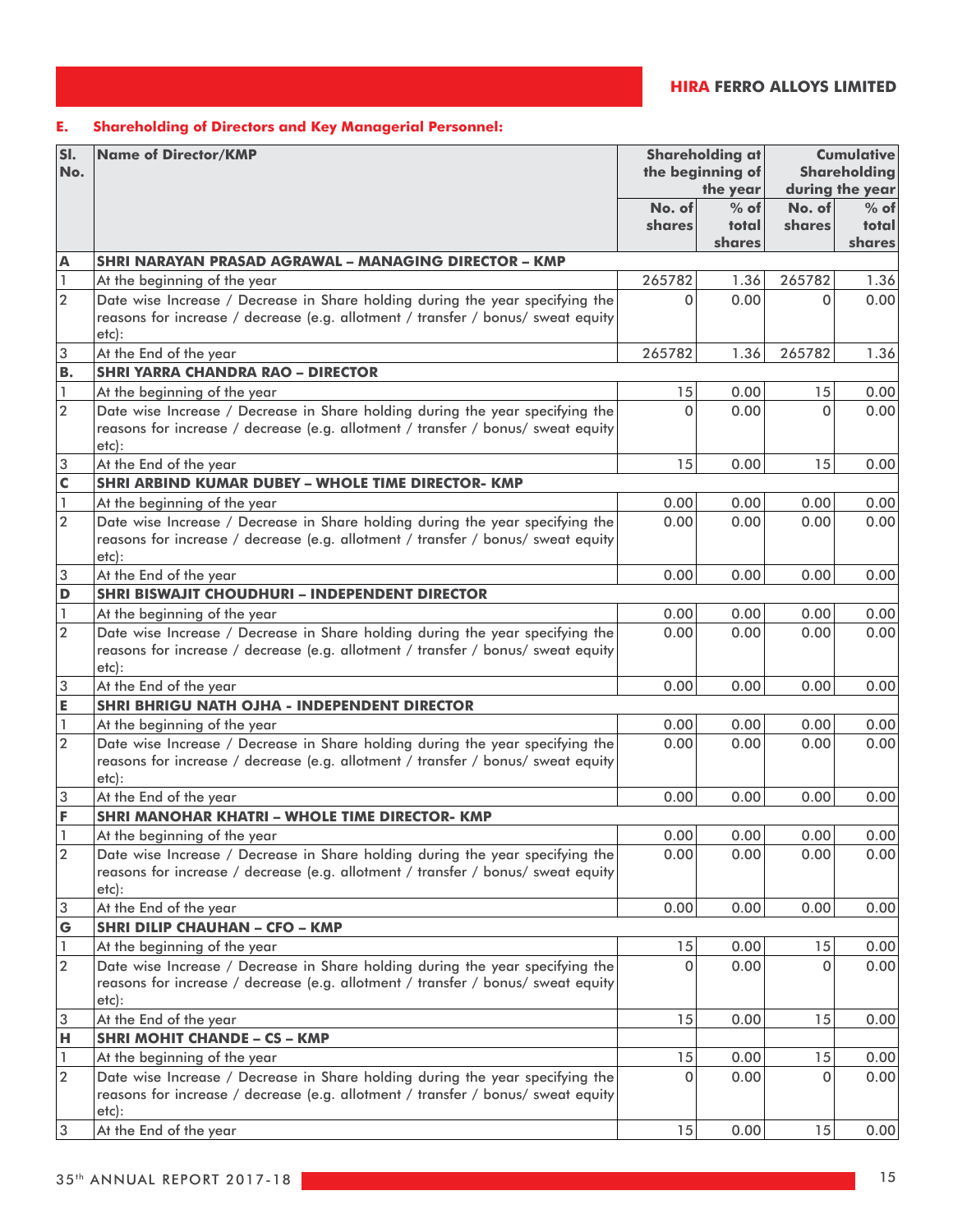

# **V. INDEBTEDNESS**

Indebtedness of the Company including interest outstanding/accrued but not due for payment ( $\bar{\tau}$  in Lacs)

| <b>Particulars</b>                                  | <b>Secured Loans</b><br>excluding<br>deposits | <b>Unsecured</b><br>Loans | <b>Deposits</b> | <b>Total Ind-</b><br>ebtedness |
|-----------------------------------------------------|-----------------------------------------------|---------------------------|-----------------|--------------------------------|
| Indebtedness at the beginning of the financial Year |                                               |                           |                 |                                |
| i)Principal Amount                                  | 3954.26                                       | 791.51                    | 0.00            | 4745.77                        |
| ii) Interest due but not paid                       | 8.56                                          | 51.64                     | 0.00            | 60.20                          |
| iii) Interest accrued but not due                   | 0.00                                          | 0.00                      | 0.00            | 0.00                           |
| Total (i+ii+iii)                                    | 3962.82                                       | 843.15                    | 0.00            | 4805.97                        |
| Change in Indebtedness during the financial year    |                                               |                           |                 |                                |
| • Addition (including interest)                     | 245.94                                        | 801.99                    | 0.00            | 1047.93                        |
| • Reduction                                         | (1332.07)                                     | (300.85)                  | 0.00            | (1632.92)                      |
| <b>Net Change</b>                                   | (1086.13)                                     | 501.14                    | 0.00            | (584.99)                       |
| Indebtedness at the end of the financial year       |                                               |                           |                 |                                |
| <b>Principal Amount</b>                             | 2851.72                                       | 1215.66                   | 0.00            | 4067.38                        |
| ii) Interest due but not paid                       | 24.97                                         | 128.63                    | 0.00            | 153.60                         |
| iii) Interest accrued but not due                   | 0.00                                          | 0.00                      | 0.00            | 0.00                           |
| Total (i+ii+iii)                                    | 2876.69                                       | 1344.29                   | 0.00            | 4220.98                        |

## **VI. REMUNERATION OF DIRECTORS AND KEY MANAGERIAL PERSONNEL**

A. Remuneration to Managing Director, Whole-time Directors and/or Manager:  $(\bar{z} \text{ in } \text{Lacs})$ 

| SI<br>No.      | <b>Particulars of Remuneration</b>                                                        | Narayan<br><b>Prasad</b><br><b>Agrawal (MD)</b> | <b>Arbind</b><br>Kumar<br><b>Dubey</b><br>(WTD) | Manohar<br><b>Khatri</b><br>(WTD) | <b>Total Amount</b>                          |
|----------------|-------------------------------------------------------------------------------------------|-------------------------------------------------|-------------------------------------------------|-----------------------------------|----------------------------------------------|
|                | <b>Gross salary</b>                                                                       |                                                 |                                                 |                                   |                                              |
|                | Salary as per provisions contained in section 17(1) of<br>(a)<br>the Income-tax Act, 1961 | 90.00                                           | 17.13                                           | 10.84                             | 117.97                                       |
|                | (b)<br>Value of perquisites u/s 17(2) Income-tax Act, 1961                                |                                                 |                                                 |                                   |                                              |
|                | (c)<br>Profits in lieu of salary under section 17(3) Income-tax<br>Act, 1961              |                                                 |                                                 |                                   |                                              |
| $\overline{2}$ | <b>Stock Option</b>                                                                       | <b>NA</b>                                       | <b>NA</b>                                       | <b>NA</b>                         | <b>NA</b>                                    |
| $\mathbf{3}$   | <b>Sweat Equity</b>                                                                       | <b>NA</b>                                       | <b>NA</b>                                       | <b>NA</b>                         | <b>NA</b>                                    |
| 4              | Commission                                                                                | <b>NA</b>                                       | <b>NA</b>                                       | <b>NA</b>                         | <b>NA</b>                                    |
|                | - as % of profit                                                                          | <b>NA</b>                                       | <b>NA</b>                                       | <b>NA</b>                         | <b>NA</b>                                    |
| 5              | Others, please specify                                                                    |                                                 | --                                              |                                   | $ -$                                         |
|                | <b>Total</b>                                                                              | 90.00                                           | 17.13                                           | 10.84                             | 117.97                                       |
|                | Ceiling as per the Act                                                                    |                                                 |                                                 |                                   | As per schedule V of the Companies Act, 2013 |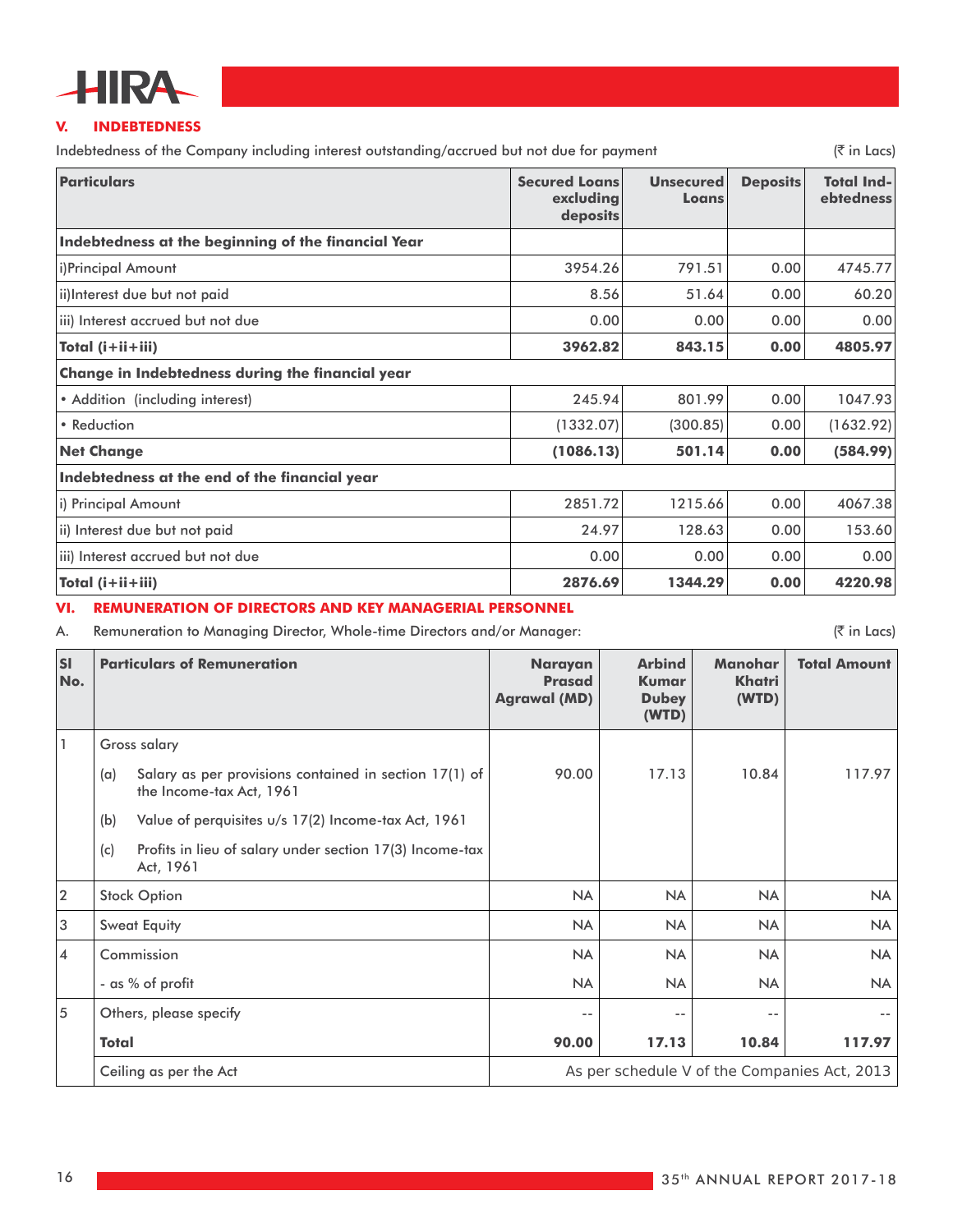## B. Remuneration to other directors:  $(\bar{z})$  in Lacs)

| SI.            | <b>Particulars of Remuneration</b>                                 | <b>Biswajit</b>  | <b>B.N. Ojha</b>                                 | Yarra          | <b>Total</b>  |
|----------------|--------------------------------------------------------------------|------------------|--------------------------------------------------|----------------|---------------|
| no.            |                                                                    | <b>Choudhuri</b> |                                                  | <b>Chandra</b> | <b>Amount</b> |
|                |                                                                    |                  |                                                  | Rao            |               |
|                | Independent Directors                                              |                  |                                                  |                |               |
|                | • Fee for attending board / committee meetings                     | 1.20             | 0.85                                             | <b>NA</b>      | 2.05          |
|                | • Commission                                                       | <b>NA</b>        | <b>NA</b>                                        | <b>NA</b>      | NA.           |
|                | • Others, please specify                                           | <b>NIL</b>       | <b>NIL</b>                                       | <b>NA</b>      | <b>NIL</b>    |
|                | Total (1)                                                          | 1.20             | 0.85                                             | 0.00           | 2.05          |
| $\overline{2}$ | <b>Other Non-Executive Directors</b>                               |                  |                                                  |                |               |
|                | • Fee for attending board / committee meetings                     | <b>NA</b>        | <b>NA</b>                                        | 0.30           | 0.30          |
|                | • Commission                                                       | <b>NA</b>        | <b>NA</b>                                        | NA.            | NA.           |
|                | • Others, please specify                                           | <b>NIL</b>       | <b>NIL</b>                                       | <b>NA</b>      | <b>NA</b>     |
|                | Total (2)                                                          | 0.00             | 0.00                                             | 0.30           | 0.30          |
|                | Total $(B)=(1+2)$                                                  | 1.20             | 0.85                                             | 0.30           | 2.35          |
|                | <b>Total Managerial Remuneration</b>                               |                  | Maximum amount of ₹1.00 Lakh for each Director   |                |               |
|                | <b>Overall Ceiling as per the Act</b>                              |                  | as sitting fee for attending each meeting of the |                |               |
|                |                                                                    |                  | Board or its Committee is allowed under the Act. |                |               |
| C.             | REMUNERATION TO KEY MANAGERIAL PERSONNEL OTHER THAN MD/MANAGER/WTD |                  |                                                  |                | (₹ in Lacs)   |

| SI.            | <b>Particulars of Remuneration</b>                                                  | <b>Mohit</b>  | <b>Dilip</b> | <b>Total</b> |
|----------------|-------------------------------------------------------------------------------------|---------------|--------------|--------------|
| <b>No</b>      |                                                                                     | <b>Chande</b> | Chauhan      |              |
|                |                                                                                     | (CS)          | (CFO)        |              |
|                | Gross salary                                                                        |               |              |              |
|                | (a) Salary as per provisions contained in section 17(1) of the Income-tax Act, 1961 | 11.08         | 13.81        | 24.89        |
|                | (b) Value of perquisites u/s 17(2) Income-tax Act, 1961                             | <b>NA</b>     | <b>NA</b>    | <b>NIL</b>   |
|                | (c) Profits in lieu of salary under section 17(3) Income-tax Act, 1961              | <b>NA</b>     | <b>NA</b>    | <b>NIL</b>   |
| $\overline{2}$ | <b>Stock Option</b>                                                                 | <b>NA</b>     | <b>NA</b>    | <b>NIL</b>   |
| 3              | <b>Sweat Equity</b>                                                                 | <b>NA</b>     | <b>NA</b>    | <b>NIL</b>   |
| 4              | Commission - as % of profit                                                         | <b>NA</b>     | <b>NA</b>    | <b>NIL</b>   |
| 5              | Others, please specify                                                              | <b>NA</b>     | <b>NA</b>    | <b>NIL</b>   |
|                | Total                                                                               | 11.08         | 13.81        | 24.89        |

# **VII. PENALTIES / PUNISHMENT/ COMPOUNDING OF OFFENCES:**

| <b>Type</b>                         | <b>Section</b><br>of the<br><b>Companies</b><br>Act | <b>Brief</b><br><b>Description</b> | <b>Details of</b><br>Penalty /<br>Punishment/<br><b>Compounding</b><br>fees imposed | <b>Authority</b><br>[RD / NCLT<br>/ COURT] | <b>Appeal</b><br>made, if<br>any (give<br><b>Details)</b> |
|-------------------------------------|-----------------------------------------------------|------------------------------------|-------------------------------------------------------------------------------------|--------------------------------------------|-----------------------------------------------------------|
| <b>A. COMPANY</b>                   |                                                     |                                    |                                                                                     |                                            |                                                           |
| Penalty                             | <b>NA</b>                                           | <b>NA</b>                          | <b>NA</b>                                                                           | <b>NA</b>                                  | <b>NA</b>                                                 |
| Punishment                          | <b>NA</b>                                           | <b>NA</b>                          | <b>NA</b>                                                                           | <b>NA</b>                                  | <b>NA</b>                                                 |
| Compounding                         | <b>NA</b>                                           | <b>NA</b>                          | <b>NA</b>                                                                           | <b>NA</b>                                  | <b>NA</b>                                                 |
| <b>B. DIRECTORS</b>                 |                                                     |                                    |                                                                                     |                                            |                                                           |
| Penalty                             | <b>NA</b>                                           | <b>NA</b>                          | <b>NA</b>                                                                           | <b>NA</b>                                  | <b>NA</b>                                                 |
| Punishment                          | <b>NA</b>                                           | <b>NA</b>                          | <b>NA</b>                                                                           | <b>NA</b>                                  | <b>NA</b>                                                 |
| Compounding                         | <b>NA</b>                                           | <b>NA</b>                          | <b>NA</b>                                                                           | <b>NA</b>                                  | <b>NA</b>                                                 |
| <b>C. OTHER OFFICERS IN DEFAULT</b> |                                                     |                                    |                                                                                     |                                            |                                                           |
| Penalty                             | <b>NA</b>                                           | <b>NA</b>                          | <b>NA</b>                                                                           | <b>NA</b>                                  | NA                                                        |
| Punishment                          | <b>NA</b>                                           | <b>NA</b>                          | <b>NA</b>                                                                           | <b>NA</b>                                  | <b>NA</b>                                                 |
| Compounding                         | <b>NA</b>                                           | <b>NA</b>                          | <b>NA</b>                                                                           | <b>NA</b>                                  | <b>NA</b>                                                 |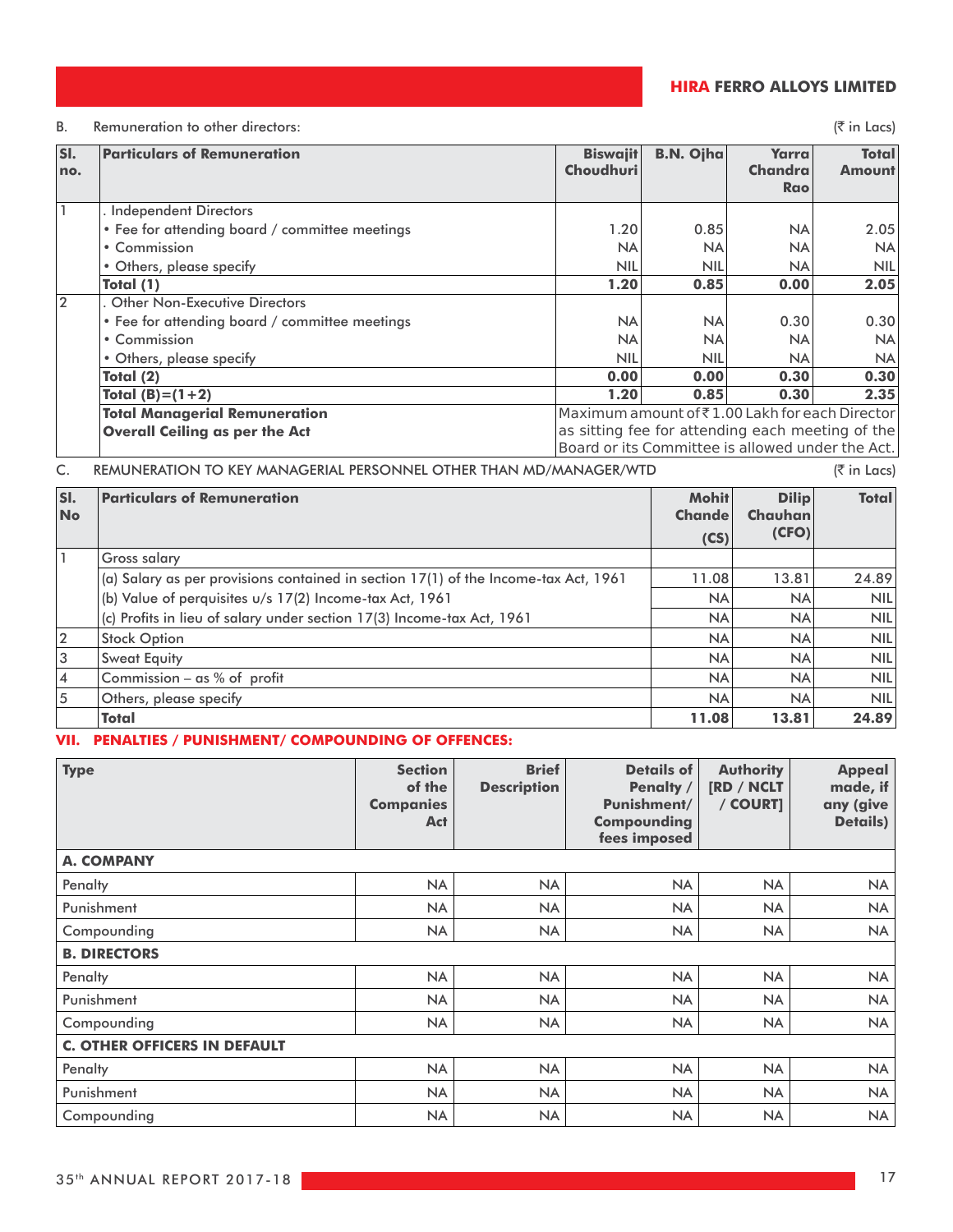

# **Independent Auditor's Report**

To the Members of Hira Ferro Alloys Limited

## **Report on the Audit of the Standalone Ind AS Financial Statements**

## **Opinion**

We have audited the standalone Ind AS financial statements of **Hira Ferro Alloys Limited** ('the Company'), which comprise the balance sheet as at 31st March 2019, and the statement of Profit and Loss, statement of changes in equity and statement of cash flows for the year then ended, and notes to the financial statements, including a summary of significant accounting policies and other explanatory information.

In our opinion and to the best of our information and according to the explanations given to us, the aforesaid standalone Ind AS financial statements give the information required by the Act in the manner so required and give a true and fair view in conformity with the accounting principles generally accepted in India, of the state of affairs of the Company as at March 31, 2019, and profit/loss, changes in equity and its cash flows for the year ended on that date.

#### **Basis for Opinion**

We conducted our audit in accordance with the Standards on Auditing (SAs) specified under section 143(10) of the Companies Act, 2013. Our responsibilities under those Standards are further described in the Auditor's Responsibilities for the Audit of the Financial Statements section of our report. We are independent of the Company in accordance with the Code of Ethics issued by the Institute of Chartered Accountants of India together with the ethical requirements that are relevant to our audit of the financial statements under the provisions of the Companies Act, 2013 and the Rules thereunder, and we have fulfilled our other ethical responsibilities in accordance with these requirements and the Code of Ethics. We believe that the audit evidence we have obtained is sufficient and appropriate to provide a basis for our opinion.

## **Management's Responsibility for the Standalone Financial Statements**

The Company's Board of Directors is responsible for the matters stated in section 134(5) of the Companies Act, 2013 ("the Act") with respect to the preparation of these standalone Ind AS financial statements that give a true and fair view of the financial position, financial performance, changes in equity and cash flows of the Company in accordance with the accounting principles generally accepted in India, including the accounting Standards specified under section 133 of the Act. This responsibility also includes maintenance of adequate accounting records in accordance with the provisions of the Act for safeguarding of the assets of the Company and for preventing and detecting frauds and other irregularities; selection and application of appropriate accounting policies; making judgments and estimates that

are reasonable and prudent; and design, implementation and maintenance of adequate internal financial controls, that were operating effectively for ensuring the accuracy and completeness of the accounting records, relevant to the preparation and presentation of the financial statement that give a true and fair view and are free from material misstatement, whether due to fraud or error.

In preparing the financial statements, management is responsible for assessing the Company's ability to continue as a going concern, disclosing, as applicable, matters related to going concern and using the going concern basis of accounting unless management either intends to liquidate the Company or to cease operations, or has no realistic alternative but to do so.

Those Board of Directors are also responsible for overseeing the Company's financial reporting process.

## **Auditor's Responsibilities for the Audit of the Financial Statements**

Our objectives are to obtain reasonable assurance about whether the financial statements as a whole are free from material misstatement, whether due to fraud or error, and to issue an auditor's report that includes our opinion. Reasonable assurance is a high level of assurance, but is not a guarantee that an audit conducted in accordance with SAs will always detect a material misstatement when it exists. Misstatements can arise from fraud or error and are considered material if, individually or in the aggregate, they could reasonably be expected to influence the economic decisions of users taken on the basis of these financial statements.

## **Report on Other Legal and Regulatory Requirements**

- 1. As required by the Companies (Auditor's Report) Order, 2016 ("the Order"), issued by the Central Government of India in terms of sub-section (11) of section 143 of the Companies Act, 2013, we give in the Annexure-A a statement on the matters specified in paragraphs 3 and 4 of the Order, to the extent applicable.
- 2. As required by Section 143(3) of the Act, we report that:
	- (a) we have sought and obtained all the information and explanations which to the best of our knowledge and belief were necessary for the purposes of our audit;
	- (b) in our opinion proper books of account as required by law have been kept by the Company so far as it appears from our examination of those books;
	- (c) the balance sheet, the statement of profit and loss (including other comprehensive income), the statement of cash flows and the statement of changes in equity dealt with by this Report are in agreement with the books of account;
	- (d) in our opinion, the aforesaid standalone Ind AS financial statements comply with the Accounting Standards specified under Section 133 of the Act, read with Rule 7 of the Companies (Accounts) Rules, 2014;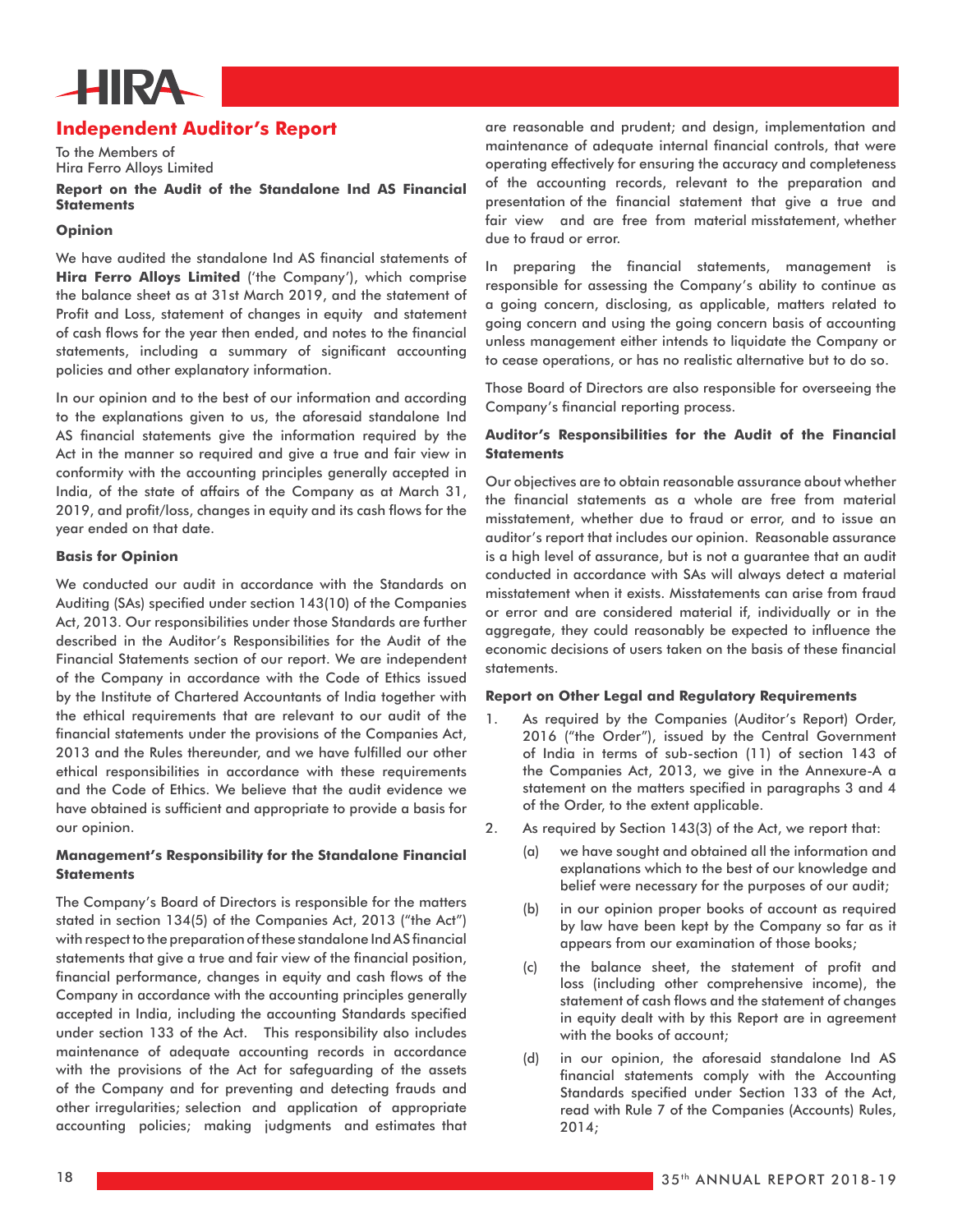# **Hira Ferro Alloys Limited**

- (e) on the basis of the written representations received from the directors as on 31st March 2019 taken on record by the Board of Directors, none of the directors is disqualified as on 31st March 2019 from being appointed as a director in terms of Section 164 (2) of the Act;
- (f) with respect to the adequacy of the internal financial controls over financial reporting of the Company and the operating effectiveness of such controls, refer to our separate report in "Annexure B"; and
- (g) with respect to the other matters to be included in the Auditor's Report in accordance with Rule 11 of the Companies (Audit and Auditors) Rules, 2014, in our opinion and to the best of our information and according to the explanations given to us:
	- i. the Company has disclosed the impact of pending litigations on its financial position in its standalone Ind AS financial statements - Refer Note 37 to the standalone Ind AS financial statements;
- ii. the Company did not have any long-term contracts including derivative contracts for which there were any material foreseeable losses; and
- iii. there has been no delay in transferring amounts, required to be transferred, to the Investor Education and Protection Fund by the Company.

**For, JDS & Co.** (ICAI Firm Regn. No.018400C) Chartered Accountants

> **Sanjay Dewangan Partner** Membership No.409524 Raipur, 29th April, 2019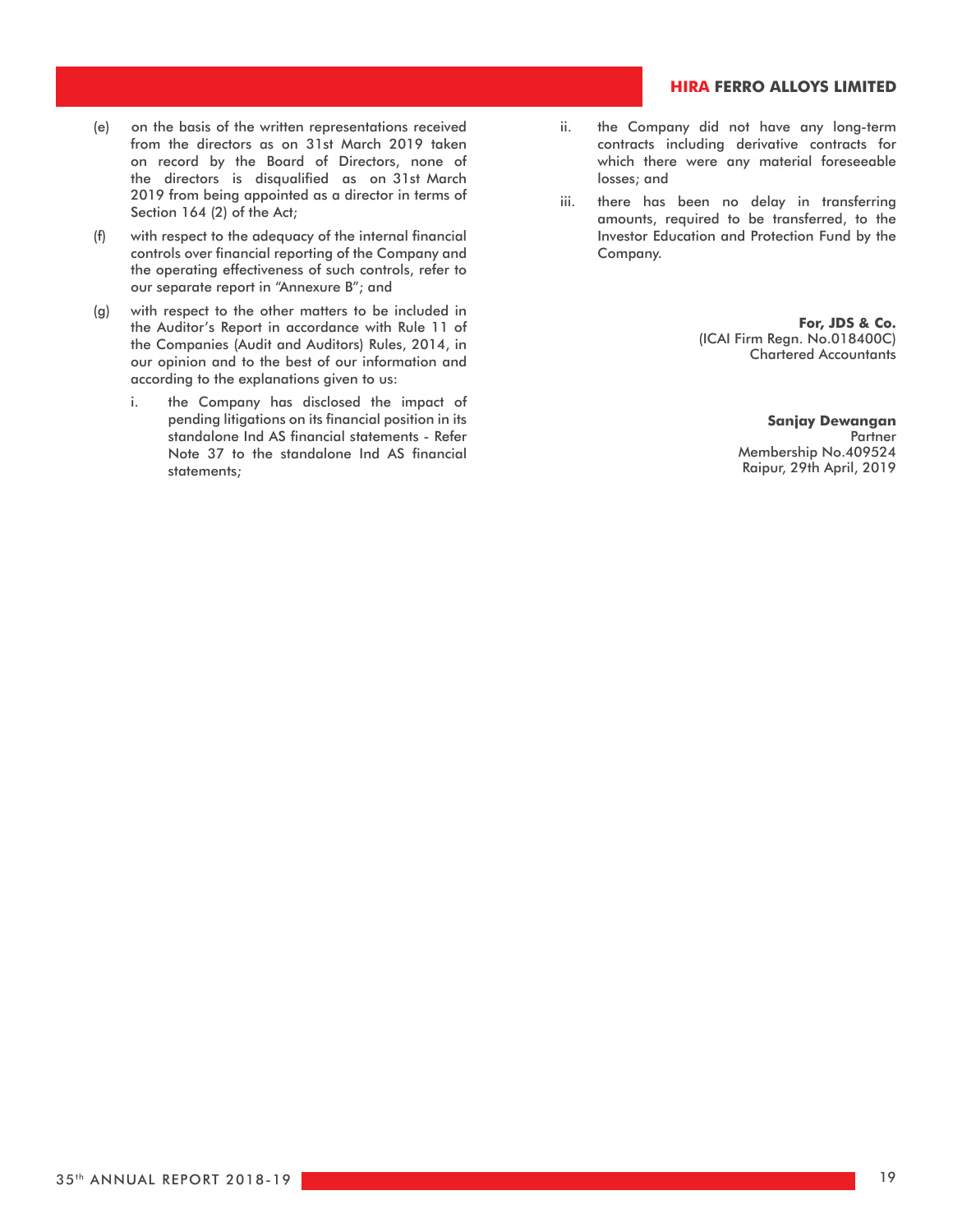

#### **Annexure - A to the Independent Auditors' Report**

**The Annexure referred to in Independent Auditors' Report to the members of the Company on the standalone Ind AS financial statements for the year ended 31st March 2019, we report that:**

- (i) (a) The Company has maintained proper records showing full particulars including quantitative details and situation of fixed assets.
	- (b) As explained to us, the fixed assets have been physically verified by the management at reasonable intervals, which, in our opinion, is reasonable, looking to the size of the company and the nature of its business. According to the information and explanations given to us, no material discrepancies were noticed on such verification.
	- (c) The title deeds of immovable properties, as disclosed in Note 3 on fixed assets to the financial statements, are held in the name of the Company.
- (ii) As explained to us, the physical verification of inventories have been conducted at reasonable intervals by the management during the year. In our opinion, the frequency of the verification is reasonable. The discrepancies noticed on verification between the physical stocks and the book records were not material and have been properly dealt with in the books of account.
- (iii) The company has not granted any loans secured or unsecured to companies, firms, Limited Liability Partnership or other parties covered in the register maintained under section 189 of the Companies Act, 2013 during the year, therefore, the provisions of (iii) (a) to (c) of clause 3 of the Companies (Auditor's Report) Order, 2016 are not applicable to the company.
- (iv) In our opinion and according to the information & explanations given to us, the Company has compiled with the provisions of Section 186 of the Companies Act, 2013 in respect of the loans and investment made, and guarantees and security provided by it. The Company

has not granted any loans and made any investments, or provided any guarantees or security to the parties covered under Section 185 of the Companies Act, 2013.

- (v) In our opinion and according to the information and explanations given to us, the company has not accepted any deposits from public within the meaning of section 73 to 76 of the Act and Rules framed there under to the extent notified; therefore the provisions of clause 3 (v) of the Companies (Auditor's Report) Order, 2016 are not applicable to the company.
- (vi) We have broadly reviewed the books of account maintained by the company pursuant to the rules made by the Central Government for the maintenance of cost records under section 148(1) of the Companies Act, 2013, in respect of Company's products to which the said rules are made applicable and are of the opinion that, prima facie, the prescribed accounts and records, have been made and maintained. We have, however, not made a detailed examination of the records.
- (vii) (a) According to the information & explanations given to us, during the year the company is regular in depositing undisputed statutory dues including provident fund, employees' state insurance, income tax, goods & services tax, duty of customs, cess and any other statutory dues with the appropriate authorities though there has been delay observed in some cases. According to the information & explanations given to us, no undisputed amounts of statutory dues as stated above were in arrears as at 31st March 2019 for a period of more than six months from the date they became payable.
	- (b) According to the information and explanations given to us, there are no dues of income tax, sales tax, goods & services tax, custom duty, excise duty, value added tax and cess which have not been deposited on account of any dispute other than the followings: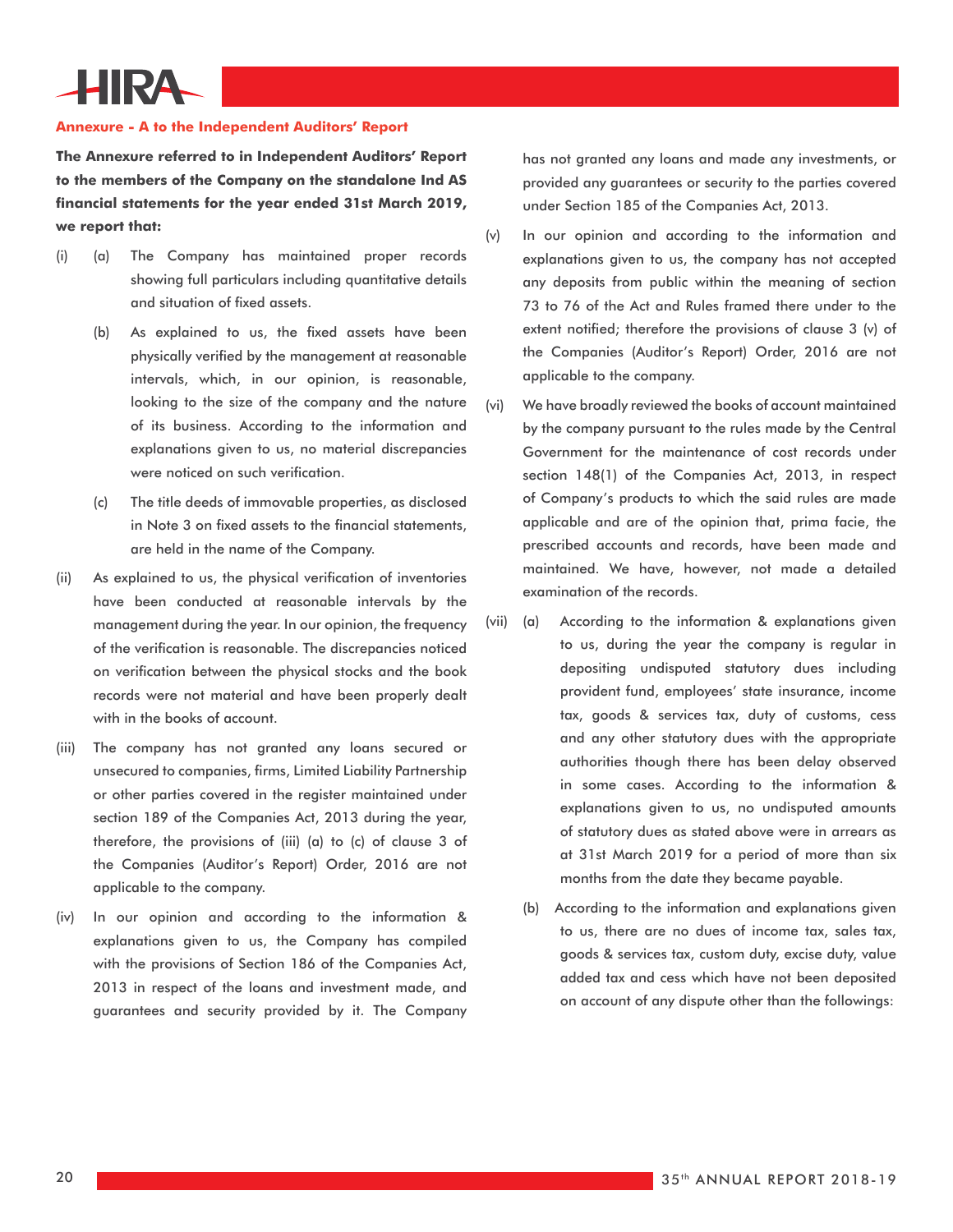## **Hira Ferro Alloys Limited**

| <b>Name of the Statute</b>          | <b>Nature of Dues</b>                                                                                                             | Amount<br>$\bar{z}$ in Lacs | Forum where dispute is<br>pending                                                            |
|-------------------------------------|-----------------------------------------------------------------------------------------------------------------------------------|-----------------------------|----------------------------------------------------------------------------------------------|
| Central Sales Tax Act, 1956         | Demand of Central Sales Tax for<br>the F.Y. 1997-98                                                                               | 2.62                        | <b>Board of Revenue, Bilaspur</b>                                                            |
| Central Sales Tax Act, 1956         | Demand of Central Sales Tax for<br>the F.Y. 1994-95                                                                               | 0.72                        | <b>Board of Revenue, Bilaspur</b>                                                            |
| Central Sales Tax Act, 1956         | Demand of Central Sales Tax for<br>the F.Y. 1995-96                                                                               | 1.64                        | <b>Board of Revenue, Bilaspur</b>                                                            |
| Central Sales Tax Act, 1956         | Demand of Entry Tax for the<br>F.Y.2009-10                                                                                        | $6.94*$                     | Before the Deputy Comm. Appeal,<br>Raipur                                                    |
| C.G. Commercial Tax Act,<br>1994    | Demand of Entry Tax for the<br>F.Y. 2006-07                                                                                       | $3.26*$                     | Dy.Commissioner, Commercial<br>Taxes Appeals, Raipur                                         |
| C.G. Commercial Tax Act,<br>1994    | Demand of Value Added Tax for<br>the F.Y. 2013-14                                                                                 | $3.25*$                     | Dy.Commissioner, Commercial<br>Taxes Appeals, Raipur                                         |
| C.G. Commercial Tax Act,<br>1994    | Demand of Entry Tax for the F.Y.<br>2008-09                                                                                       | $14.03*$                    | Dy.Commissioner, Commercial<br>Taxes Appeals, Raipur                                         |
| C.G. Commercial Tax Act,<br>1994    | Demand of Entry Tax for the F.Y.<br>2010-11                                                                                       | $6.05*$                     | Dy.Commissioner, Commercial<br>Taxes Appeals, Raipur                                         |
| C.G. Commercial Tax Act,<br>1994    | Demand of Entry Tax for the F.Y.<br>2012-13                                                                                       | $10.46*$                    | Dy.Commissioner, Commercial<br>Taxes Appeals, Raipur                                         |
| Central Excise Act, 1944            | Demand raised of CENVAT<br><b>Credit availed on Capital Goods</b><br>for the F.Y. 1995-96                                         | 5.56                        | High Court of Chhattisgarh,<br>Bilaspur                                                      |
| Central Excise Act, 1944            | Demand of Cenvat credit on<br>item-Jumbo Bags, Rail & Rail<br>cuttings and G.I. Wire netting -<br>Aug'2012 to Nov.' 2012          | 1.01                        | The Deputy Commissioner,<br><b>Central Excise &amp; Customs</b><br><b>Division-II Raipur</b> |
| Central Excise Act, 1944            | Denial of credit availed on<br>inputs for structural items during<br>January, 2007 to February, 2007                              | 4.49                        | High Court of Chhattisgarh at<br>Bilaspur.                                                   |
| Central Excise Act, 1944            | Denial of credit availed on inputs<br>for structurals items during<br>January, 2007 to December,<br>2007                          | 2.67                        | High Court of Chhattisgarh at<br>Bilaspur.                                                   |
| Central Excise Act, 1944            | <b>Demand of Cenvat Credit</b><br>availed on inputs used in<br>construction of Ferro alloys Unit<br>during February to Nov., 2008 | 72.34                       | Commissioner, Central Excise &<br>Customs, Raipur                                            |
| Chhatisgarh Upkar Adhiniyam<br>1981 | <b>Energy Development Cess</b>                                                                                                    | 1884.73                     | Supreme Court                                                                                |

\*Net of amount deposited under protest or otherwise.

- (viii) In our opinion and according to the information and explanations given to us, the company has not defaulted in repayment of loans or borrowings to any financial institution or bank or Government as at the balance sheet date. The Company has not issued any debentures.
- (ix) The Company has not raised any moneys by way of initial public offer, further public offer (including debt instruments) and term loans. Accordingly the provisions of clause 3 (ix) of the Companies (Auditor's Report) Order, 2016 are not applicable to the company.
- (x) In our opinion and according to the information and explanations given to us, no fraud by the Company or on

the Company by its officers or employees has been noticed or reported during the year. Therefore, the provisions of clause 3 (x) of the Companies (Auditor's Report) Order, 2016 are not applicable to the company.

- (xi) The Company has paid /provided for managerial remuneration in accordance with the requisite approvals mandated by the provision of Section 197 read with Schedule V to the Act.
- (xii) As the Company is not a Nidhi Company and the Nidhi Rules, 2014 are not applicable to it. Therefore, the provisions of clause 3 (xii) of the Companies (Auditor's Report) Order, 2016 are not applicable to the company.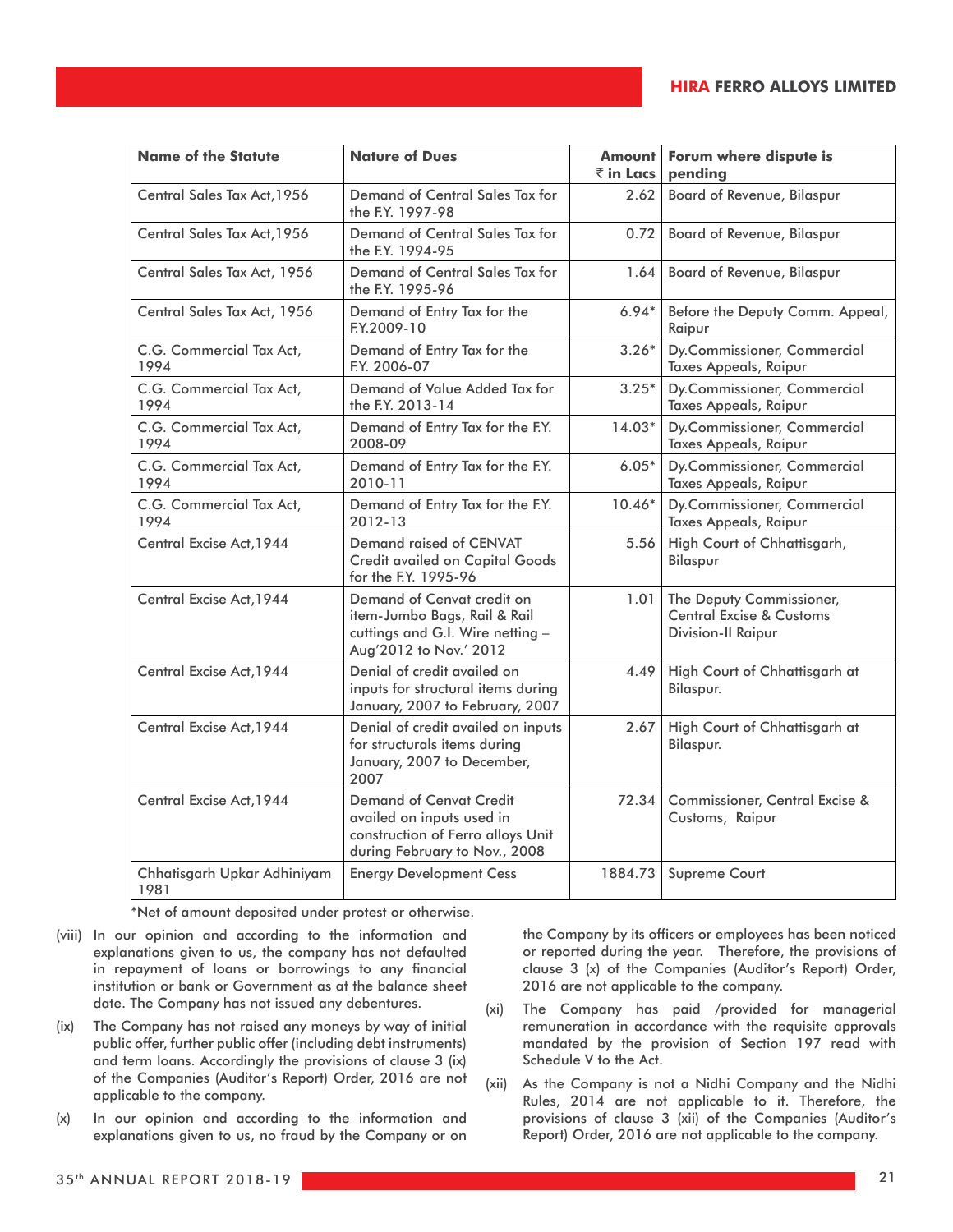

- (xiii) According to the information and explanations given to us and based on our examination of the records of the Company, transactions with the related parties are in compliance with sections 177 and 188 of the Act, wherever applicable and details of such transactions have been disclosed in the standalone Ind AS financial statements as required by the applicable accounting standards.
- (xiv) The Company has not made any preferential allotment or private placement of shares or fully or partly convertible debentures during the year under review. Therefore, the provisions of clause 3 (xiv) of the Companies (Auditor's Report) Order, 2016 are not applicable to the company.
- (xv) The Company has not entered into any non-cash transactions with its directors or persons connected with him. Therefore,

the provisions of clause 3 (xv) of the Companies (Auditor's Report) Order, 2016 are not applicable to the company.

(xvi) The Company is not required to be registered under Section 45-IA of the Reserve Bank of India Act, 1934. Therefore, the provisions of clause 3 (xvi) of the Companies (Auditor's Report) Order, 2016 are not applicable to the company.

> **For, JDS & Co.** (ICAI Firm Regn. No.018400C) Chartered Accountants

## **Sanjay Dewangan**

**Partner** Membership number: 409524 Raipur, 29th April, 2019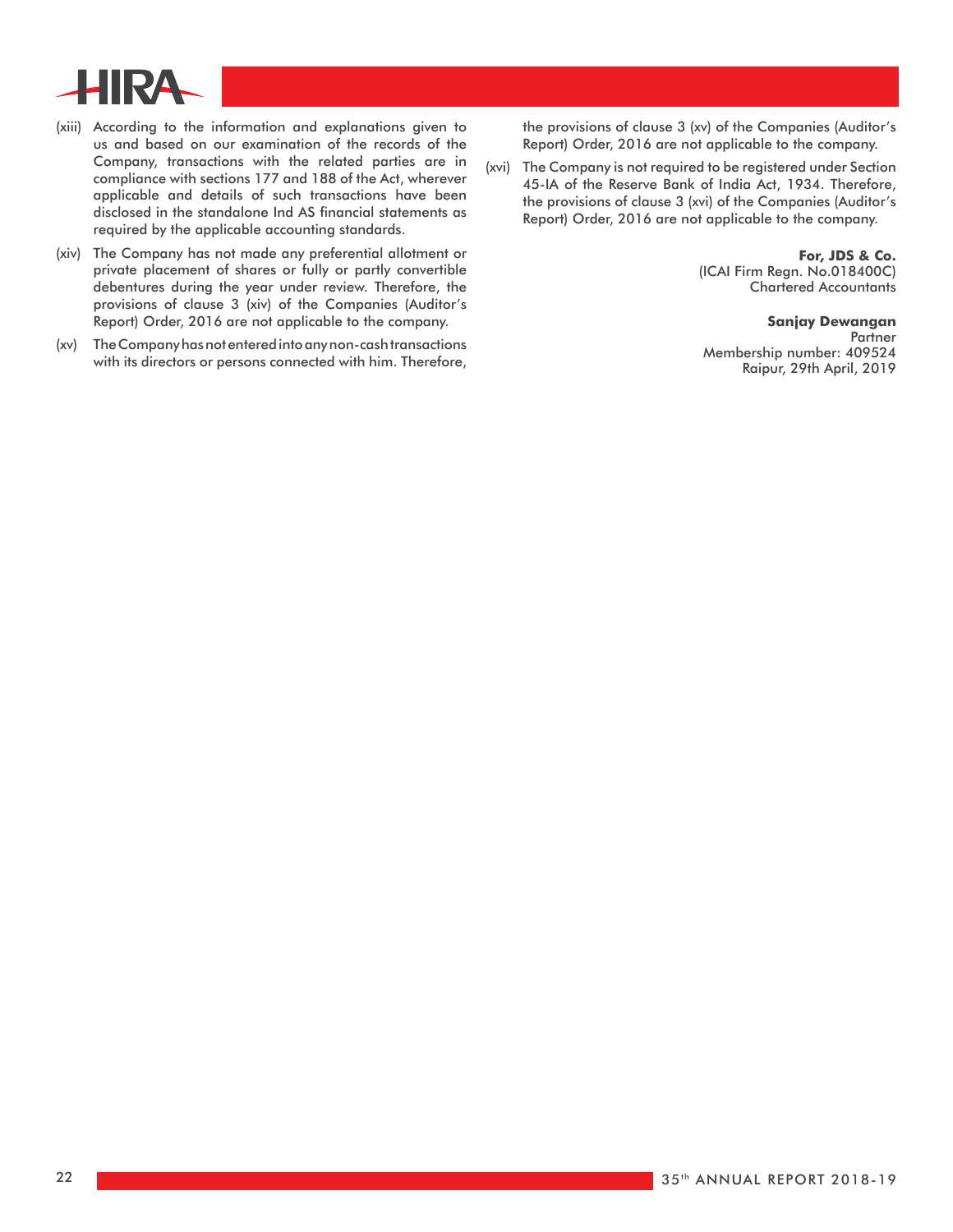#### **Annexure - B to the Auditors' Report**

## **Report on the Internal Financial Controls under Clause (i) of Sub-section 3 of Section 143 of the Companies Act, 2013 ("the Act")**

We have audited the internal financial controls over financial reporting of Hira Ferro Alloys Limited ("the Company") as of 31st March 2019 in conjunction with our audit of the standalone Ind AS financial statements of the Company for the year ended on that date.

## **Management's Responsibility for Internal Financial Controls**

The Company's management is responsible for establishing and maintaining internal financial controls based on the internal control over financial reporting criteria established by the Company considering the essential components of internal control stated in the Guidance Note on Audit of Internal Financial Controls over Financial Reporting issued by the Institute of Chartered Accountants of India ('ICAI'). These responsibilities include the design, implementation and maintenance of adequate internal financial controls that were operating effectively for ensuring the orderly and efficient conduct of its business, including adherence to company's policies, the safeguarding of its assets, the prevention and detection of frauds and errors, the accuracy and completeness of the accounting records, and the timely preparation of reliable financial information, as required under the Companies Act, 2013.

#### **Auditor's Responsibility**

Our responsibility is to express an opinion on the Company's internal financial controls over financial reporting based on our audit. We conducted our audit in accordance with the Guidance Note on Audit of Internal Financial Controls over Financial Reporting (the "Guidance Note") and the Standards on Auditing, issued by ICAI and deemed to be prescribed under section 143(10) of the Companies Act, 2013, to the extent applicable to an audit of internal financial controls, both applicable to an audit of Internal Financial Controls and, both issued by the Institute of Chartered Accountants of India. Those Standards and the Guidance Note require that we comply with ethical requirements and plan and perform the audit to obtain reasonable assurance about whether adequate internal financial controls over financial reporting was established and maintained and if such controls operated effectively in all material respects.

Our audit involves performing procedures to obtain audit evidence about the adequacy of the internal financial controls system over financial reporting and their operating effectiveness. Our audit of internal financial controls over financial reporting included obtaining an understanding of internal financial controls over financial reporting, assessing the risk that a material weakness exists, and testing and evaluating the design and operating effectiveness of internal control based on the assessed risk. The procedures selected depend on the auditor's judgment, including the assessment of the risks of material misstatement of the standalone Ind AS financial statements, whether due to fraud or error.

We believe that the audit evidence we have obtained is sufficient and appropriate to provide a basis for our audit opinion on the Company's internal financial controls system over financial reporting.

#### **Meaning of Internal Financial Controls over Financial Reporting**

A company's internal financial control over financial reporting is a process designed to provide reasonable assurance regarding the reliability of financial reporting and the preparation of financial statements for external purposes in accordance with generally accepted accounting principles. A company's internal financial control over financial reporting includes those policies and procedures that (1) pertain to the maintenance of records that, in reasonable detail, accurately and fairly reflect the transactions and dispositions of the assets of the company; (2) provide reasonable assurance that transactions are recorded as necessary to permit preparation of financial statements in accordance with generally accepted accounting principles, and that receipts and expenditures of the company are being made only in accordance with authorisations of management and directors of the company; and (3) provide reasonable assurance regarding prevention or timely detection of unauthorised acquisition, use, or disposition of the company's assets that could have a material effect on the financial statements.

#### **Inherent Limitations of Internal Financial Controls Over Financial Reporting**

Because of the inherent limitations of internal financial controls over financial reporting, including the possibility of collusion or improper management override of controls, material misstatements due to error or fraud may occur and not be detected. Also, projections of any evaluation of the internal financial controls over financial reporting to future periods are subject to the risk that the internal financial control over financial reporting may become inadequate because of changes in conditions, or that the degree of compliance with the policies or procedures may deteriorate.

#### **Opinion**

In our opinion, the Company has, in all material respects, an adequate internal financial controls system over financial reporting and such internal financial controls over financial reporting were operating effectively as at 31st March 2019, based on the internal control over financial reporting criteria established by the Company considering the essential components of internal control stated in the Guidance Note on Audit of Internal Financial Controls Over Financial Reporting issued by the Institute of Chartered Accountants of India.

> **For, JDS & Co.** (ICAI Firm Regn. No.018400C) Chartered Accountants

**Sanjay Dewangan** Partner Membership number: 409524 Raipur, 29th April, 2019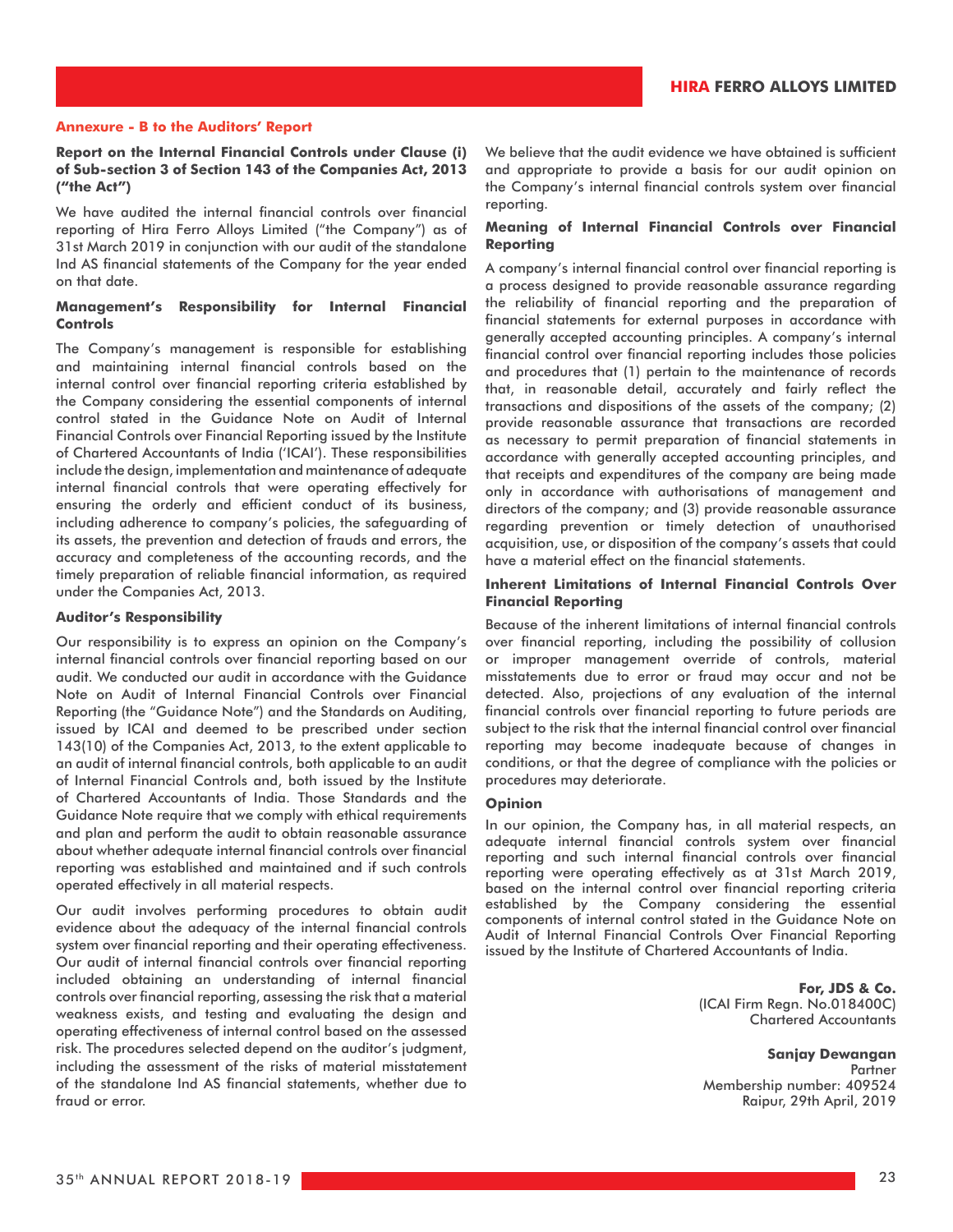

# **Balance Sheet as at 31st March 2019**

|               | <b>Particulars</b>                                                       | Note           | 31.03.2019                 | 31.03.2018      |
|---------------|--------------------------------------------------------------------------|----------------|----------------------------|-----------------|
|               |                                                                          |                | (Amount in INR)            | (Amount in INR) |
| <b>ASSETS</b> |                                                                          |                |                            |                 |
| (1)           | <b>Non-current Assets</b>                                                |                |                            |                 |
| (a)           | Property, Plant & Equipment                                              | 3              | 1,054,666,631              | 995,650,114     |
| (b)           | Capital work-in-progress                                                 |                | 4,393,444                  | 52, 341, 323    |
| (c)           | <b>Other Intangible Assets</b>                                           | 4              | 312,413                    | 659,902         |
| (d)           | <b>Financial Assets</b>                                                  |                |                            |                 |
|               | Investments<br>(i)                                                       | 5              | 533,417,331                | 772,236,015     |
|               | Other financial assets<br>(ii)                                           | 6              | 20,000                     | 20,000          |
| (e)           | Other Non- current Assets                                                | 7              | 60,183,073                 | 52,618,437      |
|               |                                                                          |                | 1,652,992,892              | 1,873,525,791   |
| (2)           | <b>Current Assets</b>                                                    |                |                            |                 |
| (a)           | Inventories                                                              | 8              | 489,183,201                | 467,401,691     |
| (b)           | <b>Financial Assets</b>                                                  |                |                            |                 |
|               | Trade receivables<br>(i)                                                 | 9              | 79,795,683                 | 156,658,030     |
|               | (ii)<br>Cash & cash equivalents                                          | 10             | 2,479,284                  | 6,181,713       |
|               | Bank balances other than Cash and cash equivalents mentioned<br>(iii)    | 10             | 38,705,323                 | 46,390,280      |
|               | above<br>Loans                                                           | 11             | 68,895,953                 | 109,408,298     |
|               | (iv)                                                                     |                |                            |                 |
| (c)           | <b>Current Tax Assets (Net)</b><br><b>Other Current Assets</b>           | 12             | 3,376,882                  | 214,948,561     |
| (d)           |                                                                          |                | 263,560,929<br>945,997,255 | 1,000,988,574   |
|               | <b>TOTAL ASSETS</b>                                                      |                | 2,598,990,147              | 2,874,514,365   |
|               | <b>EQUITY AND LIABILITIES:</b>                                           |                |                            |                 |
| <b>Equity</b> |                                                                          |                |                            |                 |
| (a)           | <b>Equity Share capital</b>                                              | 13             | 195,885,000                | 195,885,000     |
| (b)           | <b>Other Equity</b>                                                      |                | 1,300,573,435              | 1,495,579,731   |
|               | <b>Liabilities</b>                                                       |                |                            |                 |
| (1)           | <b>Non-current Liabilities:</b>                                          |                |                            |                 |
| (a)           | <b>Financial Liabilities</b>                                             |                |                            |                 |
|               | Borrowings<br>(i)                                                        | 14             | 79,390,071                 | 11,966,255      |
| (b)           | <b>Provisions</b>                                                        | 15             | 13,409,360                 | 12,935,996      |
| (c)           | Deferred tax liabilities (Net)                                           | 16             | 30,138,855                 | 56,439,841      |
|               |                                                                          |                | 1,619,396,720              | 1,772,806,824   |
| (2)           | <b>Current Liabilities</b>                                               |                |                            |                 |
| (a)           | <b>Financial Liabilities</b>                                             |                |                            |                 |
|               | <b>Borrowings</b><br>(i)                                                 | 17             | 334,435,012                | 435,243,413     |
|               | (ii)<br><b>Trade Payables</b>                                            |                |                            |                 |
|               | total outstanding dues of micro enterprises and small                    |                |                            |                 |
|               | enterprises                                                              |                |                            |                 |
|               | total outstanding dues of creditors other than micro                     |                | 408,527,603                | 446,224,775     |
|               | enterprises and small enterprises                                        |                |                            |                 |
|               | <b>Other financial liabilities</b><br>(iii)                              | 18             | 8,607,198                  | 33,805,473      |
| (b)           | Other current liabilities                                                | 19             | 225,794,505                | 181,858,506     |
| (c)           | Provisions                                                               | 20             | 2,229,108                  | 1,029,629       |
| (d)           | Current tax liabilities (net)                                            |                |                            | 3,545,746       |
|               |                                                                          |                | 979.593.427                | 1,101,707,542   |
|               | <b>TOTAL EQUITY AND LIABILITIES</b>                                      |                | 2,598,990,147              | 2,874,514,365   |
|               | <b>Significant Accounting Policies</b>                                   | $\overline{2}$ |                            |                 |
|               | The accompanying notes are forming integral part of Financial Statements |                |                            |                 |

As per our Report of even date attached

**For J D S & Co.** (ICAI Firm Regn.No.018400C) Chartered Accountants

**Sanjay Dewangan**

Partner Membership No. 409524 Place : Raipur Date : 29th April, 2019

For and on behalf of the Board of Directors of Hira Ferro Alloys Limited

**(N. P. AGRAWAL)** Managing Director **(Y C RAO) Director** 

**(MOHIT CHANDE)** Company Secretary

 **(Dilip Chauhan)**  CFO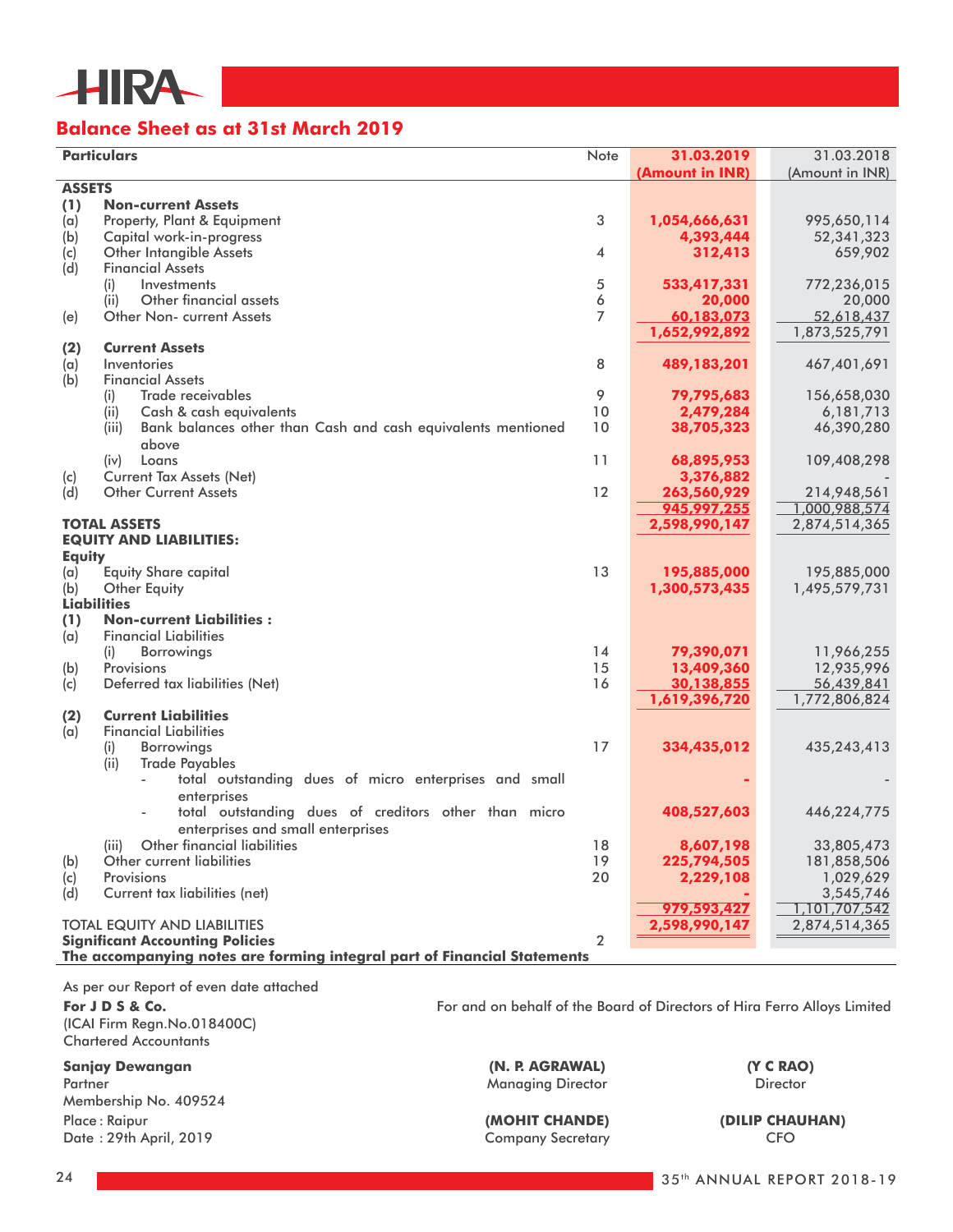# **Statement of Profit and loss for the year ended 31st March 2019**

|       | <b>Particulars</b>                                                       | Note           | 2018-19<br>(Amount in INR) | 2017-18<br>(Amount in INR) |  |  |  |
|-------|--------------------------------------------------------------------------|----------------|----------------------------|----------------------------|--|--|--|
| ı.    | Revenue from operations (Gross)                                          | 21             | 2,666,587,564              | 2,523,492,302              |  |  |  |
| П.    | Other income                                                             | 22             | 14,220,392                 | 36,907,880                 |  |  |  |
| Ш.    | <b>Total Revenue (I + II)</b>                                            |                | 2,680,807,956              | 2,560,400,182              |  |  |  |
| IV.   | <b>Expenses:</b>                                                         |                |                            |                            |  |  |  |
|       | Cost of raw materials consumed                                           | 23             | 1,599,383,308              | 1,746,791,116              |  |  |  |
|       | Purchases of traded goods                                                |                | 23,393,109                 | 3,777,446                  |  |  |  |
|       | Changes in inventories of finished goods and Stock-in-Trade              | 24             | (27,931,705)               | (7, 730, 011)              |  |  |  |
|       | <b>Excise Duty on sales</b>                                              |                |                            | 38,470,903                 |  |  |  |
|       | Employee benefits expense                                                | 25             | 101,007,216                | 89,340,496                 |  |  |  |
|       | Finance costs                                                            | 26             | 64,020,727                 | 60,159,667                 |  |  |  |
|       | Depreciation and amortization expense                                    | 27             | 57,435,467                 | 54,898,227                 |  |  |  |
|       | Other expenses                                                           | 28             | 842,221,109                | 496,210,838                |  |  |  |
|       | <b>Total Expenses</b>                                                    |                | 2,659,529,232              | 2,481,918,683              |  |  |  |
| V.    | <b>Profit Before Tax (III - IV)</b>                                      |                | 21,278,724                 | 78,481,499                 |  |  |  |
| VI.   | Tax expense:                                                             |                |                            |                            |  |  |  |
|       | (1) Current tax                                                          |                | 3,757,369                  | 18,809,475                 |  |  |  |
|       | (2) Deferred Tax                                                         |                | (20, 151, 387)             | 2,066,271                  |  |  |  |
|       |                                                                          |                | (16, 394, 018)             | 20,875,746                 |  |  |  |
| VII.  | Profit for the year (V - VI)                                             |                | 37,672,742                 | 57,605,753                 |  |  |  |
| VIII. | Other comprehensive income for the year                                  |                |                            |                            |  |  |  |
|       | Items that will not be reclassified to profit or loss                    |                |                            |                            |  |  |  |
|       | Re-measurement gain/(loss) on defined benefit plans, net of tax          |                | (225, 030)                 | (471, 040)                 |  |  |  |
|       | Items that will be reclassified to profit or loss                        |                |                            |                            |  |  |  |
|       | Profit/(loss) on Fair value of financial assets, net of tax              |                | (232, 454, 009)            | 376,053,624                |  |  |  |
|       | TOTAL COMPREHENSIVE INCOME FOR THE YEAR, NET OF TAX<br>$(VIII+VIII)$     |                | (195,006,297)              | 433,188,337                |  |  |  |
| IX.   | Earnings per equity share:                                               | 29             |                            |                            |  |  |  |
|       | <b>Basic</b>                                                             |                | 1.92                       | 2.94                       |  |  |  |
|       | <b>Diluted</b>                                                           |                | 1.92                       | 2.94                       |  |  |  |
|       | <b>Significant Accounting Policies</b>                                   | $\overline{2}$ |                            |                            |  |  |  |
|       | The accompanying notes are forming integral part of Financial Statements |                |                            |                            |  |  |  |

As per our Report of even date attached **For J D S & Co.** (ICAI Firm Regn.No.018400C) Chartered Accountants

**Sanjay Dewangan** Partner Membership No. 409524 Place : Raipur Date : 29th April, 2019

For and on behalf of the Board of Directors of Hira Ferro Alloys Limited

**(N. P. AGRAWAL)** Managing Director

**(MOHIT CHANDE)** Company Secretary

**(Y C RAO) Director** 

 **(Dilip Chauhan)**  CFO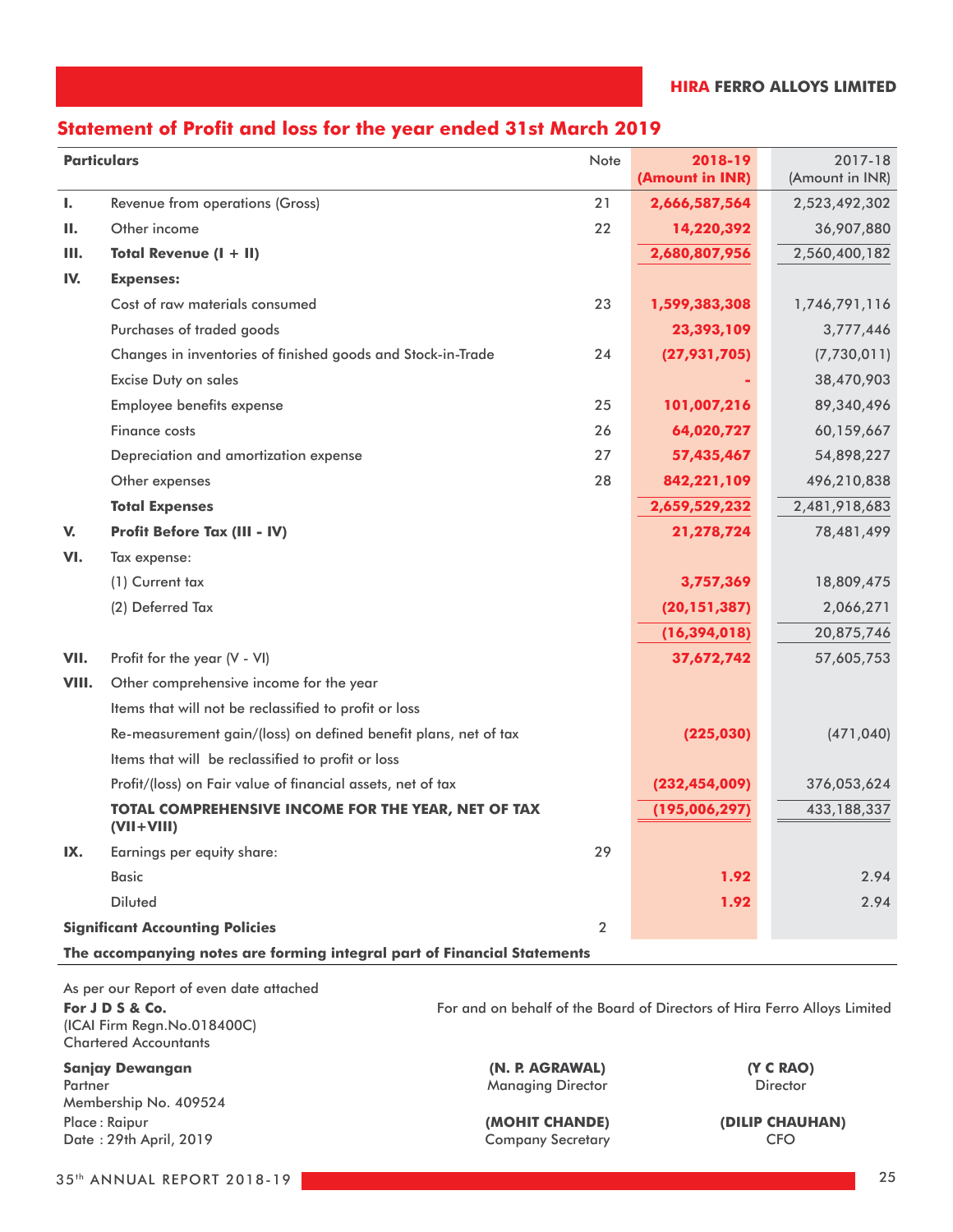

# **Cash Flow Statement for the year ended 31st March 2019**

|    | <b>Particulars</b>                                                                   | <b>Year ended</b><br>31.03.2019<br>(Amount in INR) | Year ended<br>31.03.2018<br>(Amount in INR) |
|----|--------------------------------------------------------------------------------------|----------------------------------------------------|---------------------------------------------|
| А. | <b>Cash Flow From operating activities:</b>                                          |                                                    |                                             |
|    | Net Profit before tax as per Profit & Loss Account                                   | 21,278,724                                         | 78,481,499                                  |
|    | Adjustments to reconcile profit before tax to cash generated by operating activities |                                                    |                                             |
|    | Depreciation and amortization expense                                                | 57,435,467                                         | 54,898,227                                  |
|    | <b>Finance Costs</b>                                                                 | 64,020,727                                         | 60,159,667                                  |
|    | Provision for Gratuity                                                               | 1,662,887                                          | 2,720,401                                   |
|    | Allowances for doubtful debts                                                        | 1,537,307                                          | (2, 152, 494)                               |
|    | Interest Income                                                                      | (12, 704, 279)                                     | (16, 971, 936)                              |
|    | (Profit) / Loss on sale of investments                                               |                                                    | (11, 939, 106)                              |
|    | (Profit) / Loss on sale of fixed assets                                              |                                                    | (7, 271, 881)                               |
|    | Changes in assets and liabilities                                                    |                                                    |                                             |
|    | <b>Trade Receivables</b>                                                             | 75,325,040                                         | 3,533,729                                   |
|    | Inventories                                                                          | (21, 781, 510)                                     | (190, 237, 756)                             |
|    | <b>Trade Payables</b>                                                                | (37,697,172)                                       | 196,955,593                                 |
|    | Loans and advances and other assets                                                  | (15,664,658)                                       | (38, 342, 803)                              |
|    | Liabilities and provisions                                                           | 43,936,001                                         | (4, 356, 564)                               |
|    |                                                                                      | 177,348,534                                        | 125,476,578                                 |
|    | <b>Income Tax Paid</b>                                                               | (10,679,997)                                       | (16, 502, 520)                              |
|    | NET CASH (USED)/GENERATED IN OPERATING ACTIVITIES                                    | 166,668,538                                        | 108,974,058                                 |
| В. | <b>CASH FLOW FROM INVESTING ACTIVITIES:</b>                                          |                                                    |                                             |
|    | (Increase)/decrease in PPE including Capital WIP                                     | (68, 156, 616)                                     | (92,099,957)                                |
|    | <b>Sale of Fixed Assets</b>                                                          |                                                    | 15,948,145                                  |
|    | Sale proceeds of sale of investments                                                 |                                                    | 12,701,460                                  |
|    | Redemption/maturity of other bank balances                                           | 7,600,000                                          | (16, 486, 689)                              |
|    | Interest received                                                                    | 12,704,279                                         | 16,971,936                                  |
|    | NET CASH (USED)/GENERATED IN INVESTING ACTIVITIES                                    | (47, 852, 337)                                     | (62,965,105)                                |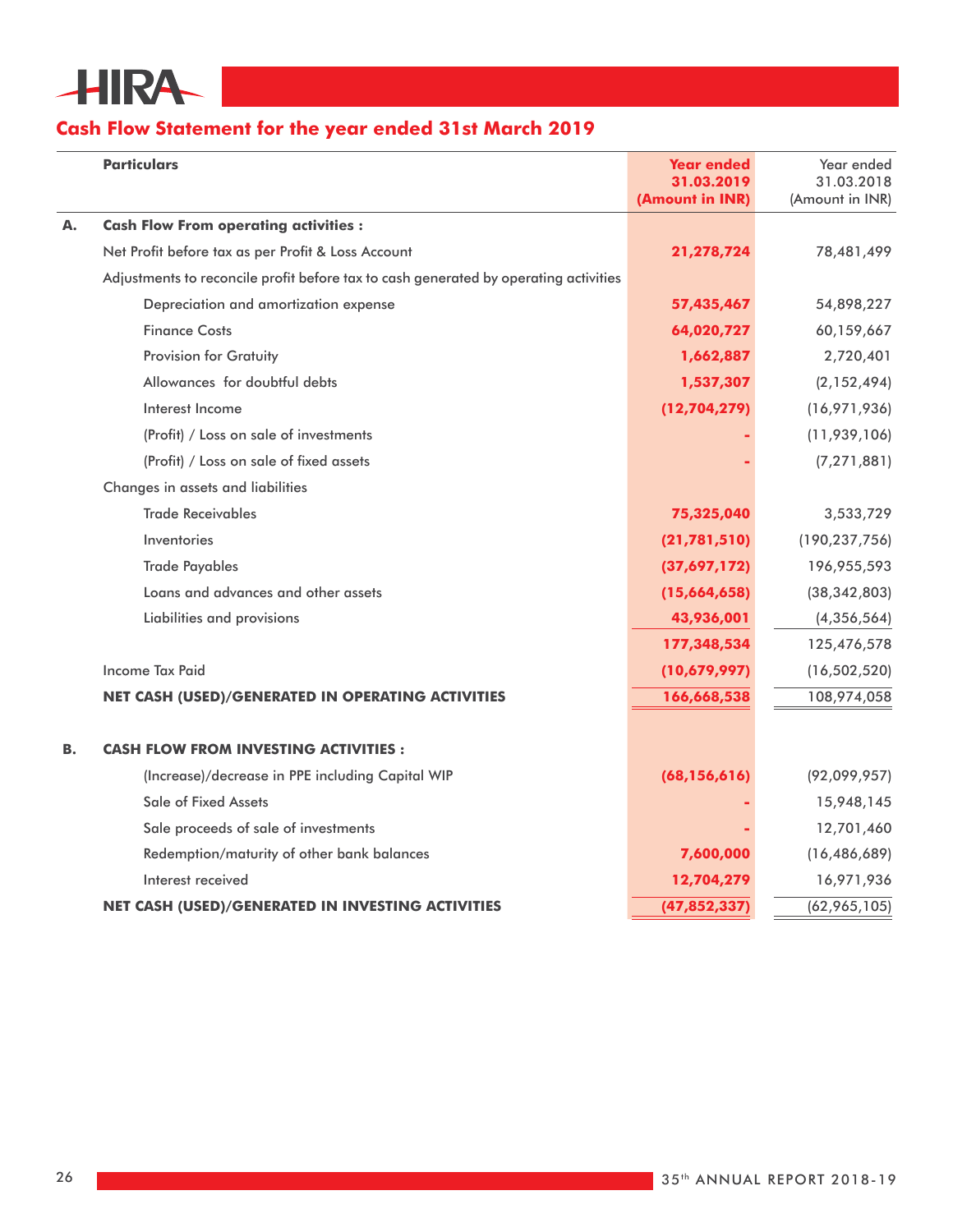# **Hira Ferro Alloys Limited**

|              | <b>Particulars</b>                                     | <b>Year ended</b>             | Year ended                    |
|--------------|--------------------------------------------------------|-------------------------------|-------------------------------|
|              |                                                        | 31.03.2019<br>(Amount in INR) | 31.03.2018<br>(Amount in INR) |
| C.           | <b>CASH FLOW FROM FINANCING ACTIVITIES:</b>            |                               |                               |
|              | (Repayment)/Proceeds of long-term borrowings           | 42,310,497                    | (91, 938, 609)                |
|              | Proceeds / (Repayment) from short-term borrowings      | (100, 808, 400)               | 76,325,002                    |
|              | Finance costs                                          | (64, 020, 727)                | (60, 159, 667)                |
|              | NET CASH (USED)/GENERATED IN FINANCING ACTIVITIES      | (122, 518, 629)               | (75, 773, 275)                |
|              |                                                        |                               |                               |
|              | NET (DECREASE) / INCREASE IN CASH AND CASH EQUIVALENTS | (3,702,429)                   | (29, 764, 322)                |
|              | CASH AND CASH EQUIVALENTS AT BEGINNING OF THE PERIOD   | 6,181,713                     | 35,946,034                    |
|              | CASH AND CASH EQUIVALENTS AT THE END OF THE PERIOD     | 2,479,284                     | 6,181,713                     |
| <b>Notes</b> |                                                        |                               |                               |
| (a)          | Cash and cash equivalent include the following :       |                               |                               |
|              | Cash on Hand                                           | 481,355                       | 352,924                       |
|              | Balances with Scheduled banks                          | 1,997,929                     | 5,828,789                     |
|              |                                                        | 2,479,284                     | 6,181,713                     |
| (b)          | Figures in brackets represent outflows.                |                               |                               |

As per our Report of even date attached **For J D S & Co.** (ICAI Firm Regn.No.018400C) Chartered Accountants

**Sanjay Dewangan** Partner Membership No. 409524 Place : Raipur Date : 29th April, 2019

For and on behalf of the Board of Directors of Hira Ferro Alloys Limited

**(N. P. AGRAWAL)** Managing Director

**(MOHIT CHANDE)** Company Secretary

**(Y C RAO)** Director

 **(Dilip Chauhan)**  CFO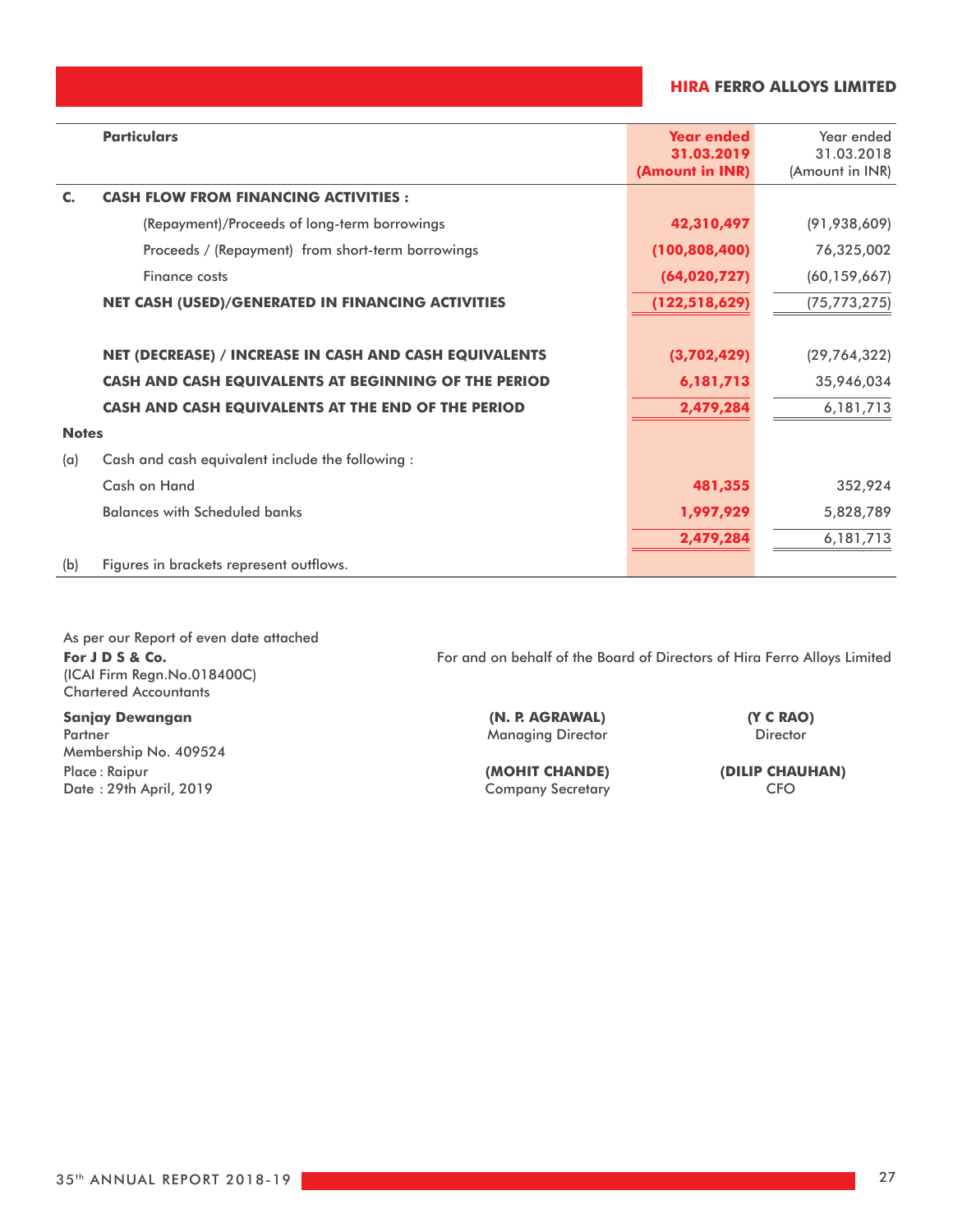**HIRA** 

| Statement of changes in Equity as<br>Particulars<br>28                           | <b>Equity Share</b> |                       | at 31st March,2019 | Other Equity         |                                                                                    |                                                              | (Amount in INR)<br><b>Total Equity</b> |
|----------------------------------------------------------------------------------|---------------------|-----------------------|--------------------|----------------------|------------------------------------------------------------------------------------|--------------------------------------------------------------|----------------------------------------|
|                                                                                  | Capital             |                       | Reserve & Surplus  |                      |                                                                                    | Other comprehensive income                                   | Attributable to                        |
|                                                                                  |                     | Securities<br>Premium | General<br>Reserve | Earnings<br>Retained | Re-measurement<br>plans, net of tax<br>defined benefit<br>gain/(loss) on<br>effect | Fair value of financial<br>assets through OCI,<br>net of tax | of the Company<br>equity holders       |
| Balance as of 1st April, 2018                                                    | 195,885,000         | 1,042,000             | 124,801,310        | 982,631,231          | (886, 370)                                                                         | 387,991,561                                                  | 1,691,464,731                          |
| Profit/(loss) for the year                                                       |                     |                       |                    | 37,672,742           |                                                                                    |                                                              | 37,672,742                             |
| Other Comprehensive Income/<br>(Loss) for the year                               |                     |                       |                    |                      |                                                                                    |                                                              |                                        |
| Re-measurement gain/(loss)<br>on defined benefit plans                           |                     |                       |                    |                      | (225, 030)                                                                         |                                                              | (225, 030)                             |
| (net of taxes)                                                                   |                     |                       |                    |                      |                                                                                    |                                                              |                                        |
| of Financial assets through<br>Profit/(loss) on Fair value<br>OCI (net of taxes) |                     | ٠                     |                    |                      | ٠                                                                                  | (232, 454, 009)                                              | (232,454,009)                          |
| Balance as of March 31st, 2019                                                   | 195,885,000         | 1,042,000             | 124,801,310        | 1,020,303,973        | (1, 11, 100)                                                                       | 155,537,552                                                  | 1,496,458,435                          |
| Chartered Accountants<br>Sanjay Dewangan                                         |                     |                       |                    |                      | (N. P. AGRAWAL)                                                                    |                                                              | (Y C RAO)                              |
| Partner                                                                          |                     |                       |                    |                      | Managing Director                                                                  |                                                              | Director                               |
| Membership No. 409524                                                            |                     |                       |                    |                      |                                                                                    |                                                              |                                        |
| Date: 29th April, 2019<br>Place: Raipur                                          |                     |                       |                    |                      | Company Secretary<br>(MOHIT CHANDE)                                                | (DILIP CHAUHAN)                                              | <b>CFO</b>                             |
|                                                                                  |                     |                       |                    |                      |                                                                                    |                                                              |                                        |
| 35 <sup>th</sup> ANNUAL REPORT 2018-19                                           |                     |                       |                    |                      |                                                                                    |                                                              |                                        |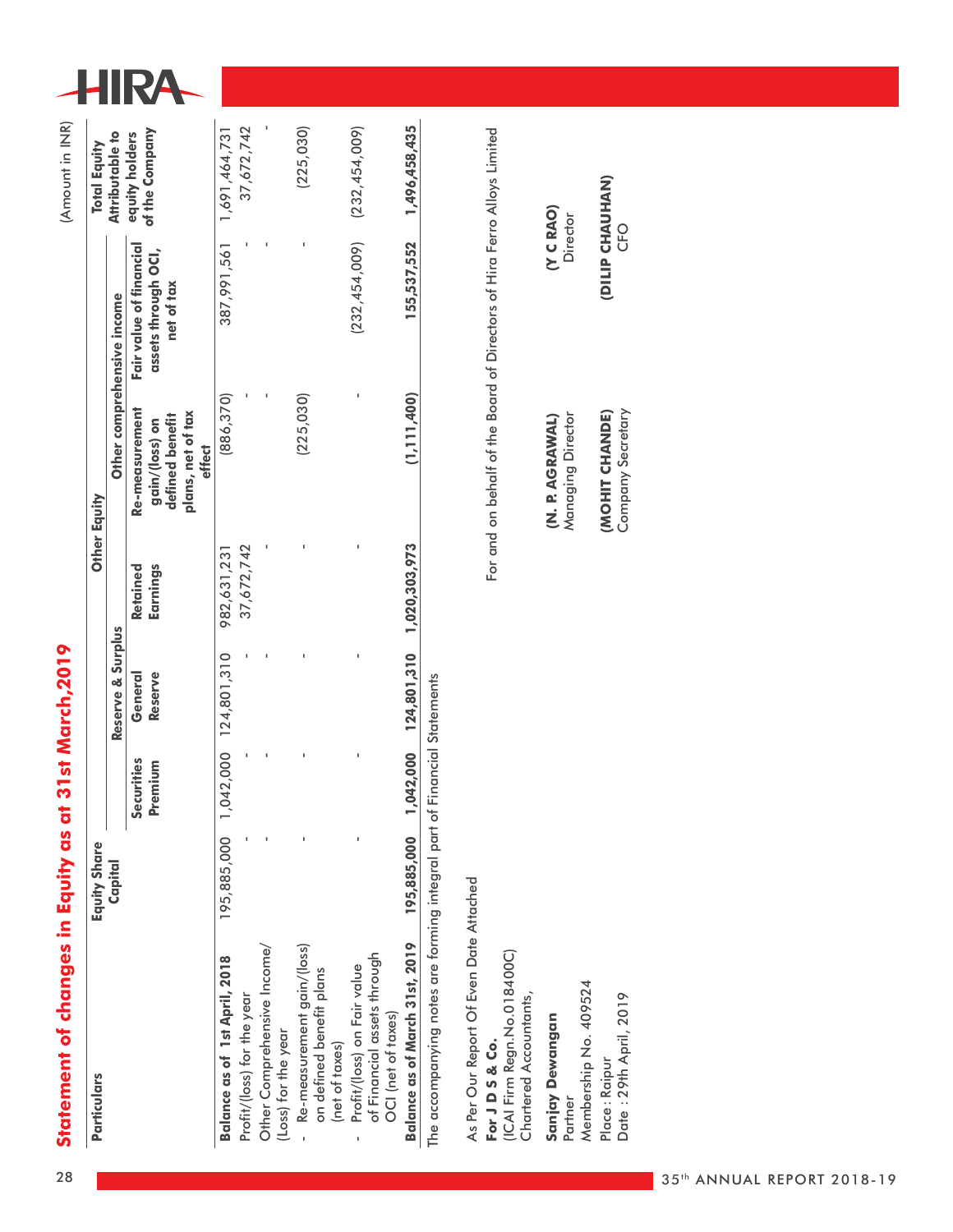(Amount in INR)

| <b>Particulars</b>                                                               | Equity Share |                       |                       | Other Equity         |                                                                                    |                                                              | <b>Total Equity</b>              |
|----------------------------------------------------------------------------------|--------------|-----------------------|-----------------------|----------------------|------------------------------------------------------------------------------------|--------------------------------------------------------------|----------------------------------|
|                                                                                  | Capital      |                       | Reserve & Surplus     |                      |                                                                                    | Other comprehensive income                                   | Attributable to                  |
|                                                                                  |              | Securities<br>Premium | General<br>Reserve    | Retained<br>Earnings | Re-measurement<br>plans, net of tax<br>defined benefit<br>gain/(loss) on<br>effect | Fair value of financial<br>assets through OCI,<br>net of tax | of the Company<br>equity holders |
| Balance as of 1st April, 2017                                                    | 195,885,000  | 1,042,000             | 124, 801, 310         | 925,025,478          | (415, 330)                                                                         | 11,937,937                                                   | 1,258,276,395                    |
| Profit/(loss) for the year                                                       |              |                       |                       | 57,605,753           |                                                                                    |                                                              | 57,605,753                       |
| Other Comprehensive Income/<br>(Loss) for the year                               |              |                       |                       |                      |                                                                                    |                                                              |                                  |
| Re-measurement gain/(loss) on<br>defined benefit plans (net of<br>$t$ axes       |              |                       |                       |                      | (471,040)                                                                          |                                                              | (471, 040)                       |
| Financial assets through OCI<br>Profit/(loss) on Fair value of<br>(net of taxes) |              |                       |                       |                      |                                                                                    | 376,053,624                                                  | 376,053,624                      |
| Balance as of March 31st, 2018 195,885,000                                       |              |                       | 1,042,000 124,801,310 | 982,631,231          | (886, 370)                                                                         | 387,991,561                                                  | 1,691,464,731                    |
| The accompanying notes are forming integral part of Financial Statement          |              |                       |                       |                      |                                                                                    |                                                              |                                  |

As Per Our Report Of Even Date Attached

As Per Our Report Of Even Date Attached

**For J D S & Co.**

For and on behalf of the Board of Directors of Hira Ferro Alloys Limited

For and on behalf of the Board of Directors of Hira Ferro Alloys Limited

**(N. P. AGRAWAL)** Managing Director

Managing Director (N. P. AGRAWAL)

**(MOHIT CHANDE)** Company Secretary

(MOHIT CHANDE)<br>Company Secretary

**(Dilip Chauhan)** (DILIP CHAUHAN)<br>CFO

**(Y C RAO)** Director

(ICAI Firm Regn.No.018400C) Chartered Accountants,

Chartered Accountants, Sanjay Dewangan

For J D S & Co.<br>(ICAI Firm Regn.No.018400C)

**Sanjay Dewangan**

Partner

Membership No. 409524

Membership No. 409524 Place : Raipur<br>Date : 29th April, 2019

Place : Raipur

Date : 29th April, 2019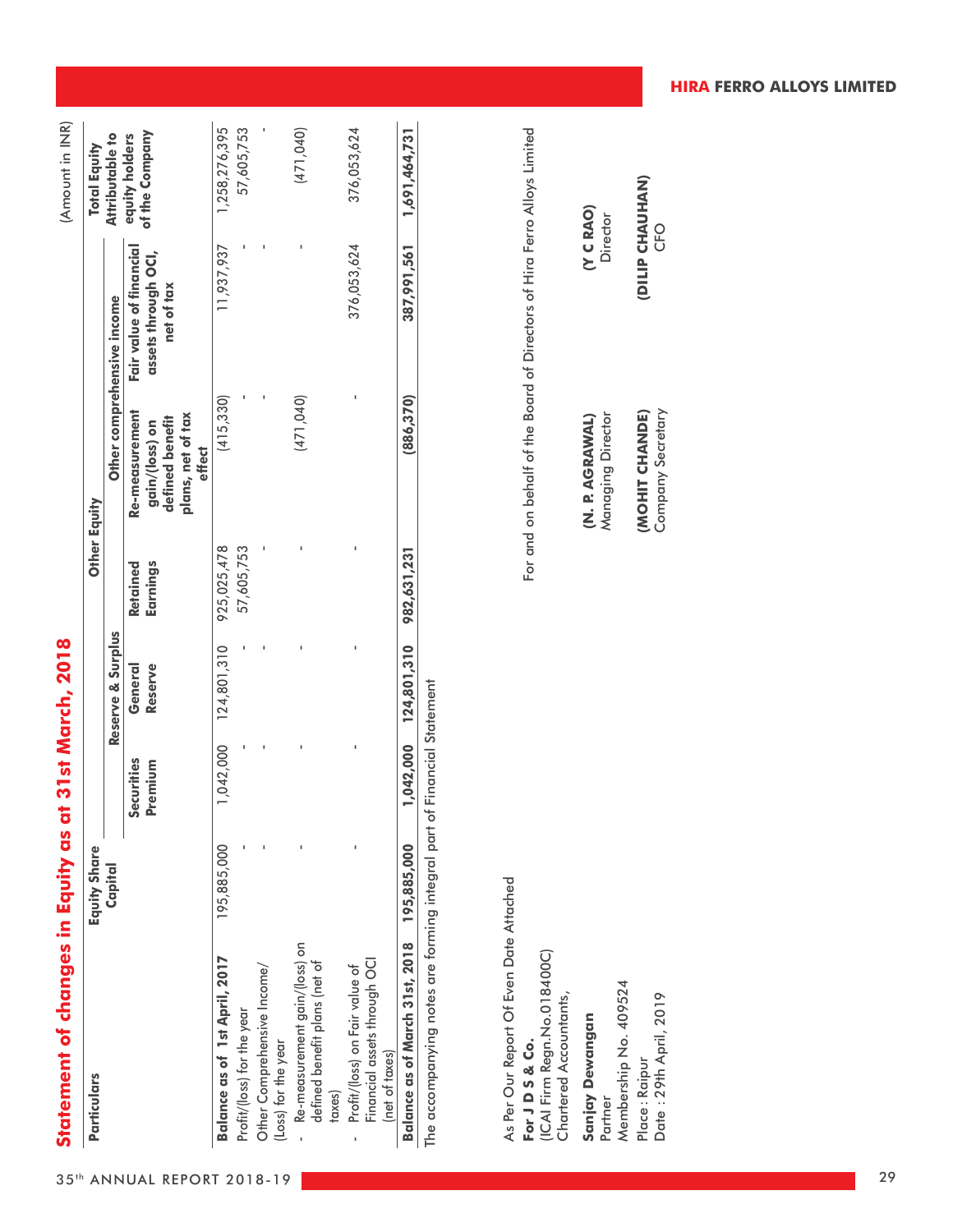

# **Notes to financial statements for the year ended 31st March, 2019**

## **1. Corporate information**

Hira Ferro Alloys Ltd. (the company) is a public company domiciled in India and incorporated under the provisions of the Companies Act. The company is mainly engaged in generation of electricity and manufacturing of Ferro Alloys.

#### **2. Basis of preparation**

- i) The financial statements are prepared in accordance with Indian Accounting Standards (Ind AS) notified under the Companies (Indian Accounting Standards) Rules,2015.
- ii) The standalone financial statements have been prepared on a historical cost basis, except certain financial assets and liabilities measured at fair value (refer accounting policy regarding financial instruments and Defined benefit plans - plan assets).

## **2.1 Summary of significant accounting policies**

## **a) Current versus non-current classification**

The company presents assets and liabilities in the balance sheet based on current/ non-current classification. An asset is treated as current when it is:

- Expected to be realised or intended to be sold or consumed in normal operating cycle.
- Held primarily for the purpose of trading.
- Expected to be realised within twelve months after the reporting period, or
- Cash or cash equivalent unless restricted from being exchanged or used to settle a liability for at least twelve months after the reporting period.

All other assets are classified as non-current.

A liability is current when:

- It is expected to be settled in normal operating cycle.
- It is held primarily for the purpose of trading.
- It is due to be settled within twelve months after the reporting period, or
- There is no unconditional right to defer the settlement of the liability for at least twelve months after the reporting period.

All other liabilities are classified as non-current.

Deferred tax assets and liabilities are classified as non-current assets and liabilities.

The operating cycle is the time between the acquisition of assets for processing and their realisation in cash and cash equivalents. The company has identified twelve months as its operating cycle.

#### **b) Fair Value Measurement**

Fair value is the price that would be received to sell an asset or paid to transfer a liability in an orderly transaction between market participants at the measurement date. Normally at initial recognition, the transaction price is the best evidence of fair value.

However, when the Company determines that transaction price does not represent the fair value, it uses interalia valuation techniques that are appropriate in the circumstances and for which sufficient data are available to measure fair value, maximising the use of relevant observable inputs and minimising the use of unobservable inputs.

All financial assets and financial liabilities for which fair value is measured or disclosed in the financial statements are categorised within the fair value hierarchy. This categorisation is based on the lowest level input that is significant to the fair value measurement as a whole:

- Level 1 Quoted (unadjusted) market prices in active markets for identical assets or liabilities
- Level 2 Valuation techniques for which the lowest level input that is significant to the fair value measurement is directly or indirectly observable
- Level 3 Valuation techniques for which the lowest level input that is significant to the fair value measurement is unobservable

Financial assets and financial liabilities that are recognised at fair value on a recurring basis, the Company determines whether transfers have occurred between levels in the hierarchy by re- assessing categorisation at the end of each reporting period.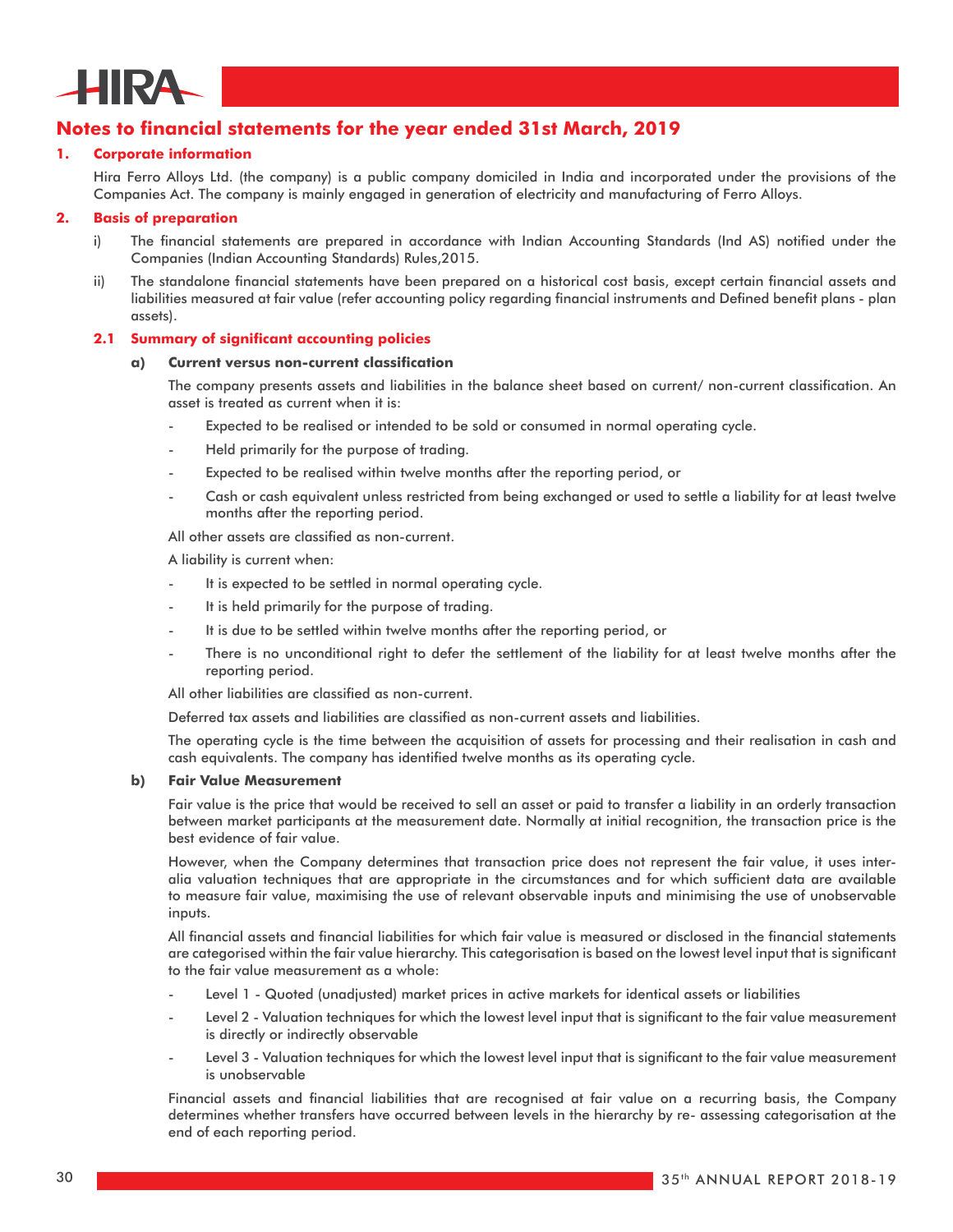## **c) Property, Plant and Equipment (PPE)**

An item of PPE is recognized as an asset if it is probable that future economic benefits associated with the item will flow to the Company and the cost of the item can be measured reliably.

The cost of an item of property, plant and equipment is measured at :

- its purchase price, including import duties and non-refundable purchase taxes, after deducting trade discounts and rebates.
- any costs directly attributable to bringing the asset to the location and condition necessary for it to be capable of operating in the manner intended by management.

- the initial estimate of the costs of dismantling and removing the item and restoring the site on which it is located, the obligation which is to be incurred either when the item is acquired or as a consequence of having used the item during a particular period for purposes other than to produce inventories during that period.

Expenditure incurred on renovation and modernization of PPE on completion of the originally estimated useful life resulting in increased life and/or efficiency of an existing asset, is added to the cost of the related asset. In the carrying amount of an item of PPE, the cost of replacing the part of such an item is recognized when that cost is incurred if the recognition criteria are met. The carrying amount of those parts that are replaced is derecognized in accordance with the derecognition principles.

After initial recognition, PPE is carried at cost less accumulated depreciation/amortization and accumulated impairment losses, if any

Spares parts procured along with the Plant & Machinery or subsequently which meet the recognition criteria are capitalized and added in the carrying amount of such item. The carrying amount of those spare parts that are replaced is derecognized when no future economic benefits are expected from their use or upon disposal. Other machinery spares are treated as "stores & spares" forming part of the inventory.

If the cost of the replaced part or earlier inspection is not available, the estimated cost of similar new parts/ inspection is used as an indication of what the cost of the existing part/ inspection component was when the item was acquired or inspection carried out.

An item of property, plant and equipment is derecognized upon disposal or when no future economic benefits are expected from its use or disposal. Any gain or loss arising on derecognition of the asset (calculated as the difference between the net disposal proceeds and the carrying amount of the asset) is included in the Statement of Profit and Loss when the asset is derecognized.

### **d) Capital work in progress**

Expenditure incurred on assets under construction (including a project) is carried at cost under Capital Work in Progress. Such costs comprises purchase price of asset including import duties and non-refundable taxes after deducting trade discounts and rebates and costs that are directly attributable to bringing the asset to the location and condition necessary for it to be capable of operating in the manner intended by management.

Cost directly attributable to projects under construction include costs of employee benefits, expenditure in relation to survey and investigation activities of the projects, cost of site preparation, initial delivery and handling charges, installation and assembly costs, professional fees, expenditure on maintenance and up-gradation etc. of common public facilities, depreciation on assets used in construction of project, interest during construction and other costs if attributable to construction of projects. Such costs are accumulated under "Capital works in progress" and subsequently allocated on systematic basis over major immovable assets, other than land and infrastructure facilities on commissioning of projects.

Capital Expenditure incurred for creation of facilities, over which the Company does not have control but the creation of which is essential principally for construction of the project is capitalized and carried under "Capital work in progress" and subsequently allocated on systematic basis over major immovable assets, other than land and infrastructure facilities on commissioning of projects, keeping in view the "attributability" and the "Unit of Measure" concepts in Ind AS 16- "Property, Plant & Equipment" . Expenditure of such nature incurred after completion of the project, is charged to Profit or Loss.

#### **e) Depreciation and amortisation**

- i) Depreciation on additions to /deductions from Property, Plant & Equipment during the year is charged on prorata basis from / up to the date on which the asset is available for use / disposal.
- ii) Depreciation on Property, Plant & Equipment is provided on Straight Line Method based on estimated useful life of the assets which is same as envisaged in schedule II of the Companies Act, 2013.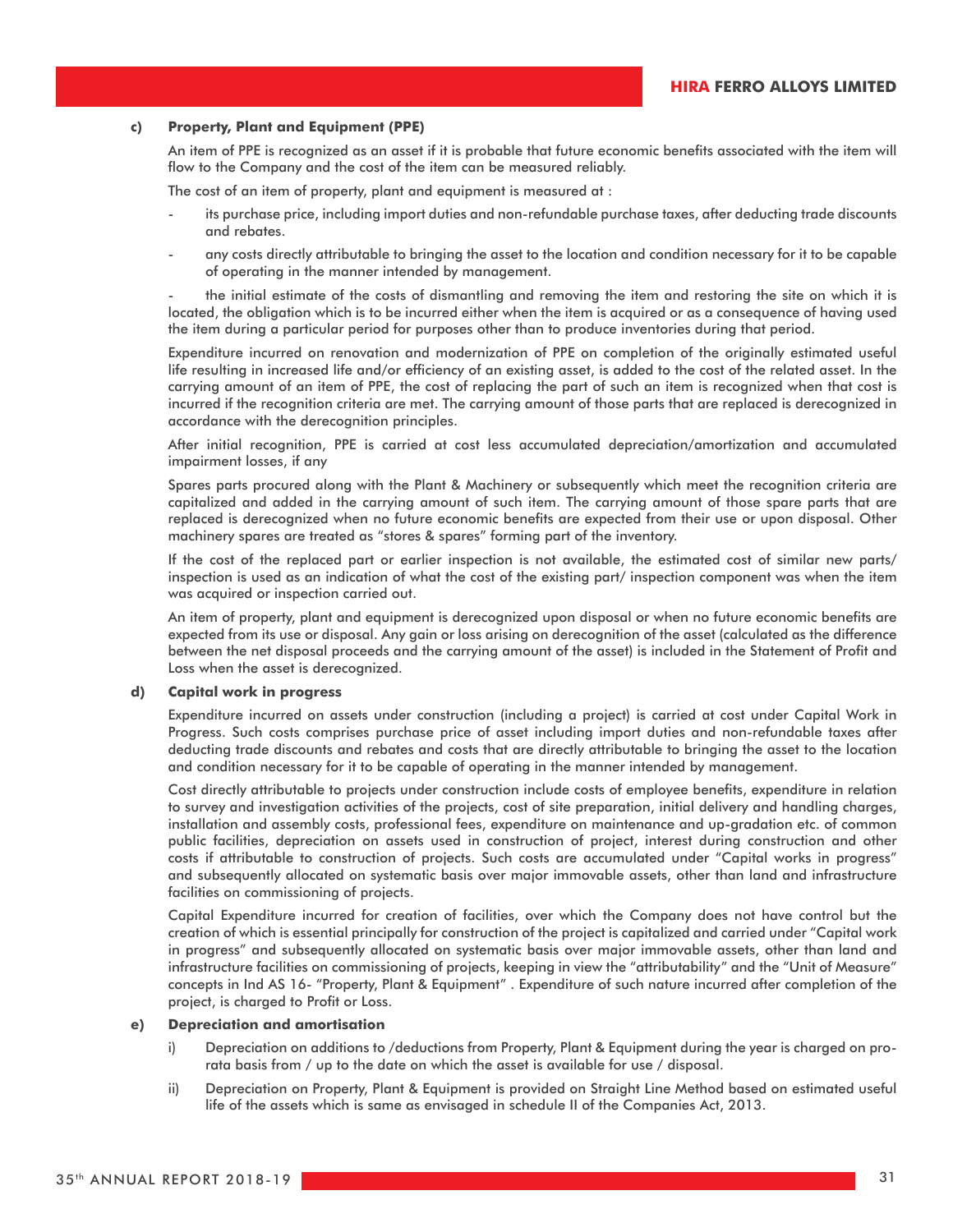

- Where the life and / or efficiency of an asset is increased due to renovation and modernization, the expenditure thereon along with its unamortized depreciable amount is charged prospectively over the revised / remaining useful life determined by technical assessment.
- iv) Spares parts procured along with the Plant & Machinery or subsequently which are capitalized and added in the carrying amount of such item are depreciated over the residual useful life of the related plant and machinery.
- v) Leasehold land is amortised annually on the basis of tenure of lease period.
- vi) Other Intangible assets are amortized over technically useful life of the assets.

#### **f) Income Taxes**

Income tax expense represents the sum of current and deferred tax. Tax is recognised in the Statement of Profit and Loss, except to the extent that it relates to items recognised directly in equity or other comprehensive income. In this case the tax is also recognised directly in equity or in other comprehensive income.

#### **i) Current income tax**

The current tax is based on taxable profit for the year under the Income Tax Act, 1961. Taxable profit differs from profit as reported in the Statement of Profit and Loss because it excludes items of income or expense that are taxable or deductible in other years and it further excludes items that are never taxable or deductible (permanent differences). The current income tax charge is calculated on the basis of the tax laws enacted or substantively enacted at the balance sheet date in India where the Company operates and generates taxable income.

#### **ii) Deferred tax**

Deferred tax is recognised on differences between the carrying amounts of assets and liabilities in the company's financial statements and the corresponding tax bases used in the computation of taxable profit and are accounted for using the balance sheet liability method. Deferred tax liabilities are generally recognised for all taxable temporary differences, and deferred tax assets are generally recognised for all deductible temporary differences, unused tax losses and unused tax credits to the extent that it is probable that future taxable profits will be available against which those deductible temporary differences, unused tax losses and unused tax credits can be utilised. Such assets and liabilities are not recognised if the temporary difference arises from the initial recognition (other than in a business combination) of an asset or liability in a transaction that at the time of the transaction affects neither the taxable profit or loss nor the accounting profit or loss.

The carrying amount of deferred tax assets is reviewed at each balance sheet date and reduced to the extent that it is no longer probable that sufficient taxable profits will be available against which the temporary differences can be utilised.

Deferred tax assets and liabilities are measured at the tax rates that are expected to apply in the period in which the liability is settled or the asset realised, based on tax rates (and tax laws) that have been enacted or substantively enacted by the balance sheet date. The measurement of deferred tax liabilities and assets reflects the tax consequences that would follow from the manner in which the Company expects, at the reporting date, to recover or settle the carrying amount of its assets and liabilities.

Deferred income tax assets and liabilities are offset when there is a legally enforceable right to offset current tax assets against current tax liabilities, and when the deferred income tax assets and liabilities relate to income taxes levied by the same taxation authority on either the taxable entity or different taxable entities where there is an intention to settle the balances on a net basis.

## **g) Provisions, Contingent Liabilities and Contingent Assets**

Provisions are recognised when the Company has a present legal or constructive obligation as a result of a past event and it is probable that an outflow of resources embodying economic benefits will be required to settle the obligation and a reliable estimate can be made of the amount of the obligation. Such provisions are determined based on management estimate of the amount required to settle the obligation at the balance sheet date. When the Company expects some or all of a provision to be reimbursed, the reimbursement is recognised as a standalone asset only when the reimbursement is virtually certain.

If the effect of the time value of money is material, provisions are discounted using a current pre-tax rate that reflects when appropriate, the risks specific to the liability. When discounting is used, the increase in the provision due to the passage of time is recognised as a finance cost.

Contingent liabilities are disclosed on the basis of judgment of management/independent experts. These are reviewed at each balance sheet date and are adjusted to reflect the current management estimate.

Contingent assets are disclosed in the financial statements when inflow of economic benefits is probable.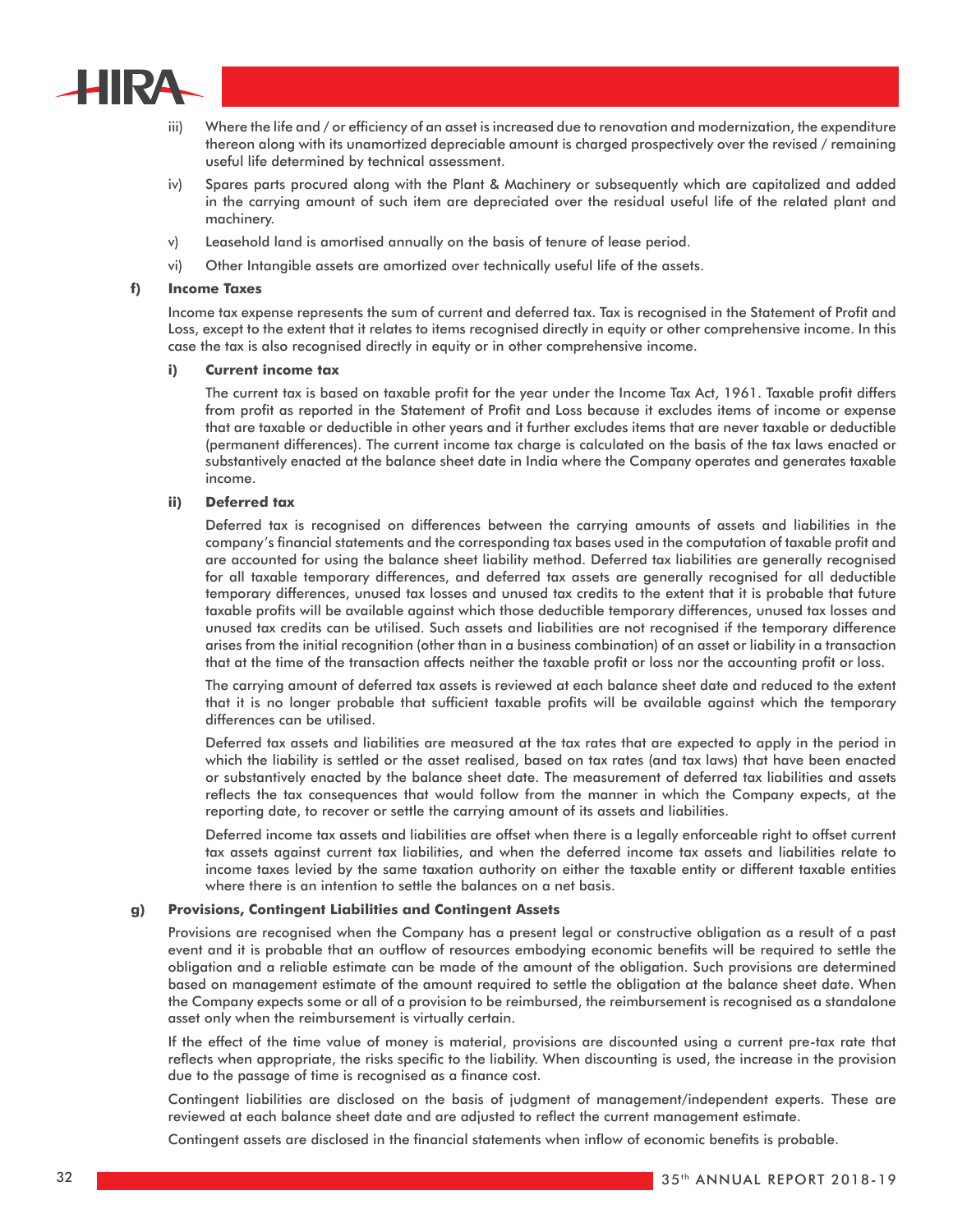#### **h) Financial Instruments**

#### Initial Recognition

The Company recognizes financial assets and financial liabilities when it becomes a party to the contractual provisions of the instrument. All financial assets and liabilities are recognized at fair value on initial recognition, except for trade receivables which are initially measured at transaction price. Transaction costs that are directly attributable to the acquisition or issue of financial assets and financial liabilities, that are not at fair value through profit or loss, are added to the fair value on initial recognition. Regular way purchase and sale of financial assets are accounted for at trade date.

#### **Subsequent measurement**

#### **Non-derivative financial instruments**

#### **(i) Financial assets carried at amortised cost**

A financial asset is subsequently measured at amortised cost if it is held within a business model whose objective is to hold the asset in order to collect contractual cash flows and the contractual terms of the financial asset give rise on specified dates to cash flows that are solely payments of principal and interest on the principal amount outstanding.

#### **(ii) Financial assets at fair value through other comprehensive income**

A financial asset is subsequently measured at fair value through other comprehensive income if it is held within a business model whose objective is achieved by both collecting contractual cash flows and selling financial assets and the contractual terms of the financial asset give rise on specified dates to cash flows that are solely payments of principal and interest on the principal amount outstanding. The Company has made an irrevocable election for its investments which are classified as equity instruments to present the subsequent changes in fair value in other comprehensive income based on its business model. Further, in cases where the Company has made an irrevocable election based on its business model, for its investments which are classified as equity instruments, the subsequent changes in fair value are recognized in other comprehensive income.

#### **(iii) Financial assets at fair value through profit or loss**

A financial asset which is not classified in any of the above categories are subsequently fair valued through profit or loss.

#### **(iv) Financial liabilities**

Financial liabilities are subsequently carried at amortized cost using the effective interest method, except for contingent consideration recognized in a business combination which is subsequently measured at fair value through profit and loss. For trade and other payables maturing within one year from the Balance Sheet date, the carrying amounts approximate fair value due to the short maturity of these instruments.

#### **Share capital**

#### **Ordinary Shares**

Ordinary shares are classified as equity. Incremental costs directly attributable to the issuance of new ordinary shares and share options are recognized as a deduction from equity, net of any tax effects.

#### **Derecognition of financial instruments**

The company derecognizes a financial asset when the contractual rights to the cash flows from the financial asset expire or it transfers the financial asset and the transfer qualifies for derecognition under Ind AS 109. A financial liability (or a part of a financial liability) is derecognized from the Company's Balance Sheet when the obligation specified in the contract is discharged or cancelled or expires.

#### **i) Fair value of financial instruments**

In determining the fair value of its financial instruments, the Company uses a variety of methods and assumptions that are based on market conditions and risks existing at each reporting date. The methods used to determine fair value include discounted cash flow analysis, available quoted market prices and dealer quotes. All methods of assessing fair value result in general approximation of value, and such value may never actually be realized.

#### **j) Impairment of financial assets**

The Company recognizes loss allowances using the expected credit loss (ECL) model for the financial assets which are not fair valued through profit or loss. Loss allowance for trade receivables with no significant financing component is measured at an amount equal to lifetime ECL. For all other financial assets, expected credit losses are measured at an amount equal to the 12-month ECL, unless there has been a significant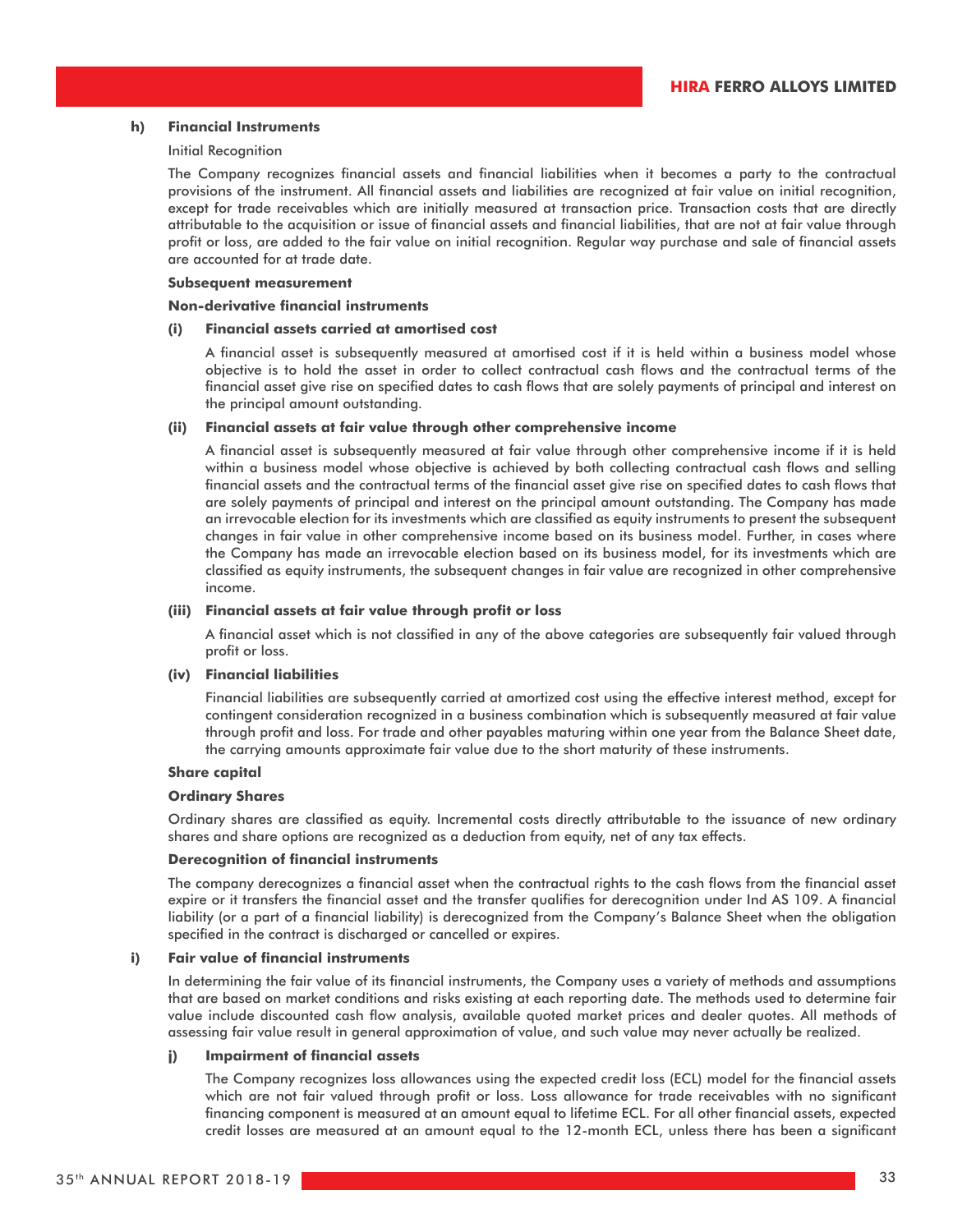

increase in credit risk from initial recognition in which case those are measured at lifetime ECL. The amount of expected credit losses (or reversal) that is required to adjust the loss allowance at the reporting date to the amount that is required to be recognised is recognized as an impairment gain or loss in profit or loss.

#### **k) Cash and Cash equivalents**

For the purpose of presentation in the statement of cash flows, cash and cash equivalents includes cash on hand, deposits held at call with financial institutions, other short-term, highly liquid investments with original maturities of three months or less that are readily convertible to known amounts of cash and which are subject to an insignificant risk of changes in value, and bank overdrafts. However for Balance Sheet presentation, Bank overdrafts are shown within borrowings in current liabilities in the balance sheet.

Statement of cash flows is prepared in accordance with the indirect method prescribed in the relevant Accounting Standard.

#### **l) Intangible Assets**

Intangible assets acquired separately are measured on initial recognition at cost. After initial recognition, intangible assets are carried at cost less any accumulated amortisation and accumulated impairment losses.

Software (not being an integral part of the related hardware) acquired for internal use, is stated at cost of acquisition less accumulated amortisation and impairment losses if any.

An item of Intangible asset is derecognised upon disposal or when no future economic benefits are expected from its use or disposal. Gains or losses arising from derecognition of an intangible asset are measured as the difference between the net disposal proceeds and the carrying amount of the asset and are recognised in the Statement of Profit and Loss when the asset is derecognised.

#### **m) Inventories :**

- i) Inventories mainly comprise stores and spare parts to be used for maintenance of Property, Plant and Equipments and are valued at costs or net realizable value (NRV) whichever is lower. The cost is determined using Weighted average and NRV is the estimated selling price in the ordinary course of business, less the estimated costs necessary to make the sale.
- ii) The amount of any write-down of inventories to net realisable value and all losses of inventories is recognized as an expense in the period in which write-down or loss occurs. The amount of any reversal of the write-down of inventories arising from increase in the net realisable value is recognized as a reduction from the amount of inventories recognized as an expense in the period in which reversal occurs.
- iii) Cost of Raw Materials and stores & spares, Finished Goods & Goods in Process are computed on Weighted average basis.
- iv) Cost of Finished Goods and Goods in Process includes direct materials, labour, conversion and proportion of manufacturing overheads incurred in bringing the inventories to their present location and condition.

#### **n) Revenue recognition**

Revenue is recognised to the extent that it is probable that the economic benefits will flow to the company and the revenue can be reliably measured, regardless of when the payment is being made. Revenue is measured at the fair value of the consideration received or receivable, taking into account contractually defined terms of payment and excluding taxes or duties collected on behalf of the government.

Based on the Educational Material on Ind AS 18 issued by the ICAI, the company has assumed that recovery of excise duty flows to the company on its own account. This is for the reason that it is a liability of the manufacturer which forms part of the cost of production, irrespective of whether the goods are sold or not. Since the recovery of excise duty flows to the company on its own account, revenue includes excise duty.

However, sales tax/value added tax (VAT) and goods & services tax (GST) is not received by the company on its own account. Rather, it is tax collected on value added to the commodity by the seller on behalf of the government. Accordingly, it is excluded from revenue.

The specific recognition criteria described below must also be met before revenue is recognised.

#### **i) Sale of goods**

Revenue from sale of goods is recognised when the significant risks and rewards of ownership of the goods have passed to the buyer, usually on delivery of the goods. Revenue from the sale of goods is measured at the fair value of the consideration received or receivable, net of returns and allowances, trade discounts and volume rebates.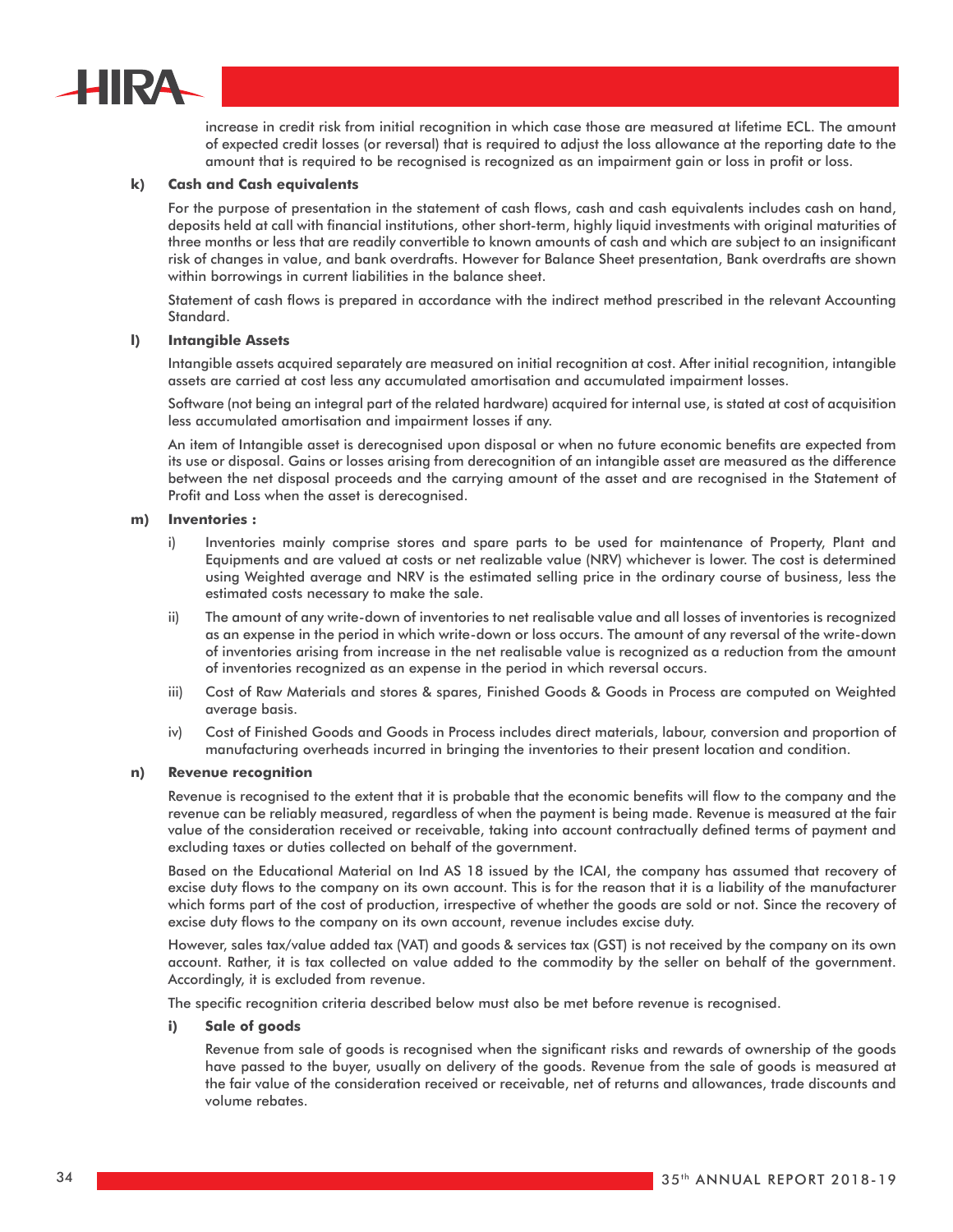## **ii) Interest income**

Interest income is recognised on a time proportion basis taking into account the amount outstanding and the rate applicable.

#### **iii) Dividends**

Revenue is recognised when the company's right to receive payment is established, which is generally when shareholders approve the dividend.

## **o) Borrowing Cost**

Borrowing costs directly attributable to the acquisition, construction or production of an asset that necessarily takes a substantial period of time to get ready for its intended use or sale are capitalised as part of the cost of the asset. All other borrowing costs are expensed in the period in which they occur. Borrowing costs consist of interest and other costs that an entity incurs in connection with the borrowing of funds. Borrowing cost also includes exchange differences to the extent regarded as an adjustment to the borrowing costs.

#### **p) Foreign Currency Transactions**

- i) Transactions in foreign currency are initially recorded at exchange rate prevailing on the date of transaction. At each Balance Sheet date, monetary items denominated in foreign currency are translated at the exchange rates prevailing on that date.
- ii) Exchange differences arising on translation or settlement of monetary items are recognised as income or expenses in the period in which they arise in Profit or loss.

#### **q) Defined Benefit Plans**

- i) The cost of the defined benefit plan and other post-employment benefits and the present value of such obligation are determined using actuarial valuations. An actuarial valuation involves making various assumptions that may differ from actual developments in the future. These include the determination of the discount rate, future salary increases, mortality rates and future pension increases. Due to the complexities involved in the valuation and its long-term nature, a defined benefit obligation is highly sensitive to changes in these assumptions. All assumptions are reviewed at each reporting date.
- ii) Remeasurement, comprising of acturial gains and losses, the effect of asset ceiling, excluding amounts included in net interest on the net defined benefit liability and the return on plan assets (excluding amounts included in net interest on the net defined benefit liability), are recognised immediately in the balance sheet with a corresponding debit or credit to retained earnings through OCI in the period in which they occur. Remeasurement are not reclassified to profit and loss in subsequent periods.
- iii) Past service costs are recognised in profit or loss.

#### **r) Segment Reporting Policies**

#### **Identification of segments :**

The Chief Operational Decision Maker monitors the operating results of its business Segments separately for the purpose of making decisions about resource allocation and performance assessment. Segment performance is evaluated based on profit and loss and is measured consistently with profit and loss in the financial statements.

The Operating segments have been identified on the basis of the nature of products.

- i) Segment revenue includes sales and other income directly identifiable with/allocable to the segment including inter-segment revenue.
- ii) Expenses that are directly identifiable with/allocable to segment are considered for determing segment results. Expenses that relate to company as a whole and not allocable to segment are included under unallocable expenditure.
- iii) Income which relates to the Company as a whole and not allocable to segments is included in unallocable income.
- iv) Segment results includes margin on inter-segment and sales which are reduced in arriving at the profit before tax of the company.
- v) Segment assets and liabilities include those directly identifiable with the respective segments. Unallocable assets and liabilities represent the assets and liabilities that relate to the Company as a whole and not allocable to any segment.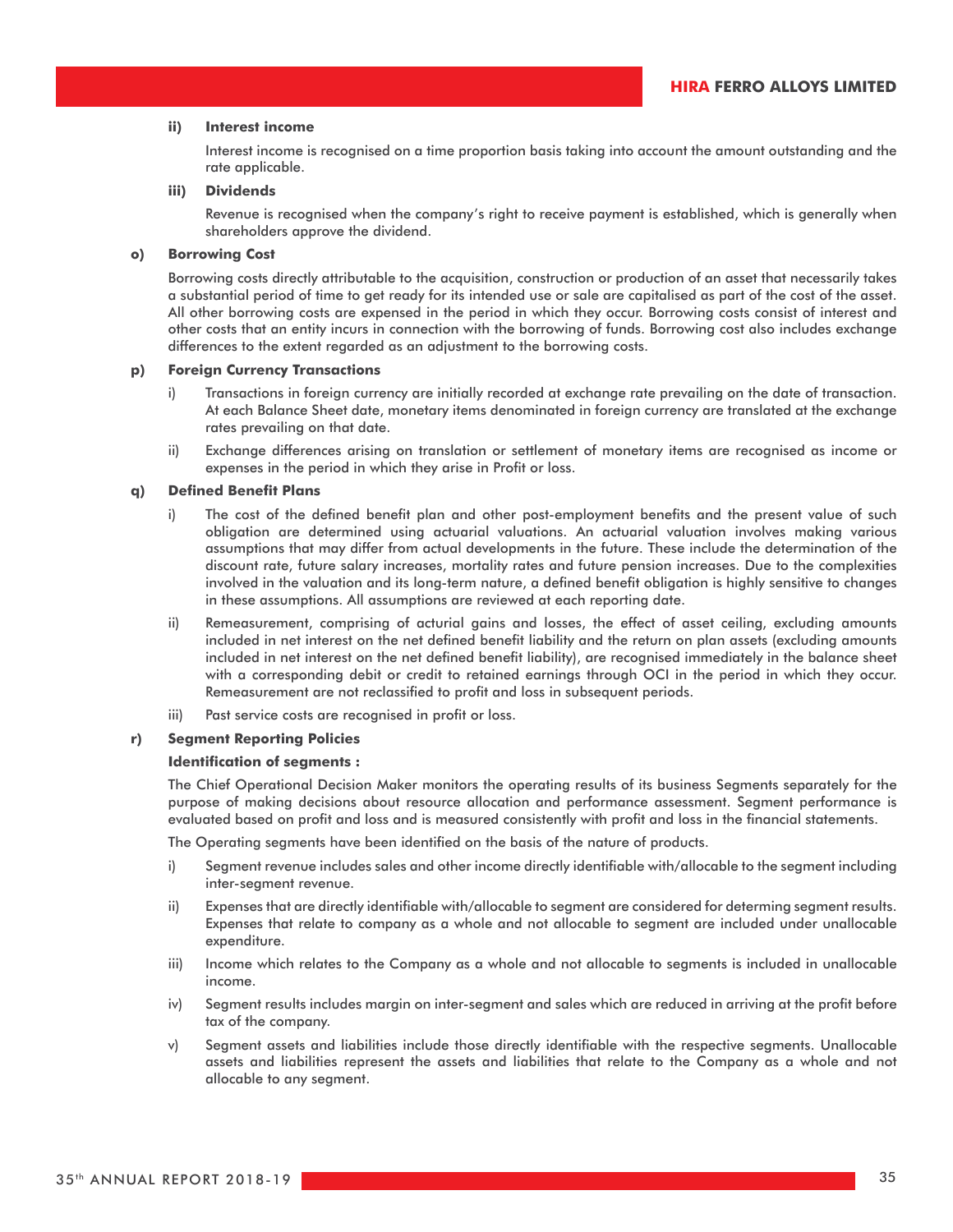

#### **Inter segment Transfers :**

Segment revenue resulting from transactions with other business segments is accounted on the basis of transfer price agreed between the segments. Such transfer prices are either determined to yield a desired margin or agreed on a negotiated basis.

#### **s) Earnings Per Share**

Basic earnings per share are calculated by dividing the net profit or loss for the period attributable to equity shareholders by weighted average number of equity shares outstanding during the period. The weighted average number of equity shares outstanding during the period are adjusted for events of bonus issue; bonus element in a right issue to existing shareholders.

For the purpose of calculating diluted earnings per share, the net profit or loss for the year attributable to equity shareholders and the weighted average number of shares outstanding during the year are adjusted for the effects of all dilutive potential equity shares.

## **2.2 KEY ACCOUNTING ESTIMATES AND JUDGEMENTS**

The preparation of the Company's financial statements requires management to make judgement, estimates and assumptions that affect the reported amount of revenue, expenses, assets and liabilities and the accompanying disclosures. Uncertainty about these assumptions and estimates could result in outcomes that require a material adjustment to the carrying amount of assets or liabilities affected in future periods.

## **a) Depreciation / amortisation and useful lives of property plant and equipment / intangible assets**

Property, plant and equipment / intangible assets are depreciated / amortised over their estimated useful lives, after taking into account estimated residual value. The estimated useful lives and residual values of the assets are reviewed annually in order to determine the amount of depreciation / amortisation to be recorded during any reporting period. The useful lives and residual values are based on the Company's historical experience with similar assets and take into account anticipated technological changes and other related matters. The depreciation / amortisation for future periods is revised if there are significant changes from previous estimates.

#### **b) Recoverability of trade receivable**

Judgements are required in assessing the recoverability of overdue trade receivables and determining whether a provision against those receivables is required. Factors considered include the period of overdues, the amount and timing of anticipated future payments and the probability of default.

## **c) Provisions**

Provisions and liabilities are recognized in the period when it becomes probable that there will be a future outflow of resources resulting from past operations or events and the amount of cash outflow can be reliably estimated. The timing of recognition and quantification of the liability requires the application of judgement to existing facts and circumstances. The carrying amounts of provisions and liabilities are reviewed regularly and revised to take account of changing facts and circumstances.

#### **d) Impairment of non-financial assets**

The Company assesses at each reporting date whether there is an indication that an asset may be impaired. If any indication exists, the Company estimates the asset's recoverable amount. An asset's recoverable amount is the higher of an asset's or Cash Generating Units (CGU's) fair value less costs of disposal and its value in use. It is determined for an individual asset, unless the asset does not generate cash inflows that are largely independent of those from other assets or a groups of assets. Where the carrying amount of an asset or CGU exceeds its recoverable amount, the asset is considered impaired and is written down to its recoverable amount.

In assessing value in use, the estimated future cash flows are discounted to their present value using pre-tax discount rate that reflects current market assessments of the time value of money and the risks specific to the asset. In determining fair value less costs of disposal, recent market transactions are taken into account, if no such transactions can be identified, an appropriate valuation model is used.

#### **e) Measurement of defined benefit obligations**

The measurement of defined benefit and other post-employment benefits obligations are determined using actuarial valuations. An actuarial valuation involves making various assumptions that may differ from actual developments in the future. These include the determination of the discount rate, future salary increases, mortality rates and future pension increases. Due to the complexities involved in the valuation and its long-term nature, a defined benefit obligation is highly sensitive to changes in these assumptions. All assumptions are reviewed at each reporting date.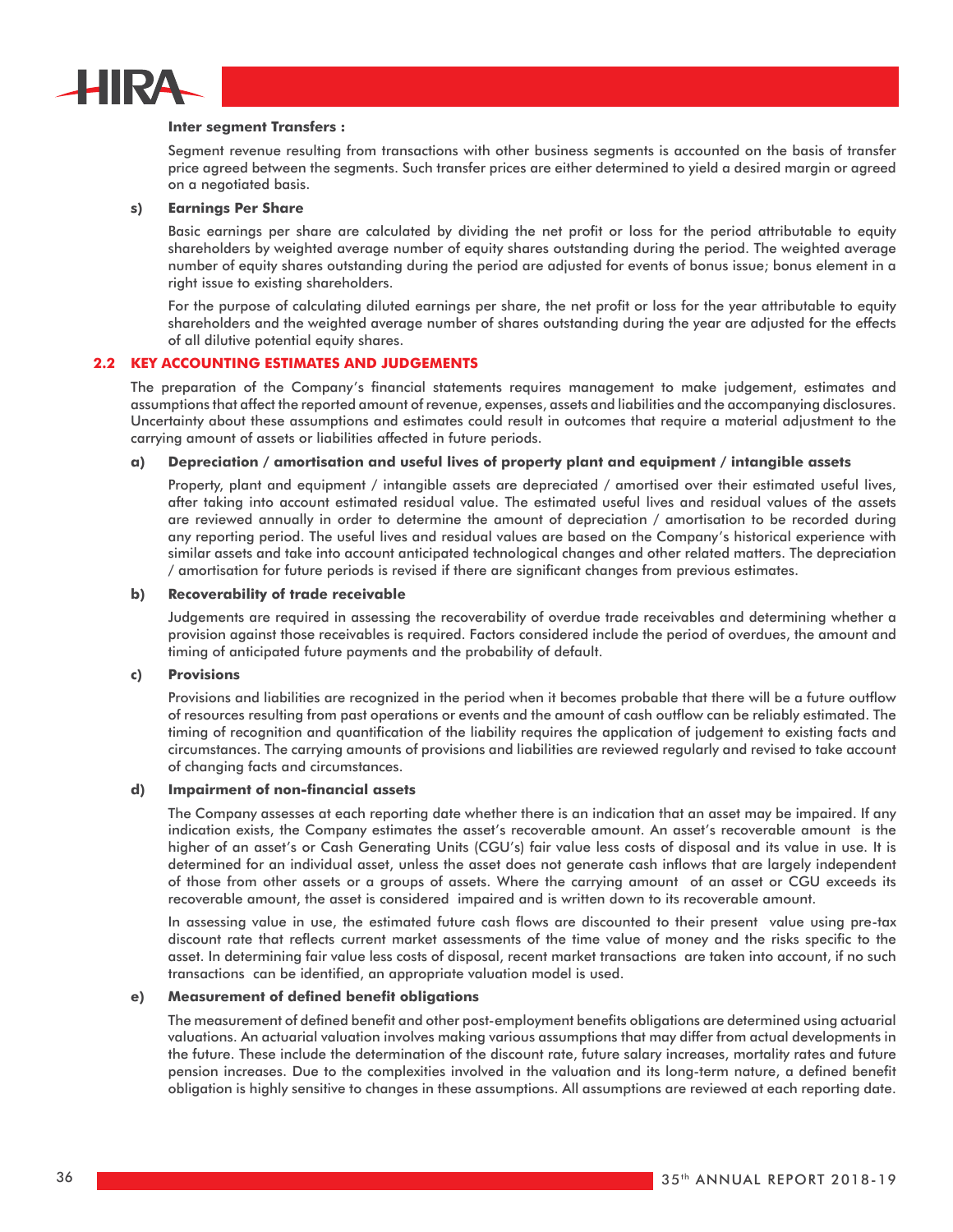## **3. Property, plant & equipment**

|                       | <b>Freehold</b>          | Leasehold | <b>Site &amp; Land</b> | <b>Factory</b>            | Plant &          | Furniture &     | <b>Vehicles</b> | <b>Grand Total</b> |
|-----------------------|--------------------------|-----------|------------------------|---------------------------|------------------|-----------------|-----------------|--------------------|
|                       | Land                     | Land      | <b>Development</b>     | Shed &<br><b>Building</b> | <b>Machinery</b> | <b>Fixtures</b> |                 |                    |
| <b>Gross Block</b>    |                          |           |                        |                           |                  |                 |                 |                    |
| <b>Carrying Value</b> |                          |           |                        |                           |                  |                 |                 |                    |
| At 1st April 2017     | 44,797,177               | 6,102,070 | 20,978,383             | 138,294,915               | 902,379,440      | 12,260,399      | 17,033,803      | 1, 141, 846, 187   |
| Additions             |                          |           |                        |                           | 48,820,001       |                 | 8,420,502       | 57,240,503         |
| <b>Disposals</b>      | 5,593,024                |           |                        | 2,231,344                 | 686,367          |                 | 229,363         | 8,740,097          |
| At 31st March, 2018   | 39,204,153               | 6,102,070 | 20,978,383             | 136,063,571               | 950,513,074      | 12,260,399      | 25,224,942      | 1,190,346,593      |
| Additions             |                          |           |                        | 7,116,618                 | 107,981,095      |                 | 1,006,783       | 116,104,496        |
| <b>Disposals</b>      |                          |           |                        |                           |                  |                 |                 |                    |
| At 31st March, 2019   | 39,204,153               | 6,102,070 | 20,978,383             | 143,180,189               | 1,058,494,169    | 12,260,399      | 26,231,725      | 1,306,451,089      |
| Depreciation          |                          |           |                        |                           |                  |                 |                 |                    |
| At 1st April 2017     | $\overline{\phantom{a}}$ | 238,388   |                        | 11,597,578                | 117,085,882      | 5,169,210       | 6,118,517       | 140,209,574        |
| Charge for the year   |                          | 113,539   |                        | 5,636,863                 | 46,256,588       | 1,642,073       | 901,675         | 54,550,738         |
| <b>Disposals</b>      |                          |           |                        | 63,833                    |                  |                 |                 | 63,833             |
| At 31st March, 2018   |                          | 351,927   |                        | 17,170,608                | 163,342,470      | 6,811,283       | 7,020,192       | 194,696,479        |
| Charge for the year   |                          | 113,539   |                        | 5,639,259                 | 48,885,097       | 971,671         | 1,478,411       | 57,087,978         |
| <b>Disposals</b>      |                          |           |                        |                           |                  |                 |                 |                    |
| At 31st March, 2019   |                          | 465,466   |                        | 22,809,867                | 212,227,567      | 7,782,954       | 8,498,603       | 251,784,458        |
| <b>Net Block</b>      |                          |           |                        |                           |                  |                 |                 |                    |
| At 31 March, 2018     | 39,204,153               | 5,750,143 | 20,978,383             | 118,892,964               | 787,170,605      | 5,449,117       | 18,204,749      | 995,650,114        |
| At 31 March, 2019     | 39,204,153               | 5,636,604 | 20,978,383             | 120,370,322               | 846,266,602      | 4,477,445       | 17,733,121      | 1,054,666,631      |

| 4. | <b>Other Intangible assets</b> | <b>Computer</b><br>software | Total     |
|----|--------------------------------|-----------------------------|-----------|
|    | <b>Carrying Value</b>          |                             |           |
|    | At 1st April 2017              | 1,694,489                   | 1,694,489 |
|    | Purchase                       |                             |           |
|    | <b>At 31st March, 2018</b>     | 1,694,489                   | 1,694,489 |
|    | Purchase                       |                             |           |
|    | <b>At 31st March, 2019</b>     | 1,694,489                   | 1,694,489 |
|    | Amortization/adjustment        |                             |           |
|    | At 1st April 2017              | 687,098                     | 687,098   |
|    | Charge for the year            | 347,489                     | 347,489   |
|    | Adjustment for the year        |                             |           |
|    | <b>At 31st March, 2018</b>     | 1,034,587                   | 1,034,587 |
|    | Charge for the year            | 347489                      | 347,489   |
|    | Adjustment for the year        |                             |           |
|    | <b>At 31st March, 2019</b>     | 1,382,076                   | 1,382,076 |
|    | <b>Net Value</b>               |                             |           |
|    | <b>At 31st March, 2018</b>     | 659,902                     | 659,902   |
|    | <b>At 31st March, 2019</b>     | 312,413                     | 312,413   |
|    |                                |                             |           |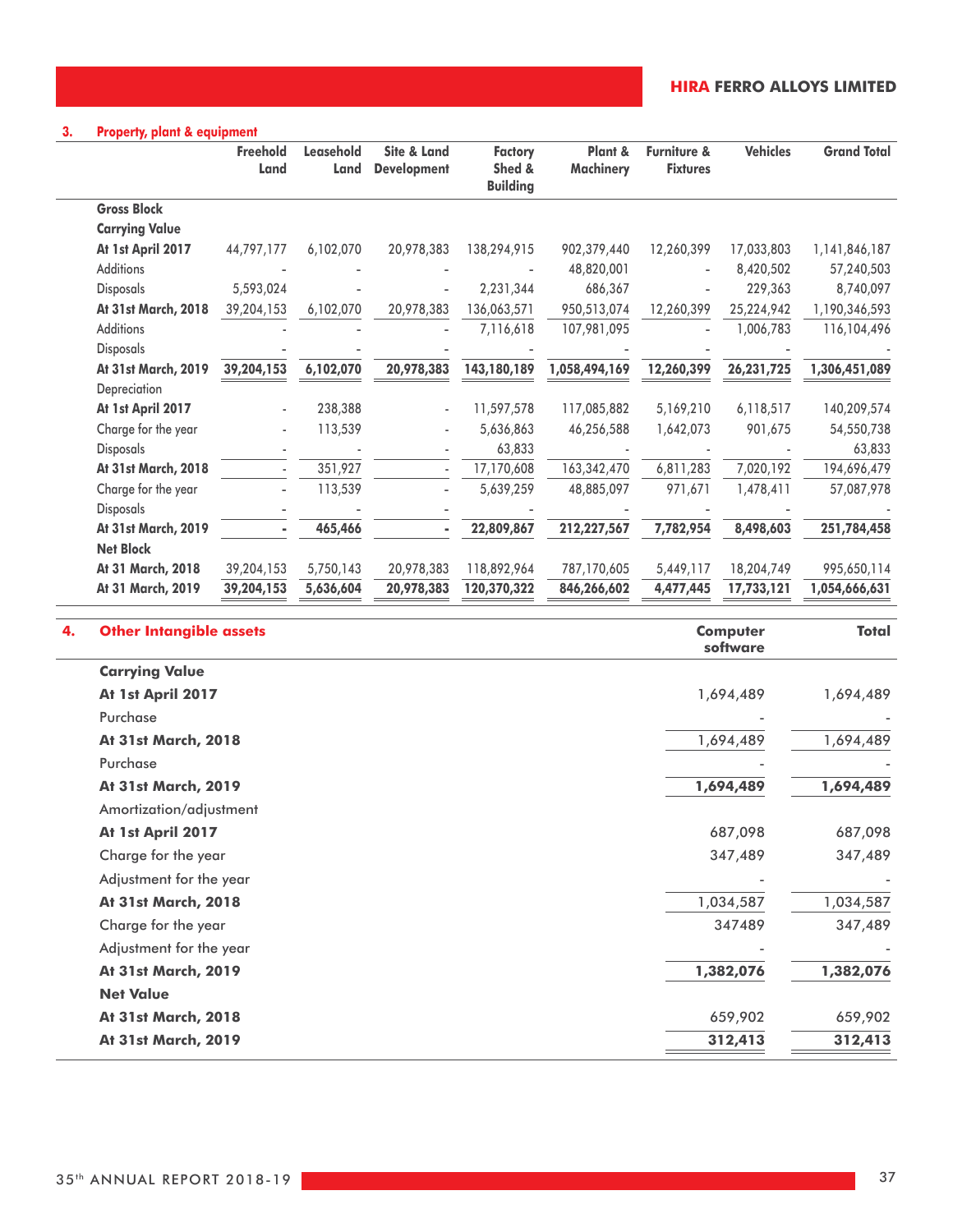

| Note 5 | <b>NON CURRENT INVESTMENTS - FINANCIAL ASSET</b>                                                                            | As at<br><b>31st March, 2019</b><br>(Amount in INR) | As at<br>31st March, 2018<br>(Amount in INR) |
|--------|-----------------------------------------------------------------------------------------------------------------------------|-----------------------------------------------------|----------------------------------------------|
| А.     | <b>Investments in Equity Instruments;</b>                                                                                   |                                                     |                                              |
|        | <b>Carried at Fair Value through OCI</b>                                                                                    |                                                     |                                              |
|        | Quoted                                                                                                                      |                                                     |                                              |
|        | 1200000 (1200000) Equity Shares of ₹10/- each in Godawari Power and<br>Ispat Itd.*                                          | 277,800,000                                         | 517,260,000                                  |
|        | <b>Unquoted</b>                                                                                                             |                                                     |                                              |
|        | 80100 (80100) Equity Shares of ₹ 10/- each in Hira Cement Ltd.                                                              | 3,818,768                                           | 3,613,512                                    |
|        | 10000 (10000) Equity Shares of ₹ 10/- each in Hira Energy Ltd                                                               | 146,900                                             | 100,000                                      |
|        | 510 (510) Equity Shares of ₹ 10/- each in Vimla Infrastruture (I) P. Itd.                                                   | 1,915,392                                           | 1,588,773                                    |
|        | 397000 (397000) Equity Shares of ₹ 10/- each in Alok Ferro Alloys Ltd                                                       | 37,772,168                                          | 44,664,247                                   |
| В      | <b>Investments in Preference Instruments;</b>                                                                               |                                                     |                                              |
|        | <b>Carried at Fair Value through OCI</b>                                                                                    |                                                     |                                              |
|        | <b>Unquoted</b>                                                                                                             |                                                     |                                              |
|        | 1800000 (1800000) 9% Optionally Convertible Cumulative Preference<br>Share of ₹ 100/- each in Godawari Green Energy Limited | 211,964,104                                         | 205,009,483                                  |
|        |                                                                                                                             | 533,417,331                                         | 772,236,015                                  |
|        | Investments carried at fair value through OCI                                                                               |                                                     |                                              |
|        | Agrregate amount of quoted investments and market value thereof                                                             | 277,800,000                                         | 517,260,000                                  |
|        | Agreegate amount of Unquoted investments                                                                                    | 255,617,331                                         | 254,976,015                                  |

## **Investments given as security**

\* pledged for the credit facilities sanctioned to other company.

| Note 6<br><b>OTHER FINANCIAL ASSETS</b>                                 | As at<br><b>31st March, 2019</b> | As at<br>31st March, 2018 |
|-------------------------------------------------------------------------|----------------------------------|---------------------------|
|                                                                         | (Amount in INR)                  | (Amount in INR)           |
| Unsecured, considered good                                              |                                  |                           |
| Other Non current bank balances having maturity for more than 12 months | 20,000                           | 20,000                    |
|                                                                         | 20,000                           | 20,000                    |

| Note 7                                             | As at                   | As at            |
|----------------------------------------------------|-------------------------|------------------|
| <b>OTHER NON-CURRENT ASSETS</b>                    | <b>31st March, 2019</b> | 31st March, 2018 |
|                                                    | (Amount in INR)         | (Amount in INR)  |
| Advances other than capital advances               |                         |                  |
| Unsecured, considered good                         |                         |                  |
| Deposits with Govt. & Others                       | 60,183,073              | 52,618,437       |
|                                                    | 60,183,073              | 52,618,437       |
|                                                    |                         |                  |
| Note <sub>8</sub>                                  | As at                   | As at            |
| <b>INVENTORIES</b>                                 | <b>31st March, 2019</b> | 31st March, 2018 |
|                                                    | (Amount in INR)         | (Amount in INR)  |
| (valued at lower of cost and net realisable value) |                         |                  |
| <b>Raw Material</b><br>(a)                         | 383,512,047             | 388,011,008      |
| (b)<br>Finished goods & By-products                | 54,981,329              | 25,479,784       |
| Charles La Tamela<br>$I = V$                       | <b>DOA DOO</b>          | 1.011700         |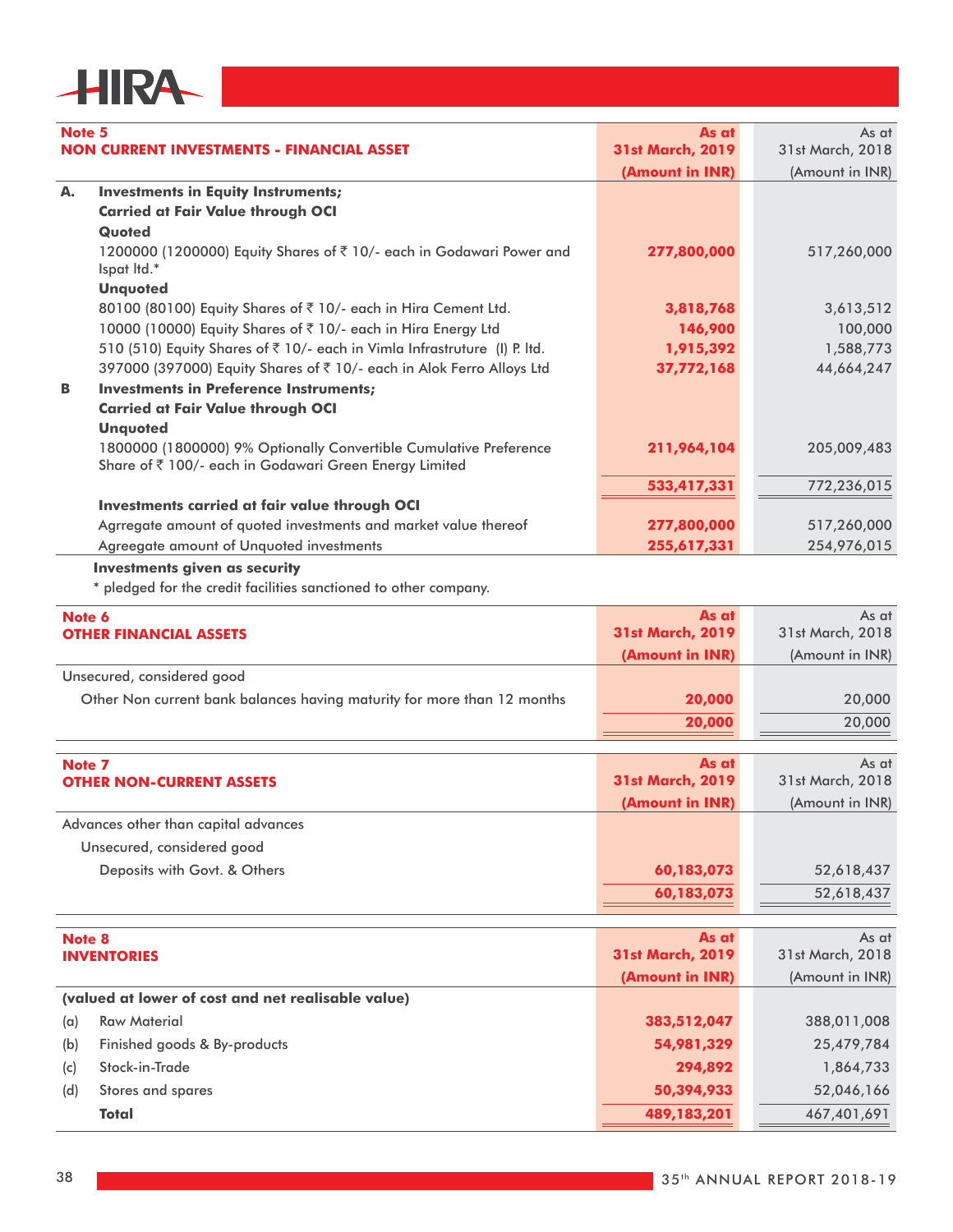# **Hira Ferro Alloys Limited**

| Note 9<br><b>Trade Receivables</b>                               | As at<br><b>31st March, 2019</b> | As at<br>31st March, 2018 |
|------------------------------------------------------------------|----------------------------------|---------------------------|
|                                                                  | (Amount in INR)                  | (Amount in INR)           |
| Trade receivables considered good - Unsecured                    | 79,795,683                       | 156,658,030               |
| Trade Receivables which have significant increase in Credit Risk | 3,609,947                        | 2,072,640                 |
| Trade Receivables - credit impaired                              | 6,445,739                        | 6,445,739                 |
|                                                                  | 89,851,369                       | 165,176,409               |
| Less: Provision for doubtful & expected credit loss              | 10,055,686                       | 8,518,379                 |
| <b>Total</b>                                                     | 79,795,683                       | 156,658,030               |

No trade or other receivable are due from directors or other officers of the company either severally or jointly with any other person. Nor any trade or other receivable are due from firms or private companies respectively in which any director is a partner, a director or a member.

| Note 10 | <b>Bank, Cash &amp; cash equivalent</b>                                                                              | As at<br><b>31st March, 2019</b> | As at<br>31st March, 2018 |
|---------|----------------------------------------------------------------------------------------------------------------------|----------------------------------|---------------------------|
|         |                                                                                                                      | (Amount in INR)                  | (Amount in INR)           |
|         | Cash & cash equivalent                                                                                               |                                  |                           |
| (a)     | <b>Balances with banks</b>                                                                                           |                                  |                           |
|         | In current accounts                                                                                                  | 1,997,929                        | 5,828,789                 |
| (b)     | <b>Cash on hand</b>                                                                                                  | 481,355                          | 352,924                   |
|         |                                                                                                                      | 2,479,284                        | 6, 181, 713               |
|         | Other bank balances                                                                                                  |                                  |                           |
|         | On unpaid dividend (Refer Notes below- 1)                                                                            | 333,107                          | 418,064                   |
|         | FDR with Bank (with original maturity of More than three months but less<br>than twelve months) (Refer Note below-2) | 38,372,216                       | 45,972,216                |
|         | Total                                                                                                                | 41,184,608                       | 52,571,994                |

## **Notes:**

1. Balance held by the company which are not available for use by it and there was no amount due and outsatnding to be credited to the Investor Education and Protection Fund.

2. ₹ 383.72 lacs (31st March 2018:₹ 459.72 lacs) as margin money deposits are pledged with various banks for availing LC, BG,OD facilities and pledged with other Govt. Deparments.

| Note 11<br><b>LOANS - FINANCIAL ASSET</b>          | As at<br><b>31st March, 2019</b> | As at<br>31st March, 2018 |
|----------------------------------------------------|----------------------------------|---------------------------|
|                                                    | (Amount in INR)                  | (Amount in INR)           |
| <b>Other loans</b>                                 |                                  |                           |
| Loan to Body Corporates, considered good-Unsecured | 68,895,953                       | 109,408,298               |
| <b>Total</b>                                       | 68,895,953                       | 109,408,298               |
|                                                    |                                  |                           |
| Note 12                                            | As at                            | As at                     |
| <b>OTHER CURRENT ASSETS</b>                        | <b>31st March, 2019</b>          | 31st March, 2018          |
|                                                    | (Amount in INR)                  | (Amount in INR)           |
| Advances other than capital advances               |                                  |                           |
| Advance to vendors<br>(i)                          | 161,256,964                      | 167, 198, 485             |
| (ii)<br>Prepaid expenses                           | 1,090,185                        | 2,507,691                 |
| (iii)<br>Balances with tax authorities             | 37,534,998                       | 34,877,675                |
| (iv)<br>Deposit with Govt & Others                 | 51,024,491                       |                           |
| Accrued Interest Income<br>(v)                     | 12,654,290                       | 10,364,711                |
| Total                                              | 263,560,929                      | 214,948,561               |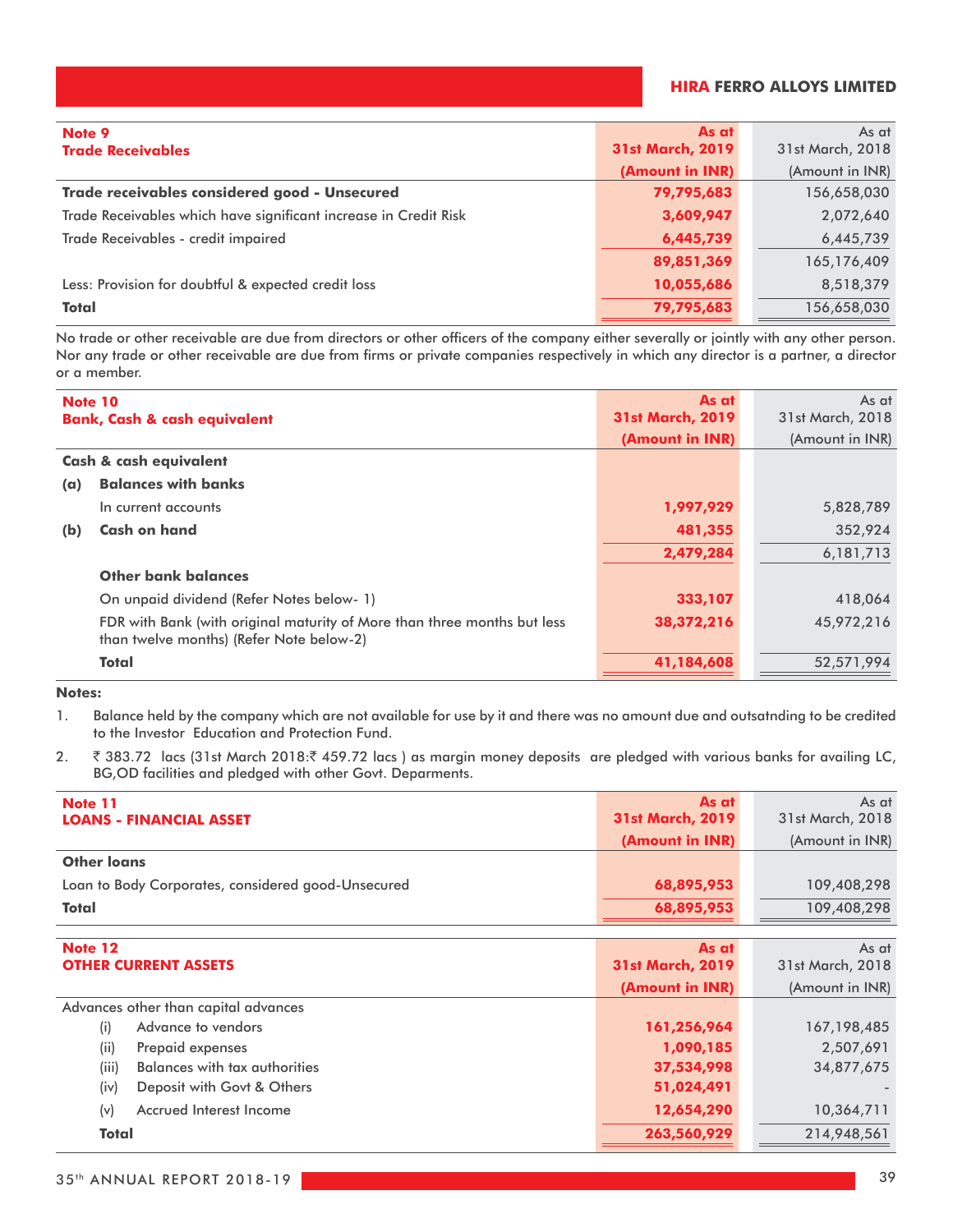# **HIRA**

| <b>NOTE 13</b>                              | As at 31st March, 2019 |                      | As at 31st March, 2018 |               |
|---------------------------------------------|------------------------|----------------------|------------------------|---------------|
| <b>EQUITY SHARE CAPITAL</b>                 | No.                    | <b>Amount in INR</b> | No.                    | Amount in INR |
| <b>Authorised</b>                           |                        |                      |                        |               |
| 20000000 equity shares of ₹10/- each        | 20,000,000             | 200,000,000          | 20,000,000             | 200,000,000   |
| <b>Issued</b>                               |                        |                      |                        |               |
| 19588500 Equity Shares of ₹10/- each        | 19,588,500             | 195,885,000          | 19,588,500             | 195,885,000   |
| Subscribed and fully paid-up shares         |                        |                      |                        |               |
| 19588500 equity shares of ₹ 10/- each fully | 19,588,500             | 195,885,000          | 19,588,500             | 195,885,000   |
| paid-up                                     |                        |                      |                        |               |
|                                             | 19,588,500             | 195,885,000          | 19,588,500             | 195,885,000   |

**Reconciliation of the shares outstanding at the beginning and at the end of the reporting period Equity shares**

| <b>Particulars</b>                   | As at 31st March, 2019 |                      | As at 31st March, 2018   |               |
|--------------------------------------|------------------------|----------------------|--------------------------|---------------|
|                                      | No.                    | <b>Amount in INR</b> | No.                      | Amount in INR |
| At the beginning of the period       | 19,588,500             | 195,885,000          | 19,588,500               | 195,885,000   |
| Issue during the period              |                        |                      | $\overline{\phantom{a}}$ |               |
| Outstanding at the end of the period | 19,588,500             | 195,885,000          | 19,588,500               | 195,885,000   |

## **Terms/ rights attached to equity shares**

a The company has only one class of equity shares having a par value of ₹10 per share. Each holder of equity shares is entitled to one vote per share. The company declares and pays dividends in Indian rupees. The dividend proposed by the Board of Directors is subject to the approval of the shareholders in the ensuing Annual General Meeting.

b In the event of liquidation of the company, the holders of the equity shares will be entitled to receive remaining assets of the company, after distribtion of all preferential amounts. The distribution will be in proportion to the number of equity shares held by the shareholders.

## **c Details of shareholders holding more than 5% shares in the company**

| <b>As at 31st March, 2019</b> |           | As at 31st March, 2018 |           |
|-------------------------------|-----------|------------------------|-----------|
| No. of shares                 | % holding | No. of shares          | % holding |
|                               |           |                        |           |
| 9,491,000                     | 48.45     | 9491000                | 48.45     |
| 1,078,000                     | 5.50      | 1078000                | 5.50      |
| 4,454,621                     | 22.74     | 4454621                | 22.74     |
| 15,023,621                    | 76.70     | 15,023,621             | 76.70     |
|                               |           |                        |           |

| Note 14                                             | <b>EFFECTIVE</b> | <b>MATURITY</b> | <b>Non-Current portion</b> |                  | <b>Current Maturities</b> |                  |
|-----------------------------------------------------|------------------|-----------------|----------------------------|------------------|---------------------------|------------------|
| <b>BORROWINGS</b>                                   | <b>INTEREST</b>  |                 | As at                      | As at            | As at                     | As at            |
|                                                     | <b>RATE</b>      |                 | <b>31st March, 2019</b>    | 31st March, 2018 | <b>31st March, 2019</b>   | 31st March, 2018 |
| <b>Borrowings</b>                                   |                  |                 | (Amount in INR)            | (Amount in INR)  | (Amount in INR)           | (Amount in INR)  |
| <b>Term loans</b><br>(Secured)                      |                  |                 |                            |                  |                           |                  |
| from banks                                          |                  |                 |                            |                  |                           |                  |
| State Bank of India                                 | 13.85%           | $6$ -May-19     |                            | 5,064,560        | 5,147,872                 | 30,131,137       |
| <b>Other</b><br>Loans<br>୍ୟୁ<br>advances            |                  |                 |                            |                  |                           |                  |
| from bank<br>and financial<br>institutions(Secured) | 9.40%            | $20 - Jan-20$   | 3,775,477                  | 6,901,695        | 3,126,218                 | 3,256,272        |
| from body corporates 9% to 12%<br>(Unsecured)       |                  |                 | 75,614,594                 | 25,492,911       |                           |                  |
| Total                                               |                  |                 | 79,390,071                 | 37,459,166       | 8,274,090                 | 33,387,409       |
|                                                     |                  |                 |                            |                  |                           |                  |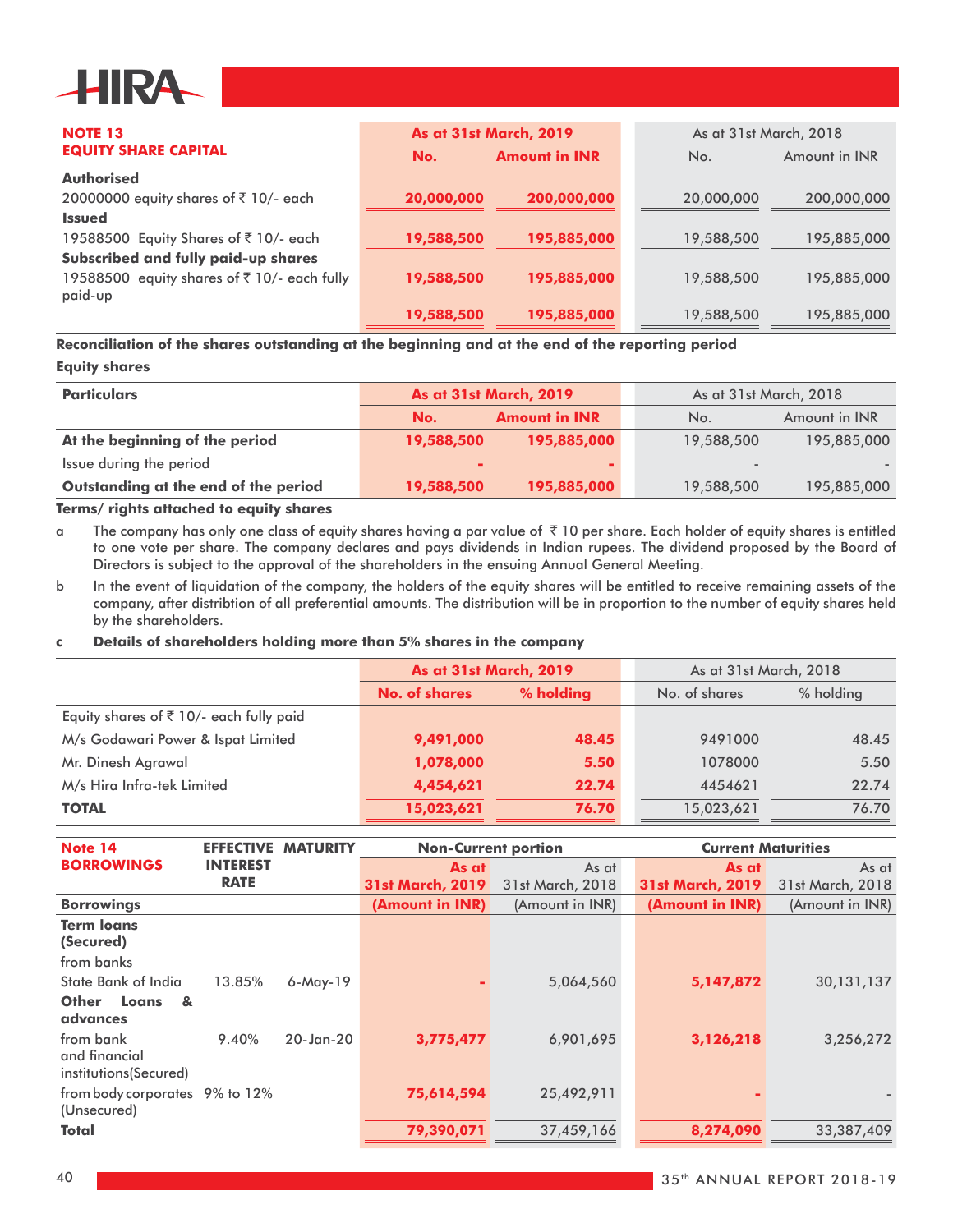#### **Security and terms & conditions for above loans:**

- a The term loans from banks aggregating to  $\bar{\tau}$  51.48 lacs (Previous year  $\bar{\tau}$  351.96 lacs) (including current maturities of ₹ 51.48 Lacs (Previous year ₹ 301.31 lacs) classified as Current maturities of long term debt in Note 18) are secured by first pari-passu charge on entire fixed assets of the company including wind mill and hypothecation of plant & machineries, equipments, furniture and fixtures, structures, other movable assets present and future and also charge over mortgage of land alongwith building etc. The Term Loans are further secured by second pari-passu by way of hypothecation of entire Current Assets consisting of Raw Materials, Finished Goods, Stores & Spares etc and Book Debts of the company ( present and future) and also secured by Personal Guarantee of Promoters / Directors.
- b Other Loans from financial institution aggregating ₹ 69.02 lacs (P.Y. ₹ 101.58 Lacs) (including current maturities of ₹ 31.26 lacs(P.Y. ` 32.56 Lacs ) classified as Current maturities of long term debt in Note 18) are secured by hypothecation of vehicles.
- c Other loans & advances from body corporates are repayable for more than one year.

#### **Repayment terms for term loans:**

Rupee term loan from banks outstanding aggregating to  $\bar{z}$  51.48 lacs , which shall be ended on 31st May 2019.

| Note 15<br><b>PROVISIONS</b>                                                      | As at<br><b>31st March, 2019</b> | As at<br>31st March, 2018 |
|-----------------------------------------------------------------------------------|----------------------------------|---------------------------|
|                                                                                   | (Amount in INR)                  | (Amount in INR)           |
|                                                                                   |                                  |                           |
| Provision for employee benefits                                                   | 13,409,360                       | 12,935,996                |
| <b>Total</b>                                                                      | 13,409,360                       | 12,935,996                |
|                                                                                   |                                  |                           |
| Note 16                                                                           | As at                            | As at                     |
| <b>DEFERRED TAX LIABILITIES (NET)</b>                                             | <b>31st March, 2019</b>          | 31st March, 2018          |
|                                                                                   | (Amount in INR)                  | (Amount in INR)           |
| <b>Deferred Tax Liabilities/(Assets)</b>                                          |                                  |                           |
| Temporary differences on account of PPE & Other intangible assets                 | 177,332,605                      | 212,804,106               |
| Temporary differences on account of Trade Receivable                              | (2,797,492)                      | (2,843,776)               |
| Temporary differences on account of Employee Benefits                             | (4,347,851)                      | (4,662,284)               |
| <b>Unused MAT Credit</b>                                                          | (125, 449, 767)                  | (134, 380, 959)           |
| Others                                                                            | (14, 598, 640)                   | (14, 477, 246)            |
| DEFERRED TAX LIABILITIES / (ASSETS) AT THE END OF THE YEAR                        | 30,138,855                       | 56,439,841                |
|                                                                                   |                                  |                           |
| <b>RECONCILIATION OF DEFERRED TAX</b>                                             | As at<br><b>31st March, 2019</b> | As at<br>31st March, 2018 |
| <b>LIABILITIES (NET)</b>                                                          |                                  |                           |
| <b>Deferred Tax Liabilities</b>                                                   | (Amount in INR)                  | (Amount in INR)           |
|                                                                                   |                                  |                           |
| Deferred tax liability / (assets) at the beginning of the year                    | 56,439,841                       | 34,253,303                |
| Deferred tax liability / (assets) during the year on account of timing difference | (1, 304, 585)                    | 15,371,377                |
| MAT credit utilized for previous years                                            | 9,696,028                        |                           |
| Due to changes in tax rate                                                        | (33,927,593)                     |                           |
| MAT Credit (arised)/ utilized                                                     | (764, 836)                       | 6,815,161                 |
| DEFERRED TAX LIABILITIES / (ASSETS) AT THE END OF THE YEAR                        | 30,138,855                       | 56,439,841                |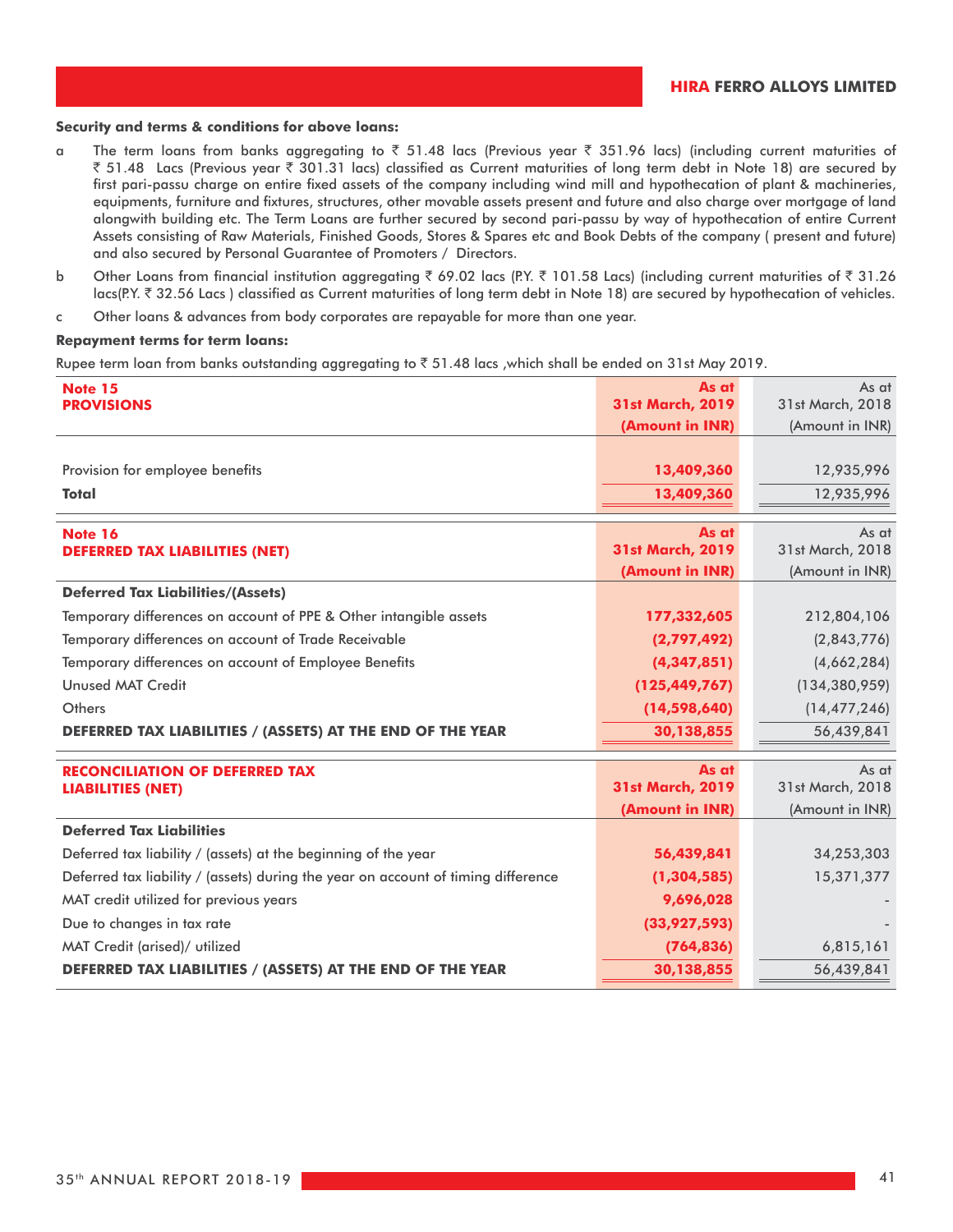

| Note 17                                     | As at                            | As at                     |
|---------------------------------------------|----------------------------------|---------------------------|
| <b>BORROWINGS</b>                           | <b>31st March, 2019</b>          | 31st March, 2018          |
| <b>Secured</b>                              | (Amount in INR)                  | (Amount in INR)           |
|                                             |                                  |                           |
| <b>From Banks (Secured)</b>                 |                                  |                           |
| Working capital loans (repayable on demand) | 273,696,343                      | 281,424,517               |
| <b>Bank Over draft facilities</b>           | 1,923,679                        | 822,562                   |
| <b>Working capital Buyers Credit</b>        |                                  | 68,680,985                |
|                                             | 275,620,022                      | 350,928,064               |
| <b>Other loans and advances (Unsecured)</b> |                                  |                           |
| <b>Loans from Other Parties</b>             | 58,814,990                       | 58,822,438                |
|                                             | 58,814,990                       | 58,822,438                |
| Total                                       | 334,435,012                      | 409,750,502               |
|                                             |                                  |                           |
| Note 18                                     | As at                            | As at                     |
| <b>OTHER FINANCIAL LIABILITIES</b>          | <b>31st March, 2019</b>          | 31st March, 2018          |
|                                             | (Amount in INR)                  | (Amount in INR)           |
| Current maturities of long term debt<br>(a) | 8,274,090                        | 33,387,409                |
| <b>Unpaid Dividends</b><br>(b)              | 333,107                          | 418,064                   |
| <b>Total</b>                                | 8,607,198                        | 33,805,473                |
|                                             |                                  |                           |
| Note 19<br><b>OTHER CURRENT LIABILITIES</b> | As at<br><b>31st March, 2019</b> | As at<br>31st March, 2018 |
|                                             | (Amount in INR)                  | (Amount in INR)           |
| Renewal Purchase Obligation<br>(a)          | 69,049,327                       | 57,482,604                |
| <b>Other Payable</b><br>(b)                 | 156,745,178                      | 124,375,902               |
| Total                                       | 225,794,505                      | 181,858,506               |
|                                             |                                  |                           |
| Note 20                                     | As at                            | As at                     |
| <b>PROVISIONS</b>                           | <b>31st March, 2019</b>          | 31st March, 2018          |
|                                             | (Amount in INR)                  | (Amount in INR)           |
| Provision for employee benefits             | 2,229,108                        | 1,029,629                 |
| <b>Total</b>                                | 2,229,108                        | 1,029,629                 |
|                                             |                                  |                           |
| Note 21                                     | 2018-19                          | 2017-18                   |
| <b>REVENUE FROM OPERATIONS</b>              | (Amount in INR)                  | (Amount in INR)           |
| Sale of products                            |                                  |                           |
| Manufacturing Goods and By-Products         | 2,029,036,662                    | 1,939,186,390             |
| Electricity                                 | 601,747,482                      | 580,810,627               |
| <b>Traded Goods</b>                         | 27,179,250                       | 2,754,000                 |
| Other operating revenues                    | 8,624,170                        | 741,285                   |
| <b>Revenue from Operations (Gross)</b>      | 2,666,587,564                    | 2,523,492,302             |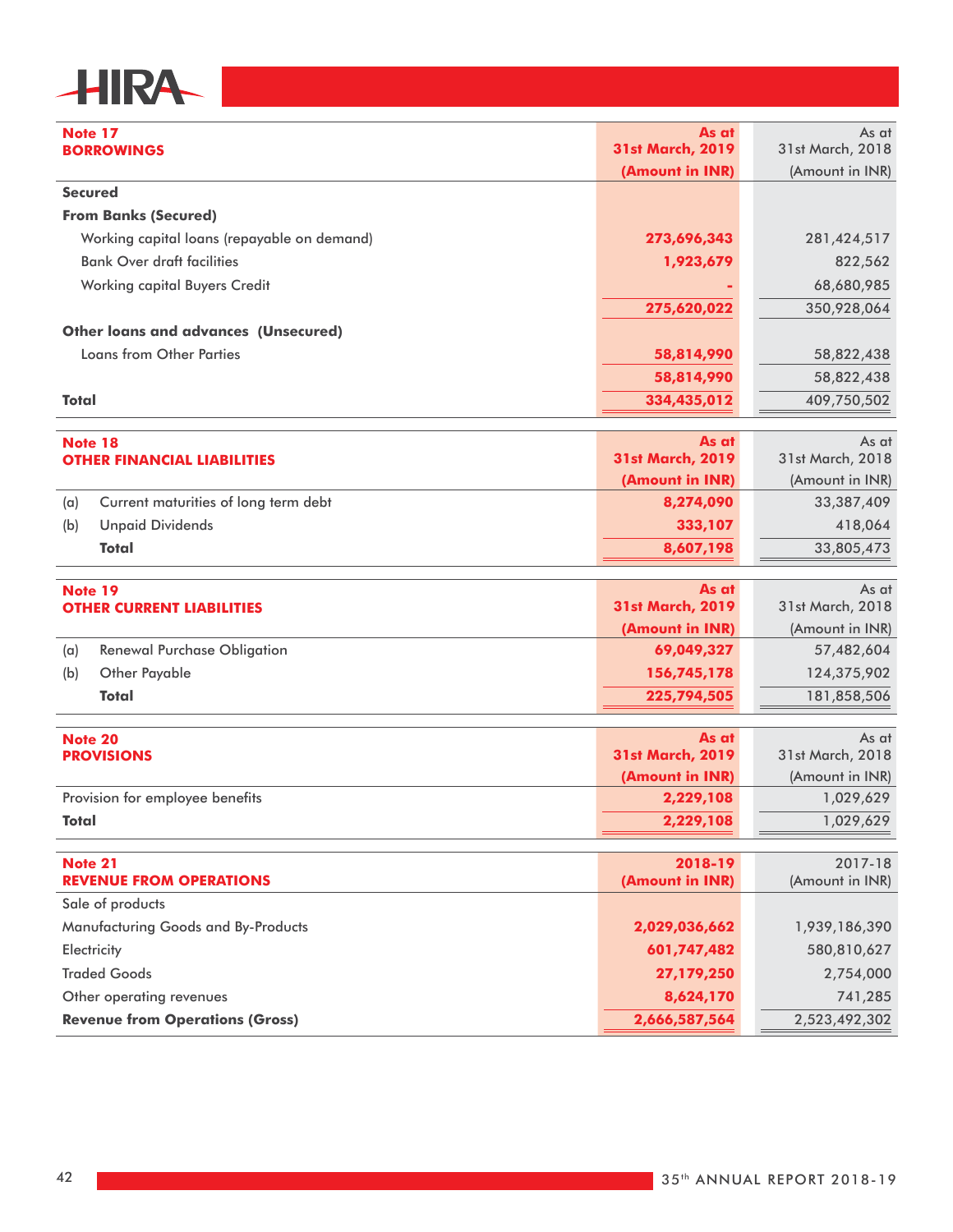# **Hira Ferro Alloys Limited**

| Note 22<br><b>OTHER INCOME</b>               | 2018-19<br>(Amount in INR) | 2017-18<br>(Amount in INR) |
|----------------------------------------------|----------------------------|----------------------------|
| Interest Income on                           |                            |                            |
| <b>Bank Deposits</b>                         | 2,935,120                  | 2,759,983                  |
| Others                                       | 9,769,159                  | 14,211,953                 |
| Net gain/(loss) on sale of investments (net) |                            | 11,939,106                 |
| Net gain/(loss) on sale of fixed assets      |                            | 7,271,881                  |
| Income from Duty Draw Back & FPS License     | 650,006                    | 164,274                    |
| Other non-operating income                   | 866,107                    | 560,684                    |
| Total                                        | 14,220,392                 | 36,907,880                 |

| Note 23<br><b>COST OF RAW MATERIAL CONSUMED</b>                 | 2018-19<br>(Amount in INR) | 2017-18<br>(Amount in INR) |
|-----------------------------------------------------------------|----------------------------|----------------------------|
| Inventory at the beginning of the year                          | 388,011,008                | 210,759,157                |
| Add: purchases including procurement expenses (Net of Disposal) | 1,594,884,347              | 1,924,042,967              |
|                                                                 | 1,982,895,355              | 2,134,802,124              |
| Less : Inventory at the end of the year                         | 383,512,047                | 388,011,008                |
| Cost of raw material and components consumed                    | 1,599,383,308              | 1,746,791,116              |

| Note 24<br><b>CHANGES IN INVENTORIES OF FINISHED GOODS AND STOCK-IN-TRADE</b> | 2018-19<br>(Amount in INR) | 2017-18<br>(Amount in INR) |
|-------------------------------------------------------------------------------|----------------------------|----------------------------|
| Inventories at the end of the year                                            |                            |                            |
| Finished Goods & By-products                                                  | 54,981,329                 | 25,479,784                 |
| <b>Traded Goods</b>                                                           | 294,892                    | 1,864,733                  |
|                                                                               | 55,276,222                 | 27,344,517                 |
| Inventories at the beginning of the year                                      |                            |                            |
| Finished Goods & By-products                                                  | 25,479,784                 | 19,614,506                 |
| <b>Traded Goods</b>                                                           | 1,864,733                  |                            |
|                                                                               | 27,344,517                 | 19,614,506                 |
| Increase/(Decrease) in Inventories                                            | (27,931,705)               | (7, 730, 011)              |

| Note 25                                        | 2018-19         | 2017-18         |
|------------------------------------------------|-----------------|-----------------|
| <b>EMPLOYEE BENEFITS EXPENSE</b>               | (Amount in INR) | (Amount in INR) |
| Salaries, incentives & Managerial Remuneration | 90,769,559      | 79,883,224      |
| Contribution to provident and other fund       | 7,048,999       | 6,439,113       |
| <b>Gratuity Expense</b>                        | 2,845,048       | 2,720,401       |
| Workmen and staff welfare expenses             | 343,610         | 297,758         |
| Total                                          | 101,007,216     | 89,340,496      |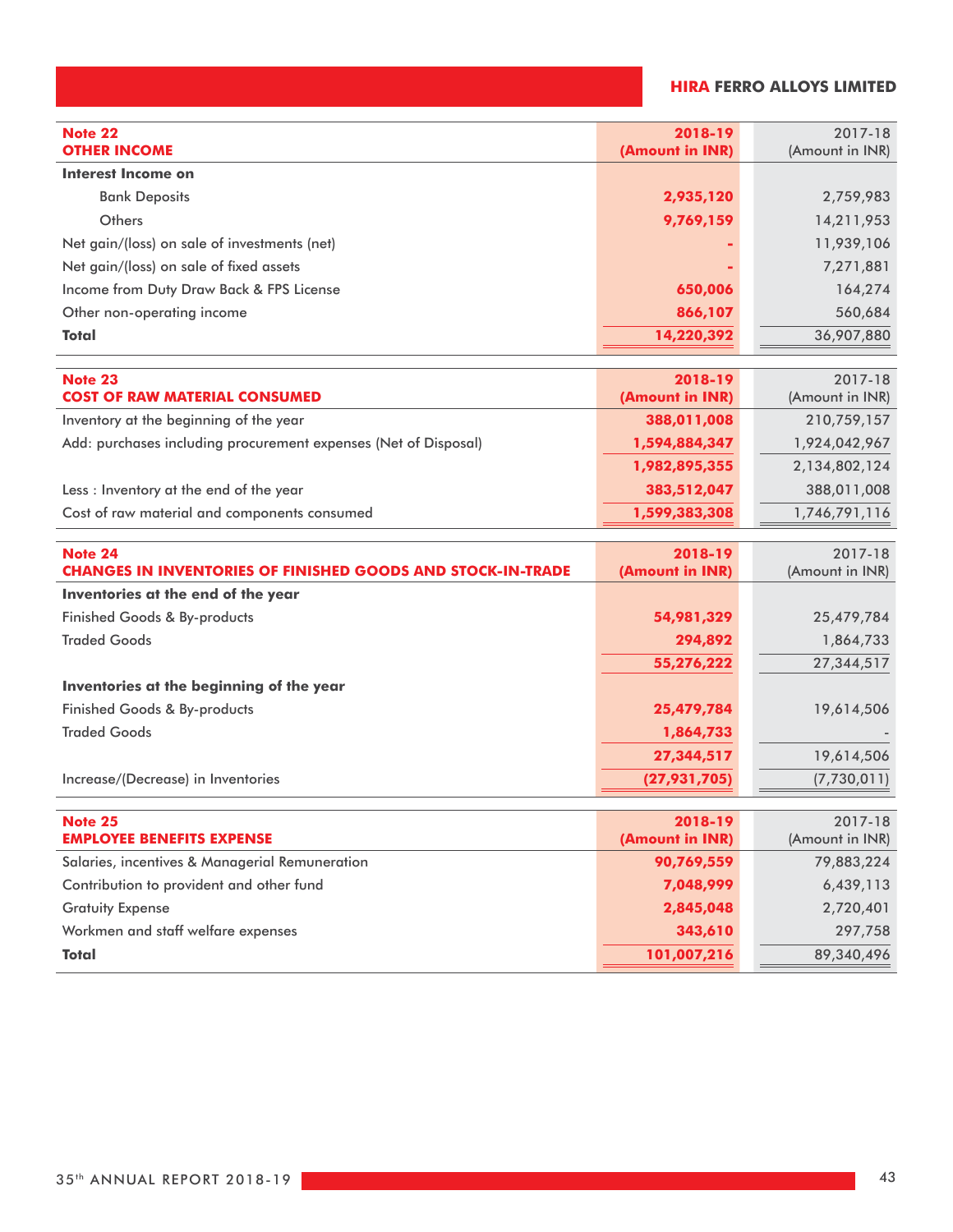

| Note 26                                          | 2018-19         | 2017-18         |
|--------------------------------------------------|-----------------|-----------------|
| <b>FINANCE COST</b>                              | (Amount in INR) | (Amount in INR) |
| Interest                                         |                 |                 |
| - on term loans                                  | 3,321,435       | 15, 161, 712    |
| - on working capital                             | 32,837,829      | 25,904,676      |
| - on others                                      | 18,274,894      | 12,387,798      |
| <b>Bank charges</b>                              | 9,586,569       | 6,705,481       |
| <b>Total</b>                                     | 64,020,727      | 60,159,667      |
|                                                  |                 |                 |
| Note 27                                          | 2018-19         | 2017-18         |
| <b>DEPRECIATION &amp; AMORTISATION</b>           | (Amount in INR) | (Amount in INR) |
| Depreciation of Property, Plant & Equipment      | 57,087,978      | 54,550,738      |
| Amortisation of Other Intangible Assets          | 347,489         | 347,489         |
| <b>Total</b>                                     | 57,435,467      | 54,898,227      |
|                                                  |                 |                 |
| Note 28                                          | 2018-19         | 2017-18         |
| <b>OTHER EXPENSES</b>                            | (Amount in INR) | (Amount in INR) |
| Consumption of stores and spares                 | 53,536,836      | 44,971,556      |
| (Increase)/decrease of excise duty on inventory  |                 | (2, 178, 730)   |
| <b>Packing Material Consumed</b>                 | 7,977,032       | 6,417,132       |
| Power & Fuel                                     | 580,459,832     | 252,378,531     |
| <b>Water Charges</b>                             | 1,786,926       | 2,187,864       |
| Material Handling & other manufacturing expenses | 48,051,023      | 46,825,061      |
| Insurance                                        | 2,258,501       | 1,886,228       |
| Repairs and maintenance                          |                 |                 |
| - Plant and machinery                            | 51,737,621      | 50,229,196      |
| - Buildings                                      | 3,311,326       | 2,620,525       |
| - Others                                         | 3,148,625       | 2,122,045       |
| Rebate, shortage claims & other deductions       | 32,488          | 398,899         |
| Commission                                       |                 |                 |
| - Other than Sole selling agents                 | 2,022,975       | 1,652,490       |
| Travelling and conveyance                        | 826,889         | 1,065,694       |
| <b>Communication expenses</b>                    | 378,873         | 554,351         |
| Printing and stationery                          | 610,388         | 524,030         |
| Legal and professional fees                      | 3,991,839       | 4,861,809       |
| Directors' sitting fees                          | 235,000         | 415,000         |
| Payment to Auditor (Refer details below)         | 750,000         | 750,000         |
| Security service charges                         | 4,316,591       | 3,760,960       |
| Loss/(Gain) on Foreign Exchnage transaction      | 3,969,246       | (2,869,182)     |
| <b>Renewal Purchase Obligation</b>               | 11,566,723      | 13,829,504      |
| <b>Allowances for Doubtful Debts</b>             | 1,537,307       | (2, 152, 494)   |
| <b>Electricity Duty Obligations</b>              | 19,605,430      | 28,173,570      |
| Miscellaneous expenses                           | 40,109,637      | 37,786,801      |
| <b>Total</b>                                     | 842,221,109     | 496,210,838     |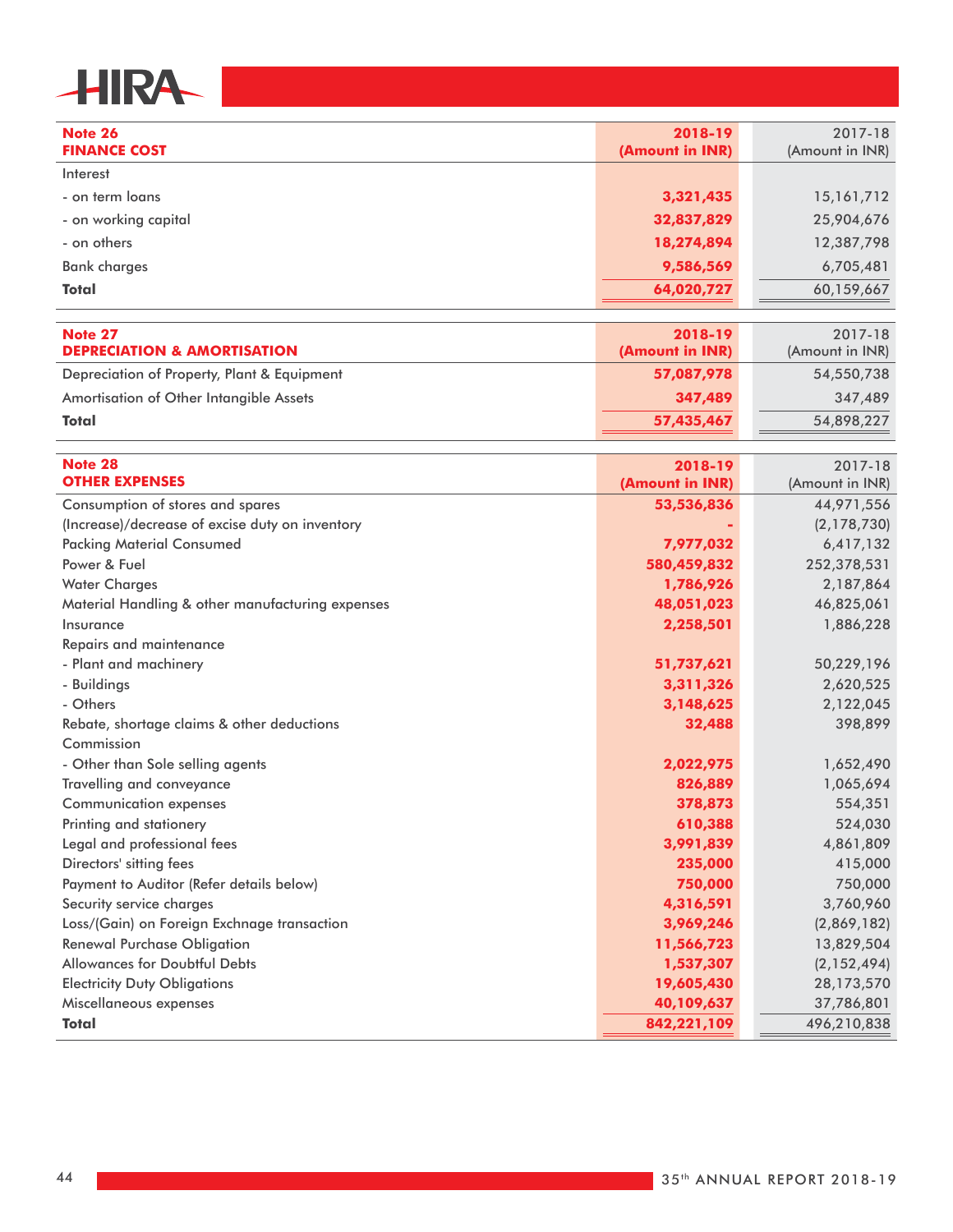# **Hira Ferro Alloys Limited**

|                            | 2018-19         | 2017-18         |
|----------------------------|-----------------|-----------------|
|                            | (Amount in INR) | (Amount in INR) |
| <b>PAYMENTS TO AUDITOR</b> |                 |                 |
| As auditor:                |                 |                 |
| Audit fee                  | 600,000         | 600,000         |
| Tax Audit fee              | 150,000         | 150,000         |
| Total                      | 750,000         | 750,000         |

| Note 29                                                                             | 2018-19         | 2017-18         |
|-------------------------------------------------------------------------------------|-----------------|-----------------|
| <b>EARNINGS PER SHARE (EPS)</b>                                                     | (Amount in INR) | (Amount in INR) |
| Net Profit/(loss) after tax as per Statement of Profit & Loss attributable to       | 37,672,742      | 57,605,753      |
| <b>Equity Shareholders</b>                                                          |                 |                 |
| Net Profit after tax (after prior period deferred tax) as per Statement of Profit & | 37,672,742      | 57,605,753      |
| Loss attributable to Equity Shareholders                                            |                 |                 |
| Nominal Value of Equity Shares (₹)                                                  | 10              | 10              |
| Weighted average number of Equity Shares used as denominator for calculating        | 19,588,500      | 19,588,500      |
| basic EPS                                                                           |                 |                 |
| Weighted average number of Equity Shares used as denominator for calculating        | 19,588,500      | 19,588,500      |
| <b>Diluted EPS</b>                                                                  |                 |                 |
| Basic $(\overline{\zeta})$                                                          | 1.92            | 2.94            |
| Diluted (₹)                                                                         | 1.92            | 2.94            |
|                                                                                     |                 |                 |

## **30. DISCLOSURES AS REQUIRED BY INDIAN ACCOUNTING STANDARD (Ind AS) 19 EMPLOYEE BENEFITS:**

## **a. Defined Contribution Plan:**

Amount of ₹70.49 lacs (P.Y. ₹64.39 lacs) is recognised as an expense and included in employee benefit expense as under the following defined contribution plans (Refer Note no 25)

|                                   |         | (₹ in lacs) |
|-----------------------------------|---------|-------------|
| <b>Benefit (Contribution to):</b> | 2018-19 | 2017-18     |
| Provident and other fund          | 70.49   | 64.39       |
| <b>Total</b>                      | 70.49   | 64.39       |

## **b. Defined benefit plan:**

#### **Gratuity:**

The Company provides for gratuity, a defined benefits retirement plan covering eligible employees. The Gratuity plan provides a lumpsum payment to vested employees at retirement, death, incapacitation or termination of employment, of an amount equivalent to 15 to 26 days salary for each completed year of service subject to a maximum of  $\bar{z}$  20 lacs. Vesting occurs upon completion of five continuous years of service in accordance with Indian law.

|                                                                              |                         | (₹ in lacs)             |
|------------------------------------------------------------------------------|-------------------------|-------------------------|
| <b>Particulars</b>                                                           |                         | <b>Gratuity</b>         |
|                                                                              | 2018-19<br>(Non Funded) | 2017-18<br>(Non Funded) |
| Change in Present value of defined benefit obiligation<br>during the year:   |                         |                         |
| Present value of defined benefit obiligation at the beginning of<br>the year | 139.65                  | 130.86                  |
| <b>Interest Cost</b>                                                         | 10.30                   | 9.15                    |
| <b>Current Service Cost</b>                                                  | 18.15                   | 18.05                   |
| <b>Past Service Cost</b>                                                     |                         |                         |
| Benefit paid directly by employer                                            | (11.82)                 | (25.48)                 |
| Actuarial Changes arising from changes in financial assumption               | 2.16                    | (2.04)                  |
| Actuarial Changes arising from changes in experience assumption              | (2.06)                  | 9.11                    |
| Present value of defined benefit obiligation at the end of<br>the year       | 156.38                  | 139.65                  |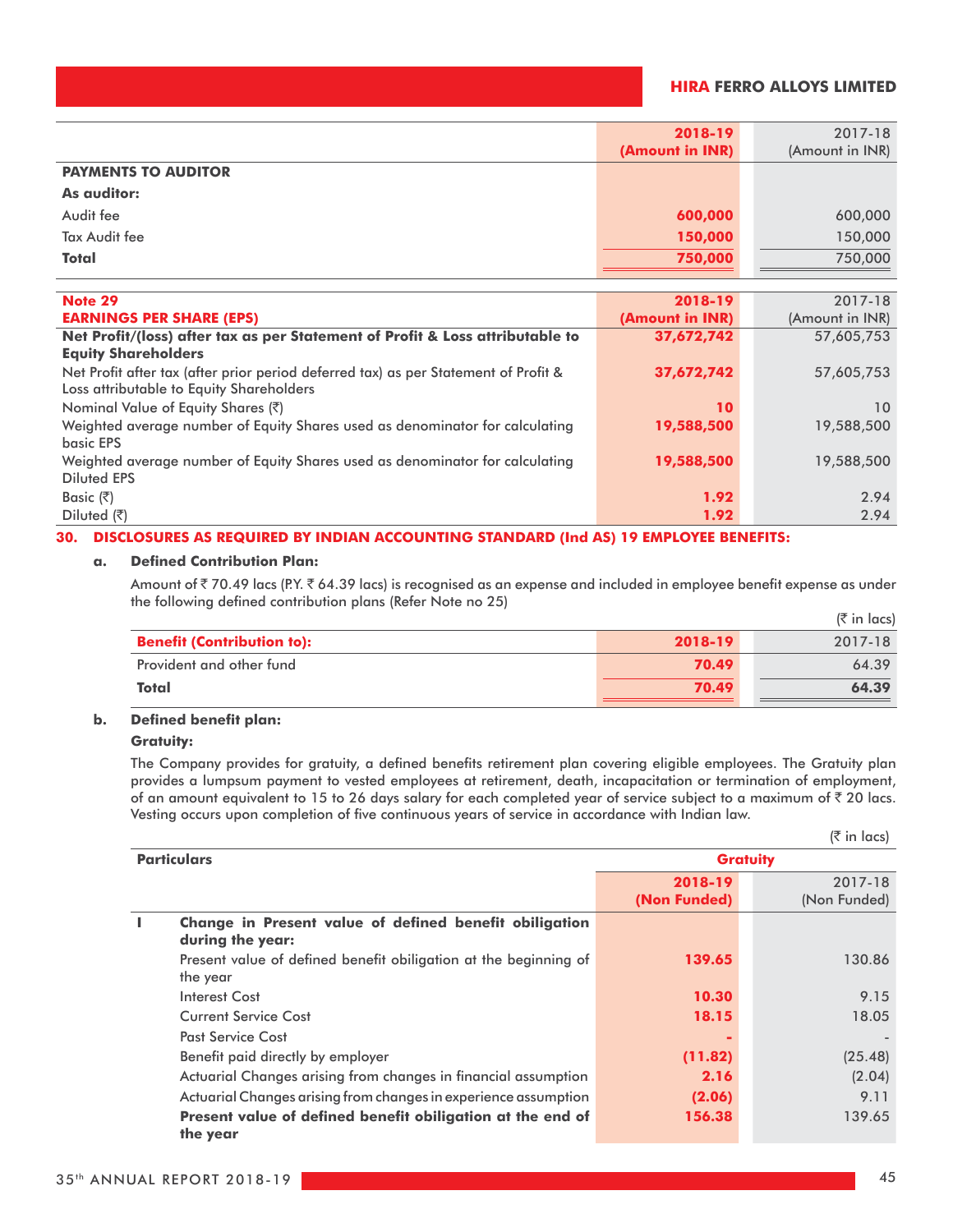

 $($ ₹ in lacs)

|               | <b>Particulars</b>                                                                                                                                    | <b>Gratuity</b>                                                  |                                                           |  |  |
|---------------|-------------------------------------------------------------------------------------------------------------------------------------------------------|------------------------------------------------------------------|-----------------------------------------------------------|--|--|
|               |                                                                                                                                                       | 2018-19<br>2017-18                                               |                                                           |  |  |
|               |                                                                                                                                                       | (Non Funded)                                                     | (Non Funded)                                              |  |  |
| $\mathbf H$   | Change in fair value of plan assets during the year:                                                                                                  |                                                                  |                                                           |  |  |
|               | Fair value of plan assets at the beginning of the year                                                                                                |                                                                  |                                                           |  |  |
|               | Contribution paid by the employer                                                                                                                     | 11.82                                                            | 25.48                                                     |  |  |
|               | Benefit paid from the fund                                                                                                                            | (11.82)                                                          | (25.48)                                                   |  |  |
|               | Fair value of plan assets at the end of the year                                                                                                      |                                                                  |                                                           |  |  |
| Ш             | Net asset / (liability) recognised in the balance sheet:                                                                                              |                                                                  |                                                           |  |  |
|               | Present Valur of defined benefit obiligation at the end of the year                                                                                   | 156.38                                                           | 139.65                                                    |  |  |
|               | Fair value of plan assets at the end of the year                                                                                                      |                                                                  |                                                           |  |  |
|               | Net asset / (liability) recognised in the balance sheet:                                                                                              |                                                                  |                                                           |  |  |
|               | Net asset / (liability) - Current                                                                                                                     | 22.29                                                            | 10.30                                                     |  |  |
|               | Net asset / (liability) - Non Current                                                                                                                 | 134.09                                                           | 129.36                                                    |  |  |
| $\mathbf{IV}$ | Expenses recognized in the statement of profit and loss for                                                                                           |                                                                  |                                                           |  |  |
|               | the year:                                                                                                                                             |                                                                  |                                                           |  |  |
|               | <b>Current Service Cost</b>                                                                                                                           | 18.15                                                            | 18.05                                                     |  |  |
|               | Interest Cost on benefit obiligation (Net)                                                                                                            | 10.30                                                            | 9.15                                                      |  |  |
|               | Total expenses included in employee benefits expenses                                                                                                 | 28.45                                                            | 27.20                                                     |  |  |
| $\mathbf v$   | Recognized in other comprehensive income for the year:                                                                                                |                                                                  |                                                           |  |  |
|               | Acturial Changes arising from changes in financial assumption                                                                                         | 2.16                                                             | (2.04)                                                    |  |  |
|               | Acturial Changes arising from changes in experience assumption                                                                                        | (2.06)                                                           | 9.11                                                      |  |  |
|               | Recognized in other comprehensive income for the year:                                                                                                | 0.10                                                             | 7.07                                                      |  |  |
| VI            | Maturity profile of defined benefit obiligation:                                                                                                      |                                                                  |                                                           |  |  |
|               | Within the next 12 months (next annual reporting period)                                                                                              | 22.29                                                            | 7.61                                                      |  |  |
|               | Between 2 and 5 years                                                                                                                                 | 34.26                                                            | 56.61                                                     |  |  |
|               | Between 6 and 10 years                                                                                                                                | 76.71                                                            | 55.91                                                     |  |  |
| <b>VII</b>    | Quantitative Sensitivity analysis for significant assumption                                                                                          |                                                                  |                                                           |  |  |
|               | is as below:                                                                                                                                          |                                                                  |                                                           |  |  |
|               | 1% point increase in discount rate<br>1                                                                                                               | 144.75                                                           | 128.76                                                    |  |  |
|               | 1% point decrease in discount rate                                                                                                                    | 169.74                                                           | 152.21                                                    |  |  |
|               | 1% point increase rate of salary Increase                                                                                                             | 170.32                                                           | 152.96                                                    |  |  |
|               | 1% point decrease rate of salary Increase                                                                                                             | 144.10                                                           | 127.96                                                    |  |  |
|               | 1% point increase rate of employee turnover rate                                                                                                      | 110.61                                                           | 140.95                                                    |  |  |
|               | 1% point decrease rate of employee turnover rate                                                                                                      | 154.99                                                           | 138.17                                                    |  |  |
|               | $\mathbf{2}$<br><b>Sensitivity Analysis Method:</b>                                                                                                   |                                                                  |                                                           |  |  |
|               | Sensitivity Analysis is determined based on the expected<br>movement in liability if the assumption were not proved to<br>be true on different count. |                                                                  |                                                           |  |  |
| <b>VIII</b>   | <b>Actuarial assumptions:</b>                                                                                                                         |                                                                  |                                                           |  |  |
| 1             | Discount rate                                                                                                                                         | 7.70%                                                            | 7.75%                                                     |  |  |
| 2             | Salary escalation                                                                                                                                     | 6.00%                                                            | 6.00%                                                     |  |  |
| 3             | Mortality rate during employment                                                                                                                      | <b>Indian Assured</b>                                            | <b>Indian Assured Lives</b>                               |  |  |
|               |                                                                                                                                                       | <b>Lives Mortality</b><br>$(2006 - 08)$                          | <b>Mortality (2006-08)</b>                                |  |  |
| 4             | Mortality post retirement rate                                                                                                                        | <b>Indian Assured</b><br><b>Lives Mortality</b><br>$(2006 - 08)$ | <b>Indian Assured Lives</b><br><b>Mortality (2006-08)</b> |  |  |
| 5             | <b>Rate of Employee Turnover</b>                                                                                                                      | 1% to 8%                                                         | 1% to 8%                                                  |  |  |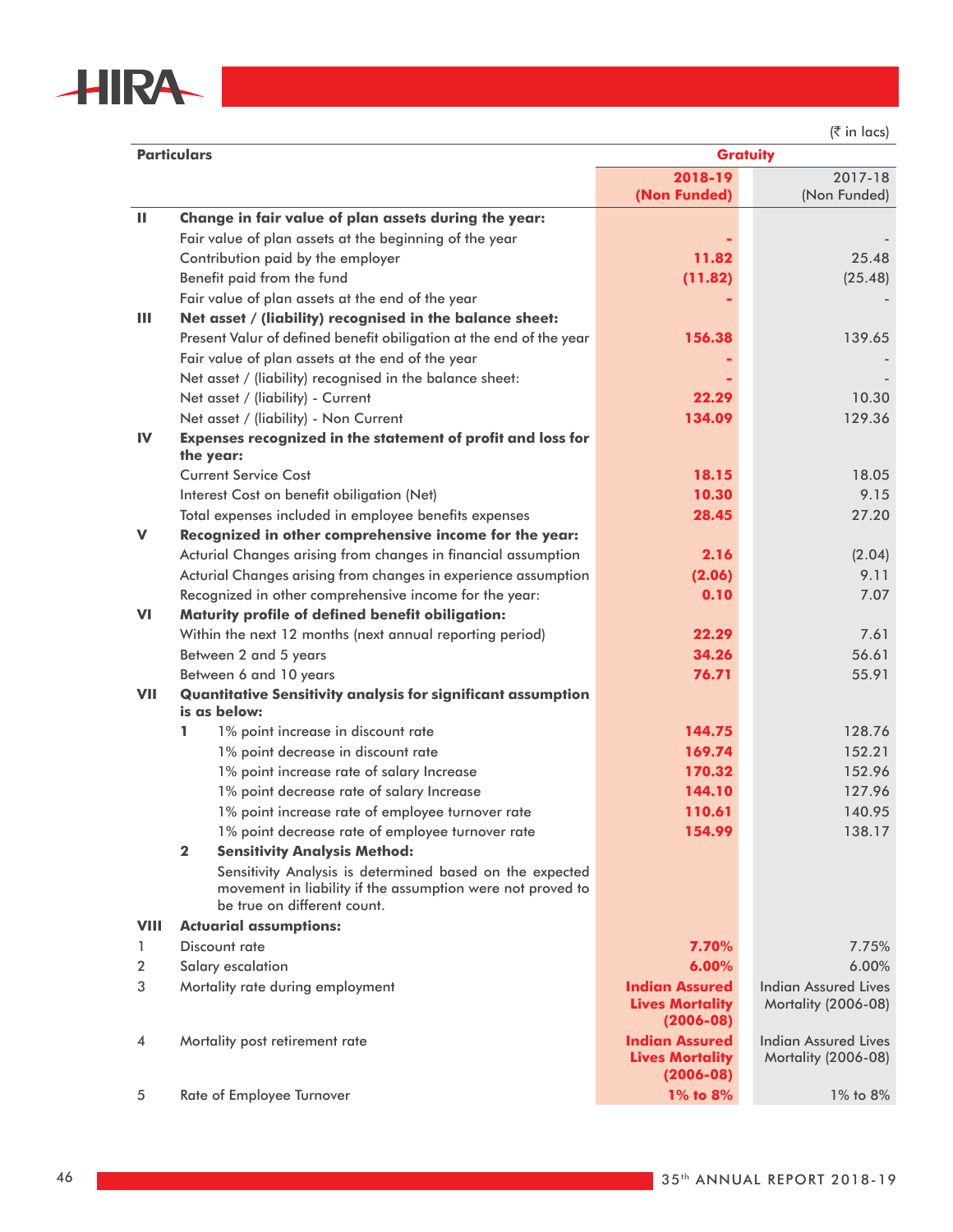# **Expected contribution to the defined plan for the next reporting period: Notes:**

(i) The actuarial valuation of plan assets and the present value of the defined obligation were carried out at 31st March, 2019. The present value of the defined benefit obligation and the related current service cost and past service cost,were measured using the projected Unit Credit Method.

## **31. DETAILS OF LOANS GIVEN, INVESTMENTS MADE AND GUARANTEE GIVEN COVERED UNDER SECTION 186 (4) OF THE COMPANIES ACT, 2013.**

Investment made are given under the respective heads. Further the company has not given any guarantee.

Loan given by the Company in respect of loans as at 31st March, 2019

| <b>Name of Company</b>             | As at                   | As at            |
|------------------------------------|-------------------------|------------------|
|                                    | <b>31st March, 2019</b> | 31st March, 2018 |
|                                    | (Amount in INR)         | (Amount in INR)  |
| Ghanshyam Das Mundra               | 62,547,986              | 55,352,200       |
| Narneel Multitrading Pvt. Ltd.     | ٠                       | 54,056,098       |
| <b>IGR Phenix Electron Pyt Ltd</b> | 6,347,967               |                  |
|                                    | 68,895,953              | 109,408,298      |

## **32. RELATED PARTY DISCLOSURE**

## **a) Related parties and their relationship :**

- **a) Other Related Parties**
	- Godawari Power & Ispat Ltd.

## **b) Key Management Personnel**

- Mr. N. P. Agrawal, Managing Director
- Mr. Arvind Dubey, Director
- Mr. Manohar Khatri, Director
- Mr. Y.C. Rao, Director
- Mr. Dilip Chauhan, CFO
- Mr. Mohit Chande, CS

## **b) Transaction with related parties in the ordinary course of business**

|    |                                                      |          |                              |        |                                           |          | (₹ in lacs) |
|----|------------------------------------------------------|----------|------------------------------|--------|-------------------------------------------|----------|-------------|
|    | <b>Nature of Transactions</b>                        |          | <b>Other Related parties</b> |        | <b>Key Managerial</b><br><b>Personnel</b> | Total    |             |
|    |                                                      | 2019     | 2018                         | 2019   | 2018                                      | 2019     | 2018        |
|    | Purchase of Materials, Services and<br><b>Others</b> | 687.11   | 492.79                       |        | $\overline{\phantom{a}}$                  | 687.11   | 492.79      |
| 2. | Sale of Goods                                        | 3,662.77 | 2,229.79                     |        | $\overline{\phantom{a}}$                  | 3,662.77 | 2,229.79    |
| 3. | Directors Remuneration and Salary                    | ۰        | ۰.                           | 117.97 | 68.20                                     | 117.97   | 68.20       |
| 4. | <b>Balance Outstanding</b>                           |          |                              |        |                                           |          |             |
|    | Balance receivable                                   | 144.10   | $\overline{\phantom{0}}$     |        | $\overline{\phantom{a}}$                  | 144.10   |             |
|    | Balance payable                                      | ۰        | 183.72                       | ۰      |                                           |          | 183.72      |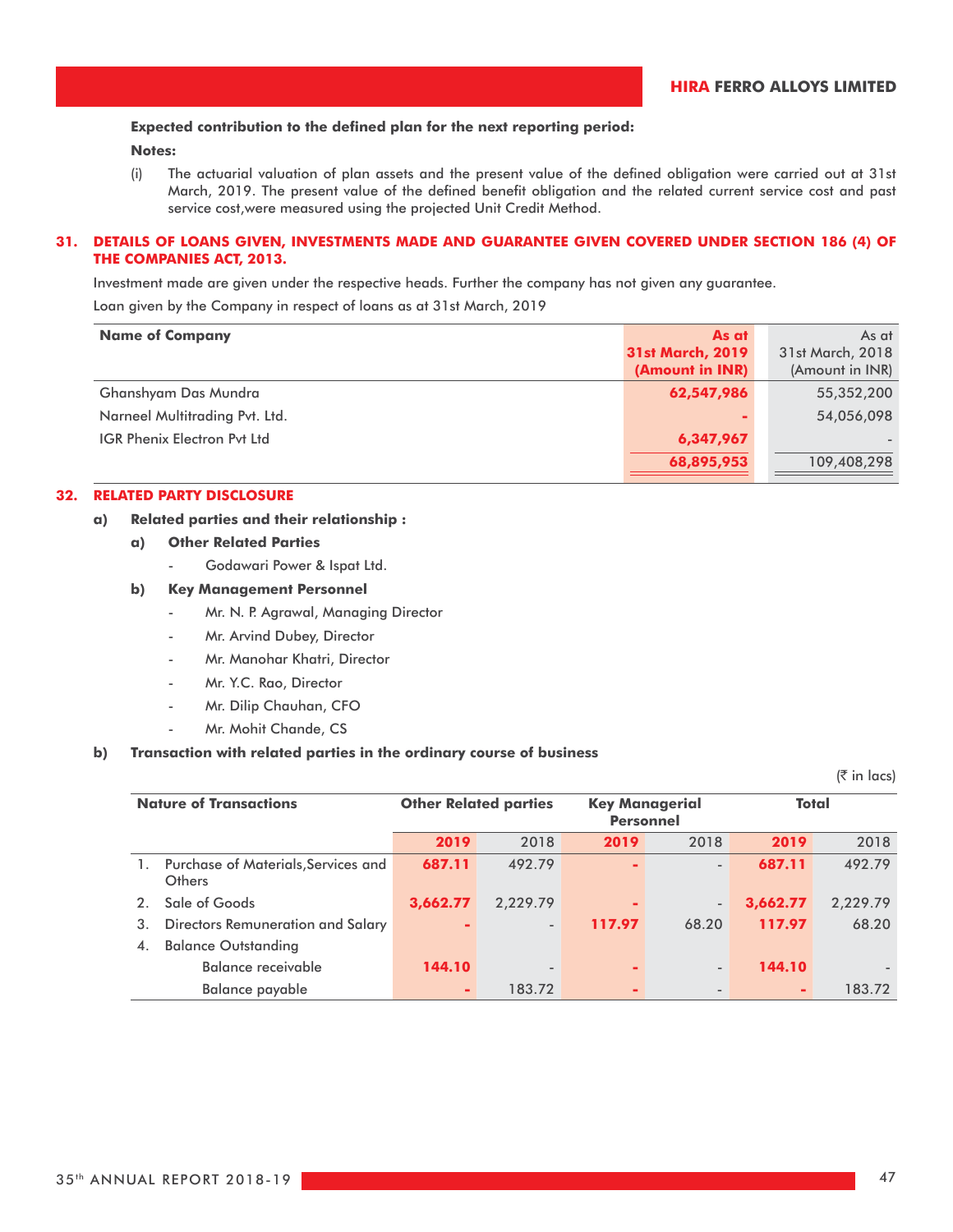

# **c) Details of Material Transaction with related parties**

|                                          | 2019     | 2018    |
|------------------------------------------|----------|---------|
| <b>Purchase of Materials and Others</b>  |          |         |
| Godawari Power & Ispat Ltd               | 498.89   | 492.79  |
| <b>Sale of Power and Goods</b>           |          |         |
| Godawari Power & Ispat Ltd               | 3,662.77 | 2229.79 |
| <b>Service and Other Charges Paid</b>    |          |         |
| Godawari Power & Ispat Ltd               | 11.80    | 0.00    |
| <b>Purchase of Fixed Assets</b>          |          |         |
| Godawari Power & Ispat Ltd               | 164.02   | 0.00    |
| <b>Interest paid on Security Deposit</b> |          |         |
| Godawari Power & Ispat Ltd               | 12.40    | 0.00    |
| <b>Sale of Fixed Assets</b>              |          |         |
| Godawari Power & Ispat Ltd               | 0.00     | 106.13  |
| <b>Remuneration/Salary Paid</b>          |          |         |
| Mr. N. P. Agrawal                        | 90.00    | 42.00   |
| Mr. Arvind Dubey                         | 17.13    | 15.65   |
| Mr. Manohar Khatri                       | 10.84    | 10.55   |
| Mr. Dilip Chauhan                        | 13.81    | 11.45   |
| Mr. Mohit Chande                         | 11.08    | 9.32    |
| <b>Balance Payable/(Receivable)</b>      |          |         |
| Godawari Power & Ispat Ltd               | (144.10) | 183.72  |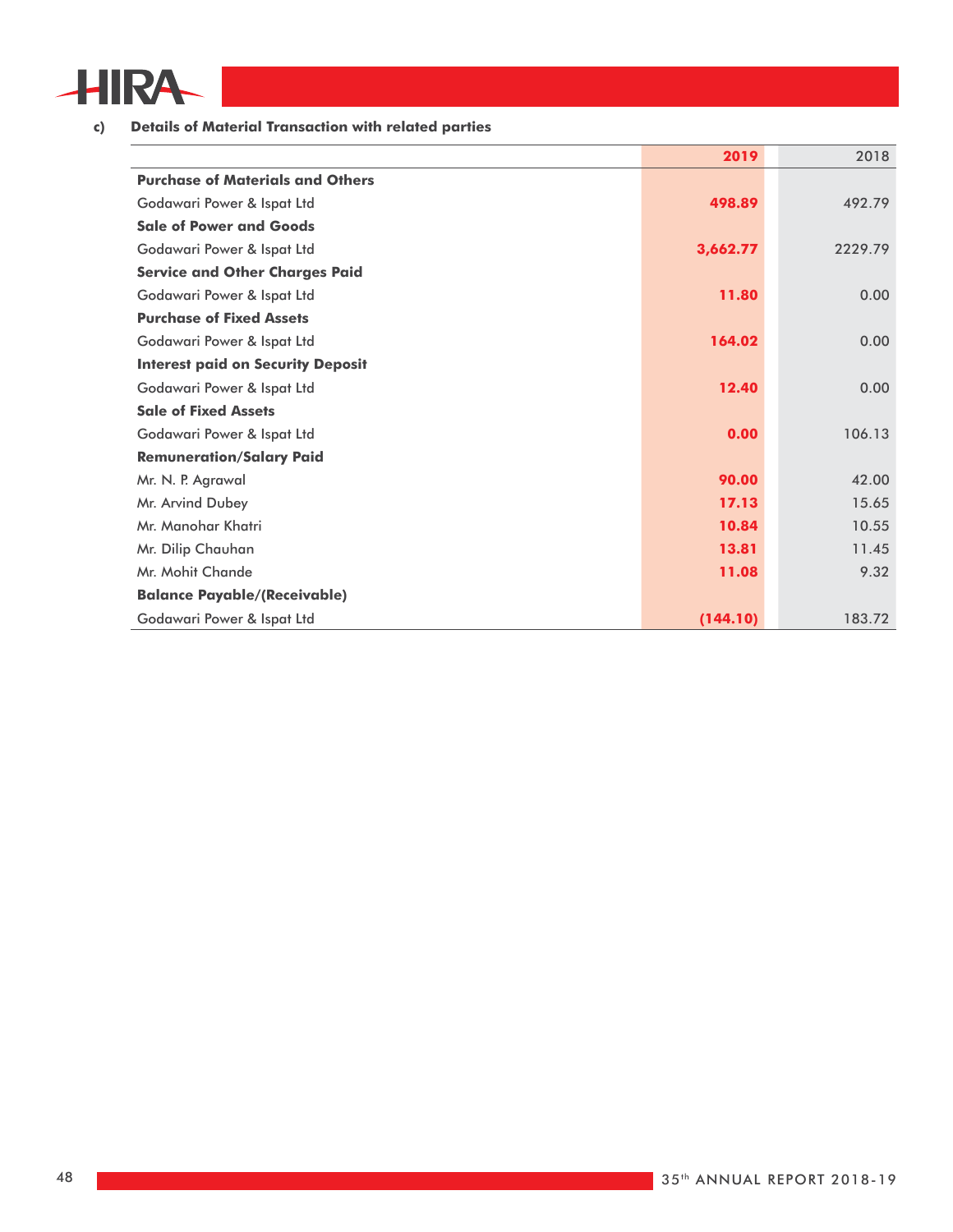## **33. Segment-wise Revenue Results :**

## **Basis of preparation :**

- i) Business segments of the company have been identified as distinguishable components that are engaged in a group of related product and that are subject to risks and returns different from other business segments. Accordingly Ferro Alloys and Power have been identified as the business segments.
- ii) The geographic segments identified as secondary segments are "Domestic Market" and "Export Market". Since there is no Export Market Revenue, the same has not been disclosed. The entire capital employed is within India.

| <b>Particulars</b>                       | <b>Year Ended</b>       | <b>Year Ended</b> |
|------------------------------------------|-------------------------|-------------------|
|                                          | <b>31st March, 2019</b> | 31st March, 2018  |
| <b>Segment Revenue</b>                   |                         |                   |
| Ferro Alloys                             | 20,640.60               | 19,426.82         |
| Power                                    | 12,834.62               | 11,848.54         |
| <b>Total</b>                             | 33,475.22               | 31,275.36         |
| Less: Inter-segment Sales                | 6,809.34                | 6,040.44          |
| <b>Total Income from Operations</b>      | 26,665.88               | 25,234.92         |
| <b>Segment Result</b>                    |                         |                   |
| <b>Ferro Alloys</b>                      | 1,215.47                | 1,173.92          |
| - Power                                  | (397.17)                | (49.40)           |
| Unallocable income/(expenditure)         | 34.69                   | 261.89            |
| Profit before finance and tax            | 852.99                  | 1,386.41          |
| Less: Finance Cost                       | 640.21                  | 601.60            |
| <b>Profit before tax</b>                 | 212.79                  | 784.81            |
| Less: Tax expenses                       | (163.94)                | 208.76            |
| <b>Profit after tax</b>                  | 376.73                  | 576.06            |
| <b>Segment Assets:</b>                   |                         |                   |
| Ferro Alloys<br>$\overline{\phantom{a}}$ | 10,069.27               | 9,893.87          |
| Power                                    | 10,582.28               | 11,124.73         |
| Unallocable                              | 5,338.35                | 7,726.54          |
|                                          | 25,989.90               | 28,745.14         |
| <b>Segment Liabilities:</b>              |                         |                   |
| Ferro Alloys                             | 8,780.32                | 8,217.38          |
| Power                                    | 1,806.19                | 2,879.72          |
| Unallocable                              | 438.81                  | 733.40            |
|                                          | 11,025.32               | 11,830.50         |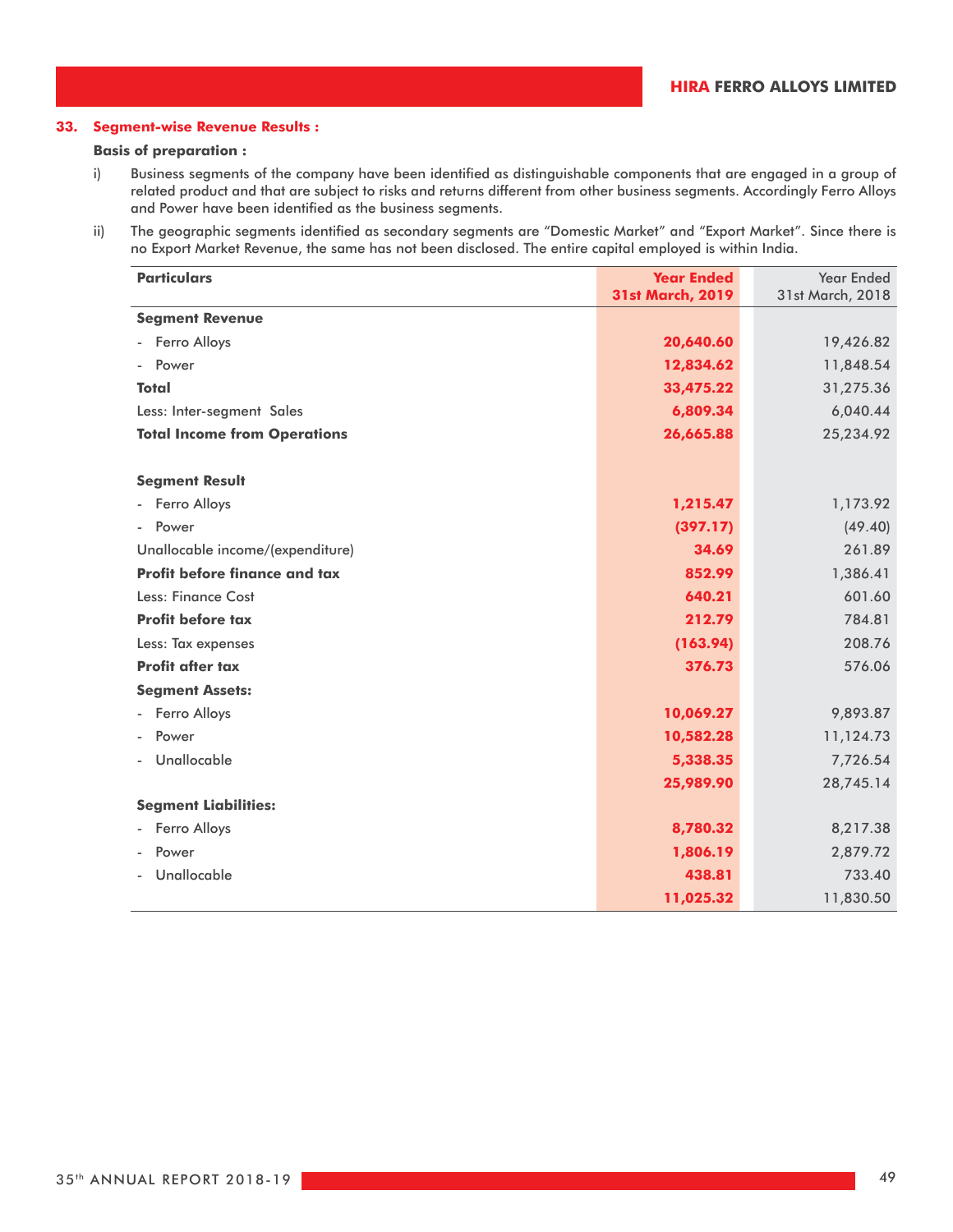

## **34. FINANCIAL RISK MANAGEMENT OBJECTIVE AND POLICIES**

The Company's principal financial liabilities comprise of loans and borrowings, trade payables and other payables. The main purpose of these financial liabilities is to finance the Company's operations. The Company's principal financial assets include investments, loans, trade and other receivables, and cash and short-term deposits that derive directly from its operations. The Company also enters into derivative contracts.

The Company is exposed to the following risks from its use of financial instruments:

- Credit risk
- Liquidity risk
- Price risk

The Company's board of directors has overall responsibility for the establishment and oversight of the Company's risk management framework. This note presents information about the risks associated with its financial instruments, the Company's objectives, policies and processes for measuring and managing risk, and the Company's management of capital.

#### **Credit Risk**

The Company is exposed to credit risk as a result of the risk of counterparties non performance or default on their obligations. The Company's exposure to credit risk primarily relates to investments, accounts receivable and cash and cash equivalents. The Company monitors and limits its exposure to credit risk on a continuous basis. The Company's credit risk associated with accounts receivable is primarily related to party not able to settle their obligation as agreed. To manage this the Company periodically reviews the finanial reliability of its customers, taking into account the financial condition, current economic trends and analysis of historical bad debts and ageing of accounts receivables.

#### **Trade receivables**

Trade receivables represent the most significant exposure to credit risk and are stated after an allowance for impairment and expected credit loss.

## **Loans and Advances**

Financial assets in the form of loans and advances are written off when there is no reasonable expectations of recovery. Where recoveries are made, these are recognise as income in the statement of profit and loss. The company measures the expected credit loss of dues based on historical trend, industry practices and the business environment in which the entity operates. Loss rates are based on actual credit loss experience and passed trends. Based on historical data, loss on collection of dues is not material hence no additional provisions considered.

#### **Bank, Cash & cash equivalents**

Bank, Cash & cash equivalents comprise cash in hand and deposits with bank which are readily convertible to cash. These are subject to insignificant risk of change in value or credit risk.

The carrying amount of financial assets represents the maximum credit exposure. The maximum exposure to credit risk at the reporting date was:

|                                                                                      |            | $(5 \infty)$ |
|--------------------------------------------------------------------------------------|------------|--------------|
|                                                                                      | 31-03-2019 | 31-03-2018   |
| Trade and other receivables                                                          | 797.96     | 1,566.58     |
| Loans and advances                                                                   | 688.96     | 1,094.08     |
| Bank, Cash & cash equivalents                                                        | 411.85     | 525.72       |
| <b>Impairment losses</b>                                                             | 31-03-2019 | 31-03-2018   |
| Trade and other receivables (measured under life time excepted credit loss<br>model) |            |              |
| <b>Opening balance</b>                                                               | 85.18      | 106.70       |
| Provided during the year                                                             | 15.37      |              |
| Reversal of provision                                                                |            | 21.52        |
| <b>Closing balance</b>                                                               | 100.55     | 85.18        |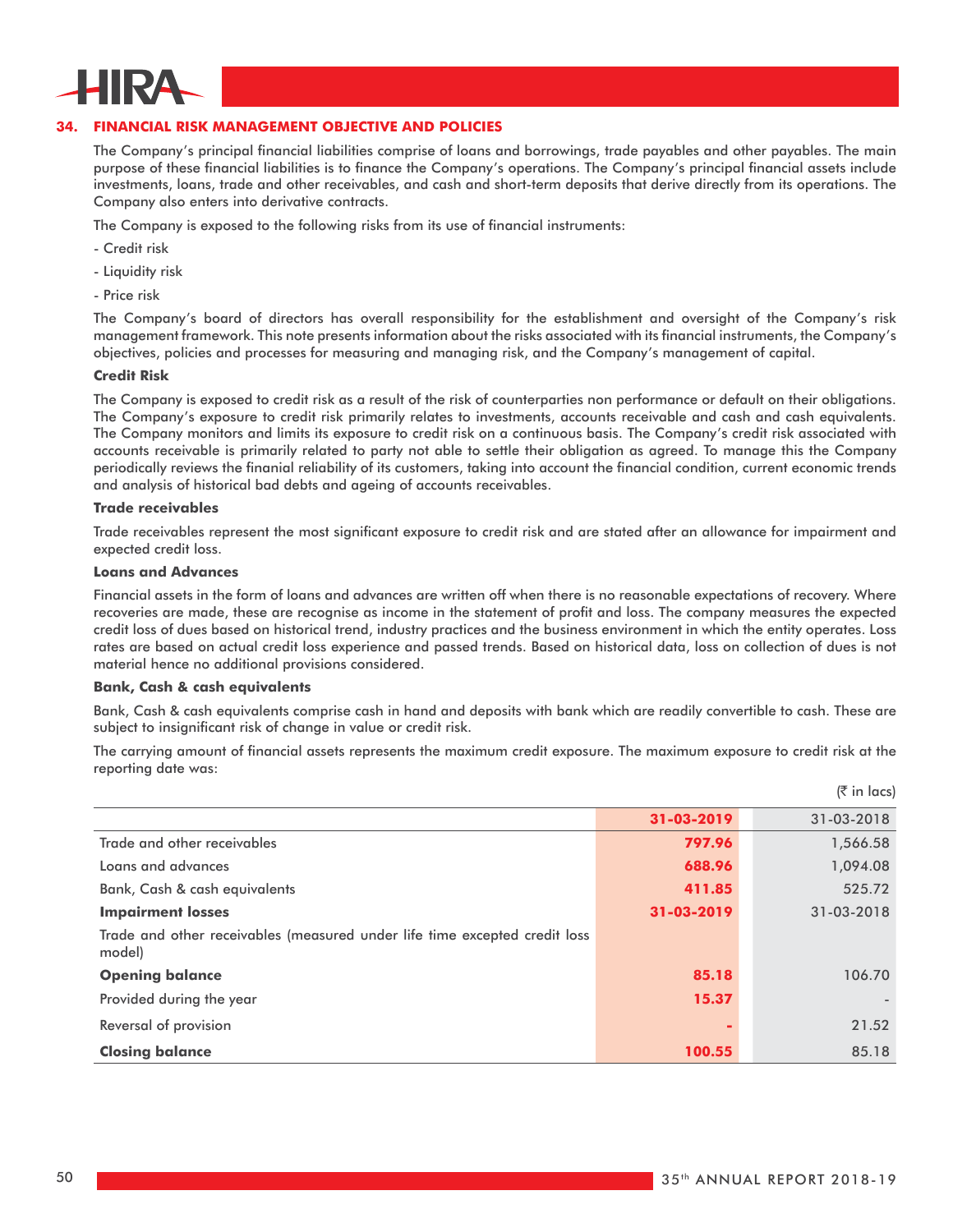$(\bar{\tau}$  in lacs)

 $\alpha$  in lacks

## **Ageing analysis**

|                    | $31 - 03 - 2019$ | 31-03-2018 |
|--------------------|------------------|------------|
| Upto 3 months      | 663.59           | 1,473.98   |
| 3-6 months         | 14.36            | 8.28       |
| More than 6 months | 120.01           | 84.32      |
|                    | 797.96           | 1,566.58   |

No significant changes in estimation techniques or assumptions were made during the reporting period.

#### **Liquidity risk**

The Company is exposed to liquidity risk related to its ability to fund its obligations as they become due. The Company monitors and manages its liquidity risk to ensure access to sufficient funds to meet operational and financial requirements. The Company has access to credit facilities and debt capital markets and monitors cash balances daily. In relation to the Company's liquidity risk, the Company's policy is to ensure, as far as possible, that it will always have sufficient liquidity to meet its liabilities when due, under both normal and stressed conditions as they fall due while minimizing finance costs, without incurring unacceptable losses or risking damage to the Company's reputation.

#### **Financing arrangements**

The Company has access to following undrawn borrowing facilities at the end of the reporting period:

|                             |                  | $\kappa$ in $\alpha$ cs) |
|-----------------------------|------------------|--------------------------|
|                             | $31 - 03 - 2019$ | $31 - 03 - 2018$         |
| <b>Cash Credit facility</b> | 263.04           | 185.75                   |

## **Maturities of financial liabilities**

The contractual undiscounted cash flows of financial liabilities are as follows:

|                             |                  |                          | $($ ₹ in lacs) |
|-----------------------------|------------------|--------------------------|----------------|
| As at 31st March, 2019      | Less than 1 year | 1-5 years                | <b>Total</b>   |
| Borrowings                  | 3,427.09         | 793.90                   | 4,220.99       |
| Trade payables              | 4,085.28         | $\overline{\phantom{a}}$ | 4,085.28       |
| Other financial liabilities | 3.33             | $\overline{\phantom{a}}$ | 3.33           |
|                             | 7,515.70         | 793.90                   | 8,309.60       |
| As at 31st March, 2018      | Less than 1 year | 1-5 years                | <b>Total</b>   |
| <b>Borrowings</b>           | 4,686.31         | 119.66                   | 4,805.97       |
| Trade payables              | 4,462.25         |                          | 4,462.25       |
| Other financial liabilities | 4.18             | ۰                        | 4.18           |
|                             | 9,152.74         | 119.66                   | 9.272.40       |

#### **Interest rate risk**

Interest rate risk is the risk that an upward movement in the interest rate would adversley effect the borrowing cost of the company. The Company is exposed to long term and short-term borrowings, Commercial Paper Program. The Company manages interest rate risk by monitoring its mix of fixed and floating rate instruments, and taking action as necessary to maintain an appropriate balance.

The exposure of the Company's borrowings to interest rate changes at the end of the reporting period are as follows:

#### **a) Interest rate risk exposure**

|                          |                  | (₹ in lacs)      |
|--------------------------|------------------|------------------|
|                          | $31 - 03 - 2019$ | $31 - 03 - 2018$ |
| Variable rate borrowings | 2,807.68         | 3,861.24         |
| Fixed rate borrowings    | 657.17           | 944.73           |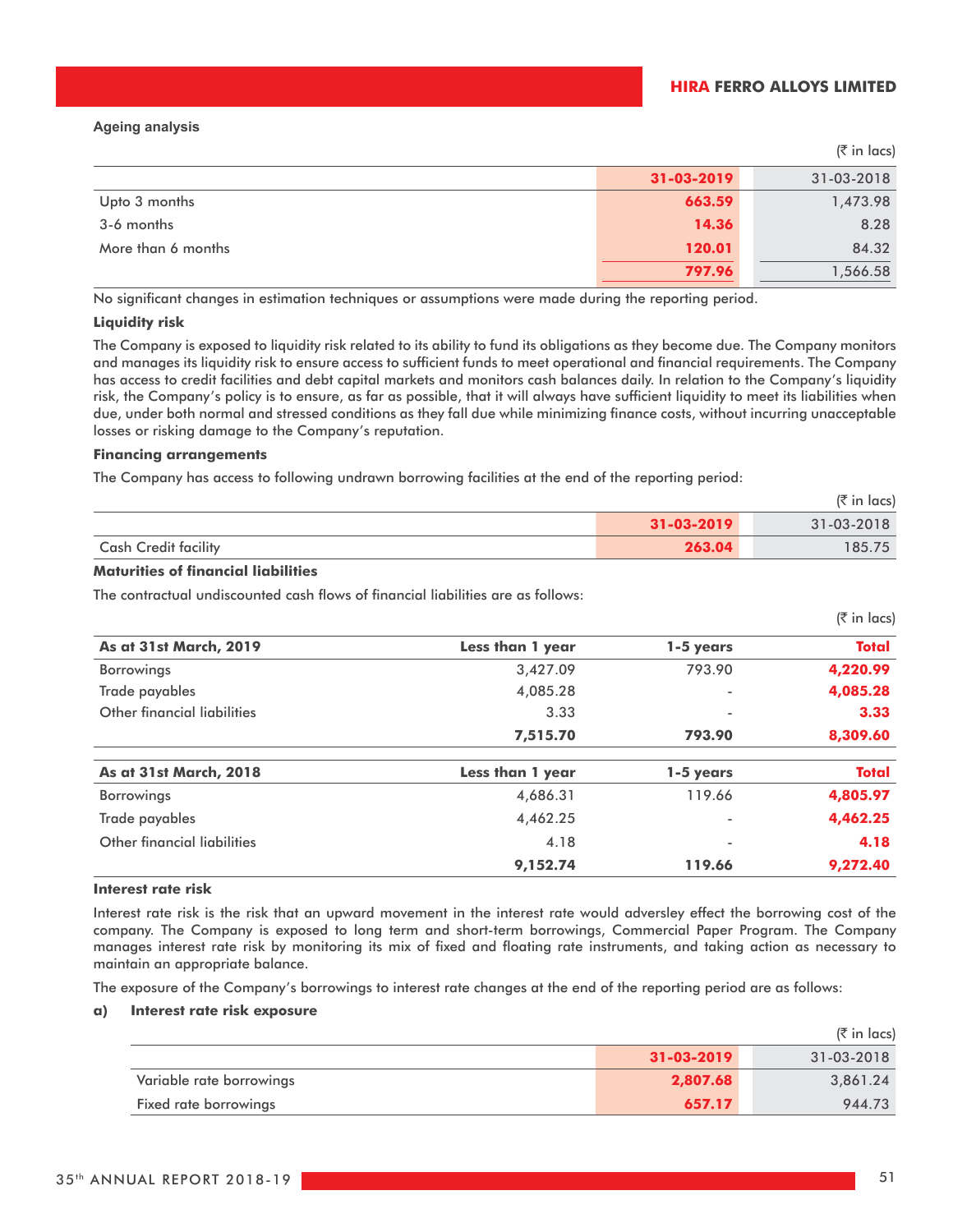

## **b) Sensitivity analysis**

Profit or loss estimate to higher/lower interest rate expense from borrowings as a result of changes in interest rates.

 $($ ₹ in lacs)

 $(\bar{\bar{\tau}}$  in lacs)

|                                              | Impact on profit after tax |                  |
|----------------------------------------------|----------------------------|------------------|
|                                              | $31 - 03 - 2019$           | $31 - 03 - 2018$ |
| Interest rates - increase by 70 basis points | (19.65)                    | (27.03)          |
| Interest rates - decrease by 70 basis points | 19.65                      | 27.03            |

## **PRICE RISK:**

The entity is exposed to equity price risk, which arised out from FVTPL quoted equity shares and FVTOCI quoted and unquoted equity shares including preference instrument. The management monitors the proportion of equity securities in its investment portfolio based on market indices. Material investments within the portfolio are managed on an individual basis and all buy and sell decisions are approved by the management. The primary goal of the entity's investment strategy is to maximize investments returns.

## **Sensitivity Analysis for Price Risk:**

Equity Investments carried at FVTOCI are listed and not listed on the stock exchange.The impact of a 2 % in the index at the reporting date on profit & loss would have been an increase of  $\bar{z}$  107.95 lacs (2017-18:  $\bar{z}$  154.45 lacs); an equal change in the opposite direction would have decreased profit and loss.

## **35. CAPITAL MANAGEMENT**

The Company's main objectives when managing capital are to:

- ensure sufficient liquidity is available (either through cash and cash equivalents, investments or committed credit facilities) to meet the needs of the business;
	- **•** ensure compliance with covenants related to its credit facilities; and
	- $\bullet$  minimize finance costs while taking into consideration current and future industry, market and economic risks and conditions.
	- safeguard its ability to continue as a going concern
	- to maintain an efficient mix of debt and equity funding thus achieving an optimal capital structure and cost of capital.

The Board of Directors has the primary responsibility to maintain a strong capital base and reduce the cost of capital through prudent management of deployed funds and leveraging opportunities in domestic and international financial markets so as to maintain investor, creditor and market confidence and to sustain future development of the business.

For the purpose of Company's capital management, capital includes issued capital and all other equity reserves. The Company manages its capital structure in light of changes in the economic and regulatory environment and the requirements of the financial covenants.

The Company manages its capital on the basis of net debt to equity ratio which is net debt (total borrowings net of cash and cash equivalents) divided by total equity

|                                    | $31 - 03 - 2019$ | 31-03-2018 |
|------------------------------------|------------------|------------|
| Total long term debt               | 876.64           | 453.54     |
| Less: Bank, Cash & cash equivalent | 408.52           | 521.54     |
| Net debt                           | 468.13           | (68.00)    |
| Total equity                       | 14,964.58        | 16,914.65  |
| Net debt to equity ratio           | 0.03             |            |

The Company has complied with the covenants as per the terms of the major borrowing facilities throughout the reporting period.

## **36. FINANCIAL INSTRUMENTS - ACCOUNTING CLASSIFICATIONS AND FAIR VALUE MEASUREMENTS**

The following methods and assumptions were used to estimate the fair values:

1. Fair value of cash and short-term deposits, trade and other short term receivables, trade payables, other current liabilities, short term loans from banks and other financial institutions approximate their carrying amounts largely due to the shortterm maturities of these instruments.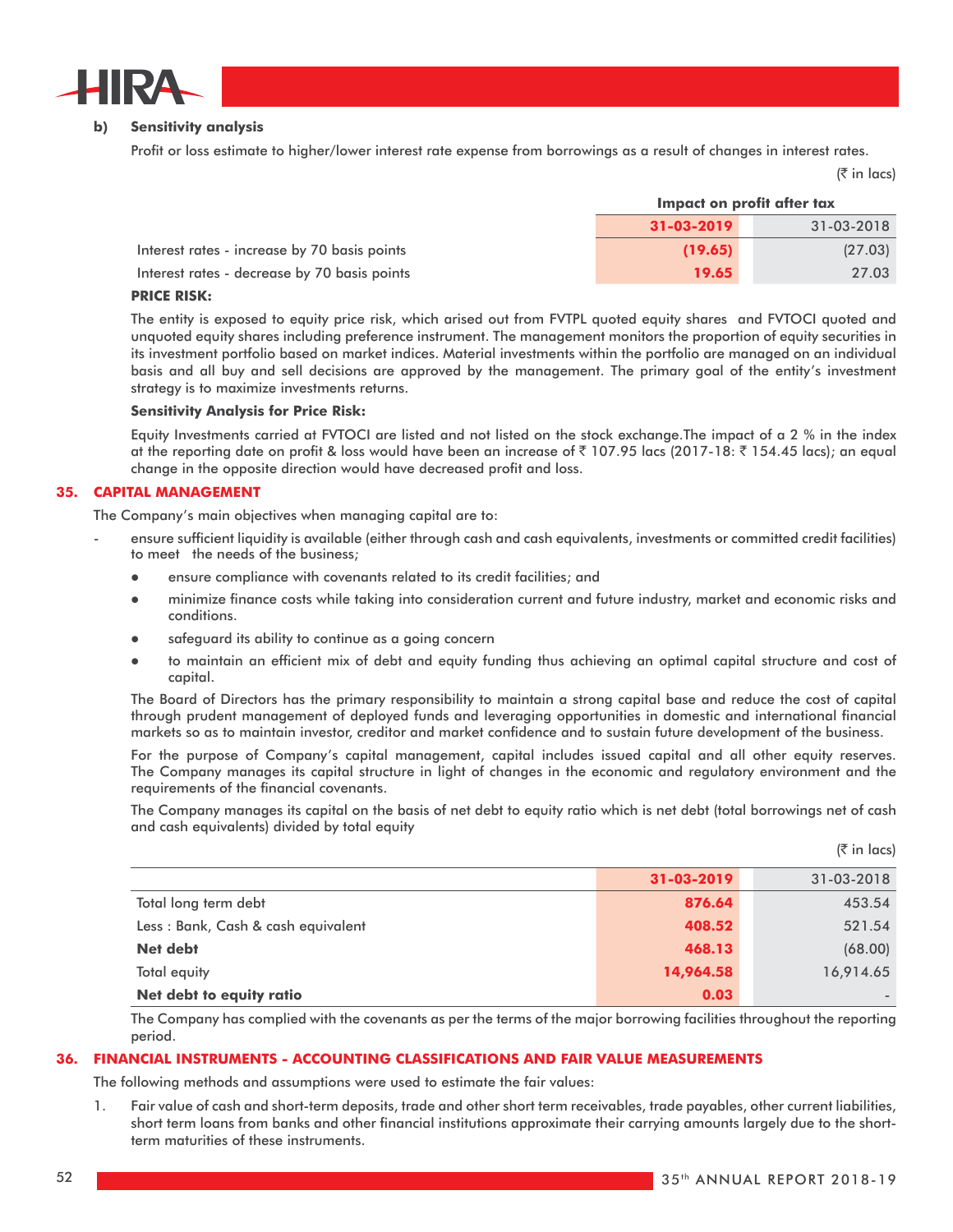2. Financial instruments with fixed and variable interest rates are evaluated by the Company based on parameters such as interest rates and individual credit worthiness of the counter party. Based on this evaluation, allowances are taken to account for the expected losses of these receivables.

The Company uses the following hierarchy for determining and disclosing the fair value of financial instruments by valuation techniquie:

Level 1 : quoted (unadjusted)prices in active markets for identical assets or liabilities

Level 2 : other techniques for which all inputs which have a significant effect on the recorded fair value are observable, either directly or indirectly

Level 3 : techniques which use inputs that have a significant effect on the recorded fair value that are not based on observable market data

 $($ ₹ in lacs)

|                                                                       | <b>Carrying amount</b>  |         |         |         |
|-----------------------------------------------------------------------|-------------------------|---------|---------|---------|
|                                                                       | As at                   | Level 1 | Level 2 | Level 3 |
|                                                                       | <b>31st March, 2019</b> |         |         |         |
| <b>Financial assets at amortised cost:</b>                            |                         |         |         |         |
| Trade receivables                                                     | 797.96                  |         |         |         |
| Loans and other receivables (current)                                 | 688.96                  |         |         |         |
| Cash and bank balances                                                | 411.85                  |         |         |         |
| Total                                                                 | 1898.76                 |         |         |         |
| Financial assets at fair value through<br>other comprehensive income: |                         |         |         |         |
| Investments                                                           | 5334.17                 | 2778.00 | 2556.17 |         |
| Total                                                                 | 5334.17                 | 2778.00 | 2556.17 |         |
| <b>Financial liabilities at amortised cost:</b>                       |                         |         |         |         |
| Long term loans from banks                                            | 793.90                  |         |         |         |
| Short term loans from banks                                           | 3344.35                 |         |         |         |
| Trade and other payables                                              | 4085.28                 |         |         |         |
| Other financial liabilities (current)                                 | 86.07                   |         |         |         |
| Total                                                                 | 8309.60                 |         |         |         |
|                                                                       |                         |         |         |         |
|                                                                       | <b>Carrying amount</b>  |         |         |         |

|                                                                       | YAN YING MINOVIN                 |         |         |         |
|-----------------------------------------------------------------------|----------------------------------|---------|---------|---------|
|                                                                       | As at<br><b>31st March, 2018</b> | Level 1 | Level 2 | Level 3 |
| <b>Financial assets at amortised cost:</b>                            |                                  |         |         |         |
| Trade receivables                                                     | 1566.58                          |         |         |         |
| Loans and other receivables (current)                                 | 1094.08                          |         |         |         |
| Cash and bank balances                                                | 525.72                           |         |         |         |
| <b>Total</b>                                                          | 3186.38                          |         |         |         |
| Financial assets at fair value through<br>other comprehensive income: |                                  |         |         |         |
| Investments                                                           | 7722.36                          | 5172.60 | 2549.76 |         |
| <b>Total</b>                                                          | 7722.36                          | 5172.60 | 2549.76 |         |
| <b>Financial liabilities at amortised cost:</b>                       |                                  |         |         |         |
| Long term loans from banks                                            | 119.66                           |         |         |         |
| Short term loans from banks                                           | 4352.43                          |         |         |         |
| Trade and other payables                                              | 4462.25                          |         |         |         |
| Other financial liabilities (current)                                 | 338.05                           |         |         |         |
| <b>Total</b>                                                          | 9272.40                          |         |         |         |

During the reporting period ending 31st March, 2019 and 31st March, 2018, there were no transfers between Level 1 and Level 2 fair value measurements.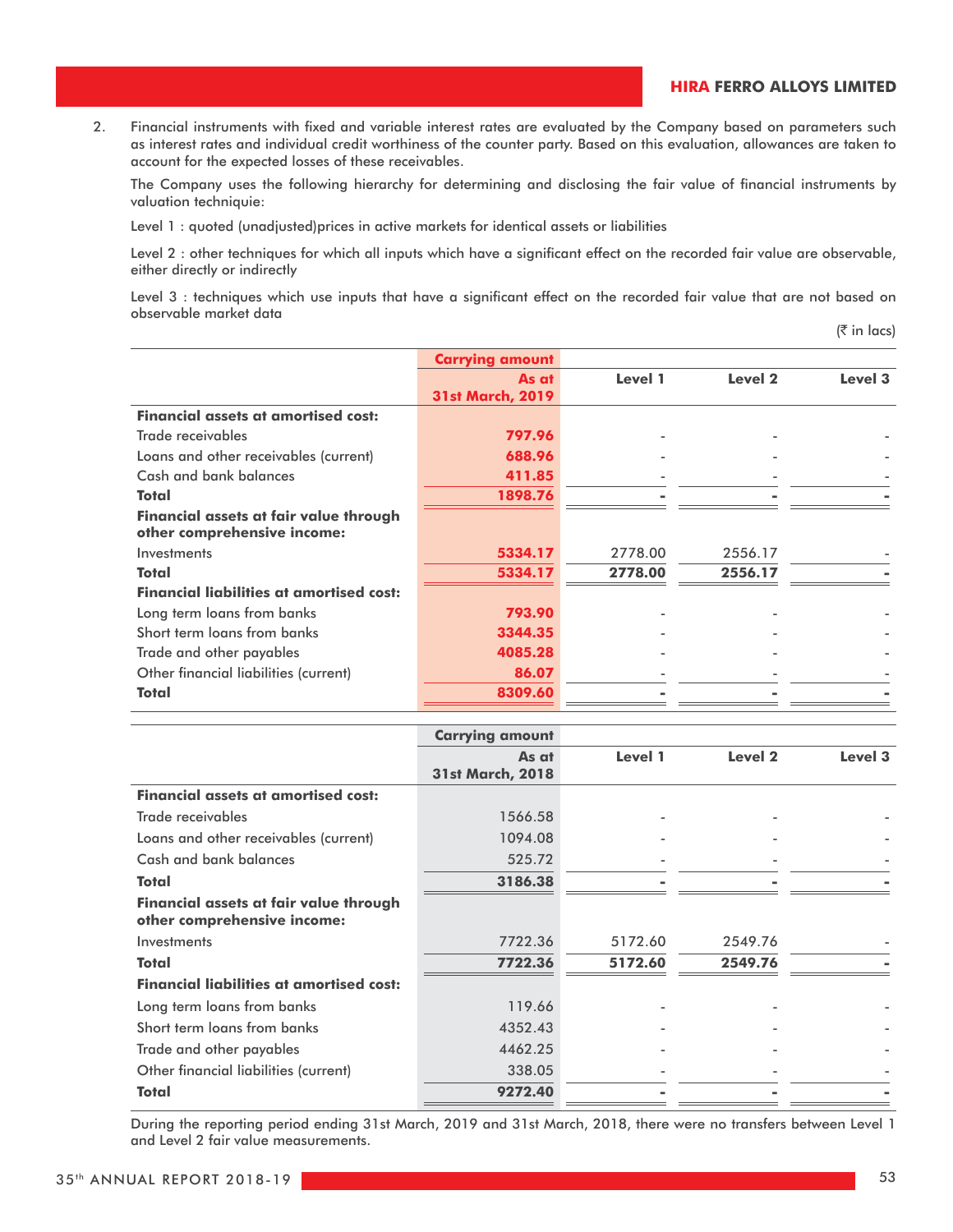

## **37. Contingent Liabilities not provided for, are in respect of :-**

I. Central Excise Duty ₹ 86.07 lakhs (Previous Year ₹ 169.32 lakhs) CST/VAT/Entry Tax  $\bar{\tau}$  63.92 lakhs (Previous Year ₹ 59.90 lakhs) Electricity Cases ` Nil (Previous Year ` 7.64 lakhs)

In respect of above demands the Company has preferred Appeals before higher authorities.

- II. Counter Guarantees given against the bank guarantees issued by the companies banker aggregating to  $\bar{\tau}$  948.45 lacs (P.Y.737.61 lacs).
- III. Disputed energy development cess demanded by the Chief Electrical Inspector. Govt of Chhattisgarh  $\bar{z}$  1884.73 Lacs  $(PY.  $\overline{z}$  1784.31 Lacs). The Hon'ble High court of Chhattisgarh has held the levy of cess as unconstitutional vide its order$ dated 20th June 2008. The state government has filed a special leave petition before Hon'ble Supereme Court, which is pending for final disposal.
- **38.** During the year, the Hon'ble Income Tax Settlement Commission, Kolkata Bench has passed an order in respect of settlement proceedings of the company and due effect of the order has duly been accounted for in the books of account.
- **39.** The company has taken steps for getting the required informations but none of the supplier has provided information about their being Micro, Small and Medium Enterprises under The Micro, Small and Medium Enterprises Development Act,2006 (MSMED Act) as at 31st March,2019. Therefore no details could be disclosed as required.
- **40.** Previous year figures are regrouped / rearranaged wherever necessary.

The accompanying notes are integral part of the financial statements.

As per our Report of even date attached

**For J D S & Co.** (ICAI Firm Regn.No.018400C) Chartered Accountants

**Sanjay Dewangan** Partner Membership No. 409524 Place : Raipur Date : 29th April, 2019

For and on behalf of the Board of Directors of Hira Ferro Alloys Limited

**(N. P. AGRAWAL)** Managing Director **(Y C RAO) Director** 

**(MOHIT CHANDE)** Company Secretary  **(Dilip Chauhan)**  CFO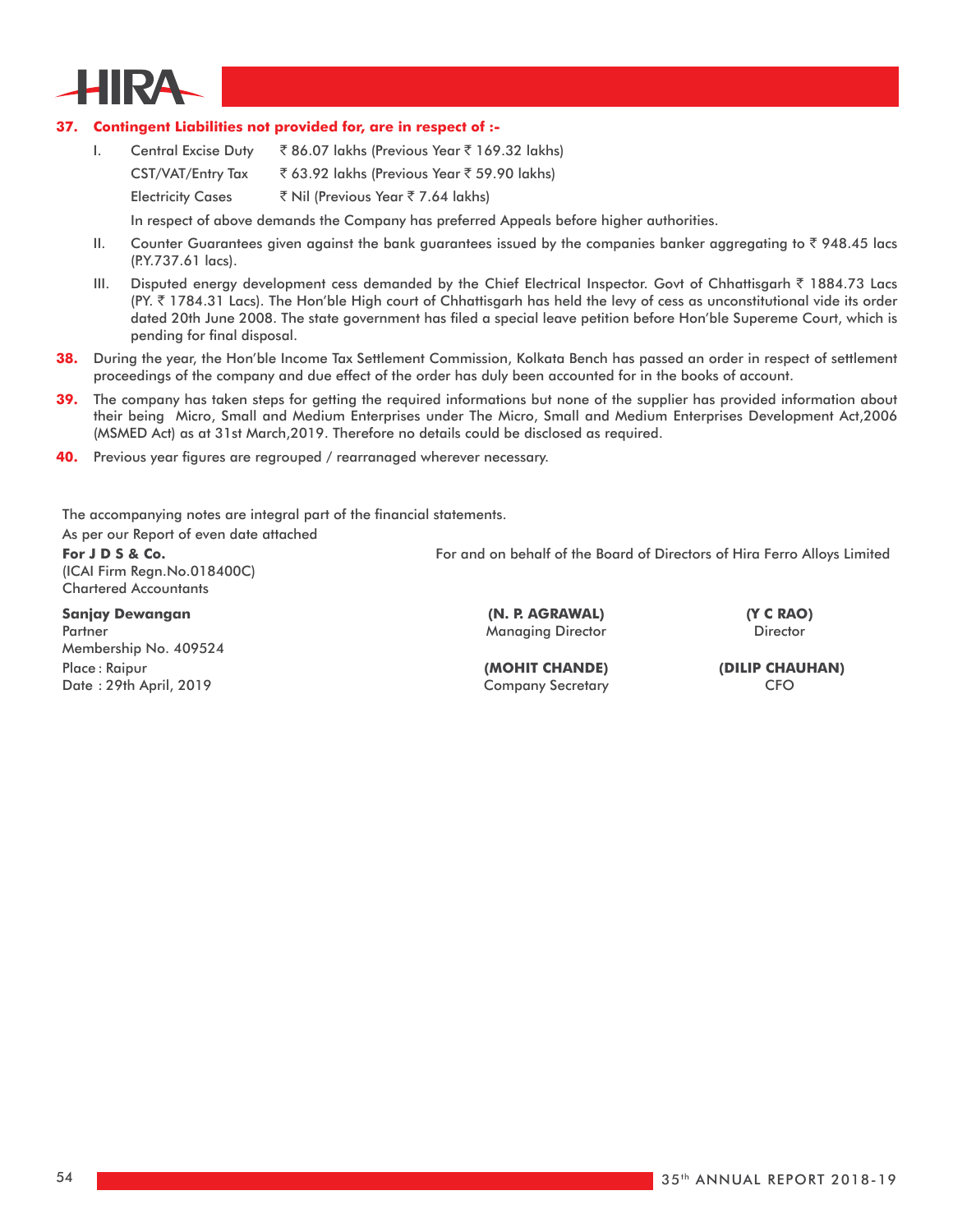

**Registered Office:** 567B, Urla Industrial Area, Urla, Raipur, Chhattisgarh **Corporate Office:** Hira Arcade, Near New Bus Stand, Pandri, Raipur, Chhattisgarh **CIN:** U27101CT1984PLC005837 website: www.hiraferroalloys.com

## **NOTICE OF ANNUAL GENERAL MEETING**

## **TO ALL THE MEMBERS OF**

## **HIRA FERRO ALLOYS LIMITED**

Notice is hereby given that the 35th Annual General Meeting of the Members of Hira Ferro Alloys Limited, will be held on Saturday, 10th day of August, 2019 at 11:00 AM at Second Floor, Hira Arcade, Near New Bus Stand, Pandri, Raipur, Chhattisgarh – 492001 to transact the following business:

#### **ORDINARY BUSINESS:**

- 1. To receive, consider and adopt the Financial Statements comprising of Balance Sheet as on 31st March, 2019 and Profit and Loss Account of the company for the year ended 31st March 2019 along with the reports of the Directors and Auditors thereon;
- 2. To appoint a Director in place of Mr. Yarra Chandra Rao having Director Identification Number 00603401, who retires by rotation and being eligible for reappointment, offers himself for reappointment.

## **SPECIAL BUSINESS:**

3. Re-appointment of Mr. Biswajit Choudhuri (DIN: 00149018) as an Independent Non-Executive Director and in this regard to consider, and if thought fit, to pass, the following Resolution as a Special Resolution:

**"RESOLVED THAT** pursuant to the provisions of Section 149, 150 and 152 read with Schedule IV and other applicable provisions, if any, of the Companies Act, 2013 ("the Act") and the Companies (Appointment and Qualification of Directors) Rules, 2014 (including any statutory modification(s) or re-enactment(s) thereof, for the time being in force) Mr. Biswajit Choudhuri (DIN: 00149018), who was appointed as an Independent Non-Executive Director and holds office as such up to the conclusion of this Annual General Meeting and who has submitted a declaration that he meets the criteria of independence as provided in Section 149(6) of the Act and being eligible for re-appointment and in respect of whom a written notice has been received under Section 160 of the Act, from a member proposing his candidature for the office of Director, be and is hereby re-appointed as an Independent Non-Executive Director of the Company for a second term of 5 (five) consecutive years on the Board of the Company upto the conclusion of the Annual General Meeting to be held in the Calendar Year 2024, not liable to retire by rotation.''

4. Re-appointment of Mr. Bhrigu Nath Ojha (DIN: 02282594) as an Independent Non-Executive Director and in this regard to consider, and if thought fit, to pass, the following Resolution as a Special Resolution:

**"RESOLVED THAT** pursuant to the provisions of Section 149, 150 and 152 read with Schedule IV and other applicable provisions, if any, of the Companies Act, 2013 ("the Act") and the Companies (Appointment and Qualification of Directors) Rules, 2014 (including any statutory modification(s) or re-enactment(s) thereof, for the time being in force) Mr. Bhrigu Nath Ojha (DIN: 02282594), who was appointed as an Independent Non-Executive Director and holds office as such up to the conclusion of this Annual General Meeting and who has submitted a declaration that he meets the criteria of independence as provided in Section 149(6) of the Act and being eligible for re-appointment and in respect of whom a written notice has been received under Section 160 of the Act, from a member proposing his candidature for the office of Director, be and is hereby re-appointed as an Independent Non-Executive Director of the Company for a second term of 5 (five) consecutive years on the Board of the Company upto the conclusion of the Annual General Meeting to be held in the Calendar Year 2024, not liable to retire by rotation.''

5. To approve the remuneration of the Cost Auditor for the financial year ending 31st March, 2020 and in this regard to consider and if thought fit, to pass, with or without modification(s), the following resolution as an Ordinary Resolution:

**"RESOLVED THAT** pursuant to the provisions of Section 148 and all other applicable provisions of the Companies Act, 2013 and the Companies (Audit and Auditors) Rules, 2014 (including any statutory modification(s) or re-enactment thereof, for the time being in force), the Cost Auditors appointed by the Board of Directors of the Company, to conduct the audit of the cost records of the Company for the financial year ending 31st March , 2020, be paid the remuneration as set out in the Statement annexed to the Notice convening this Meeting."

#### **By Order of the Board**

Place: Raipur Date: 01.07.2019

**Mohit Chande** Company Secretary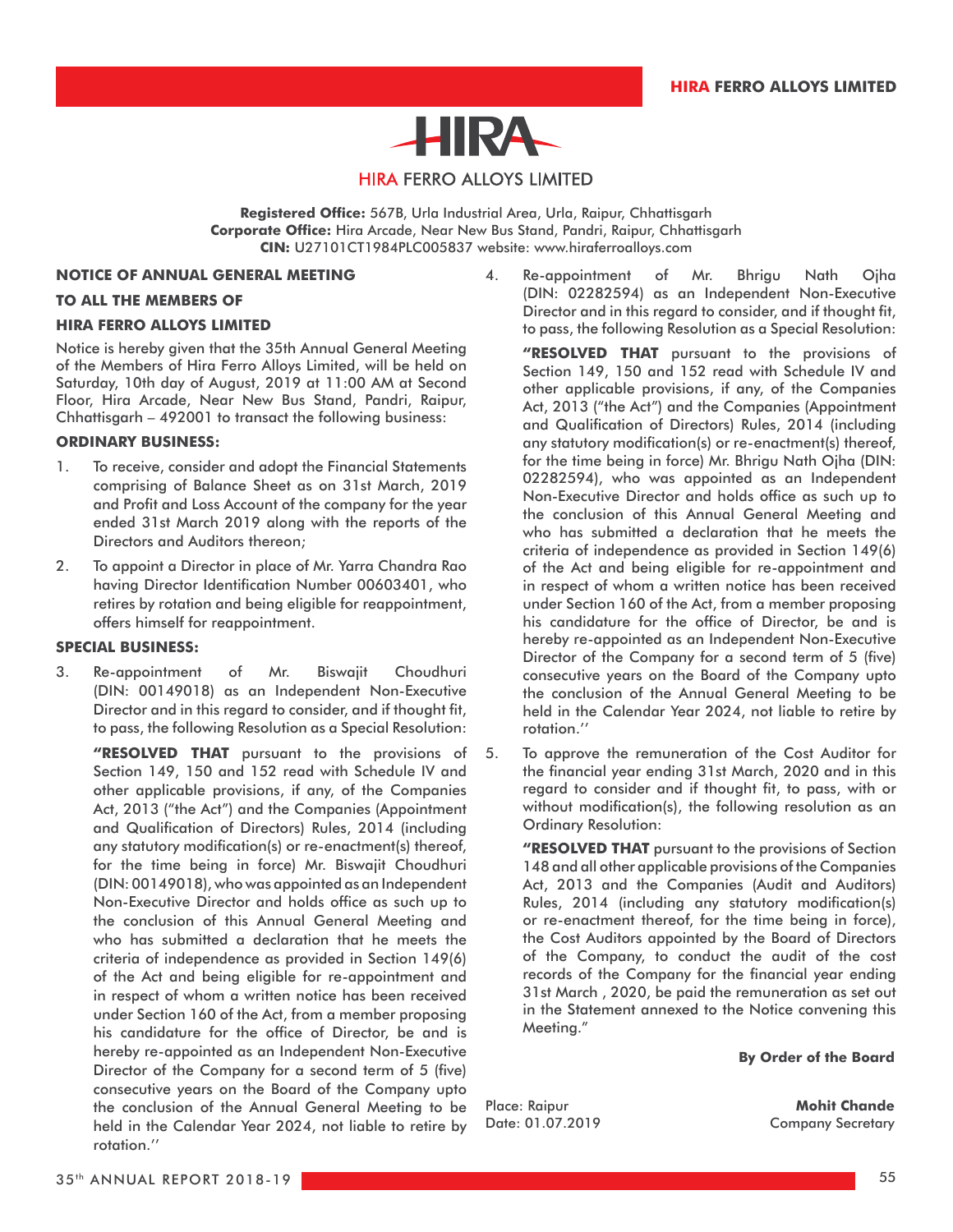

## **NOTES**

## **1. Proxy**

A member entitled to attend and vote at the meeting is entitled to appoint a proxy and vote instead of himself on a poll only and the proxy need not be a member of the company. Proxy forms should be deposited at the Registered Office of the Company not less than 48 hours before the time fixed for the meeting.

## **2. Book Closure**

The Register of Members and Share Transfer Books of the Company shall remain closed from 03.08.2019 to 10.08.2019 (both days inclusive) for the purpose of Annual General Meeting for the year ended 31st March, 2019.

- **3.** Corporate Members are requested to send to the Registered Office of the Company a duly certified copy of the Board Resolution, pursuant to Section 113 of the Companies Act, 2013, authorizing their representative to attend and vote at the Annual General Meeting.
- **4.** Members/proxy holders are requested to bring their attendance slip duly signed so as to avoid inconvenience.
- **5.** Members holding shares in physical form are requested to advise any change in their registered address, to the Company's Registrar and Share Transfer Agent, Link Intime India Private Limited, Mumbai quoting their folio number. Members holding shares in electronic form must send the advice about change in their registered address or bank particulars to their respective Depository Participant and not to the Company.
- **6.** Members desiring any information on the Accounts of the Company are requested to write to the Company at least 10 days in advance so as to enable the Company to keep the information ready.
- **7.** In all correspondence with the Company or with its Share Transfer Agent, members are requested to quote their folio number and in case the shares are held in the dematerialized form, they must quote their Client ID Number and their DPID Number.
- **8.** Information with respect to the details of the Director seeking appointment/re-appointment is given in the additional information on Directors recommended for appointment/reappointment forming part of this notice.
- **9.** The Copies of resolutions of the Board is available for inspections by members at the registered office of the company during working hours on any working day till the date of the Annual General Meeting.
- **10.** The following are the details of dividends paid by the Company and respective due dates for transfer

of unclaimed dividend to such IEPF of the Central Government:

| <b>Year of</b><br><b>Dividend</b> | Date of<br><b>Declaration</b> | Due date for<br>transfer to <b>IEPF</b> |
|-----------------------------------|-------------------------------|-----------------------------------------|
| 2011-12                           | 29.09.2012                    | 28.10.2019                              |
| 2012-13                           | 28.09.2013                    | 27.10.2020                              |
| 2013-14                           | 27.09.2014                    | 26.10.2021                              |
| 2014-15                           | 19.09.2015                    | 18.10.2022                              |
| 2015-16                           | <b>NA</b>                     | <b>NA</b>                               |
| 2016-17                           | <b>NA</b>                     | <b>NA</b>                               |
| 2017-18                           | <b>NA</b>                     | <b>NA</b>                               |
| 2018-19                           | <b>NA</b>                     | <b>NA</b>                               |

Further, the company shall not be in a position to entertain the claims of the shareholders for the unclaimed dividends which have been transferred to the credit of the Investor Education and Protection Fund of the Central Government under the provisions of section 125 of the Companies Act, 2013.

## **11. Voting through Electronic means:**

I. In compliance with provisions of Section 108 of the Companies Act, 2013 and Rule 20 of the Companies (Management and Administration) Rules, 2014, as amended vide Companies (Management and Administration) Rules, 2015, the Company is pleased to provide members facility to exercise their vote at the 35th Annual General Meeting (AGM) by electronic means and the business may be transacted through remote e-Voting services provided by National Securities Depository Limited (NSDL). The Company also proposes to provide the option of voting by means of Ballot Form at the AGM in addition to the electronic voting system mentioned above.

The instructions for e- voting are as under:

- A. In case a Member receives an email from NSDL (for members whose email IDs are registered with the Company/ Depository Participants):
- (i) Open email and open PDF file viz;" HFAL e-voting. pdf" with your Client ID or Folio No. as password. The said PDF file contains your user ID and password/PIN for e-voting. Please note that the password is an initial password.
- (ii) Launch internet browser by typing the following URL:http:// www.evoting.nsdl.com/
- (iii) Click on Shareholder- Login
- (iv) Put user ID and password as initial password/PIN noted in step (i) above. Click login.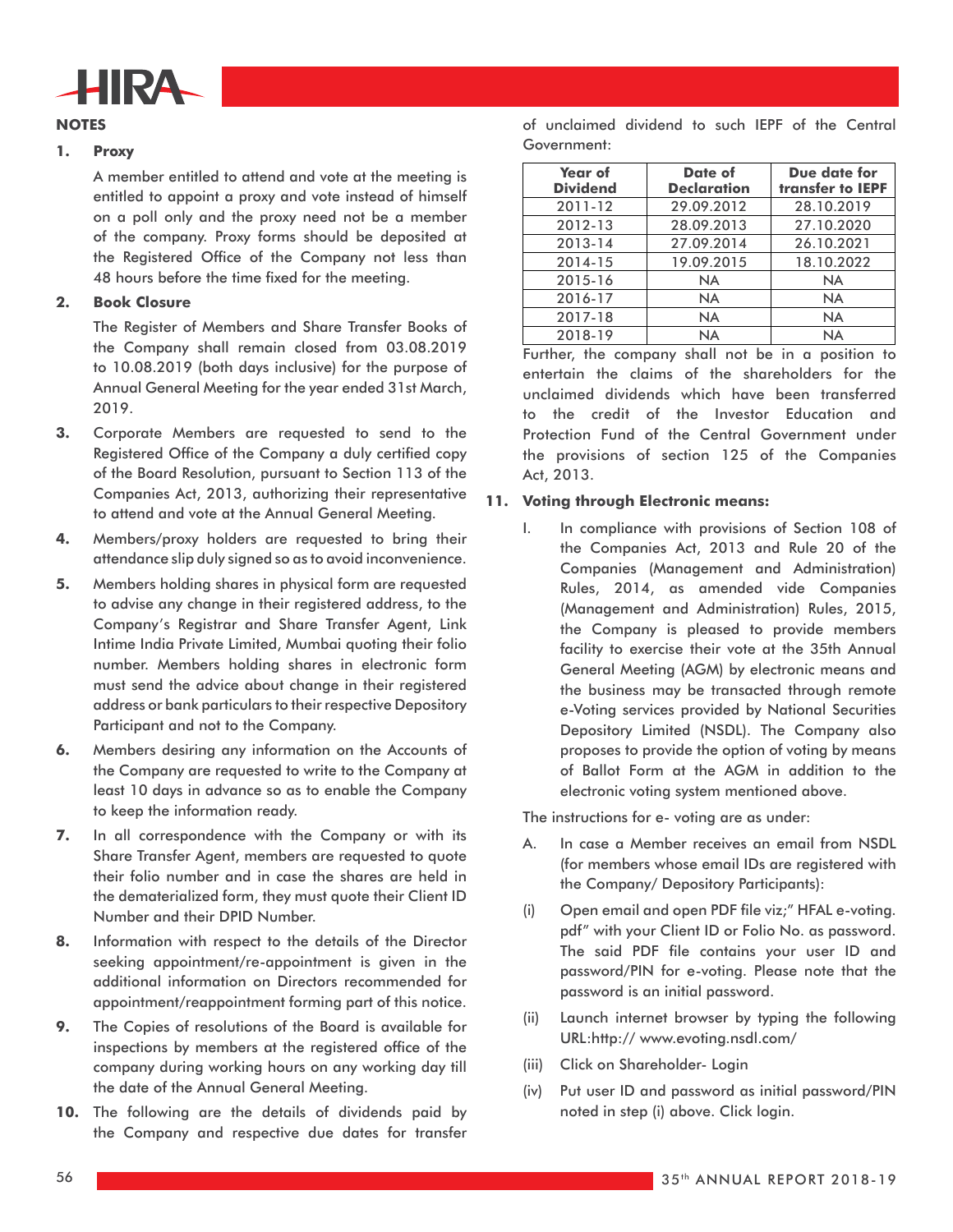## **Hira Ferro Alloys Limited**

- (v) Password change menu appears. Change the password/PIN with the new password of your choice with minimum 8 digits/characters or combination thereof. Note new password. It is strongly recommended not to share your password with any other person and take utmost care to keep your password confidential.
- (vi) Home page of e-voting opens. Click on e-voting: Active Voting Cycles.
- (vii) Select "EVEN 110970" of HFAL.
- (viii) Members can cast their votes online from **07.08.2019** till **09.08.2019**.

**Note: E-Voting shall not be allowed beyond said time.**

- (ix) Now you are ready for e-voting as Cast Vote page opens.
- (x) Cast your vote by selecting appropriate option and click on "submit" also "Confirm" when prompted.
- (xi) Upon confirmation, the message "Vote cast successfully" will be displayed.
- (xii) Once you have voted on the resolution, you will not be allowed to modify your vote.
- (xiii) Institutional shareholders (i.e. other than individuals, HUF, NRI etc.) are required to send scanned copy (PDF/JPG Format) of the relevant Board Resolution/ Authority letter etc. together with attested specimen signature of the duly authorized Signatory(ies) who are authorized to vote, to the scrutinizer through e-mail to office. csps@gmail.com with a copy marked to evoting@ nsdl.co.in.
- B. In case a Member receives physical copy of the Notice of AGM (for members whose email IDs are not registered with the Company / Depository Participants or requesting physical copy):
	- (i) Initial password is provided as below/ at the bottom of the Attendance Slip for the AGM:

## **EVEN** (E Voting Event Number) **USER ID PASSWORD/PIN**

- (ii) Please follow all steps from Sl. No. (ii) to Sl. No. (xiii) above, to cast vote.
- II. In case of any queries, you may refer the Frequently Asked Questions (FAQs) for shareholders and e-voting user manual for shareholders available at the downloads section of www.evoting.nsdl. com.
- III. Persons who have acquired shares and became Members of the Company after the dispatch of the Notice of the AGM ( i.e. cut-off date for dispatch 30.06.2019) but before the cut-off date of 03.08.2019 may obtain their user ID and password for e-voting by sending a request at evoting@nsdl.co.in or write to our Registrar and Transfer Agent at rnt.helpdesk@linkintime.co.in
- IV. If you are already registered with NSDL for e-voting then you can use your existing user ID and password/PIN for casting your vote.
- V. You can also update your mobile number and email id in the user profile details of the folio which may be used for sending future communication(s).
- VI. The e-voting period commences on Wednesday, 07.08.2019 (09:00 AM) and ends on till Friday, 09.08.2019 (05:00 PM). During this period shareholders of the Company, holding shares either in physical form or in dematerialized form, as on the cut- off date (record date) of 03.08.2019, may cast their vote electronically. The e-voting module shall be disabled by NSDL for voting thereafter. Once the vote on resolution is cast by the shareholder, the shareholder shall not be allowed to change it subsequently.
- VII. The voting rights of shareholders shall be in proportion to their shares of the paid up equity share capital of the Company as the cut-off date (record date) of 03.08.2019. In case of joint holders, only one of the joint holders may cast his vote.
- VIII. Members attending the meeting who have not already cast their vote by remote e-voting shall be able to exercise their voting right at the meeting through ballot. The Members who have cast their vote by remote e-voting prior to the meeting may also attend the meeting but shall not be entitled to cast their vote again.
- IX. E-Voting is optional to shareholders for casting their vote. The Company has appointed CS Brajesh R. Agrawal, C/o B.R. Agrawal & Associates, Practicing Company Secretary (CP No.5649 & Membership No. F5771) as scrutinizer to scrutinize the e-voting process in a fair and transparent manner.
- X. The Scrutinizer shall after the conclusion of voting at the general meeting, will first count the votes cast at the meeting and thereafter unblock the votes cast through remote e-voting in the presence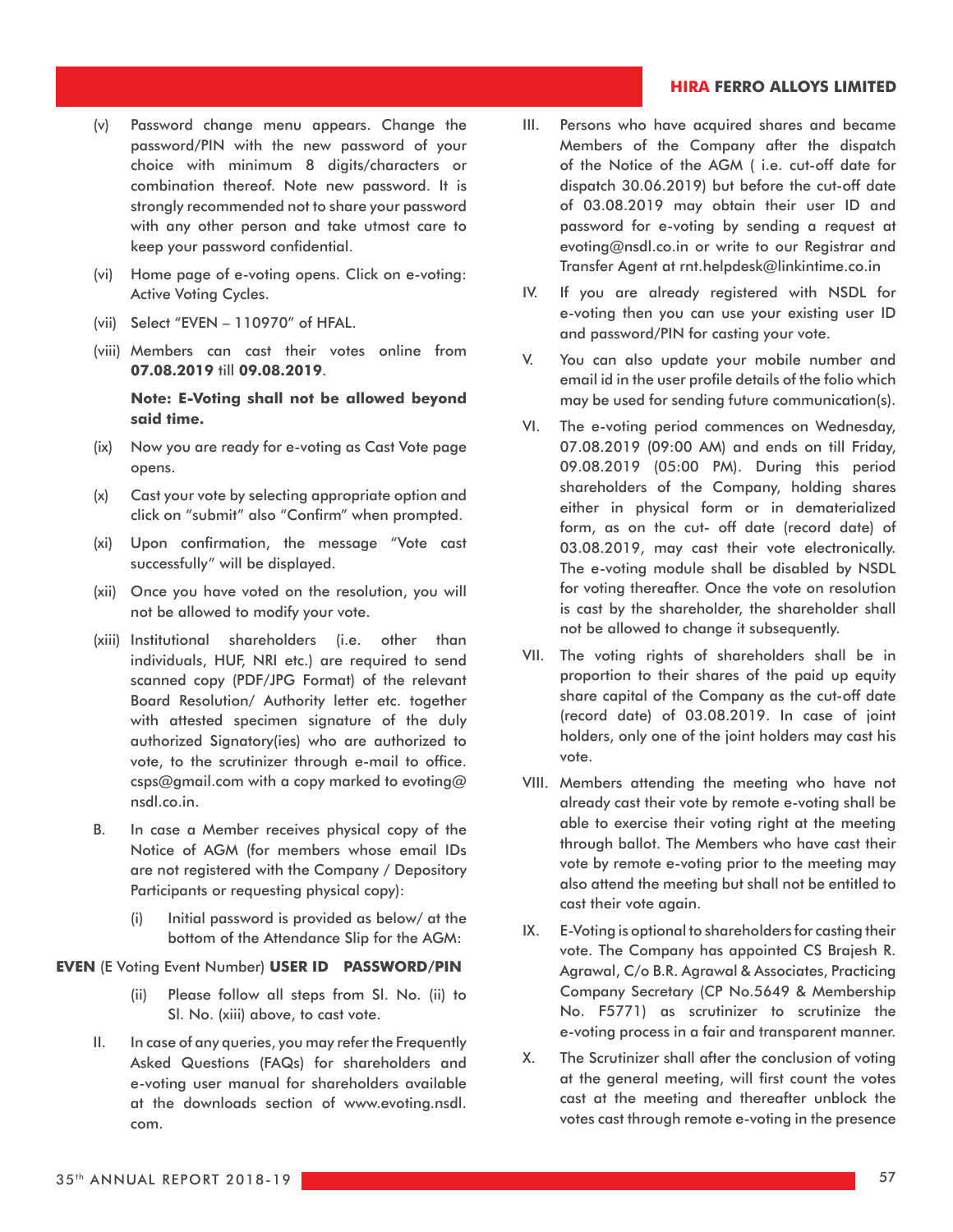

of at least two witnesses not in the employment of the Company and shall make, not later than three days of the conclusion of the AGM, a consolidated scrutinizer's report of the total votes cast in favour or against, if any, to the Chairman or a person authorized by him in writing, who shall countersign the same and shall declare result of the voting forthwith.

- XI. The Results declared along with the Scrutinizer's Report shall be placed on the Company's website www.hiraferroalloys.com and on the website of NSDL immediately after the result is declared by the Chairman or any other person as may be authorized by the Board.
- 12. The Ministry of Corporate Affairs, vide its Circular nos. 17/2011 dated April 21, 2011 and 18/2011 dated April 29, 2011 has taken a "Green Initiative" by allowing paperless compliances by the companies to serve the requisite documents to its members vide e-mode, in pursuance to Section 53 of the Companies Act, 1956. Accordingly, the Company shall be required to update its database by incorporating your designated e-mail ID in its records. You are thus requested to kindly submit your e-mail ID to your depository participant and members

who holds shares in physical form are requested to send their email id at rnt.helpdesk@linkintime.co.in.

Further, the Shareholder who wants physical copy of Annual Report and Notice may send a request to rnt.helpdesk@linkintime.co.in, mentioning DP ID and Client ID. The same shall be provided free of cost by the Company.

13. All documents referred to in the accompanying Notice and the Explanatory Statement shall be open for inspection at the Registered Office of the Company during business hours (10.00 am to 5.00 pm) on all working days, up to and including the date of the Annual general Meeting of the Company.

**By Order of the Board**

**Mohit Chande (FCS-7144) Company Secretary** Regd office : 567B, Urla Industrial Area, Urla Raipur, Date: 01.07.2019 Chhattisgarh 493221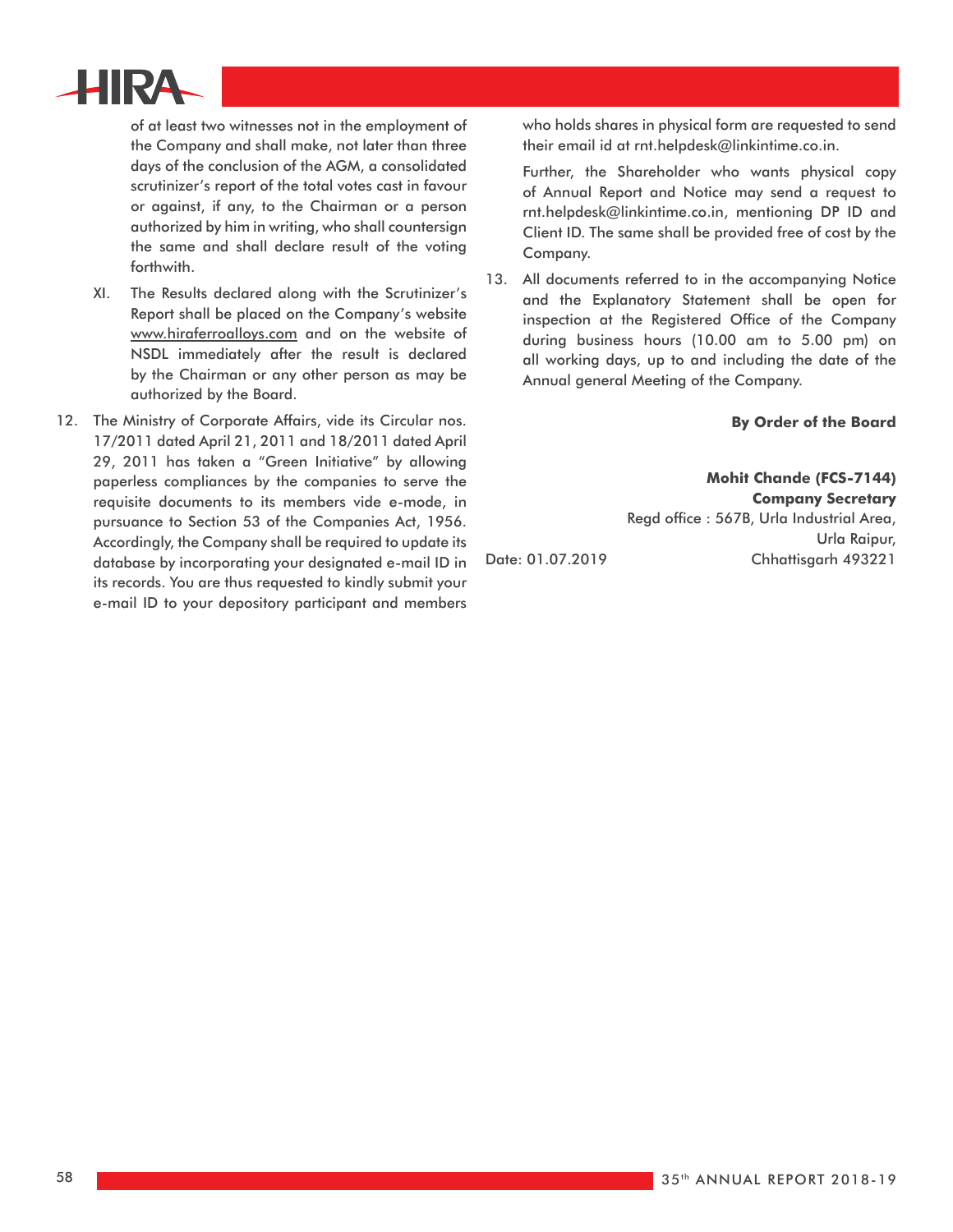## **Hira Ferro Alloys Limited**

## **EXPLANATORY STATEMENT IN RESPECT OF THE SPECIAL BUSINESS PURSUANT TO SECTION 102 OF THE COMPANIES ACT, 2013**

#### **Item No. 3 & 4 :**

Mr. Biswajit Choudhuri (DIN: 00149018) and Mr. Bhrigu Nath Ojha (DIN: 02282594), were appointed as Independent Directors on the Board of the Company pursuant to the provisions of Section 149 of the Act read with the Companies (Appointment and Qualification of Directors) Rules, 2014. They hold office as Independent Directors of the Company up to the conclusion / date of the ensuing Annual General Meeting of the Company ("first term" in line with the explanation to Sections 149(10) and 149(11) of the Act).

The Nomination and Remuneration Committee of the Company and on the basis of the report of performance evaluation of Independent Directors, has recommended re-appointment of Mr. Biswajit Choudhuri and Mr. Bhrigu Nath Ojha as Independent Directors, not liable to retire by rotation and to hold office for a second term of 5 (five) consecutive years on the Board of the Company.

The Board of Directors considering their seniority, expertise and vast experience in their respective fields and contributions made by them during their tenure and the continued association of Mr. Biswajit Choudhuri and Mr. Bhrigu Nath Ojha, it is desirable to continue to avail their services as Independent Directors.The Board confident about that the directors are incumbents are in good physical condition and of sound and alert mind and the Board members are confident about them being able to function and discharge their duties in an able and competent manner.

The Board recommends to re-appoint Mr. Biswajit Choudhuri and Mr. Bhrigu Nath Ojha as Independent Directors, of the Company, not liable to retire by rotation and to hold office for a second term of 5 (five) consecutive years on the Board of the Company.

Pursuant to Section 149 of the Act, prescribe that an Independent Director of a Company shall meet the criteria of independence as provided in Section 149(6) of the Act and Section 149(10) of the Act provides that an independent Director shall hold office for a term of up to five consecutive years on the Board and shall be eligible for re-appointment on passing a Special Resolution by the Company and disclosure of such appointment in its Board's report. Section 149(11) provides that an independent Director may hold office for up to two consecutive terms.

Mr. Biswajit Choudhuri and Mr. Bhrigu Nath Ojha are not disqualified from being appointed as Directors in terms of Section 164 of the Act and have given their consent to act as Directors.

The Company has received notices in writing from members under Section 160 of the Act proposing the candidature of Mr. Biswajit Choudhuri and Mr. Bhrigu Nath Ojha for the office of Independent Directors of the Company.

The Company has also received declarations from Mr. Biswajit Choudhuri and Mr. Bhrigu Nath Ojha, that they meet with the criteria of independence as prescribed both under sub-section (6) of Section 149 of the Act.

Details of Directors whose re-appointment as Independent Directors is proposed at Item Nos. 3 and 4 are provided in the **"Annexure"** to the Notice pursuant to Secretarial Standard on General Meetings ("SS-2"), issued by the Institute of Company Secretaries of India.

Mr. Biswajit Choudhuri and Mr. Bhrigu Nath Ojha are interested in the resolutions set out respectively at Item Nos. 3 and 4 of the Notice with regard to their respective re-appointments.

The relatives of Mr. Biswajit Choudhuri, and Mr. Bhrigu Nath Ojha, may be deemed to be interested in the respective resolutions to the extent of their shareholding interest, if any, in the Company.

Save and except the above, none of the other Directors / Key Managerial Personnel of the Company / their relatives are, in any way, concerned or interested, financially or otherwise, in these resolutions.

The Board recommends the Special Resolutions set out at Item Nos. 3 and 4 of the Notice for approval by the members.

#### **Item no. 5**

The Board, on the recommendation of the Audit Committee, has approved the reappointment and remuneration of M/s Sanat Joshi & Associates, Cost Auditor having Firm Registration No. 000506 to conduct the audit of the cost records of the Company for the financial year ending 31st March , 2020 at a remuneration of Rs.45,000 ( P.Y.Rs.40,000/-).

In accordance with the provisions of Section 148 of the Act read with the Companies (Audit and Auditors) Rules, 2014, the remuneration payable to the Cost Auditors has to be ratified by the shareholders of the Company.

Accordingly, consent of the members is sought for passing an Ordinary Resolution as set out at Item No. 5 of the Notice for ratification of the remuneration payable to the Cost Auditors for the financial year ending 31st March, 2020.

None of the Directors and Key Managerial Personnel of the Company and their relatives is concerned or interested, financially or otherwise, in the resolution set out at Item No. 5.

## **DETAILS OF DIRECTOR SEEKING APPOINTMENT/ RE-APPOINTMENT:**

## **Item No. 2: Re-appointment of Mr. Yarra Chandra Rao:**

In accordance with the provisions of Section 152(6) (c) of the Companies Act, 2013 and the Company's Articles of Association, Mr. Yarra Chandra Rao shall retire by rotation at the ensuing Annual General Meeting and being eligible offers himself for reappointment.

Mr. Yarra Chandra Rao, Non Executive Director aged 54 years, Mr. Yarra Chandra Rao has been managing all the secretarial and legal compliances with ease and efficiency. Associated with the company since 1996, he was appointed as Director in April 1999. He is a fellow member of the Institute of Company Secretaries of India and an Associate Member of the Institute of Cost and Works Accountants of India (ICWAI). Being a Law Graduate from the University of Calcutta, he possesses flair in handling all the legal matters with proficiency.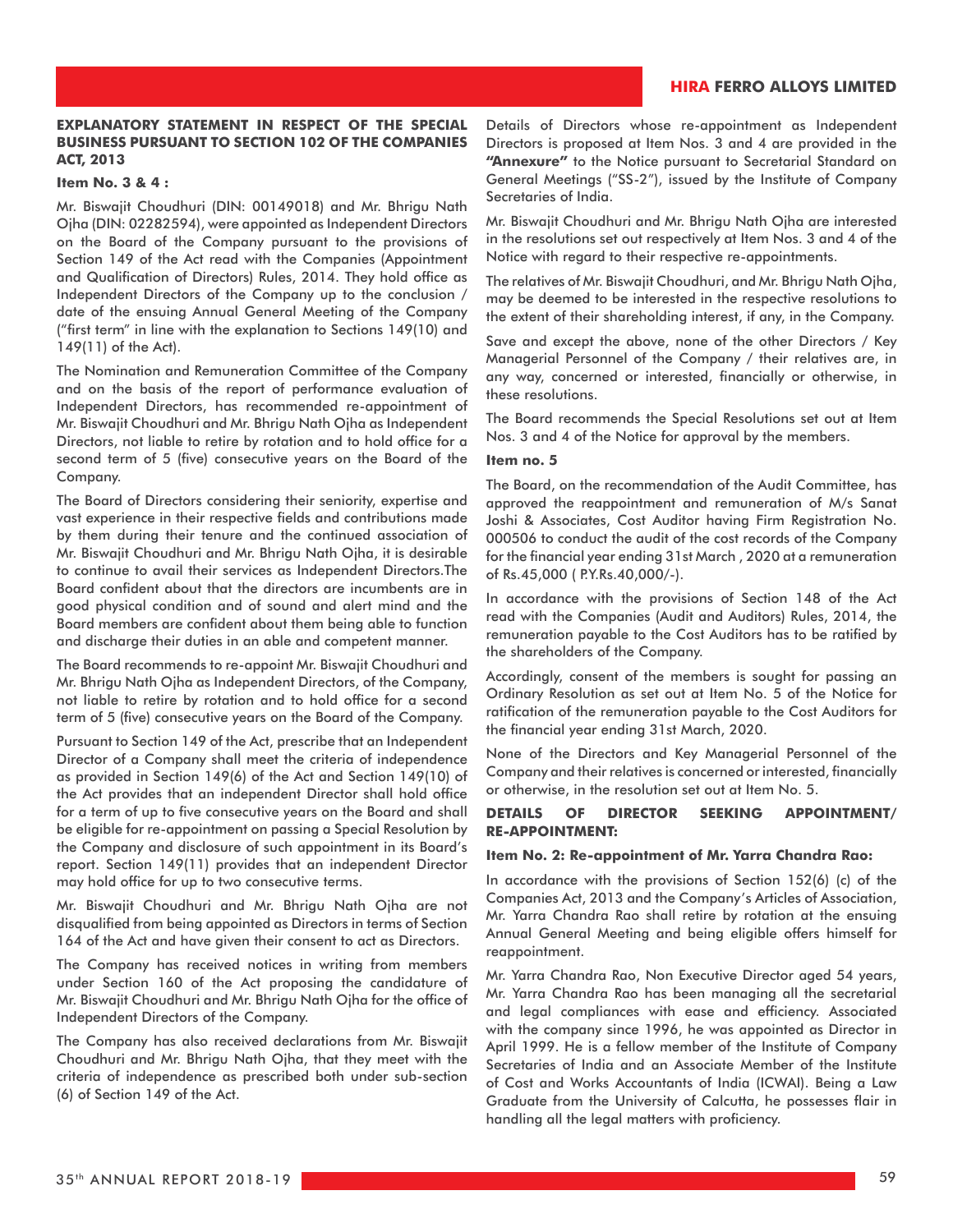

He started his career with M/s. Orient Paper and Industries Limited, one of the Birla Group of Companies. He has been also associated with M/s. Paradeep Phosphates Limited (a Joint Venture with the Government of Nauru) as Company Secretary for four years. He has worked with all his heart and soul to see the company where it is today. He is presently working as a President (Legal) and Compliance Officer of Godawari Power And Ispat Limited and member in Audit Committee, Stakeholder Relationship Committee, Nomination and Remuneration Committee and CSR Committee of the Company. Mr. Yarra Chandra Rao is holding 15 Equity Shares of the Company. Upon his re-appointment as a Director, Mr. Yarra Chandra Rao, shall continue to hold office as a Non-Executive Director.

Accordingly, the Board recommends his re-appointment. Except Mr. Yarra Chandra Rao, none of the Directors and Key Managerial Personnel of the Company and their relatives is concerned or interested, financially or otherwise, in the agenda Item No. 2.

Details of Directors whose re-appointment as Directors is proposed at Item No. 2 is provided in the **"Annexure"** to the Notice pursuant to Secretarial Standard on General Meetings ("SS-2"), issued by the Institute of Company Secretaries of India.

## **By Order of the Board**

**Mohit Chande (FCS-7144) Company Secretary** Regd office : 567B, Urla Industrial Area, Urla Raipur, Date: 01.07.2019 Chhattisgarh 493221

**Venue of the Meeting**

Hira Ferro Alloys Limited

Second Floor, Hira Arcade, Near New Bus Stand, Pandri, Raipur, Chhattisgarh-492001

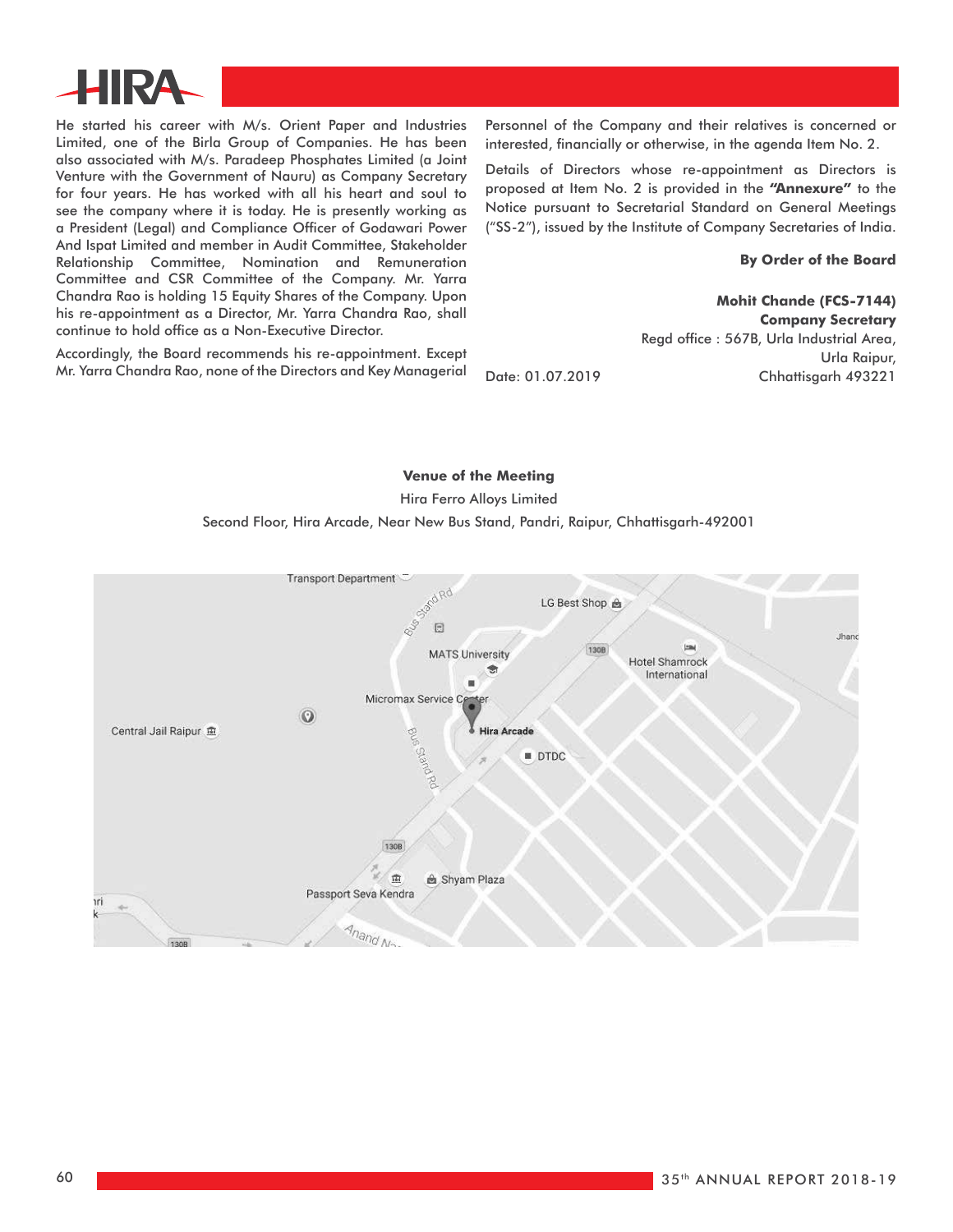#### **ANNEXURE**

**Particulars of Directors seeking appointment / reappointment/ Retiring by Rotation at the ensuing Annual General Meeting (In Pursuance of regulation Secretarial Standard on General Meetings ("SS-2"), issued by the Institute of Company Secretaries of India):**

| <b>Name</b>                                                                                                                        | <b>Mr. Biswajit Choudhuri</b>                                                                                                                                                                                                                                                                                                                                                                                                                                                                                                                                                                | Mr. Bhrigu Nath Ojha                                                                                                                                                                                                                                                                                                                                                                                                                         | Mr. Yarra Chandra Rao                                                                                                              |
|------------------------------------------------------------------------------------------------------------------------------------|----------------------------------------------------------------------------------------------------------------------------------------------------------------------------------------------------------------------------------------------------------------------------------------------------------------------------------------------------------------------------------------------------------------------------------------------------------------------------------------------------------------------------------------------------------------------------------------------|----------------------------------------------------------------------------------------------------------------------------------------------------------------------------------------------------------------------------------------------------------------------------------------------------------------------------------------------------------------------------------------------------------------------------------------------|------------------------------------------------------------------------------------------------------------------------------------|
| Age                                                                                                                                | 77 Years                                                                                                                                                                                                                                                                                                                                                                                                                                                                                                                                                                                     | 75 Years                                                                                                                                                                                                                                                                                                                                                                                                                                     | 54 Years                                                                                                                           |
| Qualification                                                                                                                      | B.Tech (Hons), Fellow Member of<br><b>ICWAI</b>                                                                                                                                                                                                                                                                                                                                                                                                                                                                                                                                              | <b>Bachelor of Electrical Engineering</b>                                                                                                                                                                                                                                                                                                                                                                                                    | Fellow Member of ICSI and Associate<br>Member of ICWAI and LLB                                                                     |
| <b>Experience in specific functional</b><br>area                                                                                   | Engineering, Banking and Finance,<br>Management                                                                                                                                                                                                                                                                                                                                                                                                                                                                                                                                              | Power Sector                                                                                                                                                                                                                                                                                                                                                                                                                                 | Corporate Law, Indirect Tax & Legal<br><b>Matters</b>                                                                              |
| Date of Appointment on the                                                                                                         | 25.09.2007                                                                                                                                                                                                                                                                                                                                                                                                                                                                                                                                                                                   | 14.06.2008                                                                                                                                                                                                                                                                                                                                                                                                                                   | 26.04.1999                                                                                                                         |
| <b>Board of the Co.</b>                                                                                                            |                                                                                                                                                                                                                                                                                                                                                                                                                                                                                                                                                                                              |                                                                                                                                                                                                                                                                                                                                                                                                                                              |                                                                                                                                    |
| <b>Terms and conditions of</b><br>appointment or re-appointment                                                                    | As per the resolution at Item No. 3 of As per the resolution at Item No.<br>the Notice convening Annual General 4 of the Notice convening Annual<br>Meeting dated 01.07.2019 read with General Meeting dated 01.07.2019<br>explanatory statement thereto                                                                                                                                                                                                                                                                                                                                     | read with explanatory statement<br>thereto                                                                                                                                                                                                                                                                                                                                                                                                   | Since he is a Non-Executive Director,<br>no terms of appointment were fixed.                                                       |
| <b>Remuneration last drawn</b><br>(including sitting fees for FY<br>2018-19, if any)                                               | 1,20,000<br>(Sitting Fees)                                                                                                                                                                                                                                                                                                                                                                                                                                                                                                                                                                   | 85,000<br>(Sitting Fees)                                                                                                                                                                                                                                                                                                                                                                                                                     | 30,000<br>(Sitting Fees)                                                                                                           |
| <b>Remuneration proposed to be</b><br>paid                                                                                         | Sitting Fees shall be paid within<br>the prescribed limits laid under the<br>Companies Act, 2013                                                                                                                                                                                                                                                                                                                                                                                                                                                                                             | Sitting Fees shall be paid within<br>the prescribed limits laid under the<br>Companies Act, 2013                                                                                                                                                                                                                                                                                                                                             | Sitting Fees shall be paid within<br>the prescribed limits laid under the<br>Companies Act, 2013                                   |
| Nature of expertise in specific<br>functional areas                                                                                | More than five decades of experience<br>in Engineering, Banking, Finance and Power sector.<br>Management                                                                                                                                                                                                                                                                                                                                                                                                                                                                                     | Over five decades of experience in                                                                                                                                                                                                                                                                                                                                                                                                           | Over three decades of experience in<br>Corporate Law, Indirect Tax                                                                 |
| Name(s) of other<br>Listed entities in which the person<br>holds the Directorship                                                  | Ludlow Jute & Specialities Limited<br>Godawari Power & Ispat Limited                                                                                                                                                                                                                                                                                                                                                                                                                                                                                                                         | Godawari Power & Ispat Limited                                                                                                                                                                                                                                                                                                                                                                                                               | None                                                                                                                               |
| *Chairman/Member of the<br><b>Committee of the Board of</b><br><b>Directors of the Company</b>                                     | 1. Audit Committee*<br>2. Nomination and Remuneration<br>Committee<br>3. Stakeholders Relationship<br>Committee<br>4. CSR Committee*                                                                                                                                                                                                                                                                                                                                                                                                                                                         | 1. Stakeholders Relationship<br>Committee*<br>2. Audit Committee<br>3. Nomination and Remuneration<br>Committee*                                                                                                                                                                                                                                                                                                                             | 1. Audit Committee<br>2. Nomination and Remuneration<br>Committee<br>3. Stakeholders Relationship<br>Committee<br>4. CSR Committee |
| *Chairman / Member of the<br><b>Committee of the Board of</b><br><b>Directors of other Companies in</b><br>which he is a Director. | <b>Audit Committee</b><br>1. Ludlow Jute & Specialities Ltd.*<br>2. Hindusthan Engineering &<br>Industries Limited*<br>3. Godawari Power & Ispat Limited *<br><b>Stakeholders Relationship</b><br><b>Committee</b><br>1. Godawari Power & Ispat Limited<br>2. Hindusthan Engineering &<br>Industries Limited*<br><b>CSR Committee</b><br>1. Hindusthan Engineering &<br>Industries Limited<br><b>Nomination And Remuneration</b><br><b>Committee</b><br>1. Ludlow Jute and Specialties<br>Limited*<br>2. Godawari Power & Ispat Limited<br>3. Hindustan Engineering &<br>Industries Limited* | <b>Audit Committee</b><br>1. Godawari Power & Ispat Limited<br>2. Godawari Green Energy Limited<br>3. Ardent Steel Limited*<br><b>Stakeholders Relationship</b><br><b>Committee</b><br>1. Godawari Power & Ispat Limited*<br><b>CSR Committee</b><br>1. Ardent Steel Limited<br>2. Godawari Green Energy Limited*<br><b>Nomination and Remuneration</b><br><b>Committee</b><br>1. Ardent Steel Limited*<br>2. Godawari Green Energy Limited* | None                                                                                                                               |
| No. of Shares held by the<br><b>Directors</b>                                                                                      | <b>NIL</b>                                                                                                                                                                                                                                                                                                                                                                                                                                                                                                                                                                                   | <b>NIL</b>                                                                                                                                                                                                                                                                                                                                                                                                                                   | 15                                                                                                                                 |
| <b>Relationship with Directors</b><br>inter-se                                                                                     | None                                                                                                                                                                                                                                                                                                                                                                                                                                                                                                                                                                                         | None                                                                                                                                                                                                                                                                                                                                                                                                                                         | None                                                                                                                               |
| No. of Board Meetings held/<br>attended during the year FY<br>2018-19                                                              | 04/04                                                                                                                                                                                                                                                                                                                                                                                                                                                                                                                                                                                        | 04/03                                                                                                                                                                                                                                                                                                                                                                                                                                        | 04/04                                                                                                                              |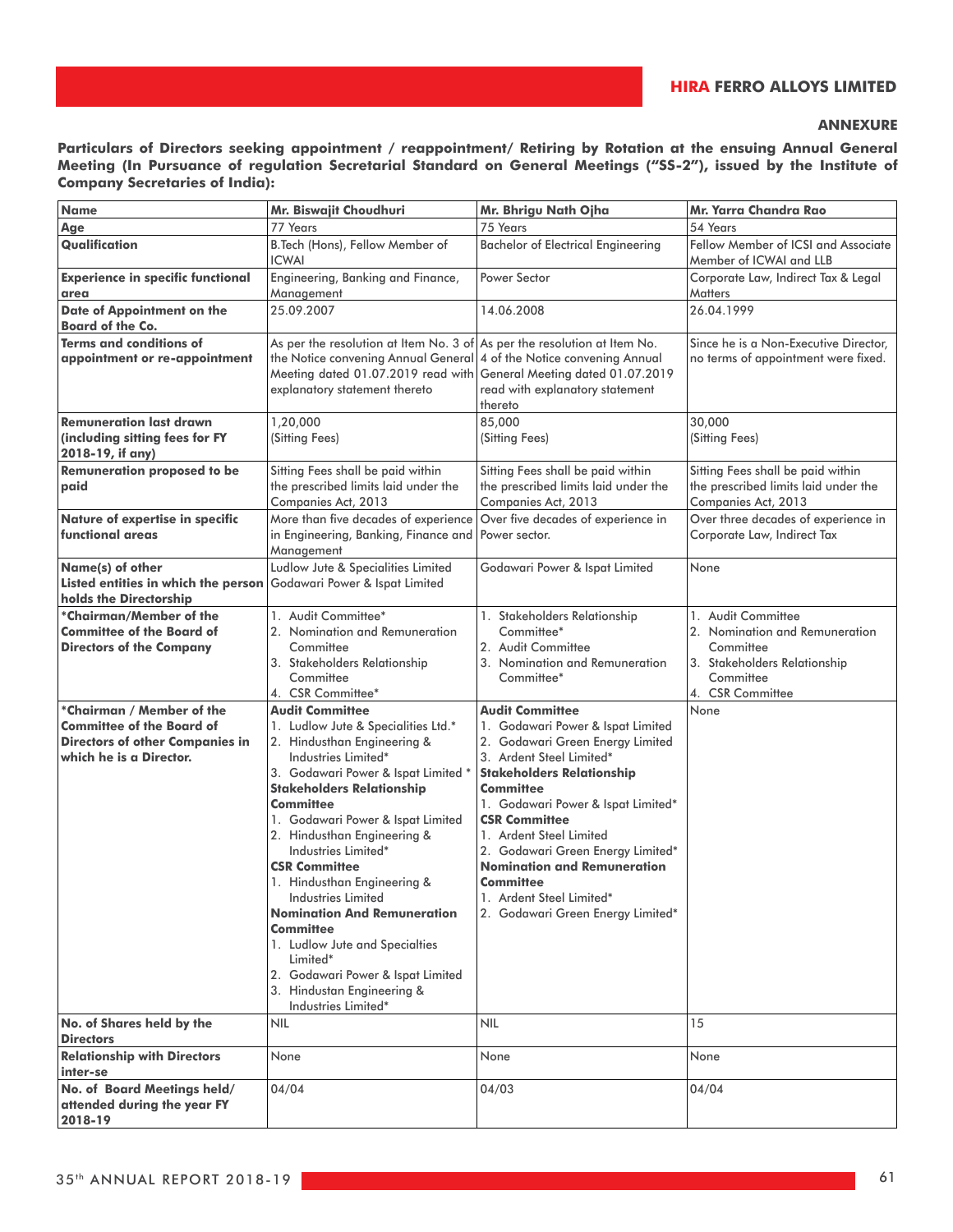



Registered Office: 567B, Urla Industrial Area, Urla, Raipur, Chhattisgarh Corporate Office: Hira Arcade, Near New Bus Stand, Pandri, Raipur, Chhattisgarh Contact no. 0771-4082746 Fax: 0771-4057601 CIN: U27101CT1984PLC005837 Email id : mohit.chande@hfal.in Website : www.hiraferroalloys.com

# **REQUEST TO THE SHAREHOLDERS OF THE COMPANY WHO ARE HOLDING SHARES IN PHYSICAL MODE FOR CONVERSION OF THEIR PHYSICAL SHARES CERTIFICATE INTO DEMAT MODE AND UPDATE THEIR PAN AND BANK DETAILS ETC.**

Pursuant to the Notification G.S.R 853(E) dated September 10, 2018, the Ministry of Corporate Affairs (MCA) has mandated to hold securities in dematerialized mode for the purpose of effecting transfer of securities or subscribing to additional/ new securities, w.e.f. October 2, 2018.

Accordingly, the member is hereby requested to convert their shares from physical to Demat form at the earliest, in order to comply with the above provisions. The shareholder(s) who are not having DEMAT Account may open a DEMAT account with a Depository Participant (DP), registered with National Securities Depository Limited (NSDL) or with Central Depository Services Limited (CDSL). For the purpose of dematerialization, you are requested to contact your Depository Participant (DP) with whom you have opened your Demat Account and thereafter you may dematerialized your shares with the ISIN - INE573I01011 of the Company.

You may access FAQ on Transfer and Dematerialization of Shares from the link mentioned at NSDL https://nsdl.co.in/services/demat. php and CDSL https://www.cdslindia.com/investors/q-and-a.html

We also request you to complete the below mentioned documents / formalities and submit to the RTA immediately on receipt of this letter:

- 1. Self-attested copy of PAN Card of all the holders. In case of residents of Sikkim, please provide valid Identity proof issued by Government;
- 2. Original cancelled Cheque leaf with name (if name is not printed, self-attested copy of the pass book first page);
- 3. Address proof: Aadhaar card or Passport or Utility bills like Telephone Bill, Electricity Bill, Gas Bill not more than 3 months old.

We further request the members to kindly update their email Ids and contact number to obtain faster, accurate and complete communications from the Company.

In this connection, the company/RTA has sent letters to the shareholders, who are holding shares in physical mode.

In order to give effect to the above, the shareholders who hold physical shares certificate are requested to:

- 1. dematerialize your physical shares certificate as the Company shall not be able to entertain any request for transfer of securities in physical form after 2nd October, 2018 and,
- 2. Update your PAN & Bank Accounts details with M/s Link Intime India Private Limited, C 101, 247 Park, L.B.S.Marg, Vikhroli (West), Mumbai – 400083, Contact No. 022 - 4918 6270 Toll-free number : 1800 1020 878 and email at rnt.helpdesk@ linkintime.co.in.

Please note that if you have already forwarded the details/documents and/or dematerialized shares, please ignore this communication.

**This information is not an integral part of Notice of Annual General Meeting.**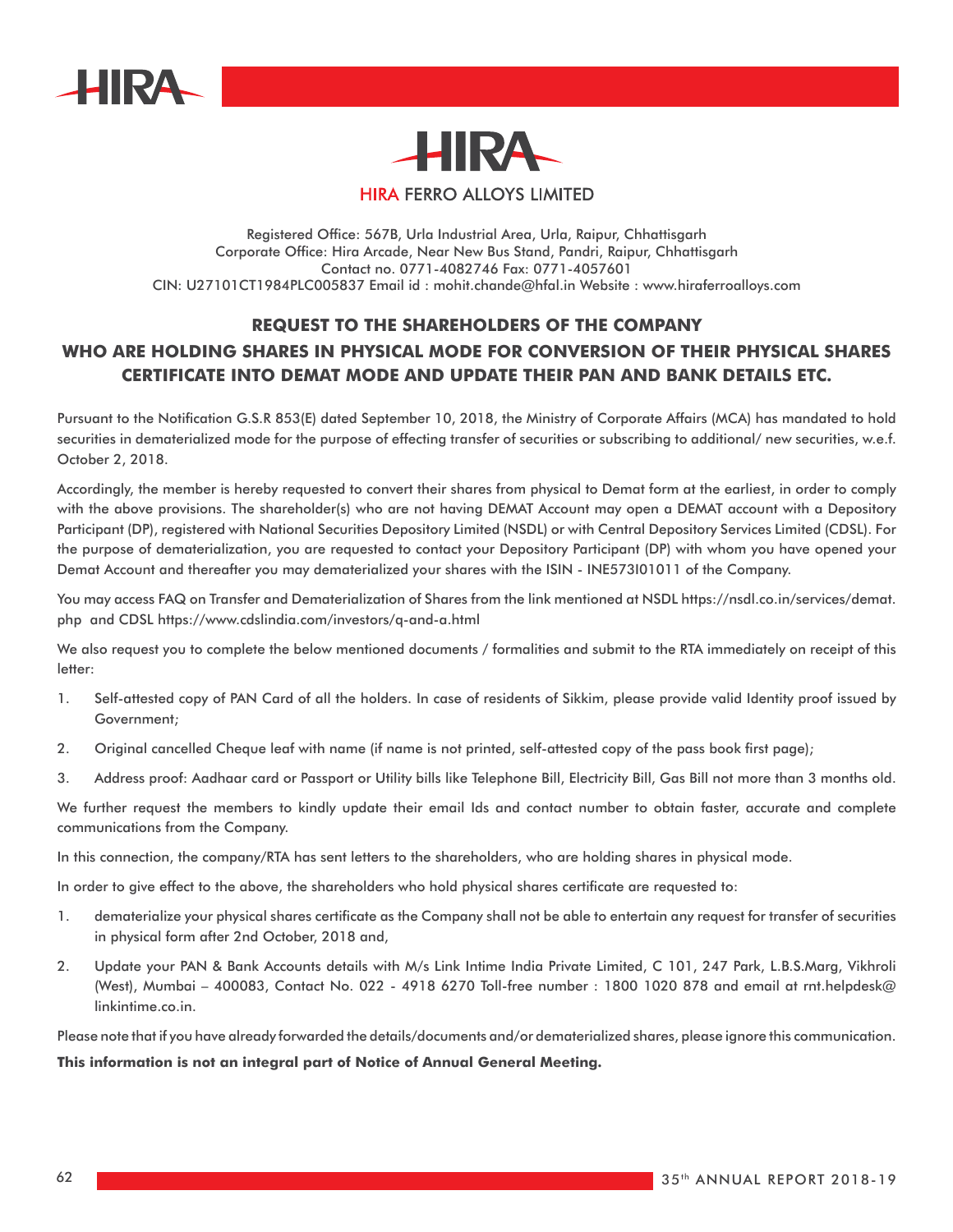

# **HIRA FERRO ALLOYS LIMITED**

Registered Office: 567B, Urla Industrial Area, Urla, Raipur, Chhattisgarh Corporate Office: Hira Arcade, Near New Bus Stand, Pandri, Raipur, Chhattisgarh CIN: U27101CT1984PLC005837, website: www.hiraferroalloys.com

# **PROXY FORM**

[Pursuant to section 105(6) of the Companies Act, 2013 and rule 19(3) of the Companies (Management and Administration) Rules, 2014 – Form No. MGT-11]

Name of the member (s): Registered address: E-mail Id:

Folio No / Client Id:

DP ID:

f

l/We, being the member(s) holding.....................shares of the above named company, hereby appoint:

And whose signature(s) are appended below as my/our proxy to attend and vote (on a poll) for me/us and on my/our behalf at the 35<sup>th</sup> Annual General Meeting of the company, to be held on the Saturday the 10<sup>th</sup> day of August, 2019 at 11:00 AM at Corporate Office of the Company situated at 2<sup>nd</sup> Floor, Hira Arcade, Near New Bus Stand, Pandri, Raipur - 492001, Chhattisgarh and at any adjournment thereof in respect of such resolutions as are indicated below:

\*\* I wish my above Proxy to vote in the manner as indicated in the box below:

| SI. | <b>Resolutions</b>                                                                                           |     | Optional*      |  |
|-----|--------------------------------------------------------------------------------------------------------------|-----|----------------|--|
| No. |                                                                                                              | For | <b>Against</b> |  |
|     | Consider and adopt: Audited Financial Statements, Reports of the Board of Directors and<br><b>Auditors</b>   |     |                |  |
| 2.  | Re-appointment of Mr. Y.C.Rao, who retires by rotation                                                       |     |                |  |
| 3.  | Re-appointment of Mr. Biswajit Choudhuri (DIN: 00149018) as an Independent Non-<br><b>Executive Director</b> |     |                |  |
| 4.  | Re-appointment of Mr. Bhrigu Nath Ojha (DIN: 02282594) as an Independent Non-<br><b>Executive Director</b>   |     |                |  |
| 5.  | Approval of Remuneration of the Cost auditors                                                                |     |                |  |

Signed this…… day of……… 2019

╬

Signature of shareholder ………………………

Signature of Proxy holder(s) ……………………

Affix  $\bar{z}$ 1/-Revenue Stamp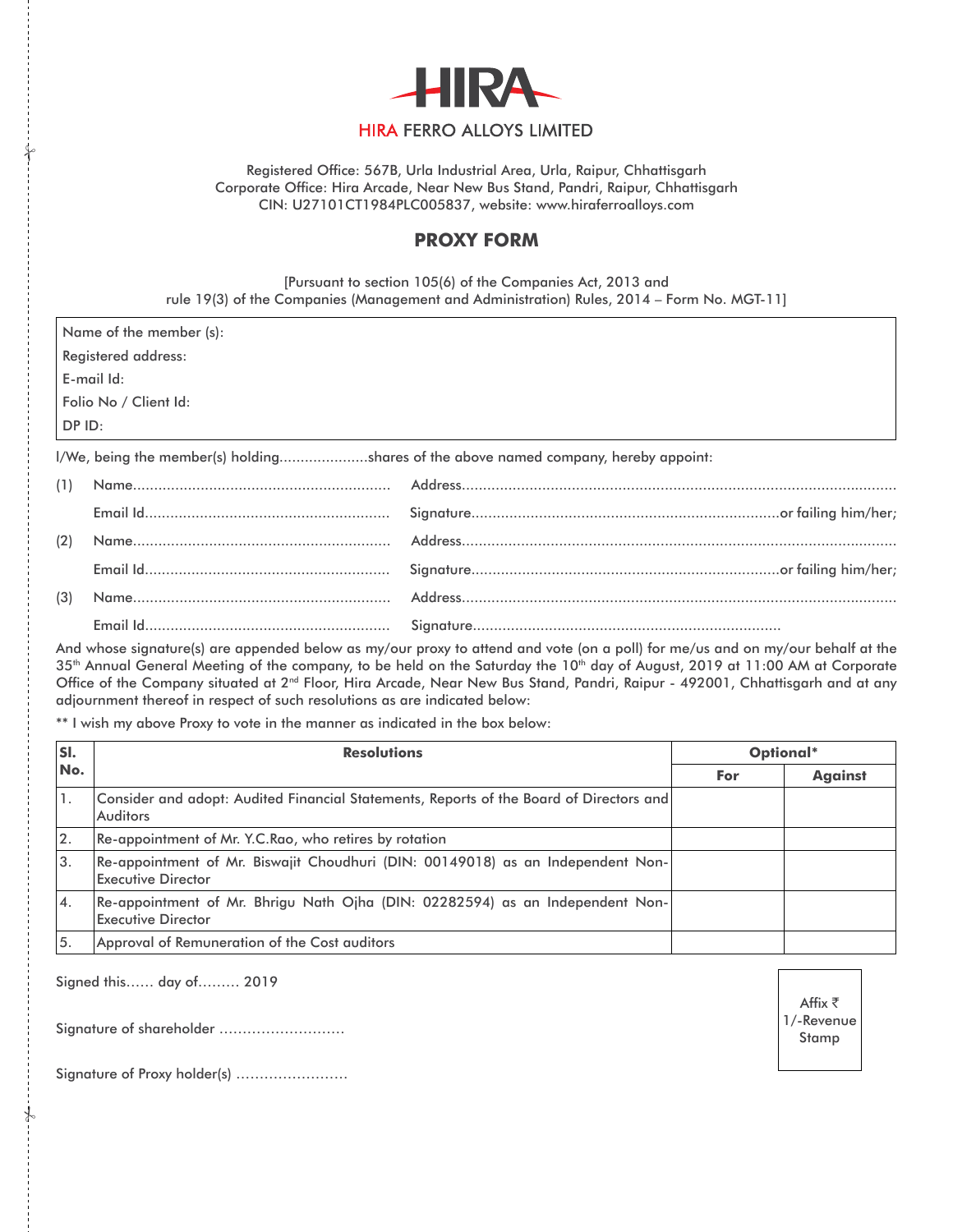Note:

- 1. This form of proxy in order to be effective should be duly completed and deposited at the Registered Office of the Company, not less than 48 hours before the commencement of the Meeting.
- 2. A Proxy need not be a member of the Company.
- 3. A person can act as a proxy on behalf of members not exceeding fifty and holding in the aggregate not more than 10% of the total share capital of the Company carrying voting rights. A member holding more than 10% of the total share capital of the Company carrying voting rights may appoint a single person as proxy and such person shall not act as a proxy for any other person or shareholder.
- 4. \*This is only optional. Please put a 'X' in the appropriate column against the resolutions indicated in the Box. If you leave the 'For' or 'Against' column blank against any or all the resolutions, your Proxy will be entitled to vote in the manner as he/she thinks appropriate.
- 5. Appointing a proxy does not prevent a member from attending the meeting in person if he so wishes.
- 6. In the case of joint holders, the signature of any one holder will be sufficient, but names of all the joint holders should be stated.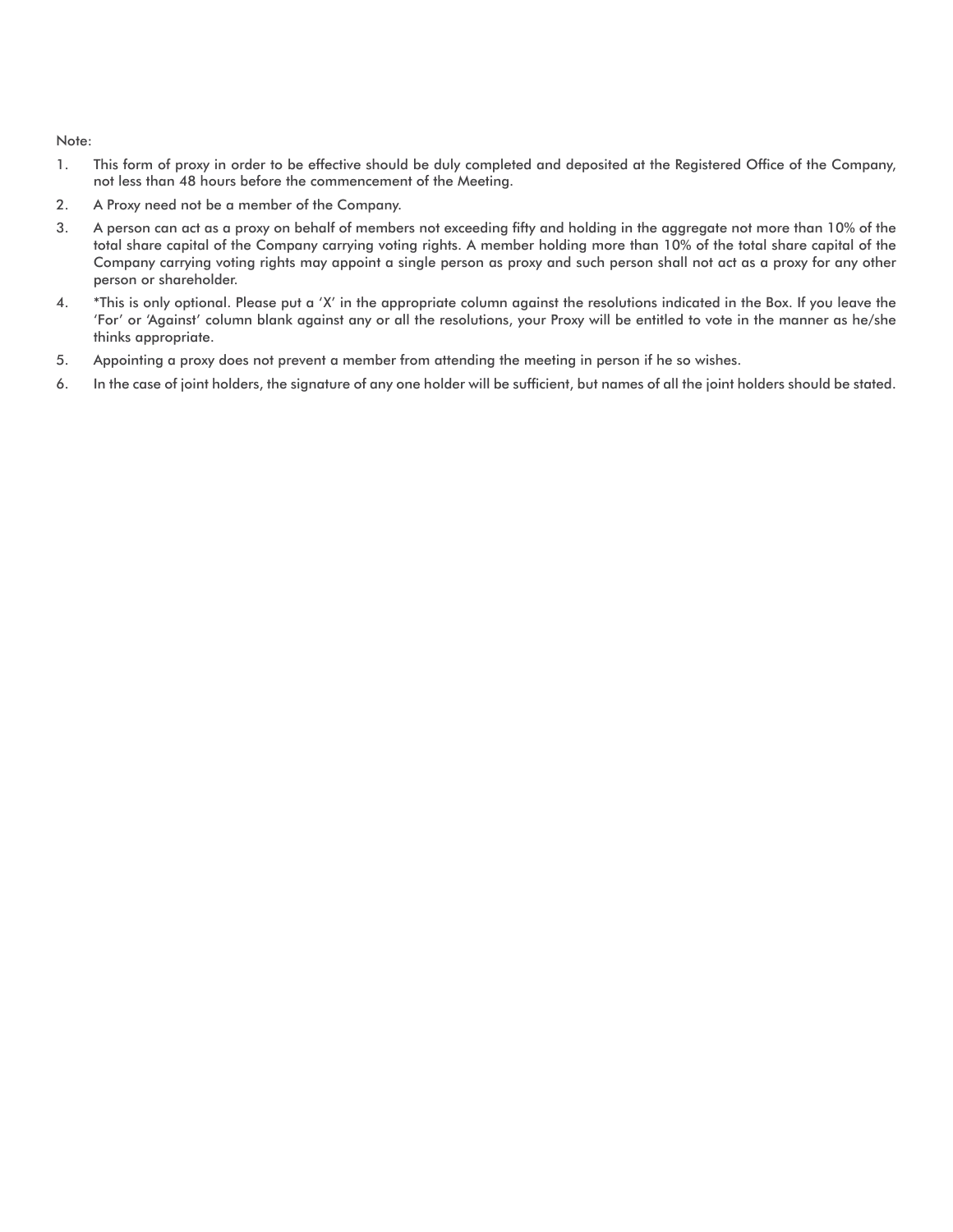

# HIRA FERRO ALLOYS LIMITED

Registered Office: 567B, Urla Industrial Area, Urla, Raipur, Chhattisgarh Corporate Office: Hira Arcade, Near New Bus Stand, Pandri, Raipur, Chhattisgarh CIN: U27101CT1984PLC005837 www.hiraferroalloys.com Email id : mohit.chande@hfal.in Contact no. 0771-4082746 Fax: 0771-4057601

# **Attendance Slip**

Registered Folio / DP ID & Client ID

Name and address of the Shareholder

- 1. I/we, hereby record My/Our presence at the 35<sup>th</sup> Annual General Meeting of the Company of the Company held on Saturday the 10<sup>th</sup> day of August 2019 at 11:00 AM at the Corporate office of the Company at 2<sup>nd</sup> Floor, Hira Arcade, Near New Bus Stand, Pandri, Raipur – 492001.
- 2. Signature of Shareholder/Proxy Present:………………………………………….
- 3. Shareholder/ Proxy holder wishing to attend the meeting must bring the duly signed attendance Slip to the meeting.
- 4. Shareholder/Proxy Holder attend the meeting is requested to bring his/her copy of the Annual Report.

## **PLEASE CUT hERE AND BRING ThE ABOvE ATTENDANCE SLIP TO ThE MEETING**

#### **ELECTRONIC VOTING PARTICULARS**

| <b>E-VOTING EVENT NUMBER [EVEN]</b> | <b>USER ID</b> | <b>PASSWORD</b> |
|-------------------------------------|----------------|-----------------|
| 110970                              |                |                 |

Note: Please read the instructions given in the Notes to the Notice of 35<sup>th</sup> Annual General Meeting dated 01.07.2019. The E-Voting period starts from 09:00 AM on Wednesday, 07.08.2019 and ends at 5:00 PM on Friday, 09.08.2019. The e-voting module shall be disabled by NSDL for voting thereafter.